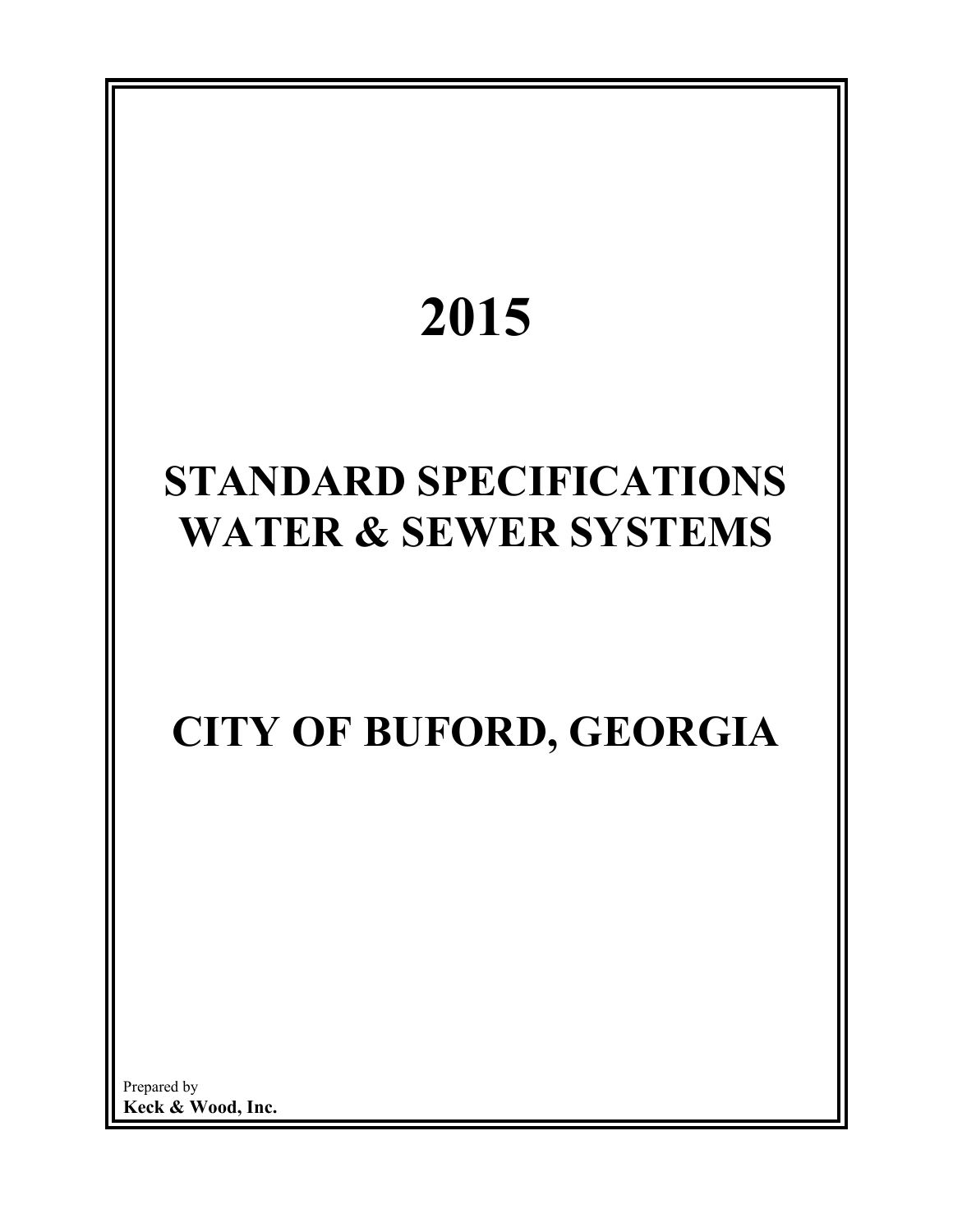# TABLE OF CONTENTS

| <b>SECTION</b> |                           | PAGE    |
|----------------|---------------------------|---------|
| 311000         | <b>ROUTE CLEARING</b>     | 1 TO 6  |
| 312000         | TRENCHING AND BACKFILLING | 1 TO 11 |
| 330523         | TUNNELING                 | 1 TO 13 |
| 330525         | DIRECTIONAL DRILLING      | 1 TO 4  |
| 331100         | <b>WATER SYSTEM</b>       | 1 TO 20 |
| 333000         | SANITARY SEWER SYSTEM     | 1 TO 28 |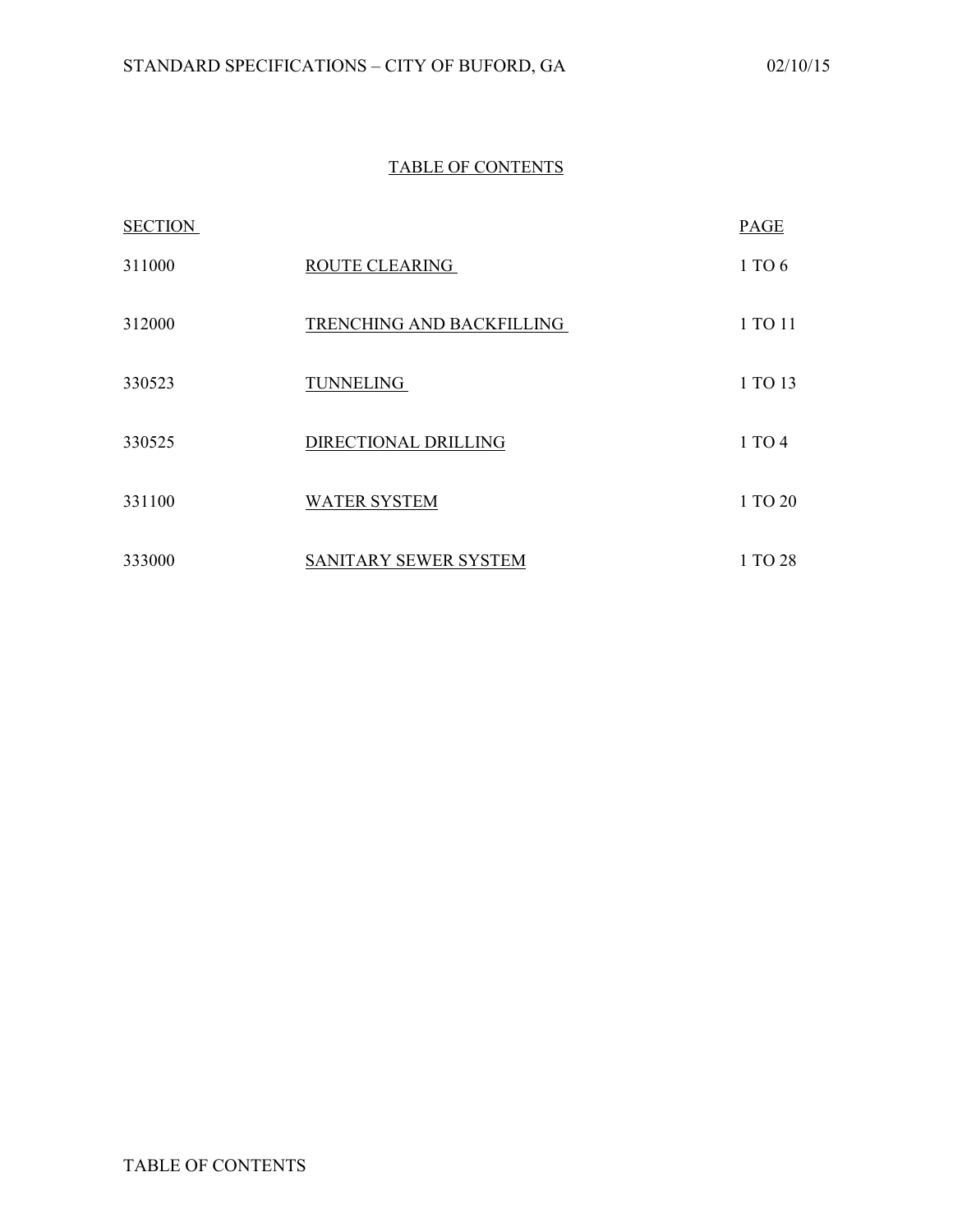## **SECTION 311000 - ROUTE CLEARING**

## PART 1 - GENERAL

## 1.1 RELATED DOCUMENTS

A. City Code, including Development Regulations, Standard Drawings, Zoning Ordinance, Subdivision Regulations, Sewer Use Ordinance, Building Codes and Industrial Pretreatment Program, apply to this Section.

## 1.2 SUMMARY

- A. Section Includes:
	- 1. Protecting existing vegetation to remain.
	- 2. Removing existing vegetation.
	- 3. Clearing and grubbing.
	- 4. Stripping and stockpiling topsoil.
	- 5. Removing above- and below-grade site improvements.
	- 6. Disconnecting, capping or sealing, abandoning designated utilities in place, and removing designated utilities.
	- 7. Protecting above grade and underground improvements.
	- 8. Restoring damaged improvements.
	- 9. Temporary erosion and sedimentation control measures.
- B. Related Sections:
	- 1. Section 312000 "Trenching and Backfilling" for excavation and backfilling trenches for utility installation.

## 1.3 DEFINITIONS

- A. Subsoil: Soil beneath the level of subgrade; soil beneath the topsoil layers of a naturally occurring soil profile, typified by less than 1 percent organic matter and few soil organisms.
- B. Surface Soil: Soil that is present at the top layer of the existing soil profile. In undisturbed areas, surface soil is typically called "topsoil," but in disturbed areas such as urban environments, the surface soil can be subsoil.
- C. Topsoil: Top layer of the soil profile consisting of existing native surface topsoil or existing inplace surface soil; the zone where plant roots grow. Its appearance is generally friable, pervious, and black or a darker shade of brown, gray, or red than underlying subsoil; reasonably free of subsoil, clay lumps, gravel, and other objects larger than 2 inches in diameter; and free of weeds, roots, toxic materials, or other nonsoil materials.
- D. Plant-Protection Zone: Area surrounding individual trees, groups of trees, shrubs, or other vegetation to be protected during construction and indicated on Drawings.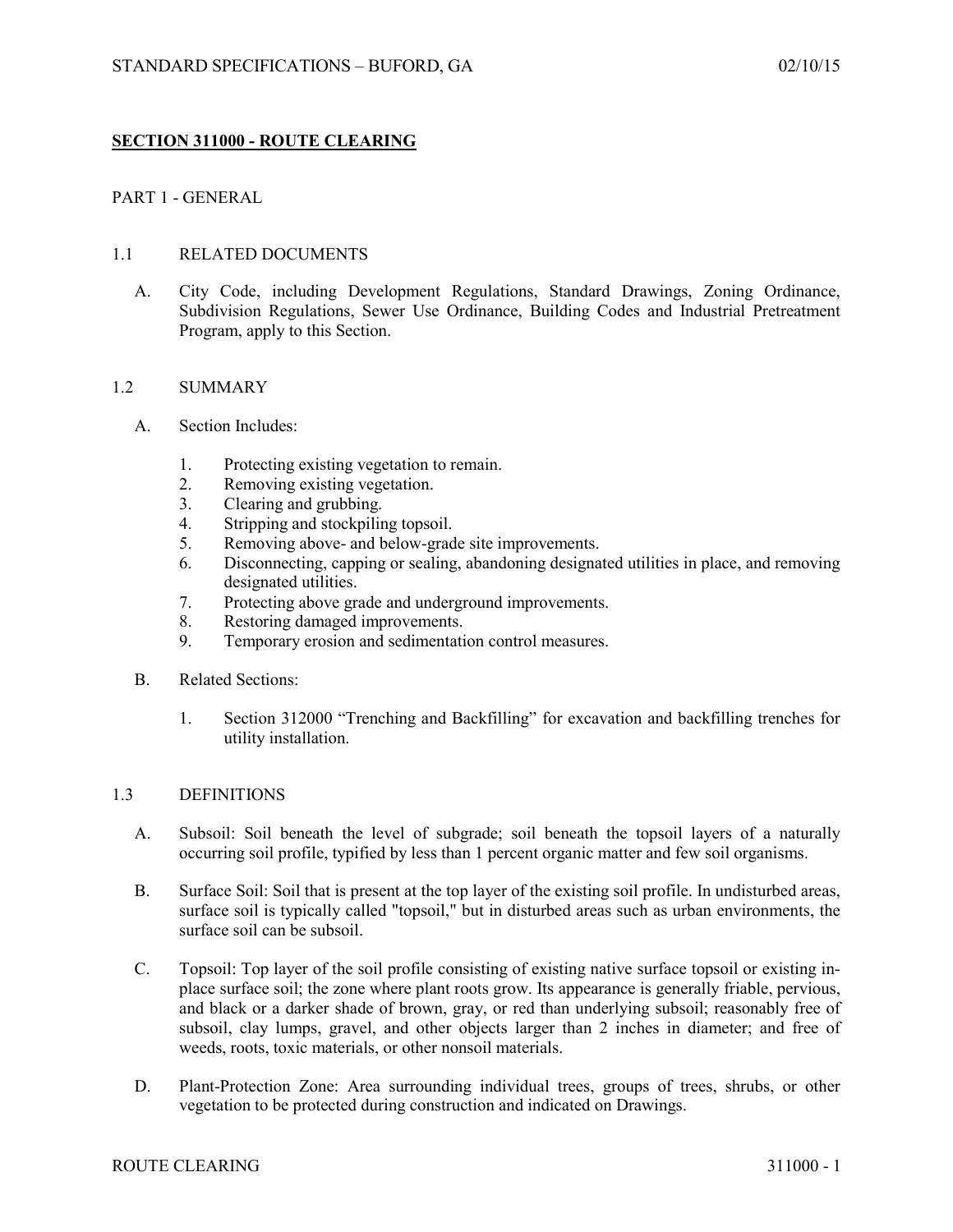- E. Tree-Protection Zone: Area surrounding individual trees or groups of trees to be protected during construction and indicated on Drawings.
- F. Vegetation: Trees, shrubs, groundcovers, grass, and other plants.

## 1.4 MATERIAL OWNERSHIP

A. Except for materials indicated to be stockpiled or otherwise remain the City's property, cleared materials shall become Contractor's property and shall be removed from Project site.

## 1.5 FIELD CONDITIONS

- A. Traffic: Minimize interference with adjoining roads, streets, walks, and other adjacent occupied or used facilities during site-clearing operations.
	- 1. Do not close or obstruct streets, walks, or other adjacent occupied or used facilities without permission from the City and other authorities having jurisdiction.
	- 2. Provide alternate routes around closed or obstructed traffic ways if required by the City or other authorities having jurisdiction.
- B. Improvements on Private Property: Obtain authority for performing route clearing indicated on private property before beginning Work.
- C. Salvageable Improvements: Carefully remove items indicated to be salvaged and delivered to City's Public Works facility.
- D. Utility Locator Service: Before commencing any route clearing work, notify the Utilities Protection Center "Call Before You Dig" to permit marking existing utilities on the ground in advance of the work. Do not begin any work until the required utility marking time has passed.
- E. Do not commence route clearing operations until temporary erosion and sedimentation control measures are in place at least three hundred (300) feet in advance of clearing operations.

## PART 2 - PRODUCTS

## 2.1 MATERIALS

- A. Satisfactory Soil Material: Requirements for satisfactory soil material are specified in Section 312000 "Trenching and Backfilling."
	- 1. Obtain approved borrow soil material off-site when satisfactory soil material is not available on-site.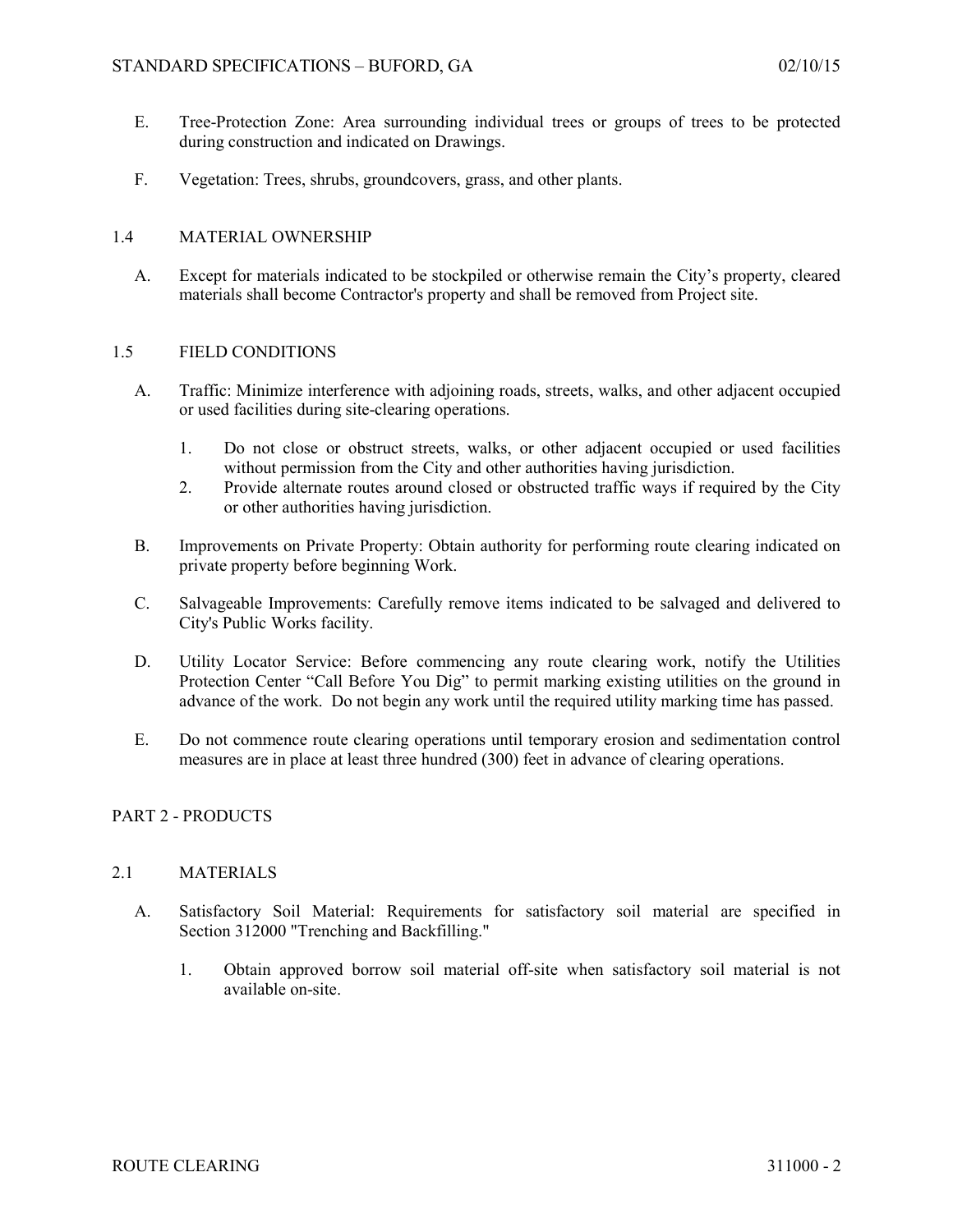### PART 3 - EXECUTION

#### 3.1 PREPARATION

- A. Protect and maintain benchmarks and survey control points from disturbance during construction.
- B. Verify that trees, shrubs, and other vegetation to remain or to be relocated have been flagged and that protection zones have been identified and enclosed.
- C. Protect existing site improvements to remain from damage during construction.
	- 1. Provide barricades, coverings, or other types of protection necessary to prevent unnecessary damage to existing improvements.
	- 2. Protect improvements on adjoining properties as well as those along the project route.
	- 3. Restore damaged improvements to their original condition, as acceptable to the City or authorities having jurisdiction.
	- 4. Replace property line monuments (such as iron pins) removed or disturbed by route clearing operations.

#### 3.2 TEMPORARY EROSION AND SEDIMENTATION CONTROL

- A. Provide temporary erosion- and sedimentation-control measures to prevent soil erosion and discharge of soil-bearing water runoff or airborne dust to adjacent properties and walkways, according to erosion- and sedimentation-control plan, specifically prepared for the project, that complies with the City of Buford Erosion and Sediment Control Ordinance.
- B. Verify that flows of water redirected from construction areas or generated by construction activity do not enter or cross protection zones.
- C. Inspect, maintain, and repair erosion- and sedimentation-control measures during construction until permanent vegetation has been established and are effective.
- D. When permanent controls are established and effective, remove erosion and sedimentation controls, and restore and stabilize areas disturbed during removal.

#### 3.3 TREE AND PLANT PROTECTION

- A. Protect existing trees and other vegetation against unnecessary cutting, breaking or skinning of roots, skinning and bruising of bark, smothering of trees by stockpiling construction materials or excavated materials within drip lines, excess foot or vehicular traffic, or parking of vehicles or equipment within drip line. Provide temporary fences, barricades or guards as required to protect trees and other vegetation to be left standing.
- B. Provide protection for ornamental tree roots over one and one half  $(1/2)$  inches diameter that are cut during any construction operation. Coat the cut faces with an emulsified asphalt, or other acceptable coating, especially formulated for horticultural use on cut or damaged plant tissues. Temporarily cover all exposed roots of ornamental trees with wet burlap to prevent roots from drying out; provide earth cover as soon as possible.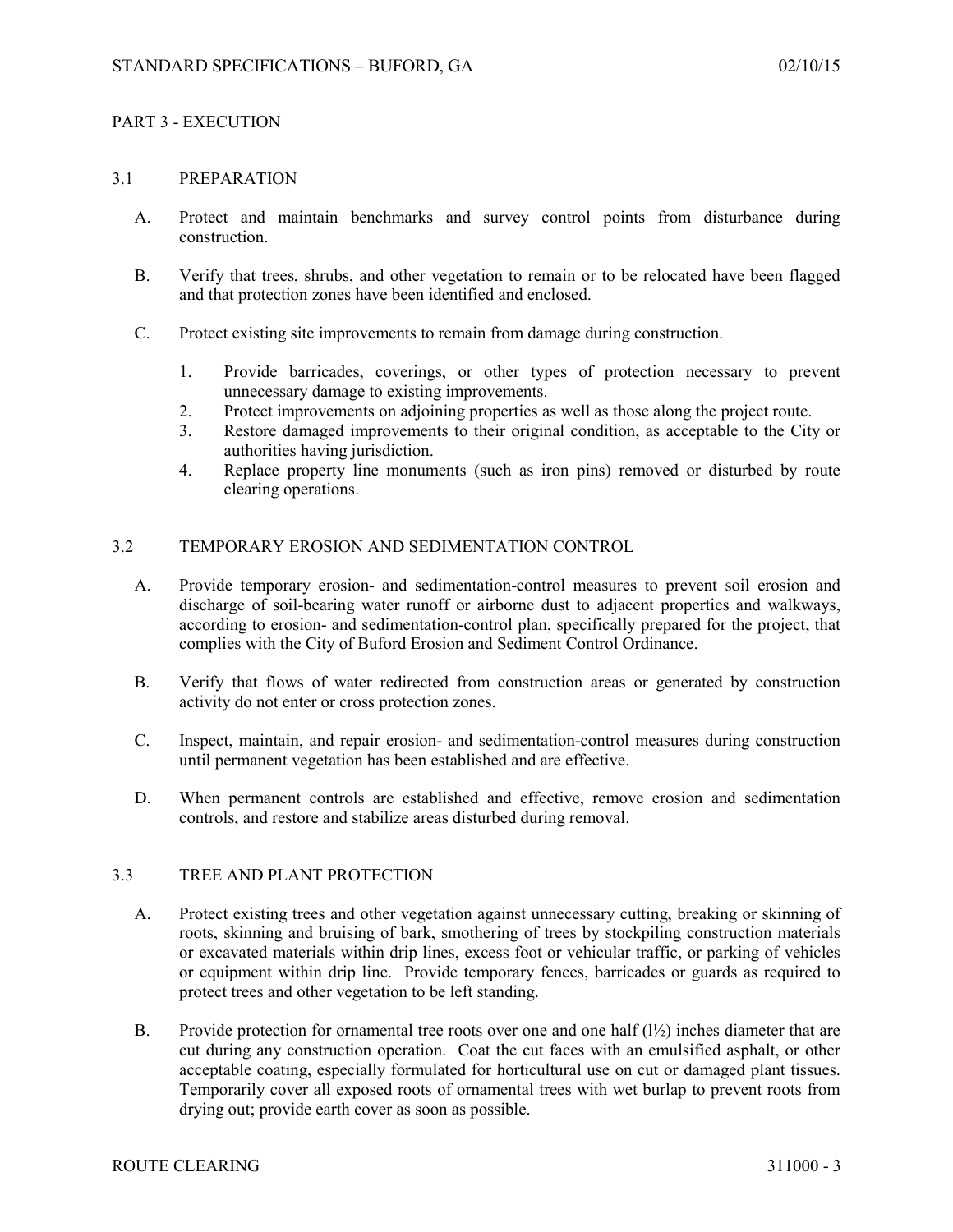C. Repair or replace unnecessarily damaged trees and vegetation, as determined by the City, resulting from any construction operation, in a manner acceptable to the property owner and the City. Tree damage repair shall be performed by a qualified nurseryman. Replace unnecessarily damaged trees which cannot be repaired and restored to full-growth status, as determined by the tree surgeon.

## 3.4 ADJACENT PROPERTY PROTECTION

- A. Protect improvements, trees and other vegetation on adjoining property as well as those on property requiring route clearing work.
- B. Remove conflicting fences and provide effective temporary measures to prevent stock, cattle or other domestic animals from wandering to other lands. Reconstruct fences promptly.
- C. Execute work so as not to create a nuisance to persons utilizing adjacent property.
- D. Use work methods and provide temporary facilities as necessary to prevent washing, erosion, siltation or dust damage, or hazard to persons and property, within and off the work area.

## 3.5 EXISTING UTILITIES

- A. Locate, identify, disconnect, and seal or cap utilities indicated to be removed or abandoned in place.
	- 1. Arrange with utility companies to shut off indicated utilities.
- B. Interrupting Existing Utilities: Do not interrupt utilities serving facilities occupied by the City or others, unless permitted under the following conditions and then only after arranging to provide temporary utility services according to requirements indicated:
	- 1. Notify the City not less than two (2) days in advance of proposed utility interruptions.
	- 2. Do not proceed with utility interruptions without the City's written permission.

## 3.6 CLEARING AND GRUBBING

- A. Remove obstructions, trees, shrubs, and other vegetation to permit installation of new construction. Accurately determine limitations of construction easements or right-of-way, and keep operations within such limits. Limit removal to the minimum practicable extent.
	- 1. Do not remove trees, shrubs, and other vegetation indicated to remain or to be relocated.
	- 2. Grind down stumps and remove roots larger than 2 inches in diameter, obstructions, and debris to a depth of 18 inches below exposed subgrade.
	- 3. Use only hand methods or air spade for grubbing within protection zones.
- B. Fill depressions caused by clearing and grubbing operations with satisfactory soil material unless further excavation or earthwork is indicated.
	- 1. Place fill material in horizontal layers not exceeding a loose depth of 8 inches, and compact each layer to a density equal to adjacent original ground.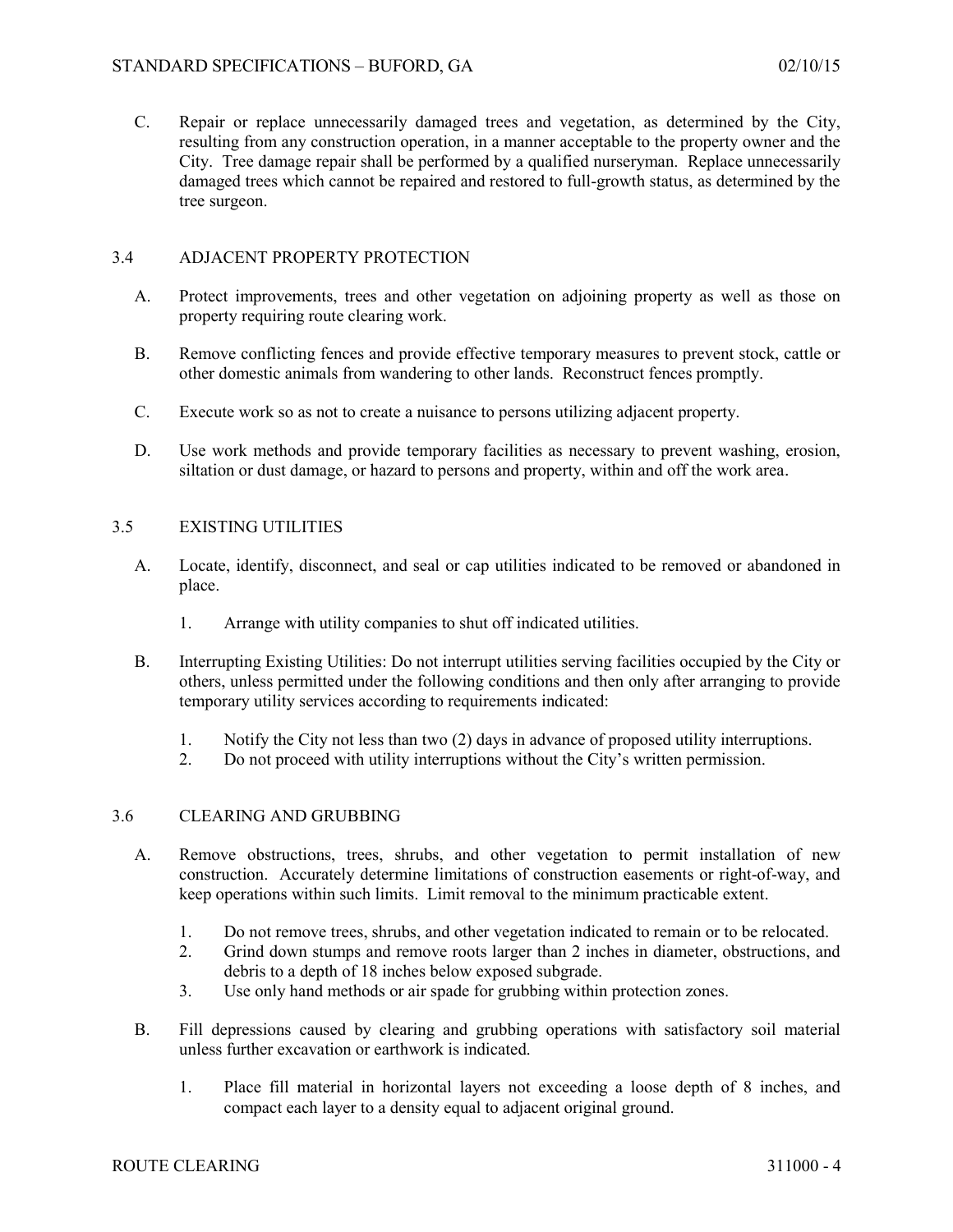## 3.7 TOPSOIL STRIPPING

- A. Remove sod and grass before stripping topsoil. Cut into maximum size which can be handled without tearing, striping sod and underlying topsoil, and stockpiling for use in restoring the surface area. Water sod and otherwise maintain sod in viable, growing condition.
- B. Strip topsoil to depth of 6 inches in a manner to prevent intermingling with underlying subsoil or other waste materials.
	- 1. Remove subsoil and nonsoil materials from topsoil, including clay lumps, gravel, and other objects larger than 2 inches in diameter; trash, debris, weeds, roots, and other waste materials.
- C. Stockpile topsoil away from edge of excavations without intermixing with subsoil or other materials. Grade and shape stockpiles to drain surface water. Cover to prevent windblown dust and erosion by water.
	- 1. Limit height of topsoil stockpiles to 72 inches.<br>2. Do not stockpile topsoil within protection zone
	- 2. Do not stockpile topsoil within protection zones.
	- 3. Dispose of surplus topsoil per City directions. Surplus topsoil is that which exceeds quantity indicated to be stockpiled or reused.

## 3.8 SITE IMPROVEMENTS

- A. Remove existing above- and below-grade improvements as indicated and necessary to facilitate new construction.
- B. Remove slabs, paving, curbs, gutters, and aggregate base as indicated.
	- 1. Unless existing full-depth joints coincide with line of demolition, neatly saw-cut along line of existing pavement to remain before removing adjacent existing pavement. Saw-cut faces vertically.
	- 2. Paint cut ends of steel reinforcement in concrete to remain with two coats of antirust coating, following coating manufacturer's written instructions. Keep paint off surfaces that will remain exposed.

## 3.9 DISPOSAL OF SURPLUS AND WASTE MATERIALS

- A. Remove surplus soil material, unsuitable topsoil, obstructions, demolished materials, and waste materials including trash and debris, and legally dispose of them off City's property.
	- 1. Accomplish disposal of cleared materials daily, so as to maintain work route in a safe and neat condition throughout the construction period.
- B. On-site Disposal Limitations:
	- 1. Unless property owner requests complete removal, cut tree trunks and limbs, over two inches in diameter, into eighteen (18) inch lengths and neatly stack within work limits having same property ownership as that on which the tree originally grew.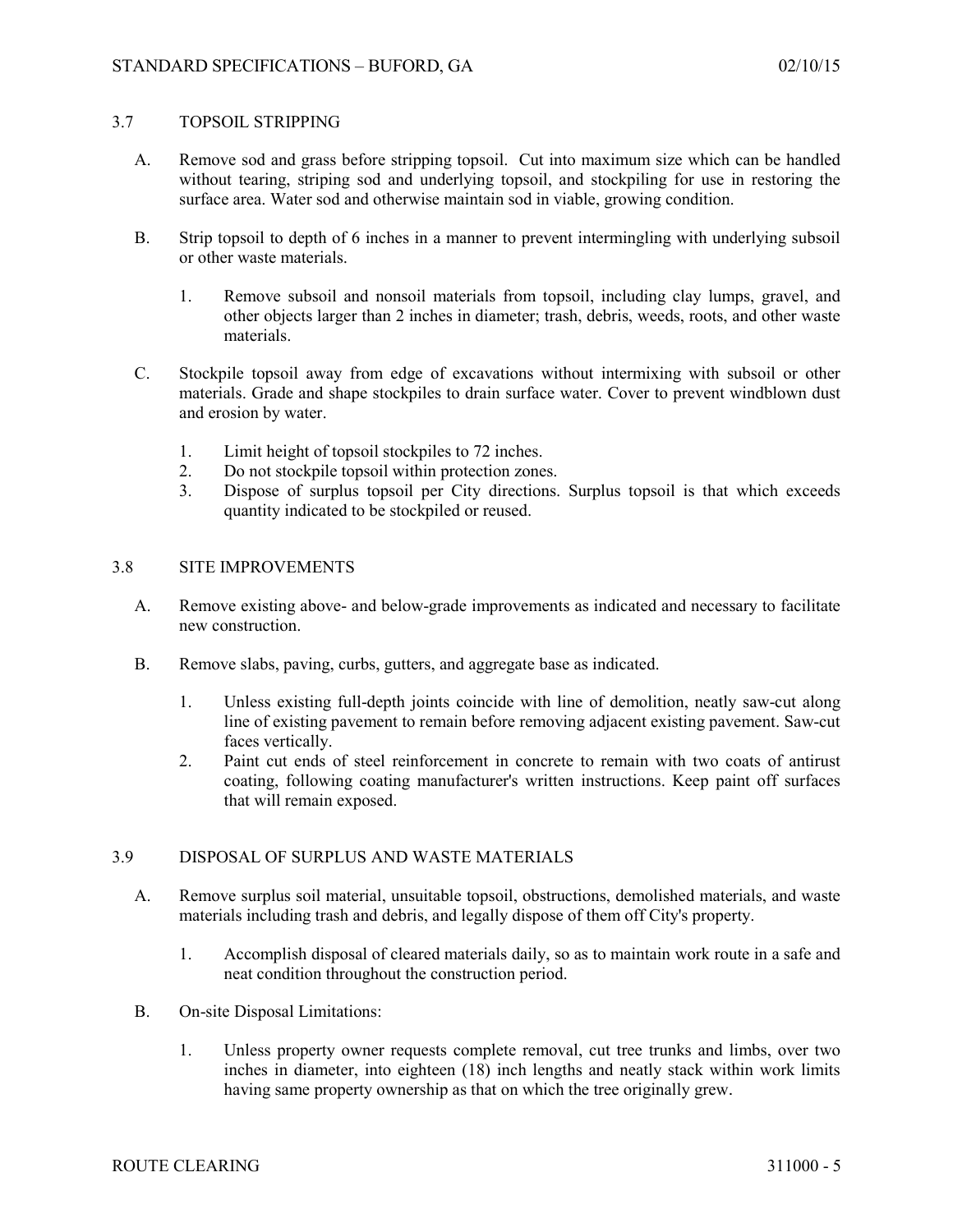- 2. On undeveloped property, process brush, trees and limbs less than two (2) inches in diameter, through a chipper and distribute evenly over the construction limits in a way as not to be objectionable to the property owner.
- 3. On developed property, remove all such clearing and grubbing waste and legally dispose of it off site.
- 4. Burning of cleared materials on the work site is not permitted.

END OF SECTION 311000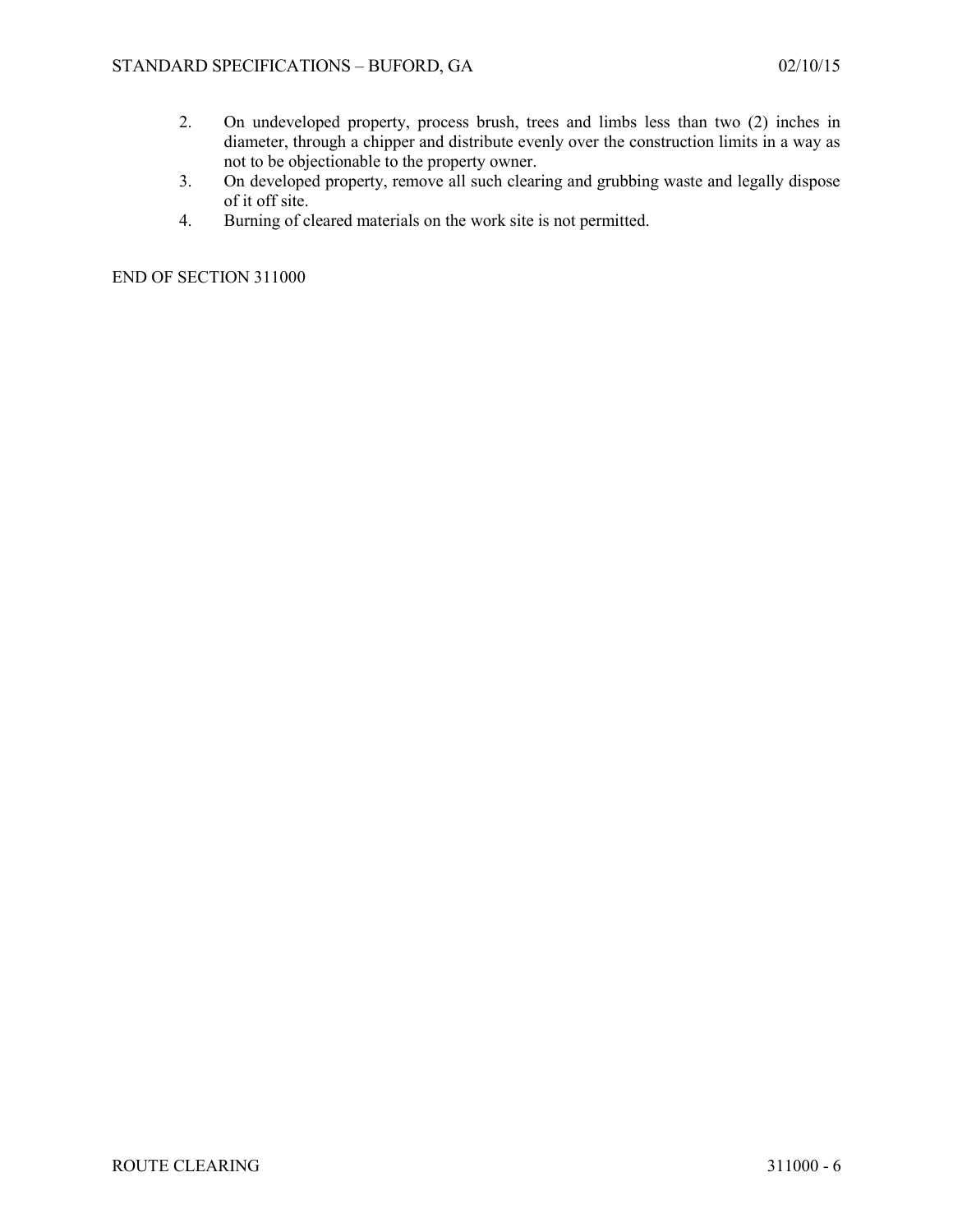## **SECTION 312000 – TRENCHING AND BACKFILLING**

## PART 1 - GENERAL

#### 1.1 RELATED DOCUMENTS

A. City Code, including Development Regulations, Sewer Use Ordinance, Building Codes and Industrial Pretreatment Program, apply to this Section.

### 1.2 SUMMARY

- A. Section Includes:
	- 1. Excavating and backfilling trenches for utilities and pits for buried utility structures.
	- 2. Excavating and backfilling associated with utility abandonment and modification.

#### B. Related Sections:

1. Section 311000 "Route Clearing" for site stripping, grubbing, stripping and stockpiling topsoil, and removal of above- and below-grade improvements and utilities.

#### 1.3 DEFINITIONS

- A. Backfill: Soil material or controlled low-strength material used to fill an excavation.
	- 1. Initial Backfill: Backfill placed beside and over pipe in a trench, including haunches to support sides of pipe.
	- 2. Final Backfill: Backfill placed over initial backfill to fill a trench.
- B. Base Course: Aggregate layer placed between the subbase course and hot-mix asphalt paving.
- C. Bedding Course: Aggregate layer placed over the excavated subgrade in a trench before laying pipe.
- D. Borrow Soil: Satisfactory soil imported from off-site for use as fill or backfill.
- E. Drainage Course: Aggregate layer supporting the slab-on-grade that also minimizes upward capillary flow of pore water.
- F. Excavation: Removal of material encountered above subgrade elevations and to lines and dimensions indicated.
- G. Fill: Soil materials used to raise existing grades.
- H. Rock: Rock material in beds, ledges, unstratified masses, conglomerate deposits, and boulders of rock material that exceed 3/4 cu. yd. for trench and/or pit excavation that cannot be removed by rock-excavating equipment equivalent to the following in size and performance ratings, without systematic drilling, ram hammering, ripping, or blasting, when permitted: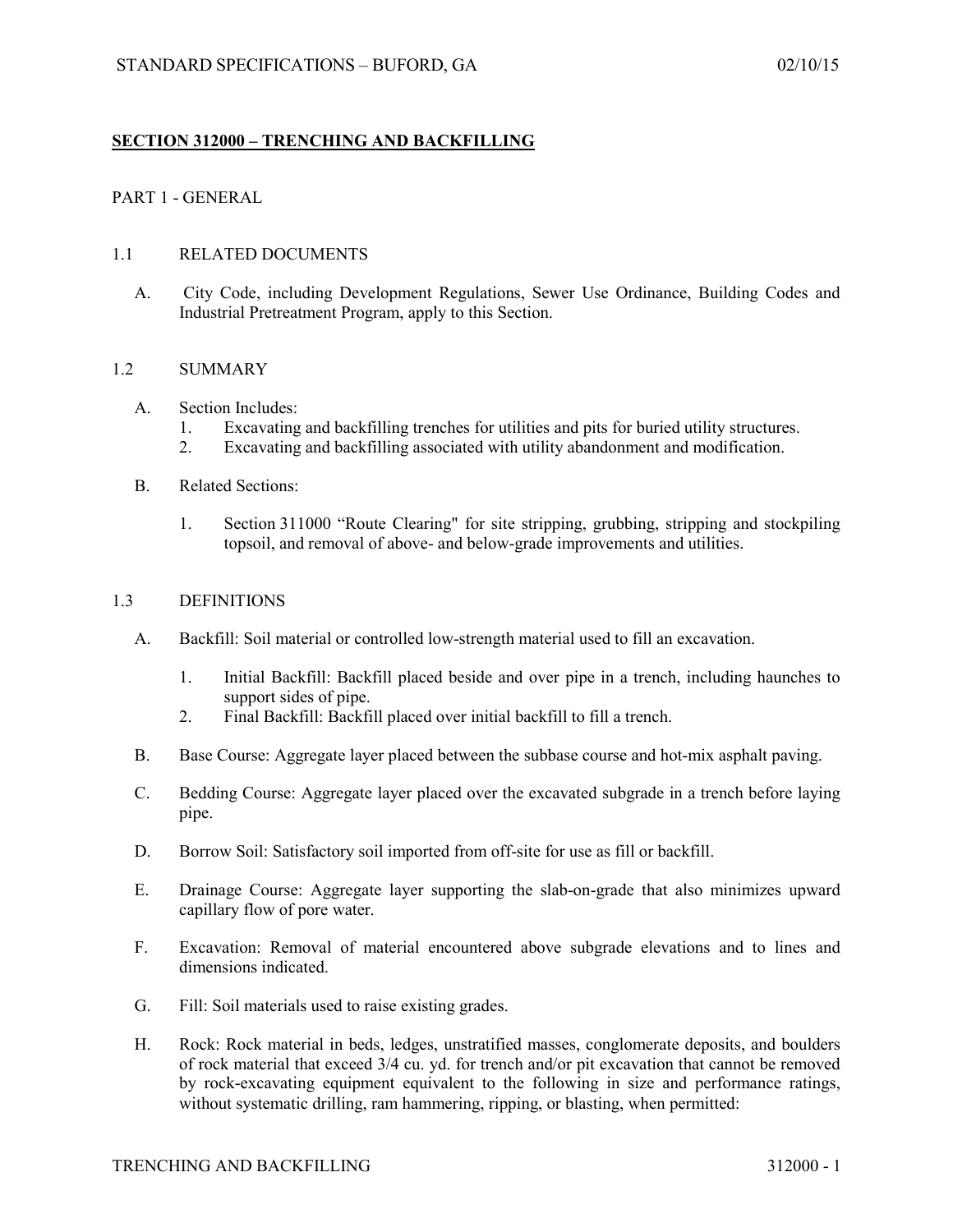- I. Structures: Buildings, footings, foundations, retaining walls, slabs, tanks, curbs, mechanical and electrical appurtenances, or other man-made stationary features constructed above or below the ground surface.
- J. Subbase Course: Aggregate layer placed between the subgrade and base course for hot-mix asphalt pavement, or aggregate layer placed between the subgrade and a cement concrete pavement or a cement concrete or hot-mix asphalt walk.
- K. Subgrade: Uppermost surface of an excavation or the top surface of a fill or backfill immediately below subbase, drainage fill, drainage course, or topsoil materials.
- L. Utilities: On-site underground pipes, conduits, ducts, and cables as well as underground services within buildings.

#### 1.4 QUALITY ASSURANCE

A. Codes and Standards: Perform trenching and backfilling work, including blasting, in compliance with applicable requirements of governing authorities having jurisdiction where such requirements exceed those specified in this Section.

#### 1.5 FIELD CONDITIONS

- A. Verify existing site grades to be substantially consistent with grades on Project Plans before commencing work. Report any significant conflict in grades to the City before proceeding with the work.
- B. Subsurface conditions presented, if any, are not intended as representations or warrants of continuity of such conditions between soil borings or pits. It is expressly understood that the Contractor is solely responsible for interpretations or conclusions drawn there from. Data when made available are for the convenience of the Contractor who may perform additional test borings and other exploratory operations at the Contractor's expense, provided such operations are acceptable to the City.
- C. Traffic: Minimize interference with adjoining roads, streets, walks, and other adjacent occupied or used facilities during earth-moving operations.
	- 1. Do not close or obstruct streets, walks, or other adjacent occupied or used facilities without permission from the City and other authorities having jurisdiction.
	- 2. Provide alternate routes around closed or obstructed traffic ways if required by the City or other authorities having jurisdiction.
	- 3. Provide flaggers, barricades, warning signs, warning lights and other warning means as appropriate. When flaggers are utilized, individuals must meet requirements of Georgia Department of Transportation.
	- 4. Maintain traffic on all roads and streets which must be crossed by trenching by making two separate cuts so that at least one traffic land is open at all times.
	- 5. All traffic controls during construction must conform to Part 6 of the *Manual on Uniform Traffic Control Devices.*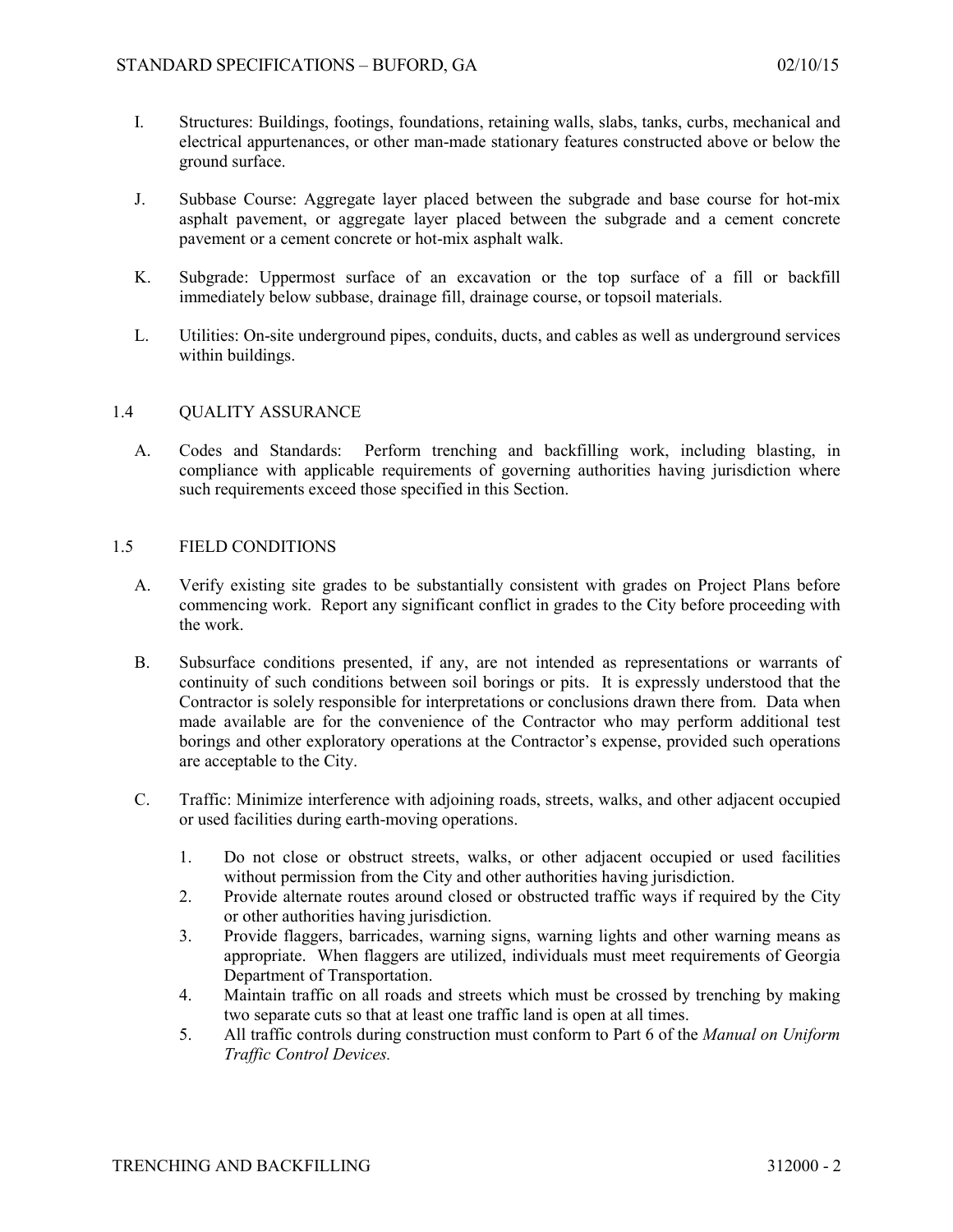- D. Improvements on Adjoining Property: Obtain authority for performing trenching and backfilling indicated on private property before beginning Work.
- E. Utility Locator Service: Before commencing any route clearing work, notify the Utilities Protection Center "Call Before You Dig" to permit marking existing utilities on the ground in advance of the work. Do not begin any work until the required utility marking time has passed.
	- 1. Should unexpected piping or other utilities be encountered during excavation, consult utility owner immediately for direction. Cooperate with the City and utility companies in keeping respective services and facilities in operation. Repair damaged utilities to the satisfaction of the utility owner.
	- 2. Do not interrupt existing utilities serving occupied facilities except when authorized by the utility owner.

## PART 2 - PRODUCTS

## 2.1 SOIL MATERIALS

- A. General: Provide borrow soil materials when sufficient satisfactory soil materials are not available from excavations.
- B. Satisfactory Soils: Soil Classification Groups GW, GP, GM, SW, SP, and SM according to ASTM D 2487, or a combination of these groups; free of rock or gravel larger than 3 inches in any dimension, debris, waste, frozen materials, vegetation, and other deleterious matter.
- C. Unsatisfactory Soils: Soil Classification Groups GC, SC, CL, ML, OL, CH, MH, OH, and PT according to ASTM D 2487, or a combination of these groups.
	- 1. Unsatisfactory soils also include satisfactory soils not maintained within 2 percent of optimum moisture content at time of compaction.
- D. Subbase Material: Naturally or artificially graded mixture of natural or crushed gravel, crushed stone, and natural or crushed sand; ASTM D 2940/D 2940M; with at least 90 percent passing a 1-1/2-inch (37.5-mm) sieve and not more than 12 percent passing a No. 200 (0.075-mm) sieve.
- E. Base Course: Naturally or artificially graded mixture of natural or crushed gravel, crushed stone, and natural or crushed sand; ASTM D 294**/**D 2940M 0; with at least 95 percent passing a 1-1/2-inch (37.5-mm) sieve and not more than 8 percent passing a No. 200 (0.075-mm) sieve.
- F. Engineered Fill: Naturally or artificially graded mixture of natural or crushed gravel, crushed stone, and natural or crushed sand; ASTM D 2940/D 2940M; with at least 90 percent passing a 1-1/2-inch (37.5-mm) sieve and not more than 12 percent passing a No. 200 (0.075-mm) sieve.
- G. Bedding Course: Naturally or artificially graded mixture of natural or crushed gravel, crushed stone, and natural or crushed sand; ASTM D 2940/D 2940M; except with 100 percent passing a 1-inch (25-mm) sieve and not more than 8 percent passing a No. 200 (0.075-mm) sieve.
- H. Sand: ASTM C 33/C 33M; fine aggregate.
- I. Impervious Fill: Clayey gravel and sand mixture capable of compacting to a dense state.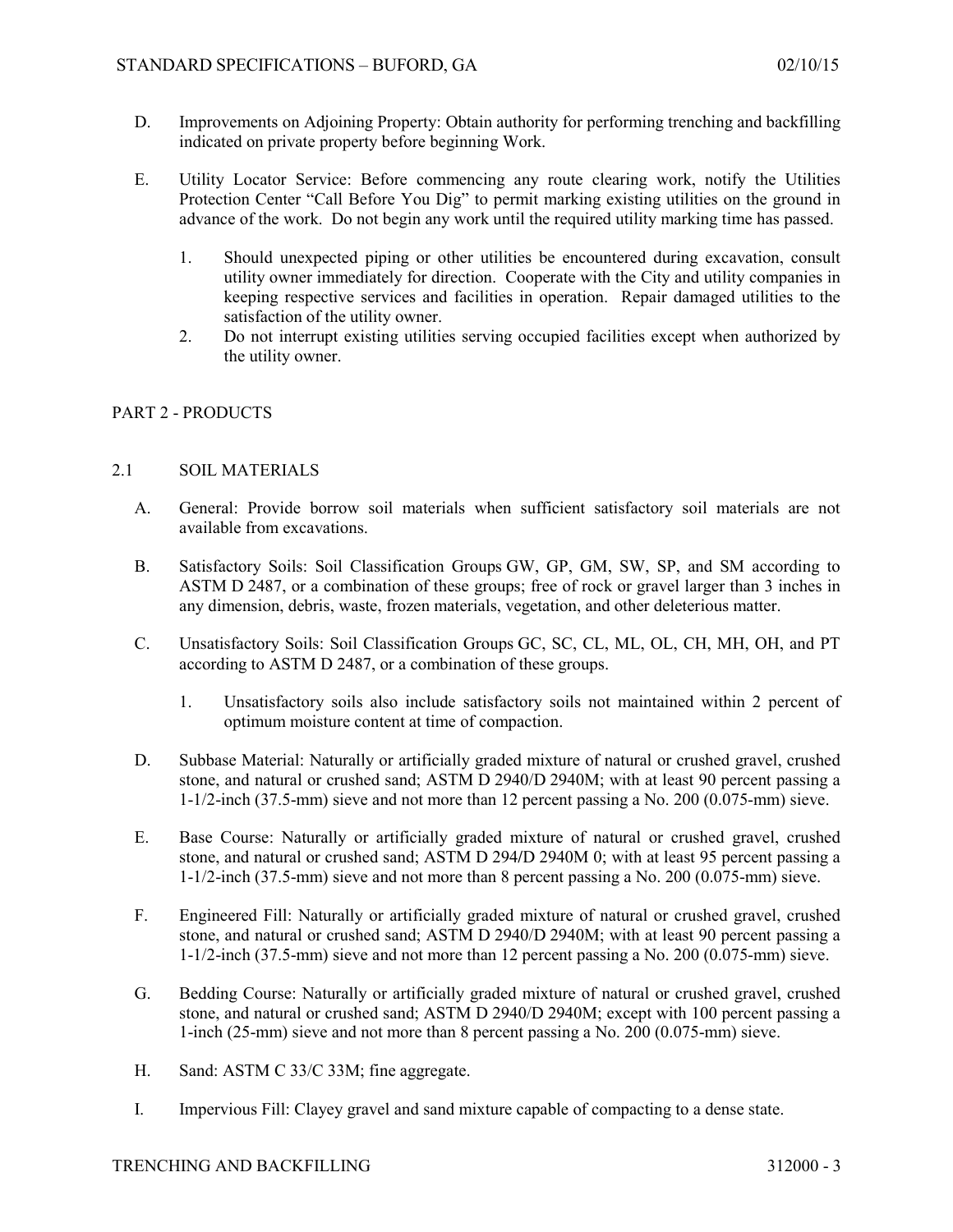## 2.2 ACCESSORIES

- A. Warning Tape: Acid- and alkali-resistant polyethylene film warning tape manufactured for marking and identifying underground utilities, six (6) inches wide and four (4) mils thick, continuously inscribed with a description of the utility; colored as listed below in subparagraph 2.2.B.1-5.
- B. Detectable Warning Tape: Acid- and alkali-resistant, polyethylene film warning tape manufactured for marking and identifying underground utilities, a minimum of 6 inches (150 mm) wide and 4 mils (0.1 mm) thick, continuously inscribed with a description of the utility, with metallic core encased in a protective jacket for corrosion protection, detectable by metal detector when tape is buried up to 30 inches (750 mm) deep; colored as follows:
	- 1. Red: Electric.
	- 2. Yellow: Gas, oil, steam, and dangerous materials.
	- 3. Orange: Telephone and other communications.
	- 4. Blue: Water systems.
	- 5. Green: Sewer systems.

## PART 3 - EXECUTION

## 3.1 PREPARATION

- A. Protect structures, utilities, sidewalks, pavements, and other facilities from damage caused by settlement, lateral movement, undermining, washout, and other hazards created by earth-moving operations.
- B. Protect and maintain erosion and sedimentation controls, which are specified in Section 311000 "Route Clearing," during earth-moving operations.
- C. Open excavations within the roadway shall be covered with steel plates capable of handling H-20 loading at the end of each working day. Barricade open excavations outside of roadway limits and post warning lights for safety of persons. Operate warning lights during hours from dusk to dawn each day.
- D. Take precautions and provide necessary bracing and shoring to guard against movement or settlement of existing improvements or new construction. Contractor is entirely responsible for strength and adequacy of bracing and shoring, and for safety and support of construction from damage or injury caused by the lack thereof or by movement or settlement.
- E. Use work methods and provide temporary facilities as necessary to prevent washing, erosion, siltation or dust damage, or hazard to persons and property, within and outside the work area.
- F. Place excavated material compactly alongside of trenches, and keep such material trimmed up so as to present the least practicable inconvenience to the public. Where necessitated by traffic conditions, remove from the roadway the first material excavated from a working length of trench so that further excavation is immediately used for backfilling, and thereby avoid stockpiling of material up on the roadway. Afterward, return first excavated material if needed for final backfilling.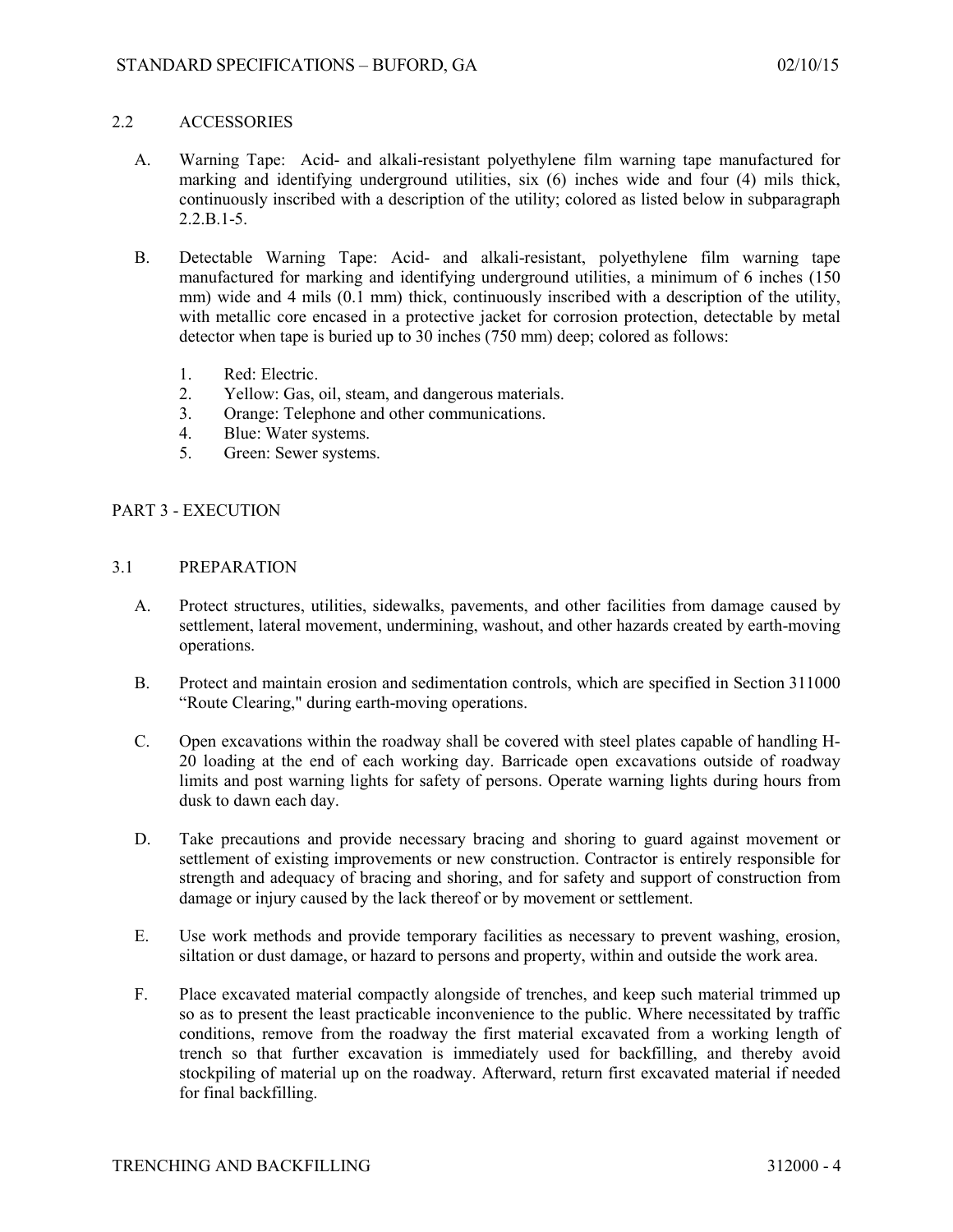- G. Maintain all streets, sidewalks, crossings, fire hydrants, water and gas valves, fire alarm boxes, and other utilities accessible for their intended use except while the work is steadily advancing in the immediate vicinity of each such facility.
- H. Keep every drain, gutter, culvert, sewer, and surface drainage route encountered, open for both temporary and permanent flow unless other effective provision for drainage is made.
- I. Do not permit any hazardous condition to result from trenching and backfilling operations.

## 3.2 DEWATERING

- A. Prevent surface water and ground water from entering excavations, from ponding on prepared subgrades, and from flooding Project site and surrounding area.
- B. Protect subgrades from softening, undermining, washout, and damage by rain or water accumulation. Remove water using dewatering methods which will prevent detrimental effects to stability of subgrades and foundations.
	- 1. Reroute surface water runoff away from excavated areas. Do not allow water to accumulate in excavations. Do not use excavated trenches as temporary drainage ditches.
	- 2. Provide and maintain pumps, sumps, suction and discharge lines, and other dewatering system components necessary to convey water away from excavations.
	- 3. Limit opening of additional trench to that which can be dewatered with available equipment or methods.

## 3.3 EXPLOSIVES

- A. Explosives: Use explosives only as legally permitted and when other work methods are impractical.
- B. Explosives: Obtain written permission from authorities having jurisdiction before bringing explosives to Project site or using explosives on Project site.
	- 1. Perform blasting without damaging adjacent structures, property, or site improvements.
	- 2. Perform blasting without weakening the bearing capacity of rock subgrade and with the least-practicable disturbance to rock to remain.
- C. Assume sole responsibility for handling, storage, and use of any explosive materials.

## 3.4 EXCAVATION, GENERAL

- A. Unclassified Excavation: Excavate to subgrade elevations regardless of the character of surface and subsurface conditions encountered. Unclassified excavated materials may include rock, soil materials, and obstructions.
	- 1. If excavated materials intended for backfill include unsatisfactory soil materials and rock, replace with satisfactory soil materials.
	- 2. Remove rock to lines and grades indicated to permit installation of permanent construction without exceeding the following dimensions: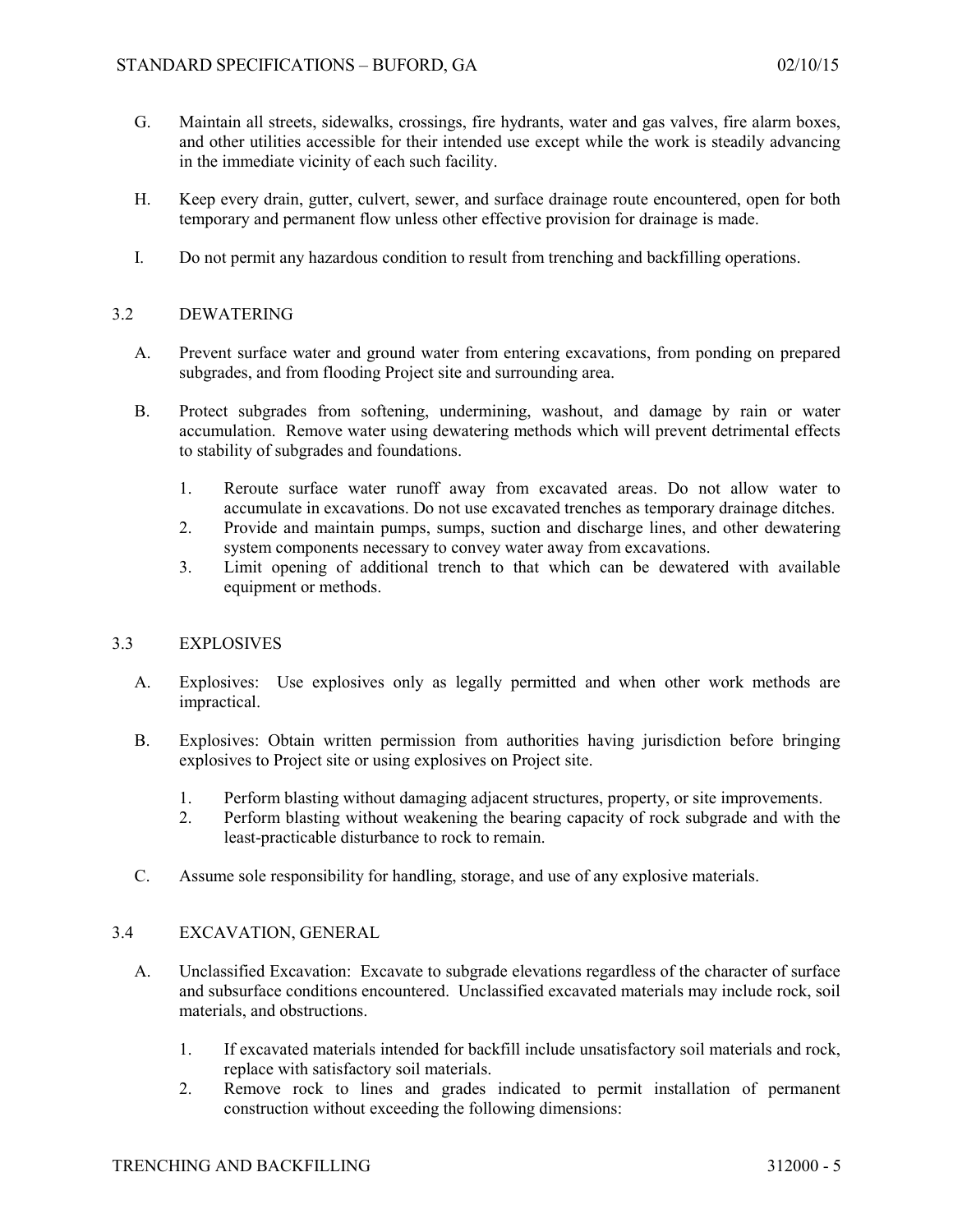- a. Six (6) inches beneath pipe in trenches, and twenty-four (24) inches wider than pipe.
- B. Classified Excavation: Excavate to subgrade elevations. Material to be excavated will be classified as earth and rock.
	- 1. Earth excavation includes excavating pavements and obstructions visible on surface; underground structures, utilities, and other items indicated to be removed; and soil, boulders, and other materials not classified as rock or unauthorized excavation.
		- a. Intermittent drilling; blasting, if permitted; ram hammering; or ripping of material not classified as rock excavation is earth excavation.
	- 2. Rock excavation includes removal and disposal of rock. Remove rock to lines and subgrade elevations indicated to permit installation of permanent construction without exceeding the following dimensions:
		- a. Six (6) inches beneath pipe in trenches and the greater of twenty-four (24) inches wider than pipe or forty-two (42) inches wide.

## 3.5 PAVEMENT REMOVAL

- A. Remove all pavement, including curb and gutter, sidewalk and the like, which must be disturbed by trenching operations.
- B. Saw cut edges of bituminous pavement. For concrete pavement, saw cut edges or remove and replace to nearest joint when distance from cut edge to joint is less than eight (8) feet.
- C. At sidewalks, curbs and gutters, and the like, remove entire sections between joints at trench crossing.

## 3.6 EXCAVATION FOR UTILITY STRUCTURES

- A. Excavate to indicated elevations and dimensions within a tolerance of plus or minus 1 inch. If applicable, extend excavations a sufficient distance from structures for placing and removing concrete formwork, for installing services and other construction, and for inspections.
	- 1. Excavations for Footings and Foundations: Do not disturb bottom of excavation. Excavate by hand to final grade just before placing concrete reinforcement. Trim bottoms to required lines and grades to leave solid base to receive other work.
	- 2. Excavation for Underground Utility Structures: Excavate to elevations and dimensions indicated within a tolerance of plus or minus one (1) inch. Do not disturb bottom of excavations intended as bearing surfaces.

## 3.7 EXCAVATION FOR UTILITY TRENCHES

A. General: Trenching consists of removal and disposal of material encountered to obtain required subgrade elevations, usually, but not necessarily limited to that incidental to the installation or modification of underground pipelines, structures and appurtenances.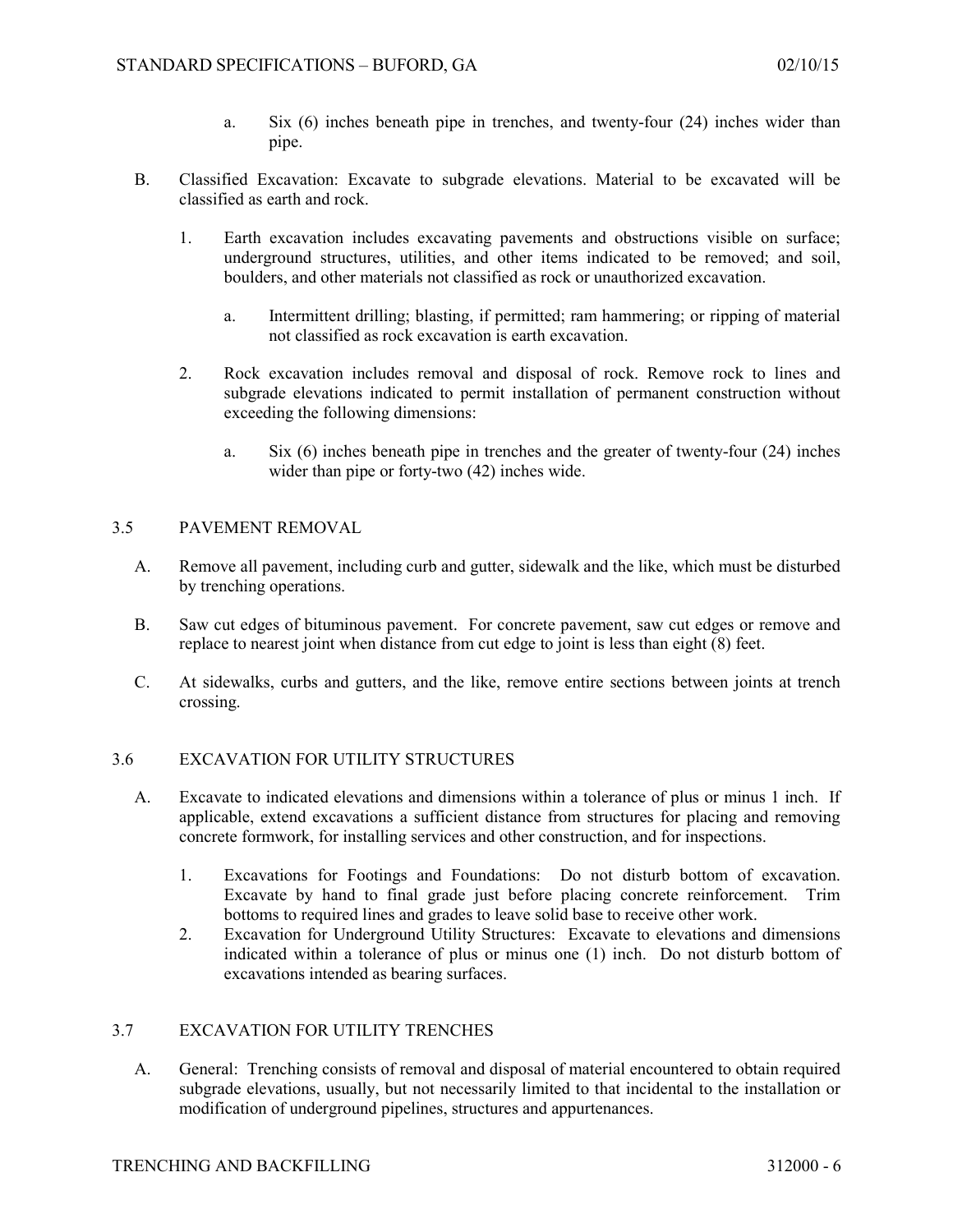- B. Excavate trenches to indicated gradients, lines, depths, and elevations.
- C. Excavated Material Storage: Locate and retain materials away from edge of the trench. Place satisfactory excavated material neatly alongside the trench, and keep such material trimmed up so as to present the least practicable inconvenience to the public. Where necessitated by traffic conditions, remove from the roadway the first material excavated from a working length of trench so that further excavation is immediately used for backfilling, and thereby avoid stockpiling material upon the roadway. Afterward, return first excavated material if needed for final backfilling.
	- 1. Dispose of excess soil material and waste materials, such as rock, unsatisfactory excavated soil material, trash and debris, as specified hereinafter.
- D. Maintain sides and slopes of excavations in a safe condition until completion of backfilling.
- E. Stability of Excavation: Slope sides of excavations to comply with Subpart P of Part 1926 of the Occupational Safety and Health Act as amended. Should any provision of a governing local code be more stringent than the preceding national standard, follow the local code. Shore and brace or use trench box where sloping is not possible either because of space restrictions or stability of material excavated.
- F. Shoring and Bracing: Provide portable trench boxes and materials for shoring and bracing, such as sheet piling, uprights, stringers, wales, and cross-braces, in good serviceable condition.
	- 1. Maintain shoring and bracing and/or portable trench boxes in excavations regardless of time period excavations will be open. Carry down shoring and bracing and/or portable trench boxes as excavation progresses.
	- 2. Provide trench boxes and/or shoring and bracing to comply with Subpart P of Part 1926 of the Occupational Safety and Health Act as amended. Should any provision of a governing local code be more stringent than the preceding national standard, follow the local code.
- G. Excavate trenches to uniform widths to provide the following clearance on each side of pipe or conduit. Excavate trench walls vertically from trench bottom to twelve (12) inches higher than top of pipe or conduit unless otherwise indicated.
	- 1. Clearance: Twelve (12) inches each side of pipe or conduit.
- H. Trench Bottoms: Excavate and shape trench bottoms to provide uniform bearing and support of pipes or conduit as determined by pipe or conduit foundation (bedding) requirements.
	- 1. Excavate trenches 6 inches deeper than elevation required in rock or other unyielding bearing material to allow for bedding course.
- I. Limit open trench excavation to a maximum of three hundred (300) feet ahead of completed backfill.
- J. Maintain a horizontal separation of at least ten (10) feet between sanitary sewers and any existing or proposed water main. A sewer may be laid closer than ten (10) feet to a water main if it is laid in a separate trench or it is laid in the same trench with the water main located at one side on a bench of undisturbed earth.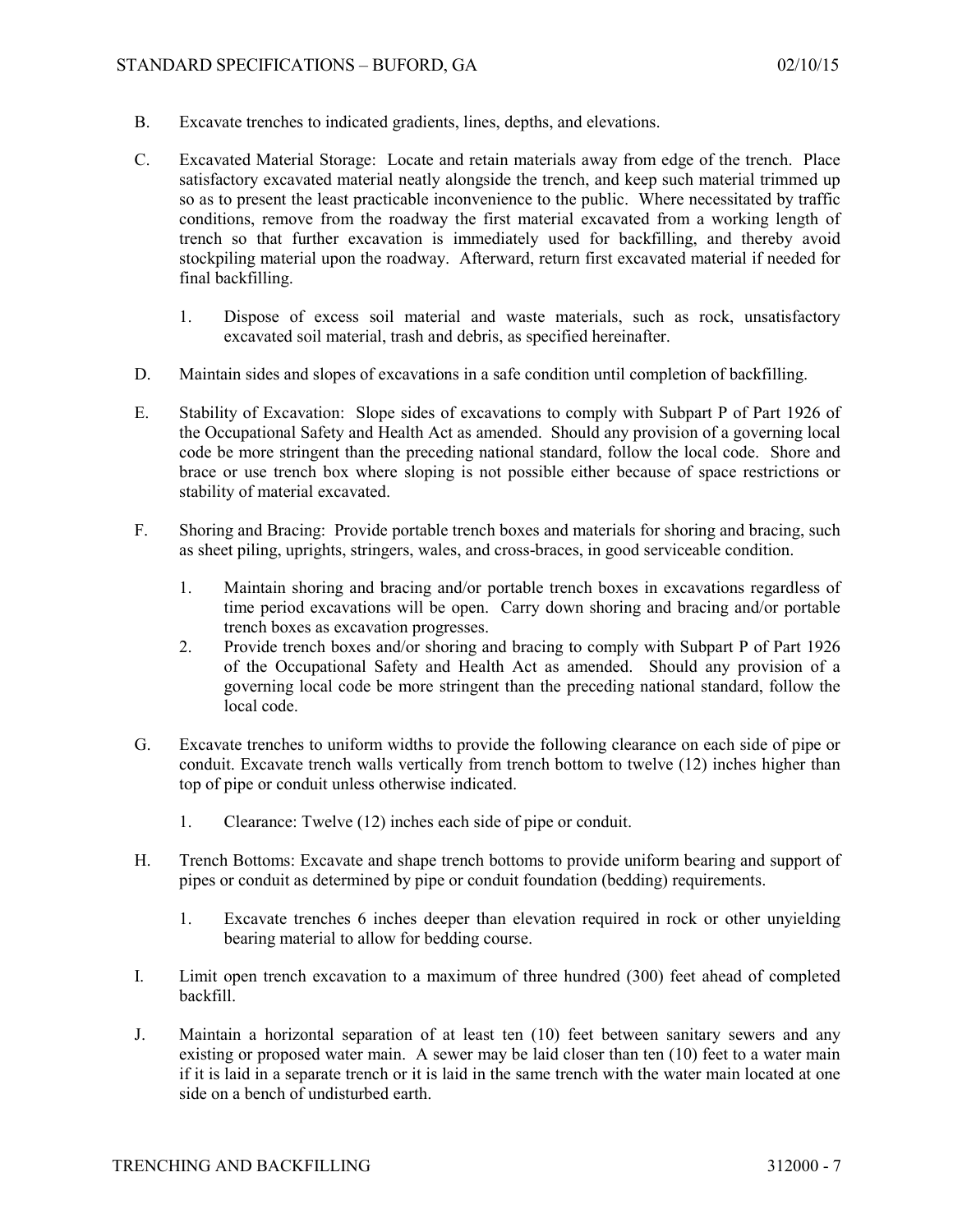- K. Maintain a vertical separation of at least eighteen (18) inches between the crown of sanitary sewers and the invert of existing or proposed water mains with the sewer located below the water main. Where a vertical separation of eighteen (18) inches cannot be provided and the water main cannot be relocated to provide adequate clearance, center one full length of water main over the sewer so that both joints of the water main will be as far from the sewer as possible.
- L. Remove rock, masonry and concrete material to a distance of at least six inches from all parts of pipe and appurtenances being installed.

## 3.8 SUBGRADE INSPECTION

- A. Notify the City when excavations have reached required subgrade.
- B. If the City determines that unsatisfactory soil is present, continue excavation and replace with compacted backfill or fill material as directed.
- C. Reconstruct subgrades damaged by freezing temperatures, frost, rain, accumulated water, or construction activities, as directed by the City.
- 3.9 UNAUTHORIZED EXCAVATION
	- A. Fill unauthorized excavations under other construction, pipe, or conduit as directed by the City.

#### 3.10 STORAGE OF SOIL MATERIALS

- A. Stockpile borrow soil materials and excavated satisfactory soil materials without intermixing. Place, grade, and shape stockpiles to drain surface water. Cover to prevent windblown dust.
	- 1. Stockpile soil materials away from edge of excavations. Do not store within drip line of remaining trees.

#### 3.11 UTILITY TRENCH BACKFILL

- A. Place satisfactory soil backfill material in uniform layers, to required elevations. Place backfill on subgrades free of mud, frost, snow, or ice.
- B. Place and compact bedding course on trench bottoms and where indicated. Shape bedding course to provide continuous support for bells, joints, and barrels of pipes and for joints, fittings, and bodies of conduits.
- C. Backfill voids with satisfactory soil while removing shoring and bracing and/or trench boxes.
- D. Initial Backfill:
	- 1. Soil Backfill: Place and compact initial backfill of satisfactory soil, free of particles larger than one (1) inch in any dimension, to a height of twelve (12) inches over the pipe or conduit.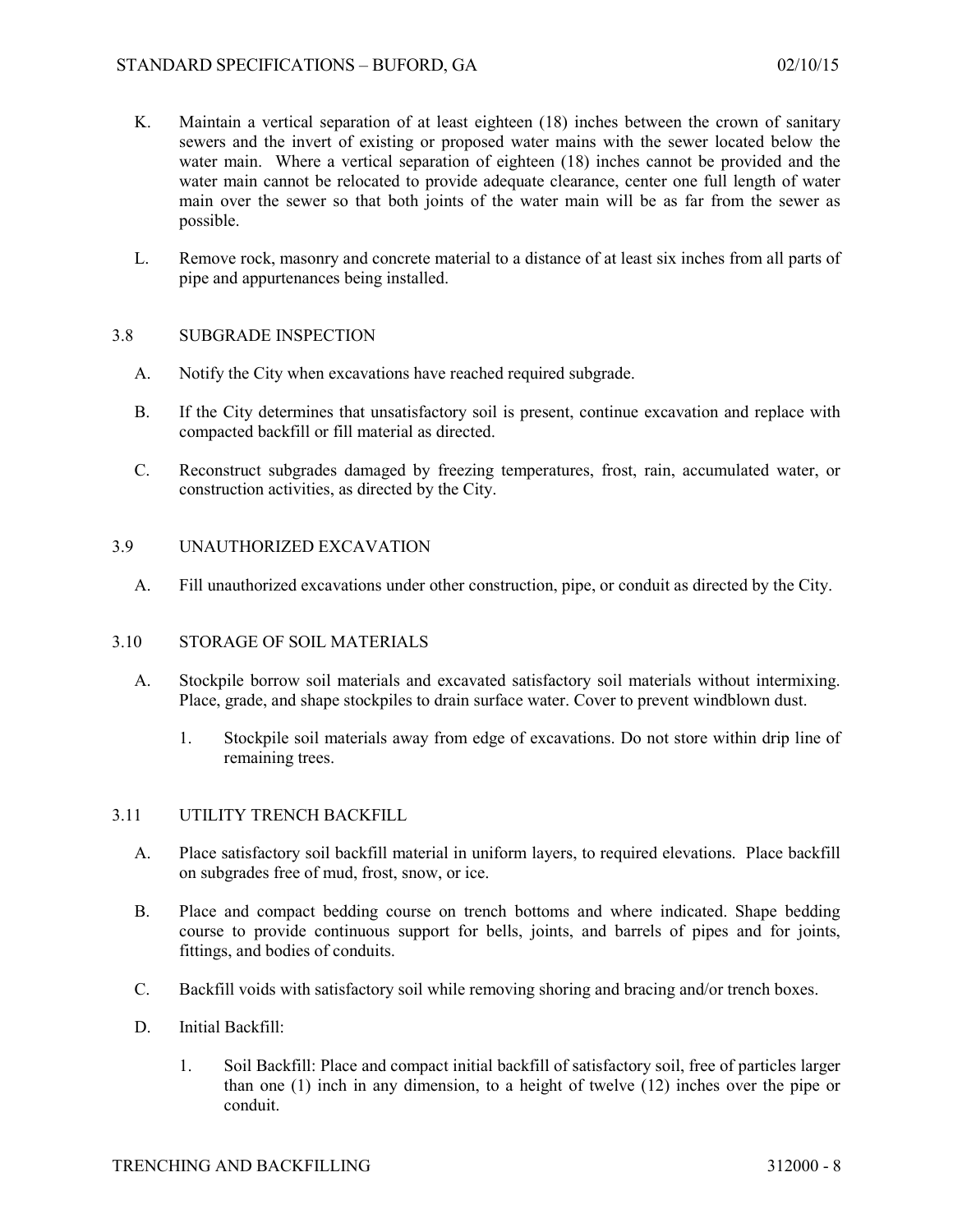- a. Carefully compact initial backfill under pipe haunches and compact evenly up on both sides and along the full length of piping or conduit to avoid damage or displacement of piping or conduit. Coordinate backfilling with utilities testing.
- E. Final Backfill:
	- 1. Soil Backfill: Place and compact final backfill of satisfactory soil to final subgrade elevation.
- F. Warning Tape: Install warning tape directly above utilities, twelve (12) inches below finished grade. Use detectable warning tape for all non-metallic utility lines.

#### 3.12 SOIL MOISTURE CONTROL

- A. Uniformly moisten or aerate subgrade and each subsequent fill or backfill soil layer before compaction to within 2 percent of optimum moisture content.
	- 1. Do not place backfill or fill soil material on surfaces that are muddy, frozen, or contain frost or ice.
	- 2. Remove and replace, or scarify and air dry, otherwise satisfactory soil material that exceeds optimum moisture content by 2 percent and is too wet to compact to specified dry unit weight.

#### 3.13 COMPACTION OF SOIL BACKFILLS AND FILLS

- A. Place backfill and fill soil materials in layers not more than eight (8) inches in loose depth for material compacted by heavy compaction equipment and not more than four (4) inches in loose depth for material compacted by hand-operated tampers.
- B. Place backfill and fill soil materials evenly on all sides of structures to required elevations and uniformly along the full length of each utility.
- C. Compact soil materials to not less than the following percentages of maximum dry unit weight according to ASTM D 698:
	- 1. Rights-of-way: Conform with the more stringent requirements of the permit issuing authority or right-of-way owner but not less than herein specified.
	- 2. Roadways: Under and within five (5) feet horizontal distance of traffic using surfaces, compact each layer of backfill material to ninety-five (95) percent of maximum dry density.
	- 3. Walkways: Under and within two (2) feet horizontal distance of paved walks, compact top six (6) inches of subgrade and each layer of backfill material to ninety-five (95) percent of maximum dry density.
	- 4. Driveways and Parking Lots: Under and within two (2) feet horizontal distance of traffic using surfaces, compact each layer of backfill material to ninety-five (95) percent of maximum dry density.
	- 5. Under Lawn or Unpaved Areas: Compact each layer of backfill or fill soil material to eighty-five (85) percent of maximum dry density.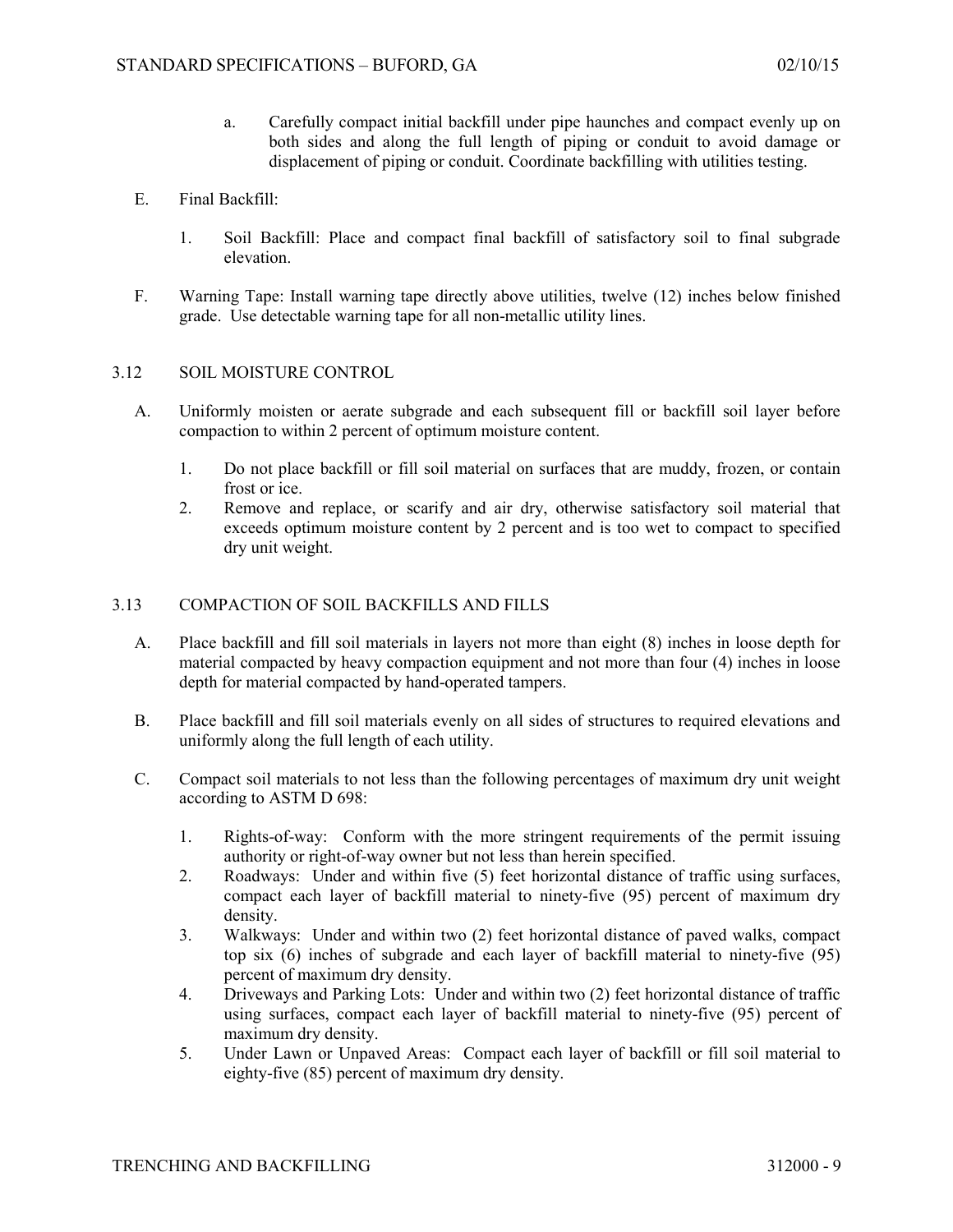### 3.14 FIELD QUALITY CONTROL

- A. Provide quality control testing during construction as necessary to assure the entire earthwork, including all fill layers, subgrades, and bases meets specified minimums. Remove and reconstruct, or otherwise correct work which falls below specified density or is outside other specified limits.
- B. Employ, at Contractor's expense, an independent testing agency to perform quality control testing during trenching and backfilling operations. The independent testing agency must be qualified according to ASTM E 329 to conduct soil materials testing, as documented according to ASTM D 3740 and ASTM E 548.
- C. Testing agency will test compaction of soils in place according to ASTM D 1556, ASTM D 2167, ASTM D 2937, and ASTM D 6938, as applicable. Perform tests at the following locations and frequencies:
	- 1. Under structures, pavements, and driveways at least every 100 linear feet or less of pipeline, but in no case fewer than two tests.
	- 2. Under walkways at least every 100 linear feet or less of pipeline, but in no case fewer than two tests.
	- 3. Under turf of unpaved areas at least every 100 linear feet or less of pipeline, but in no case fewer than two tests.
- D. When testing agency reports that subgrades, fills, or backfills have not achieved degree of compaction specified, scarify and moisten or aerate, or remove and replace soil materials to depth required; recompact and retest until specified compaction is obtained.
- E. The City may perform sampling, surveying, inspection or testing activity during construction for City's use, but such activity does not relieve the Contractor from responsibility to achieve specified results.
- F. When requested by the City, the Contractor shall provide quality control test reports including field density test reports and optimum moisture-maximum density curves to the City.

## 3.15 PROTECTION

- A. Protecting Graded Areas: Protect newly graded areas from traffic, freezing, and erosion. Keep free of trash and debris.
- B. Repair and reestablish grades to specified tolerances where completed or partially completed surfaces become eroded, rutted, settled, or where they lose compaction due to subsequent construction operations or weather conditions.
- C. Where settling occurs before Project correction period elapses, remove finished surfacing, backfill with additional soil material, compact, and reconstruct surfacing.
	- 1. Restore appearance, quality, and condition of finished surfacing to match adjacent work, and eliminate evidence of restoration to greatest extent possible.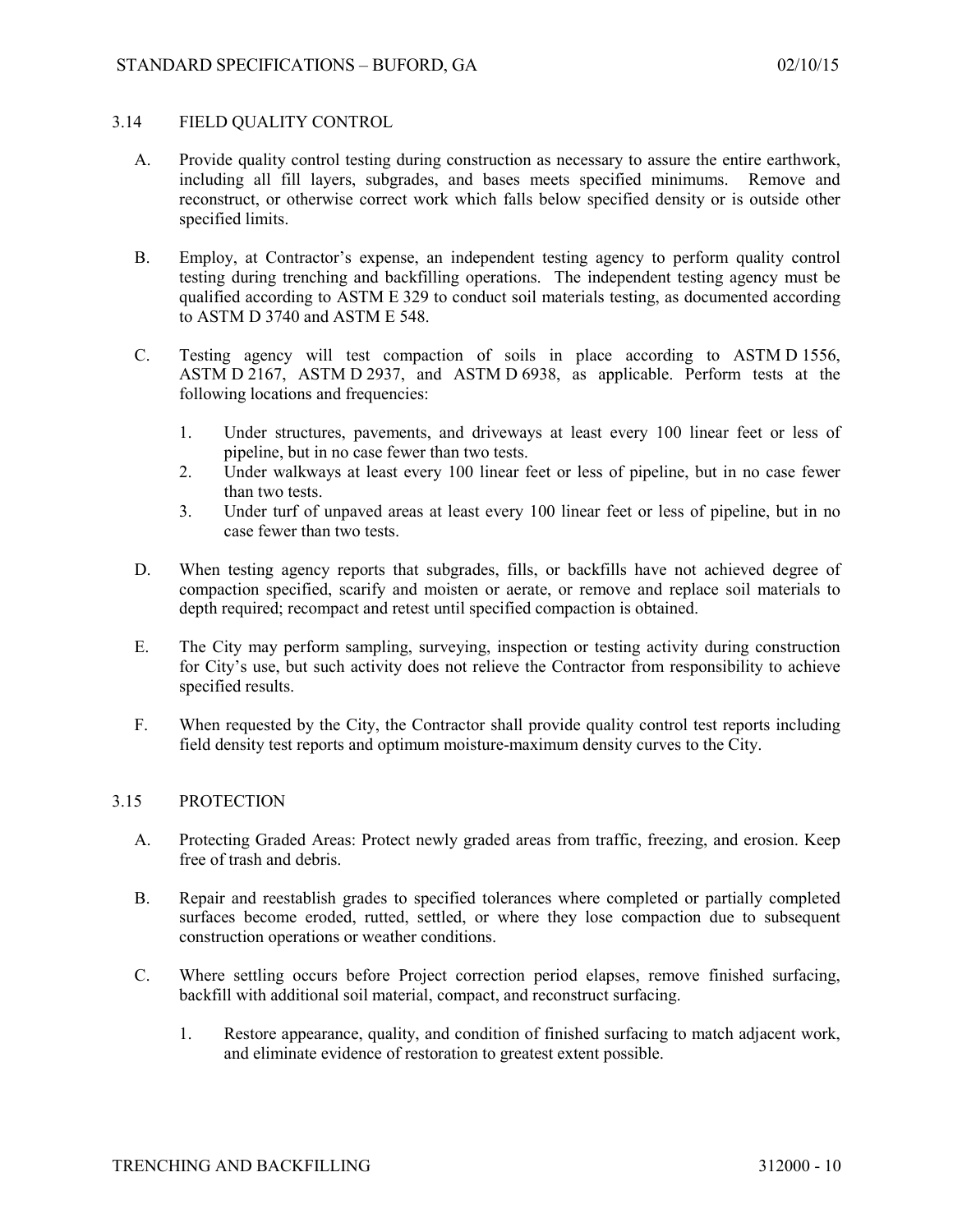## 3.16 DISPOSAL OF SURPLUS AND WASTE MATERIALS

- A. Remove surplus satisfactory soil and waste materials, including unsatisfactory soil, trash, and debris, and legally dispose of it in a manner acceptable to the City and in a manner that will not adversely impact the environment.
- B. Transport surplus satisfactory soil to designated storage areas on City's property. Stockpile or spread soil as directed by the City; otherwise remove from the project work area and legally dispose of such material which cannot be acceptably distributed within the project work area.
	- 1. Remove waste materials, including unsatisfactory soil, trash, and debris, and legally dispose of them off City's property.

## 3.17 RESTORATION

- A. Plan and execute total work so as to minimize damage to property. Restore all surface materials, shrubbery, fences, lawns, walls, structures and other improvements to a condition no less desirable than that which existed before construction began.
- B. Conduct all construction operations such that upon completion of any part of the work, the contour and topography of the construction area has not been substantially altered. No alteration of previously established storm drainage patterns will be permitted unless such alteration can be proven to the City's satisfaction to improve the drainage pattern.
- C. When necessary to temporarily remove or damage improvements of any significance, take good quality color photographs of such improvements before disturbing them. Make copies of such photographs available to the City on request.
- D. Restore work area and accomplish site cleanup immediately after backfilling operations. Replace property line monuments damaged, disturbed or removed by trenching and backfilling operations.

END OF SECTION 312000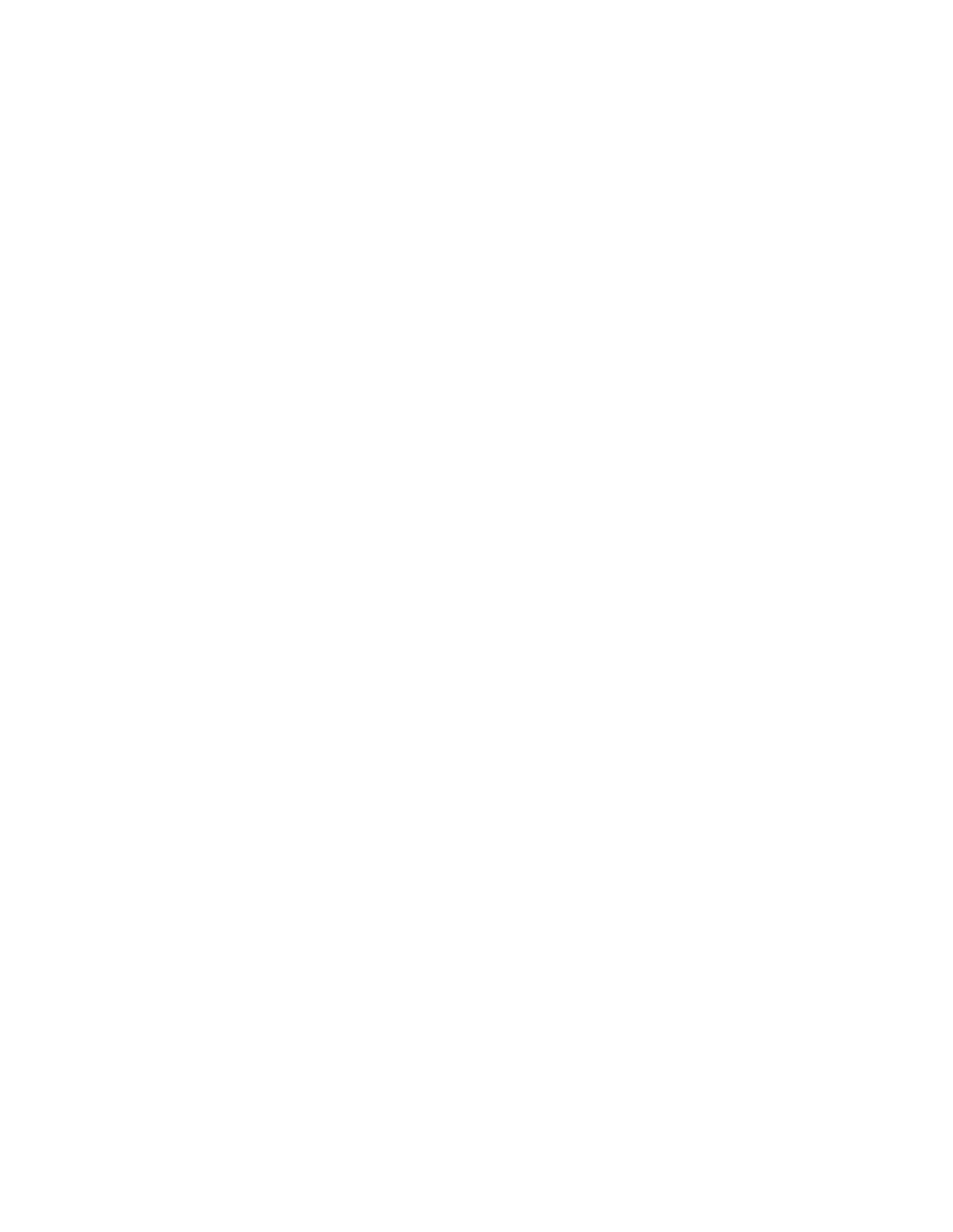## **SECTION 330523 – TUNNELING**

### PART 1 - GENERAL

#### 1.1 RELATED DOCUMENTS

A. City Code, including Development Regulations, Standard Drawings, Zoning Ordinance, Subdivision Regulations, Sewer Use Ordinance, Building Codes and Industrial Pretreatment Program, apply to this Section.

#### 1.2 SUMMARY

- A. Tunneling pertains to the installation of carrier pipe or tunnel liner below ground by means other than open cut excavation.
- B. Tunnel liner and pipe sizes indicated on the Drawings and elsewhere in the Contract Documents are minimum nominal diameters. Use appropriate size and type of tunnel liner and pipe sizes and construction methods as necessary to provide a complete tunnel liner and pipe installation.
- C. Related Sections:
	- 1. Section 311000 "Route Clearing" for topsoil stripping and stockpiling.
	- 2. Section 312000 "Trenching and Backfilling" for excavation of pits or trenches for tunneling operations.
	- 3. Section 331100 "Water Systems" for installation of water mains, fittings, and appurtenances.
	- 4. Section 333000 "Sanitary Sewer Systems" for installation of gravity sewers, force mains, fittings, and appurtenances.

#### 1.3 JOB CONDITIONS:

- A. Subsurface conditions presented, (if any), are not intended, as representations or warrants of continuity and it is expressly understood that the Contractor is solely responsible for any subsurface conditions that may arise.
- B. Traffic Control: Schedule and conduct Work in a manner which will minimize inconvenience to vehicular and pedestrian traffic. Provide flagmen, barricades, warning signs, warning lights, and other warning means as appropriate. Maintain traffic on all roads and streets which must be crossed by utility lines. When flagmen are utilized, individuals must meet requirements of Georgia Department of Transportation. All traffic controls during construction must conform to Part 6 of the Manual on Uniform Traffic Control Devices.
- C. Weather Limitations: Conduct all operations during weather conditions appropriate to the work being performed.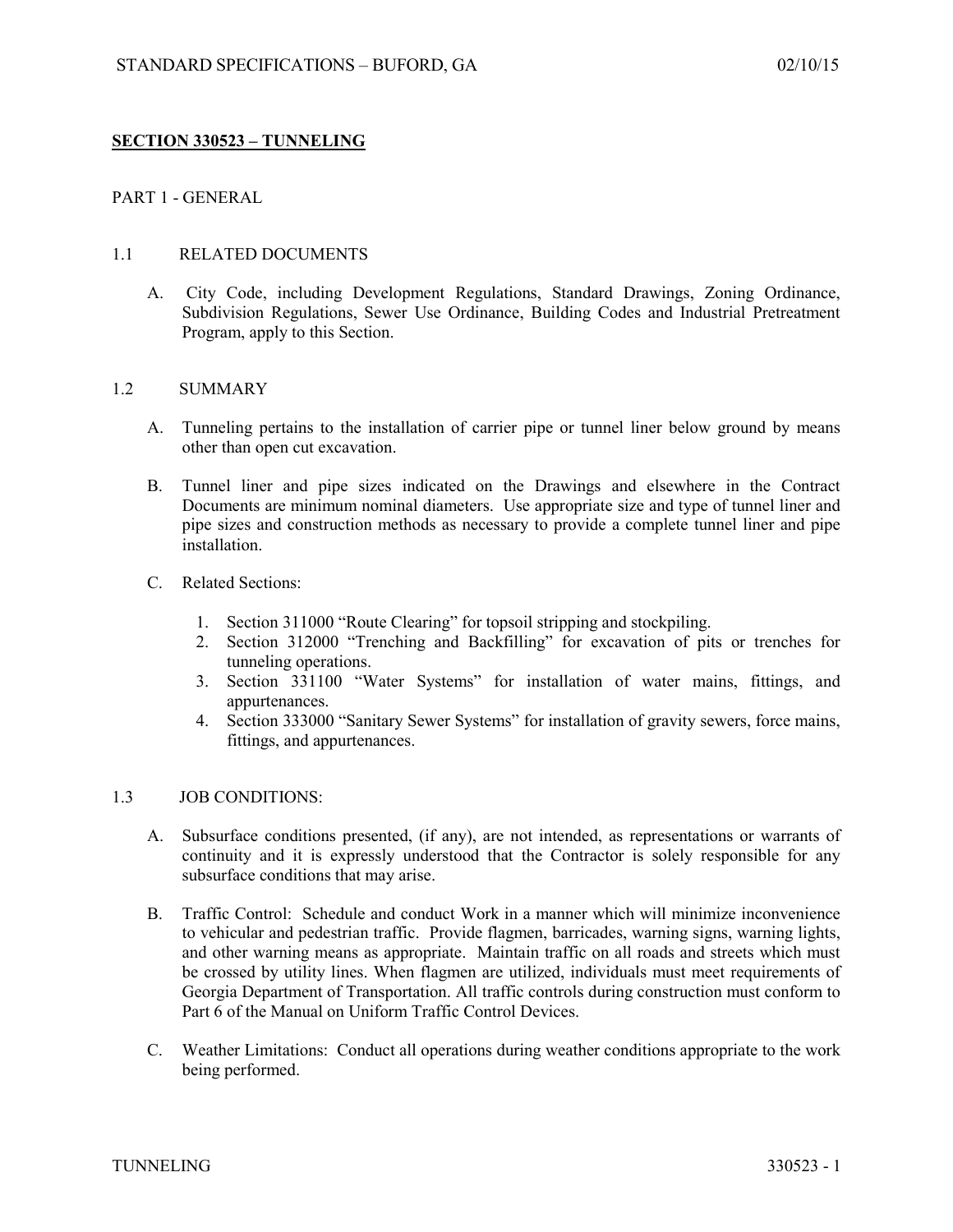## 1.4 QUALITY ASSURANCE:

- A. Codes and Standards: Comply with applicable provisions of the following, unless otherwise indicated:
	- 1. AASHTO, Standard Specifications for Highway Bridges, Section 16 "Specification for Steel Tunnel Plates".
	- 2. AISC, "Specifications for the Design, Fabrication and Erection of Structural Steel for Buildings", including the Commentary.
	- 3. AREA, Manual for Railway Engineering, Section 4.12 "Specification for Steel Tunnel Liner Plates."
- B. Supply all materials and perform all work in accordance with applicable American Society for Testing and Materials (ASTM), American National Standards Institute (ANSI) or other recognized standards. Latest revisions of all standards are applicable. If requested by the City, submit evidence that manufacturer has consistently produced products of satisfactory quality and performance over a period of at least two years.

## 1.5 SUBMITTALS

- A. Manufacturer's Data: For information, and as necessary to show compliance with these specifications, submit producer's or manufacturer's technical data and installation instructions for each product, including laboratory test reports, notarized certifications, or other data. Indicate by transmittal that a copy of each applicable instruction has been distributed to fabricators and installers. Include submittals for the following products:
	- 1. Pipe Material
	- 2. Pipe Jointing Details
	- 3. Welding Rods and Procedure
	- 4. Tunnel Liner Plate
	- 5. Liner Plate Connection Bolts
- B. For sectional plate tunnel liner, submit complete calculations required to analyze and design the tunnel liner plate system including applicable diagrams, nomographs, charts, and other data, each with appropriate explanations.
- C. Where necessary, conform to Department of Transportation and railway company criteria, design data submitted must consist of the following:
	- 1. Design data as required in AASHTO Design Specifications for Tunneling or AREA Manual for Railway Engineering as applicable.
	- 2. Subsoil surveys including the elevation of the water table and the classification and relative density of the soils from the ground line to 3' below the tunnel liner.
	- 3. Where required, rock coring data including rock type and core recovery.
	- 4. Water control plans where required.
- D. Shop Drawings: For sectional plate tunnel liner construction, submit shop drawings showing complete details and schedules for fabrication and field erection.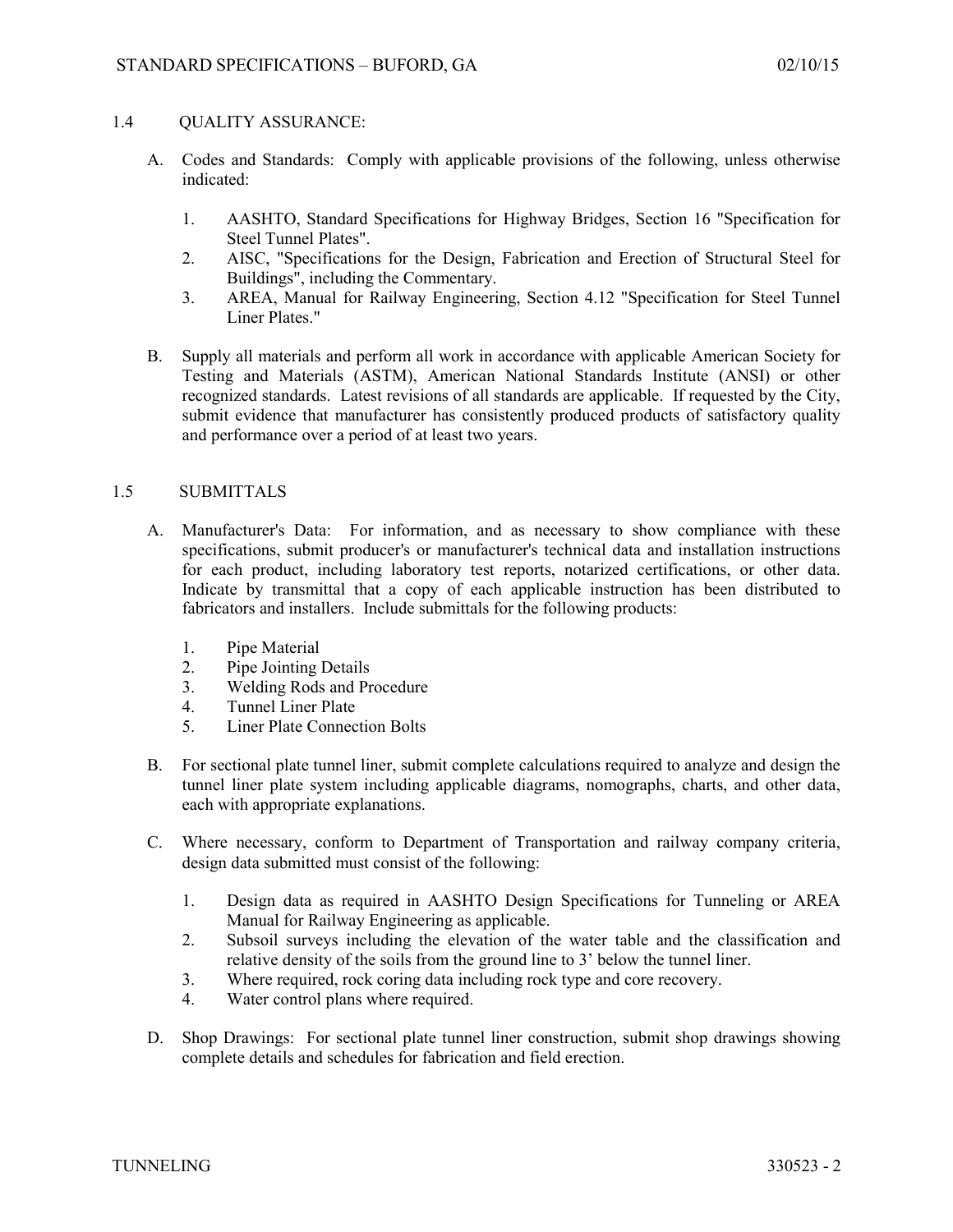E. Experience Submittals: Tunneling is deemed to be specialty contractor work. Provide evidence of a minimum of five continuous years of experience in tunneling construction for tunneling installer. Evidence of this experience must be provided with the shop drawings for review by the City.

## 1.6 STORAGE AND PROTECTION

A. All materials shall be stored and protected in accordance with the manufacturer's recommendations and as approved by the City.

## PART 2 - PRODUCTS

## 2.1 CARRIER PIPE

A. Install all pipe in casings with restrained joint pipe meeting requirements specified in Section 331100 "Water Systems" and Section 333000 "Sanitary Sewer Systems." Where carrier pipe is installed without tunnel liner by tunneling methods, conform with carrier pipe material specifications unless otherwise indicated.

## 2.2 CASING PIPE TUNNEL LINER

- A. Where tunnel liner is installed using jacking or boring construction methods, comply with the following material specifications for tunnel liner:
	- 1. Steel Pipe Tunnel Liner, four (4) Inches and Smaller: ASTM A 53 material specifications. Use galvanized steel, Schedule 40 minimum, with threaded couplings.
	- 2. Steel Pipe Tunnel Liner, Larger than 4 Inches: Conform to ASTM A53 or A139 material specifications, except hydrostatic testing is not required. Join pipe sections with full strength, continuous welds in accordance with procedures approved by the American Welding Society to obtain a watertight seal.
	- 3. Unless otherwise indicated, use pipe with the minimum thickness requirements in the chart below. Actual thicknesses shall be determined by the casing installer, based on its evaluation of the required forces to be exerted on the casing when jacking. Any buckling of the casing due to jacking forces shall be repaired.
	- 4. The nominal diameters of casing shown in the chart below are minimums. Larger casings, with the City's approval, may be provided for whatever reasons the Contractor may decide, whether casing size availability, line and grade tolerances, soil conditions, or other reasons.
	- 5. Casing Sizes: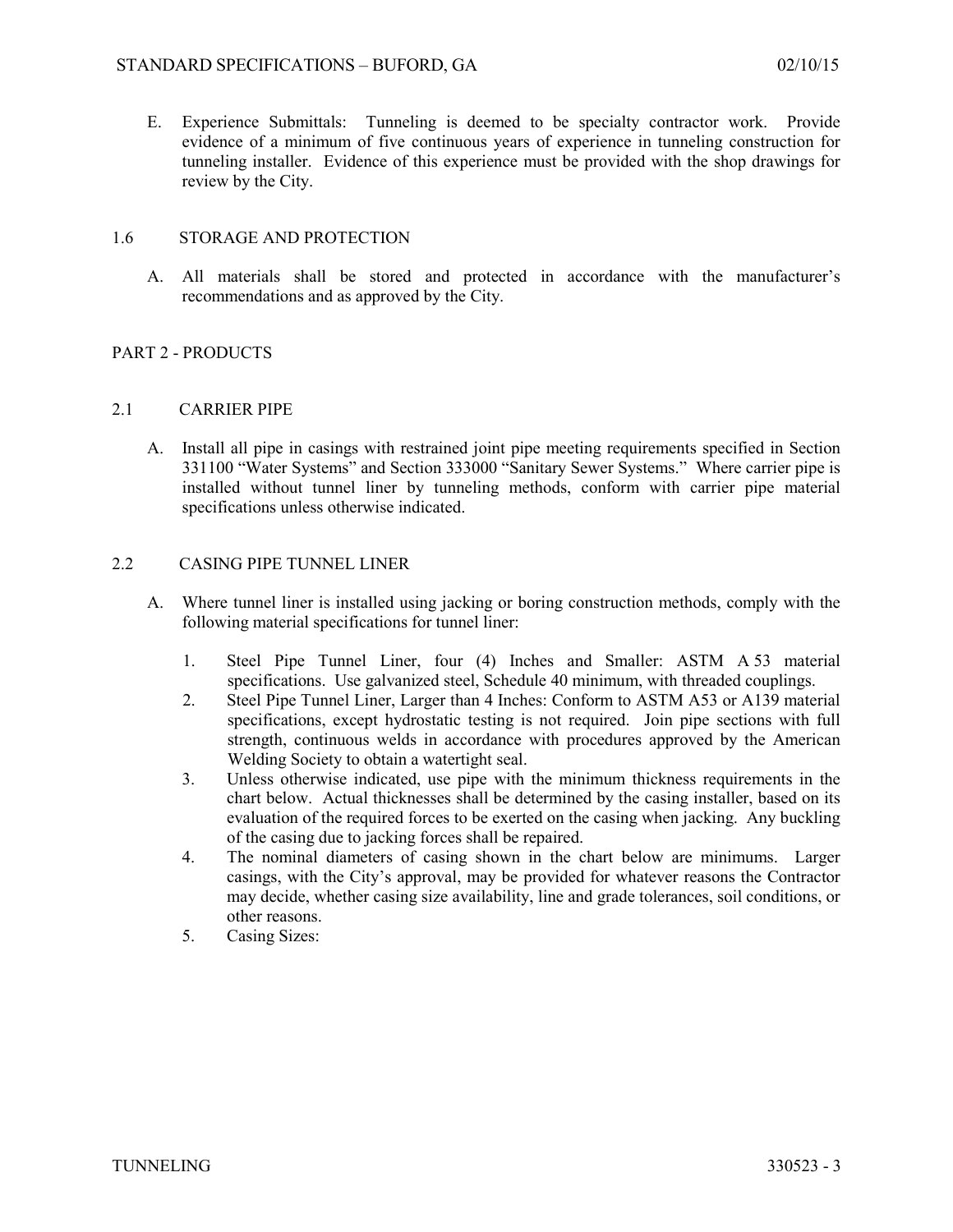| <b>Under Railroads</b>                  |                                           |                                                        |  |  |
|-----------------------------------------|-------------------------------------------|--------------------------------------------------------|--|--|
| <b>Carrier Pipe</b><br>Diameter, inches | <b>Minimum Casing</b><br>Diameter, inches | <b>Minimum Wall</b><br>Thickness,<br>inches (Uncoated) |  |  |
| 6                                       | 16                                        | 0.375                                                  |  |  |
| 8                                       | 18                                        | 0.375                                                  |  |  |
| 10                                      | 20                                        | 0.375                                                  |  |  |
| 12                                      | 22                                        | 0.375                                                  |  |  |
| 14                                      | 24                                        | 0.407                                                  |  |  |
| 16, 18                                  | 30                                        | 0.469                                                  |  |  |
| 20, 24                                  | 36                                        | 0.532                                                  |  |  |

| <b>Under State or County Roadways</b>   |                                           |                                          |  |  |
|-----------------------------------------|-------------------------------------------|------------------------------------------|--|--|
| <b>Carrier Pipe</b><br>Diameter, inches | <b>Minimum Casing</b><br>Diameter, inches | <b>Minimum Wall</b><br>Thickness, inches |  |  |
|                                         | 16                                        | 0.375                                    |  |  |
| 8                                       | 18                                        | 0.375                                    |  |  |
| 10                                      | 20                                        | 0.375                                    |  |  |
| 12                                      | 22                                        | 0.375                                    |  |  |
| 14                                      | 24                                        | 0.375                                    |  |  |
| 16, 18                                  | 30                                        | 0.375                                    |  |  |
| 20, 24                                  | 36                                        | 0.375                                    |  |  |

6. Reinforced Concrete Pipe Tunnel Liner: Conform to ASTM C76, Class V material specifications for withstanding in-place vertical loads. Provide additional reinforcement or strength required to withstand jacking pressure. Except for end closures, provide pipe in eight foot minimum lengths. Use self-centering tongue and groove joints such that outside of tunnel liner is uniform in diameter at all locations. Seal pipe joints with butyl based sealant manufactured for that purpose

## 2.3 SECTIONAL PLATE TUNNEL LINER

- A. Where carrier pipe is installed in tunnel liner and mining methods are utilized, comply with the following specifications:
	- 1. Materials: Fabricate tunnel liner sections of ASTM A569 corrugated steel plate especially manufactured for tunnel liner service. Design liner sections and fasteners in consideration of tunnel location. For liner plate design purposes, use soil, wheel, and surcharge loads of sufficient magnitude to insure a safe liner plate system in actual use conditions.
	- 2. Provide tunnel liner plate having a minimum thickness of 0.179 inches and liner plate fasteners having a minimum diameter of 0.625 inches.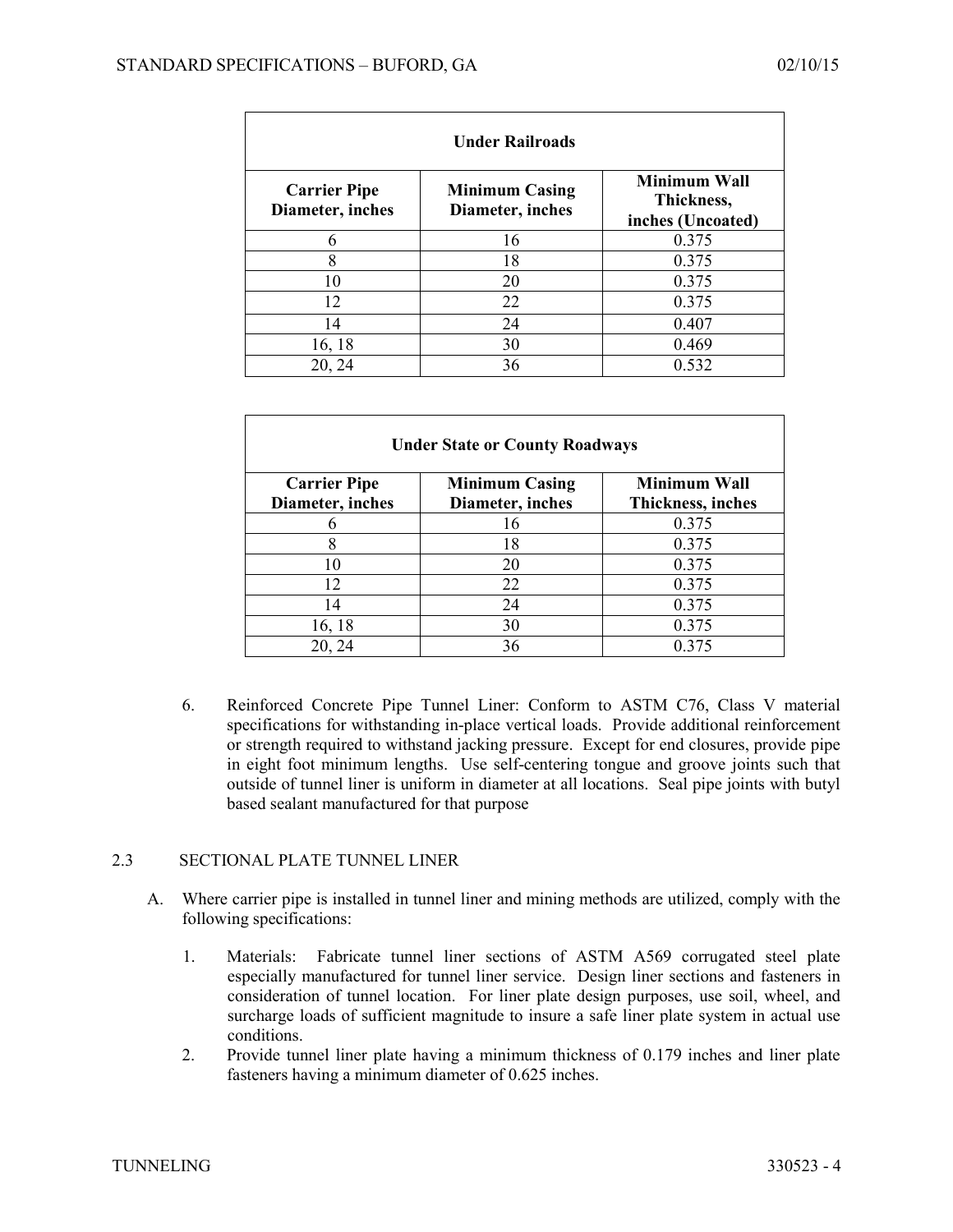- 3. Fabrication: Tunnel diameters are in terms of the required minimum clear inside diameter of the erected liner plate tunnel. Fabricate liner plate sections so as to allow complete installation from within the tunnel, and with alternate liner plate rings in the erected tunnel containing two threaded grout holes in the vicinity of the tunnel invert and two grout bleed holes in the vicinity of the tunnel crown.
- 4. Galvanized Coating: After tunnel liner plate sections have been formed, punched, etc., hot dip galvanize plate sections with at least a two ounce coating of spelter per square foot total for both sides. Galvanized liner plates must not be warped, and the spelter coating must be free from defects such as blisters, flux, abrasion, poor adhesion and uncoated spots.
- 5. Bituminous Coating: After galvanizing, fully coat both sides of liner plate sections with an asphaltic bituminous coating not less than 0.05 inch thick and conforming to AASHTO N 190 for bituminous protected corrugated metal pipe.

## 2.4 VENT PIPING

- A. Conform to ASTM A53 or A120 material specifications. Use two inch minimum Schedule 80 steel pipe with butt welded joints for vent construction.
- B. Provide enamel primer and two coats exterior enamel paint in color(s) selected by the City for above grade piping.

## 2.5 CASING SPACERS

- A. Provide casing spacers meeting one of the following requirements:
	- 1. Type I Casing Spacers: Flanged, bolt-on style with a two-section stainless steel shell lined with a PVC liner, minimum 0.09-inch thick also having a hardness of 85-90 durometer. Attach runners to stainless steel risers properly welded to the shell. Manufacture the height of the runners and risers such that the pipe does not float within the casing.
	- 2. Type II Casing Spacers: Two-section, flanged, bolt on style constructed of heat fused PVC coated steel, minimum 14 gauge band and 10 gauge risers, with 2-inch wide glass reinforced polyester insulating skids, heavy duty PVC inner liner, minimum 0.09-inch thick having a hardness of 85-90 durometer, and all stainless steel or cadmium plated hardware.

## 2.6 GROUT

A. Cement conforming to ASTM C 150, Type I or Type II. Grout shall have a minimum compressive strength of 100 psi attained within 24 hours. One part Portland Cement; two parts masonry lime; four parts mortar sand; two percent of an approved admixture of Bentonite, Septamin Stearex, or Hydrocide Liquid; and where required, a retardant. Use sufficient mixing water that will produce a workable mixture of grout capable of being pumped into the voids created by the tunneling.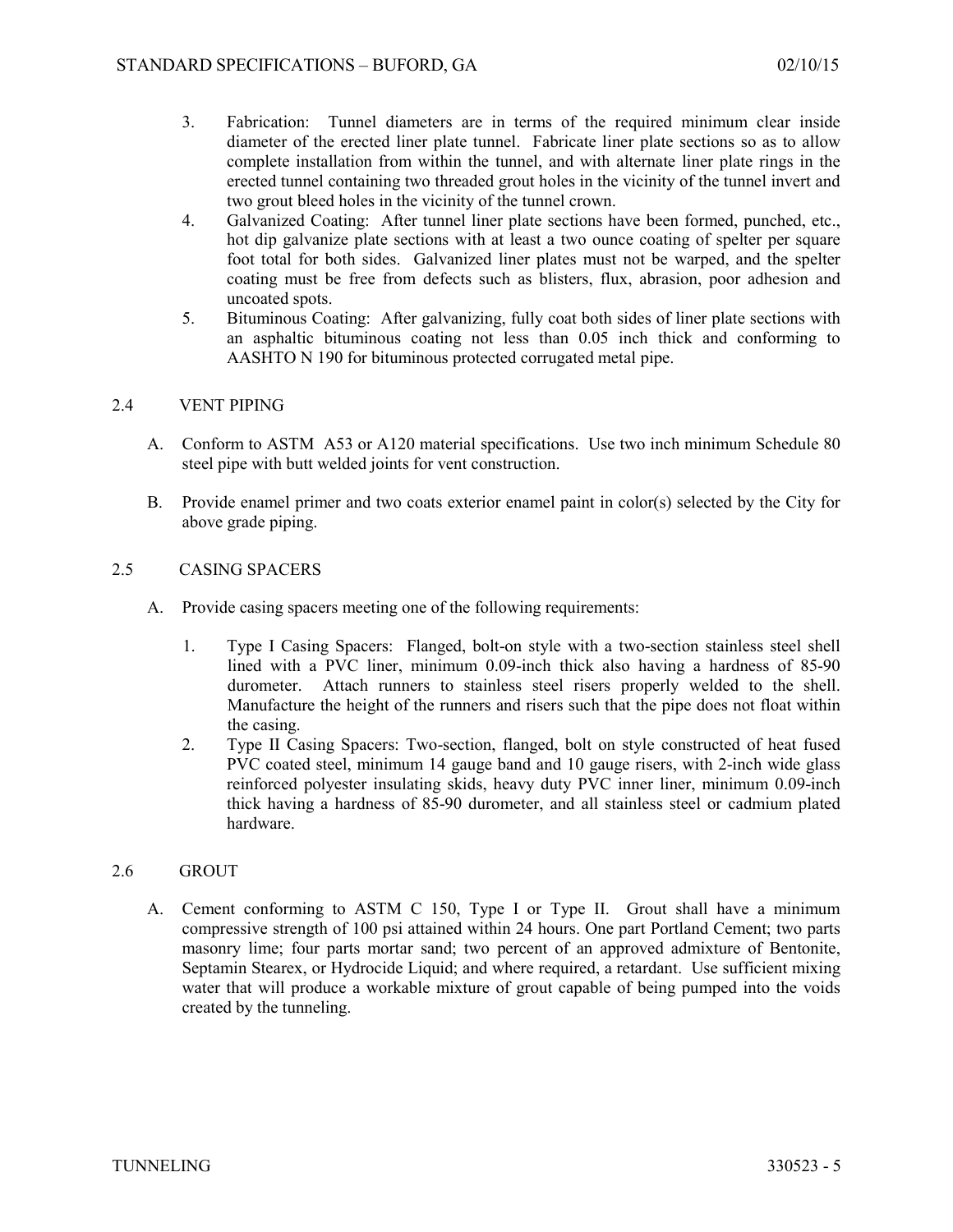## 2.7 CONCRETE

A. Conform with ASTM A 94 having minimum twenty-eight (28) day compressive strength of three thousand (3,000) psi.

## 2.8 CLAY BRICK

A. Conform with ASTM C 32, Grade MS or ASTM C32 sewer and manhole brick or ASTM C216 facing brick, Grade MW or SW, of nominal size 8 x 2-l/4 x 3-3/4 inches. Color and texture as selected by Contractor.

## 2.9 CONCRETE BRICK

A. Conform with ASTM C 55, Grade P-II, of nominal size 8 x 2-l/4 x 3-3/4 inches; gray-white concrete color with smooth formed natural texture.

## 2.10 Mortar Materials:

- A. Cement: Portland Cement ASTM C 150, Type I or II.
- B. Sand: ASTM C 144, well screened, clean, hard sharp, siliceous, free from loam, silt and other impurities. Provide the following grain size distribution:
	- 1. #10 sieve, passing 95-100 percent
	- 2. #50 sieve, passing 15-40 percent
	- 3. #l00 sieve, passing 0-10 percent
	- 4. Removal by decantation 0-5 percent
- C. Water: Clean, fresh, free from oil, acid, organic matter and other deleterious substances.
- D. Mortar Mix Proportions: Provide mortar mixed in the proportion of one part cement to three parts sand with only enough water to allow good workability of the mix. Hydrated lime may be added in amounts not exceeding 10 percent of the cement weight.

## 2.11 END SEALS

A. Flexible synthetic rubber boot conforming to ASTM C923 or Link Seal penetration seal with insulating plastic plate, galvanized bolts and nuts, and EPDM rubber element manufactured by Thunderline Corporation or approved equal.

## 2.12 SURFACE SETTLEMENT MARKERS

A. Surface settlement markers within pavement areas shall be P.K. nails. Surface settlement markers within non-paved areas shall be wooden hubs.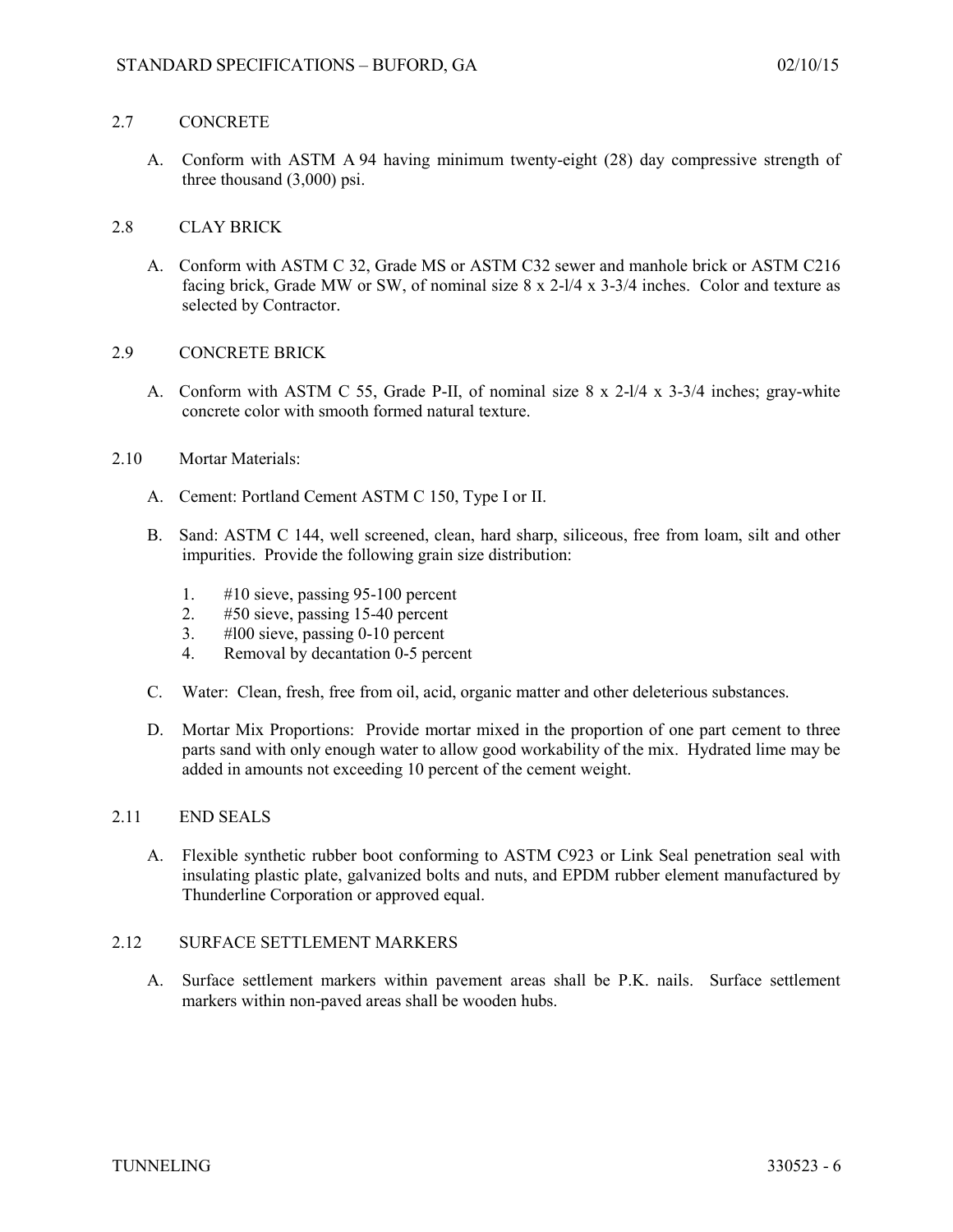## PART 3 - EXECUTION

### 3.1 GENERAL

- A. Tunneling construction shall be performed so as not to interfere with, interrupt or endanger roadway or railway surface and activity thereon, and minimize subsidence of the surface, structures, and utilities above and in the vicinity of the tunneling. Support the ground continuously in a manner that will prevent loss of ground and keep the perimeters and face of the tunneling, passages and shafts stable. The Contractor shall be responsible for all settlement resulting from tunneling operations and shall repair and restore damaged property to its original or better condition at no cost to the City.
- B. Face Protection: Protect the face of the excavation from the collapse of the soil into the tunnel liner or pipe.
- C. Tunneling Design: Design of the bore pit and required bearing to resist jacking forces are the responsibility of the Contractor. The excavation method selected shall be compatible with expected ground conditions. Due to restrictive right-of-way and construction easements, casing lengths less than the nominal 20 foot length may be necessary.
- D. State or County Roadway Crossing
	- 1. The Contractor shall be held responsible for the coordinating and scheduling of all construction work within the roadway right-of-way and posting of appropriate permits.
	- 2. Work along or across the transportation department rights-of-way shall be subject to inspection by such transportation department.
	- 3. Perform all installations to leave free flows in drainage ditches, pipes, culverts or other surface drainage facilities of the roadway, street or its connections.
	- 4. Do not place excavated material or equipment on the pavement or shoulders of the roadway without the express approval of the transportation department.
	- 5. In no instance will the Contractor be permitted to leave equipment (trucks, backhoes, etc.) on the pavement or shoulder overnight. Place construction materials to be installed, which are placed on the right-of-way in advance of construction, in such a manner as not to interfere with the safe operation of the roadway.
	- 6. The Contractor shall be responsible for providing sufficient information to obtain a blasting permit in a timely manner. The Contractor or subcontractor shall provide evidence of proper licenses prior to performing any blasting.
- E. Railroad Crossings
	- 1. Unless noted otherwise, the City will obtain the encroachment permit from the Railroad with supplemental information supplied by the Contractor as needed. However, the Contractor shall secure permission from the Railroad to schedule work so as not to interfere with the operation of the Railroad.
	- 2. Additional insurance is required for each railroad crossing. The Contractor shall furnish the Railroad with such additional insurance as may be needed, cost of the same shall be borne by the Contractor.
	- 3. All work on the Railroad right-of-way, including necessary support of tracks, safety of operations and other standard and incidental operation procedures may be under the supervision of the appropriate authorized representative of the Railroad affected and any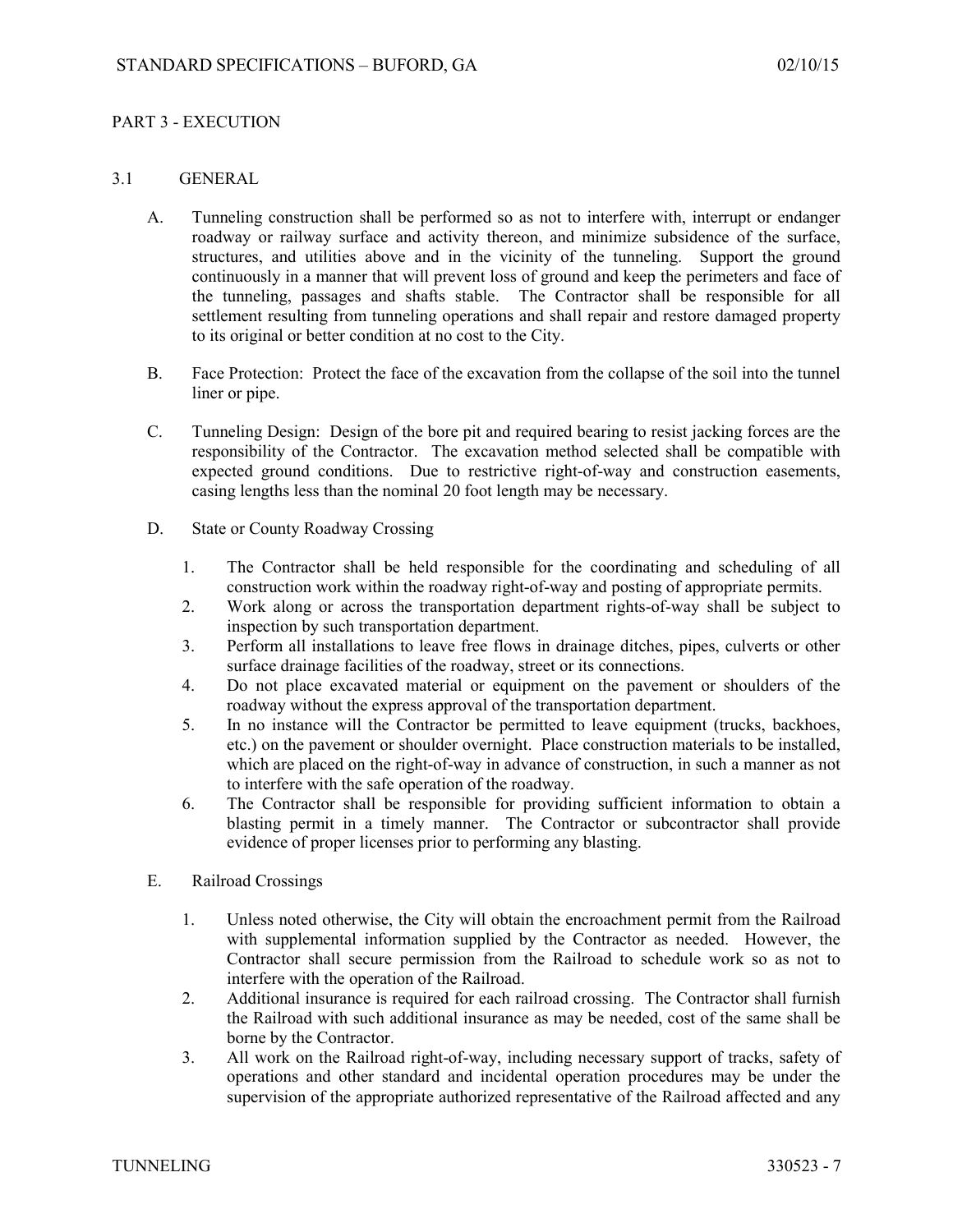decisions of this representative pertaining to construction and/or operations shall be final and construction must be governed by such decisions.

- 4. If, in the opinion of the Railroad, it becomes necessary to provide flagging protection, watchmen or the performance of any other work in order to keep the tracks safe for traffic, the Contractor shall coordinate such work and shall reimburse the Railroad, in cash, for such services, in accordance with accounting procedures agreed on by the Contractor and affected Railroad before construction is started.
- 5. No blasting shall be permitted within the Railroad right-of-way.

## 3.2 EXCAVATION:

- A. The following requirements are supplemental to the excavation section(s) of these specifications.
	- 1. When required, excavate suitable pits or trenches for tunneling operations. Provide all necessary bracing, sheeting and/or other temporary means to insure safety of persons and property.
	- 2. Maintain excavation free from water, mud and debris which will interfere with an efficient tunneling operation. Neatly dry-excavate material of whatever nature encountered within the tunnel. Do not use sluicing or jetting excavation techniques.
	- 3. Limit excavation to the minimum diameter required for tunnel liner or casing pipe installation.
	- 4. Pressure grout all excessive voids which may develop about the tunnel liner exterior.
	- 5. Promptly backfill all pits and trenches.

## 3.3 GROUNDWATER CONTROL

- A. Control the groundwater throughout the construction of the tunnel line or casing pipe.
- B. Methods of dewatering shall be at the option and responsibility of the Contractor. Maintain close observation to detect settlement or displacement of surface facilities due to dewatering. Should settlement or displacement be detected, notify the City immediately and take such action as necessary to maintain safe conditions and prevent damage.
- C. When water is encountered, provide and maintain a dewatering system of sufficient capacity to remove water on a 24 hour basis keeping excavations free of water until the backfill operation is in progress. Perform dewatering in such a manner that removal of soil particles is held to a minimum.

## 3.4 SAFETY

- A. Provide all necessary bracing, bulkheads and shields to ensure complete safety to all traffic, persons and property at all times during the work. Perform the work in such a manner as to not permanently damage the roadway or railway or interfere with normal traffic over it.
- B. Observe all applicable requirements of the regulations of the authorities having jurisdiction over this site. Conduct the operations in such a manner that all work will be performed below the level of the roadway or railway.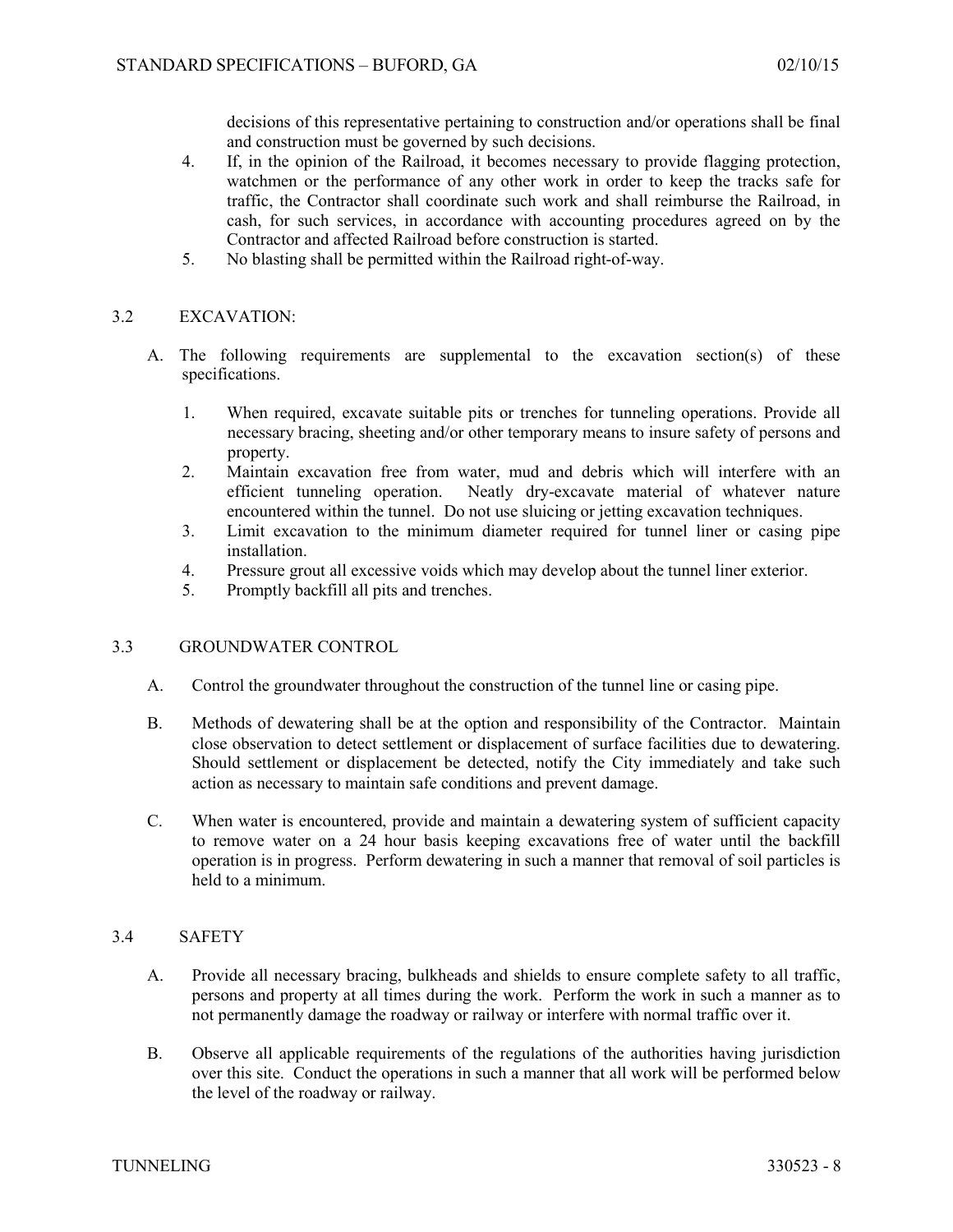- C. Perform all activities in accordance with the Occupational Safety and Health Act of 1970 (PL-596), as amended, applicable regulations of the Federal Government, OSHA 29CFR 1926 and applicable criteria of ANSI A10.16-81, "Safety Requirements for Construction of Tunnel Shafts and Caissons".
- D. Bore pits shall not be left unattended unless proper safety barriers are in place.

## 3.5 SURFACE SETTLEMENT MONITORING

- A. Provide surface settlement markers for tunnel liner and casing pipes 24-inches in diameter and larger. Place marker as specified and as directed by the City. Place settlement markers outside of pavement area, along the centerline of the casing at 20 foot intervals and offset 10 feet each way from the centerline of the casing. Also place markers at each shoulder of the roadway, at each edge of pavement, at the centerline of the pavement and at 10 and 25 feet in each direction from the centerline of the tunnel liner and casing pipe. Tie settlement markers to bench marks and indices sufficiently removed as not to be affected by the tunneling operations.
- B. Make observations of surface settlement markers, placed as required herein, at regular time intervals acceptable to the City. In the event settlement or heave on any marker exceeds 1 inch, immediately cease work and using a method approved by the City and the authority having jurisdiction over the project site, take immediate action to restore surface elevations to that existing prior to start of casing operations.
- C. Take readings and permanently record surface elevations prior to start of dewatering operations and/or shaft excavation. Use the following schedule for obtaining and recording elevation readings: all settlement markers, once a week; all settlement markers within 50 feet of the casing heading, at the beginning of each day; more frequently at the City's direction if settlement is identified. Make all elevation measurements to the nearest 0.01 foot.
- D. Cooperate fully with jurisdictional personnel. Any settlement shall be corrected by, and at the expense of, the Contractor.
- E. Promptly report any settlement and horizontal movement immediately to the satisfaction of jurisdictional personnel and the City and take immediate remedial action.

## 3.6 CASING PIPE INSTALLATION

- A. Shaft
	- 1. Conduct boring and jacking operations from a shaft excavated at one end of the section to be bored. Where conditions and accessibility are suitable, place the shaft on the downstream end of the bore.
	- 2. The shaft shall be rectangular and excavated to a width and length required for ample working space. If necessary, sheet and shore shaft properly on all sides. Shaft sheeting shall be timber or steel piling of ample strength to safely withstand all structural loadings of whatever nature due to site and soil conditions. Keep preparations dry during all operations. Perform pumping operations as necessary.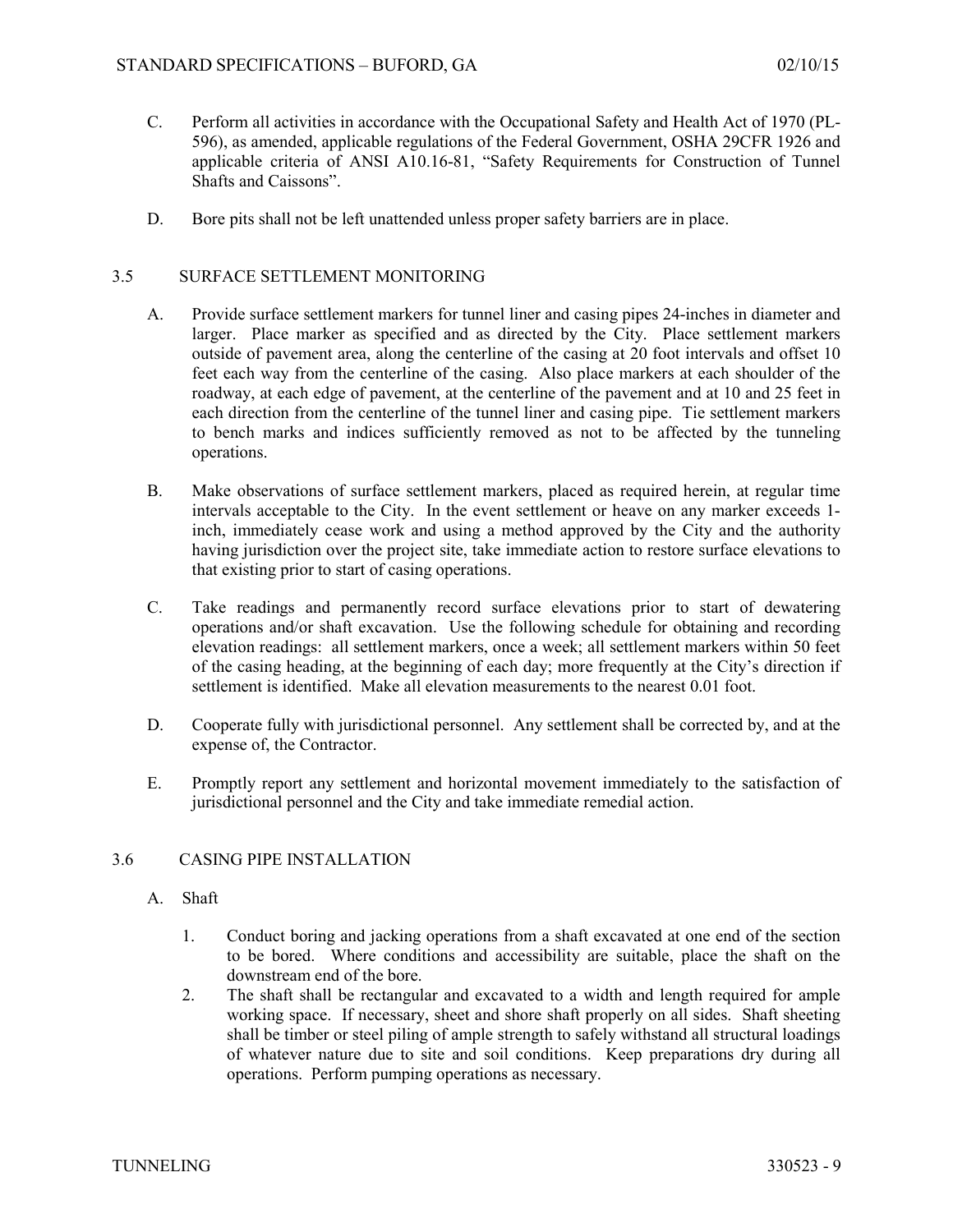- 3. The bottom of the shaft shall be firm and unyielding to form an adequate foundation upon which to work. In the event the shaft bottom is not stable, excavate to such additional depth as required and place a gravel sub-base or a concrete sub-base if necessary due to soil conditions.
- B. Jacking Rails and Frame
	- 1. Set jacking rails to proper line and grade within the shaft. Secure rails in place to prevent settlement or movement during operations. The jacking rails shall cradle and hold the casing pipe on true line and grade during the progress of installing the casing.
	- 2. Place backing between the heels of jacking rails and the rear of the shaft. The backing shall be adequate to withstand all jacking forces and loads.
	- 3. The jacking frame shall be of adequate design for the magnitude of the job. Apply thrust to the end of the pipe in such a manner to impart a uniformly balanced load to the pipe barrel without damaging the joint ends of the pipe.
- C. Accomplish boring and jacking of casing pipes by the dry auger boring method without jetting, sluicing or wet boring.
- D. Auger the hole and jack the casing through the soil simultaneously.
- E. Bored installations shall have a bored-hole diameter essentially the same as the outside diameter of the casing pipe to be installed.
- F. At contractor's option and to minimize abandoned tunnel liner, conduct initial boring using a pilot hole approximately 2 inches in diameter for the entire installation length. Verify required line and grade and use pilot hole as the center line of the larger hole to be bored. If rock is encountered in pilot hole, withdraw equipment and relocate tunnel location. Conduct pilot hole installation in revised location and repeat procedure. No extra payment will be considered for installations that encounter rock and must be abandoned.
- G. Execute boring ahead of the casing pipe with extreme care, commensurate with the rate of casing pipe penetration. Boring may proceed slightly in advance of the penetrating pipe and shall be made in such a manner to prevent any voids in the earth around the outside perimeter of the pipe. Make all investigations and determine if the soil conditions are such as to require the use of a shield.
- H. Any casing pipe damaged in jacking operations shall be repaired, if approved by the City, or removed and replaced at Contractor's own expense.
- I. Lengths of casing pipe, as long as practical, shall be used except as restricted otherwise. Joints between casing pipe sections shall be butt joints with complete joint penetration, single groove welds, for the entire joint circumference, in accordance with AWS recommended procedures. Prior to welding the joints, the Contractor shall ensure that both ends of the casing sections being welded are square.
- J. The Contractor shall prepare a contingency plan which will allow the use of a casing lubricant, such as bentonite, in the event excessive frictional forces jeopardize the successful completion of the casing installation.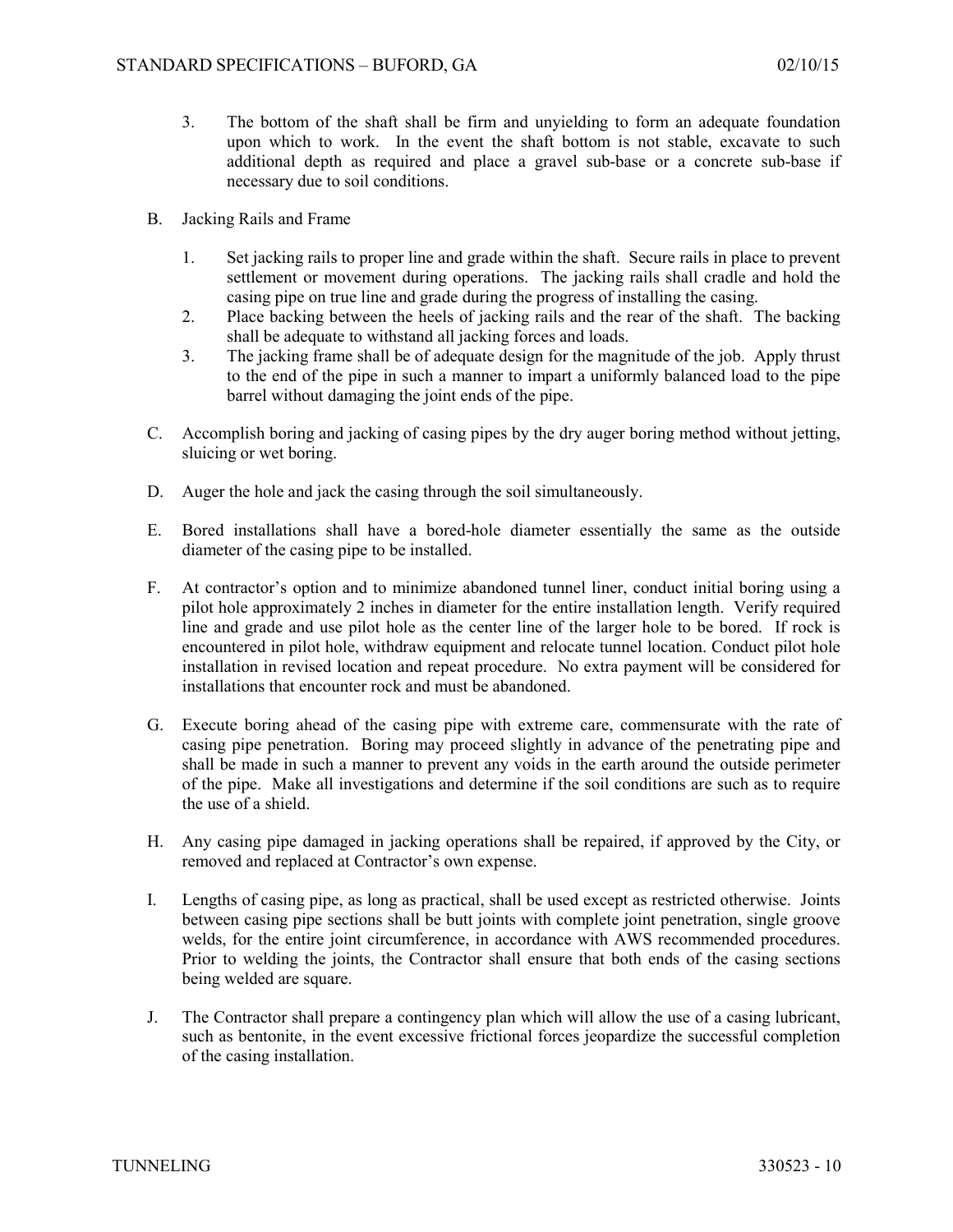- K. Once the jacking procedure has begun, it should be continued without stopping until completed, subject to weather and conditions beyond the control of the Contractor.
- L. Care shall be taken to ensure that casing pipe installed by boring and jacking method will be at the proper alignment and grade.
- M. Perform tunneling such that the final tunnel liner position is within the following limits:
	- 1. Lateral Alignment: Within one (1) percent of tunnel liner length.
	- 2. Vertical Elevation: Within one half (0.5) percent of tunnel liner vertical grade, provided that the final grade of flow line is in the direction indicated on the drawings.
- N. Maintain and operate pumps and other necessary drainage system equipment to keep work dewatered at all times.
- O. Adequate sheeting, shoring and bracing for embankments, operating pits and other appurtenances shall be placed and maintained to ensure that work proceeds safely and expeditiously. Upon completion of the required work, remove the sheeting, shoring and bracing, unless otherwise approved by the City.
- P. Remove all surplus material from the right-of-way and finish the excavation flush with the surrounding ground.
- Q. Use grout backfill for unused holes or abandoned pipes.
- R. Any replacement of carrier pipe in an existing casing shall be considered a new installation, subject to the applicable requirements of these Specifications.

## 3.7 MINING:

- A. When installing tunnel liner by mining methods, handle, maintain, and install liner plate sections in such manner as to avoid damage to plates and surface coating thereon. Install liner plates immediately after excavated material is removed from the tunnel. Do not permit liner plate installation to fall more than 24 inches behind the tunnel working face. Do not leave more than 12 inches of unlined tunnel at the end of the day's operation.
- B. Provide all necessary bracing bulkheads and/or shields required to insure safety of persons and property. Provide well braced, temporary bulkhead against excavation face during each cessation of work while the heading is within 20 feet of railroad tracks or roadway pavement.
- C. Pressure grout voids between excavated tunnel bore and liner plate at least daily as tunnel excavation and liner plate installation proceeds. In addition, do not extend liner plate installation more than 10 feet without placing grout. Introduce grout through all grout holes in tunnel liner plate at or near tunnel invert, continue grouting until grout mixture bleeds through grout holes located at tunnel crown. Use grouting pressure sufficient to fill all voids.
- D. Perform tunneling such that the final tunnel liner position is within 0.2 feet of specified position, both laterally and vertically.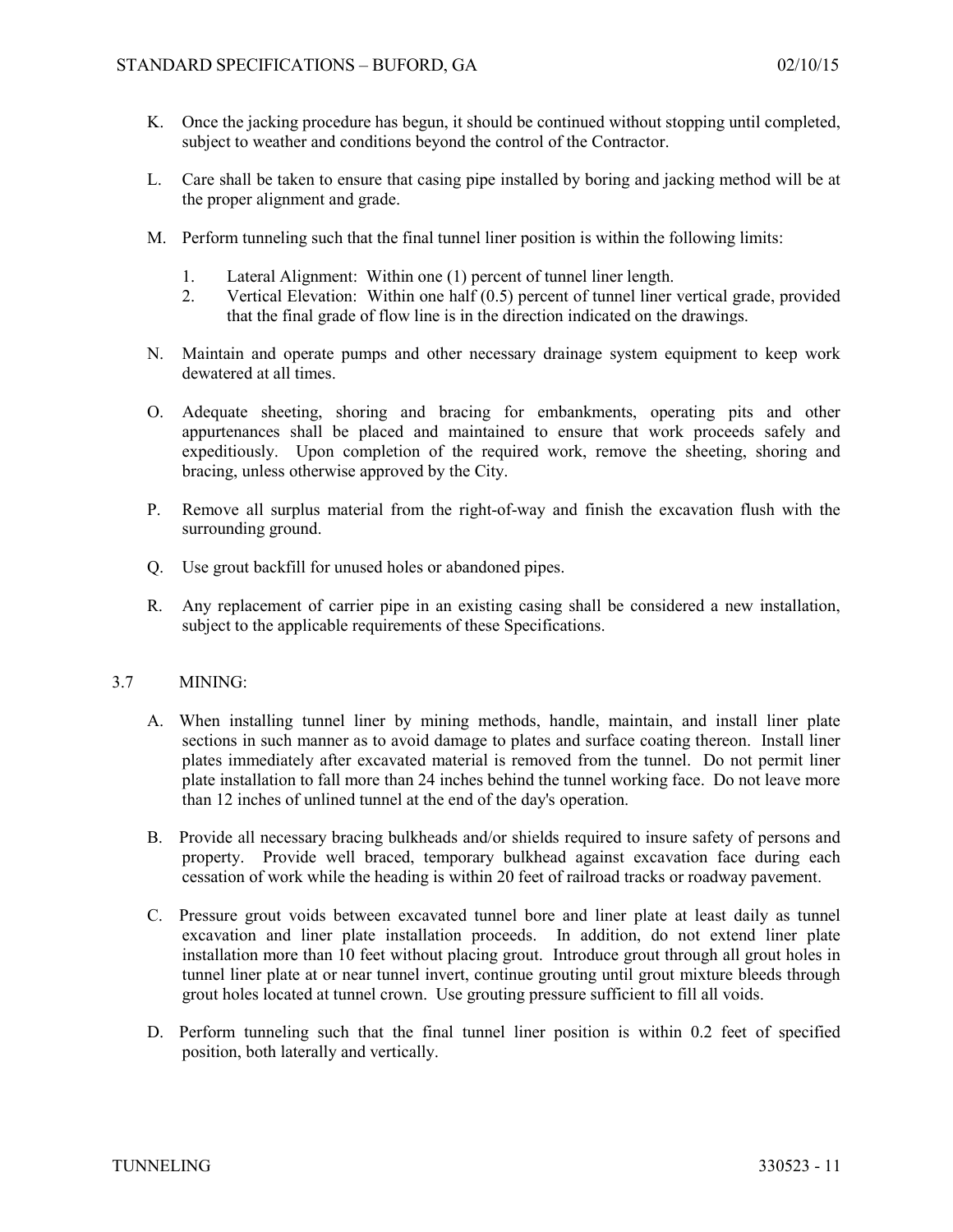#### 3.8 FREE BORING

- A. Where the Drawings indicate a pipeline is to be installed by boring without casing, construct the crossing by the free bore method. Accomplish the free bore method by the dry auger boring method without jetting, sluicing, or wet boring.
- B. The diameter of the free bore shall not exceed the pipe bell outside diameter or the pipe barrel outside diameter plus 1-inch, whichever is greater.
- C. Free boring, where indicated on the Drawings, is to be performed at the Contractor's option. The Contractor may choose to construct the crossing by the conventional bore and jack casing pipe method without any additional cost than required for free boring.
- D. The Contractor shall be responsible for any settlement of the roadway caused by the free bore construction activities.

#### 3.9 ABANDONMENT:

A. Should it become necessary to abandon a tunnel for any reason, pressure grout the abandoned hole to prevent damage to surrounding earth and structures. When the tunnel liner is retained, fill entire tunnel with grout and pressure grout any voids about the tunnel liner exterior.

#### 3.10 TUNNEL LOCATIONS:

- A. Locate tunnels as indicated, or as directed by the City.
- B. To facilitate construction, changes in tunnel location may be permitted. Proposed changes must be submitted by the Contractor. Changes in location must be acceptable to the City, and any utility company or public agency having jurisdiction over the location.

## 3.11 VENTILATION AND AIR QUALITY

- A. Provide, operate and maintain for the duration of tunneling activities a ventilation system to meet safety and OSHA requirements.
- B. Construct vents for tunnel liners or casing pipe of all natural gas crossings as indicated and as required by any utility company or public agency having jurisdiction over the location.

#### 3.12 ROCK EXCAVATION

A. In the event that rock is encountered during the installation of the casing pipe which, in the opinion of the City, cannot be removed through the casing, the City may authorize the Contractor to complete the crossing by an alternate method established in a change order.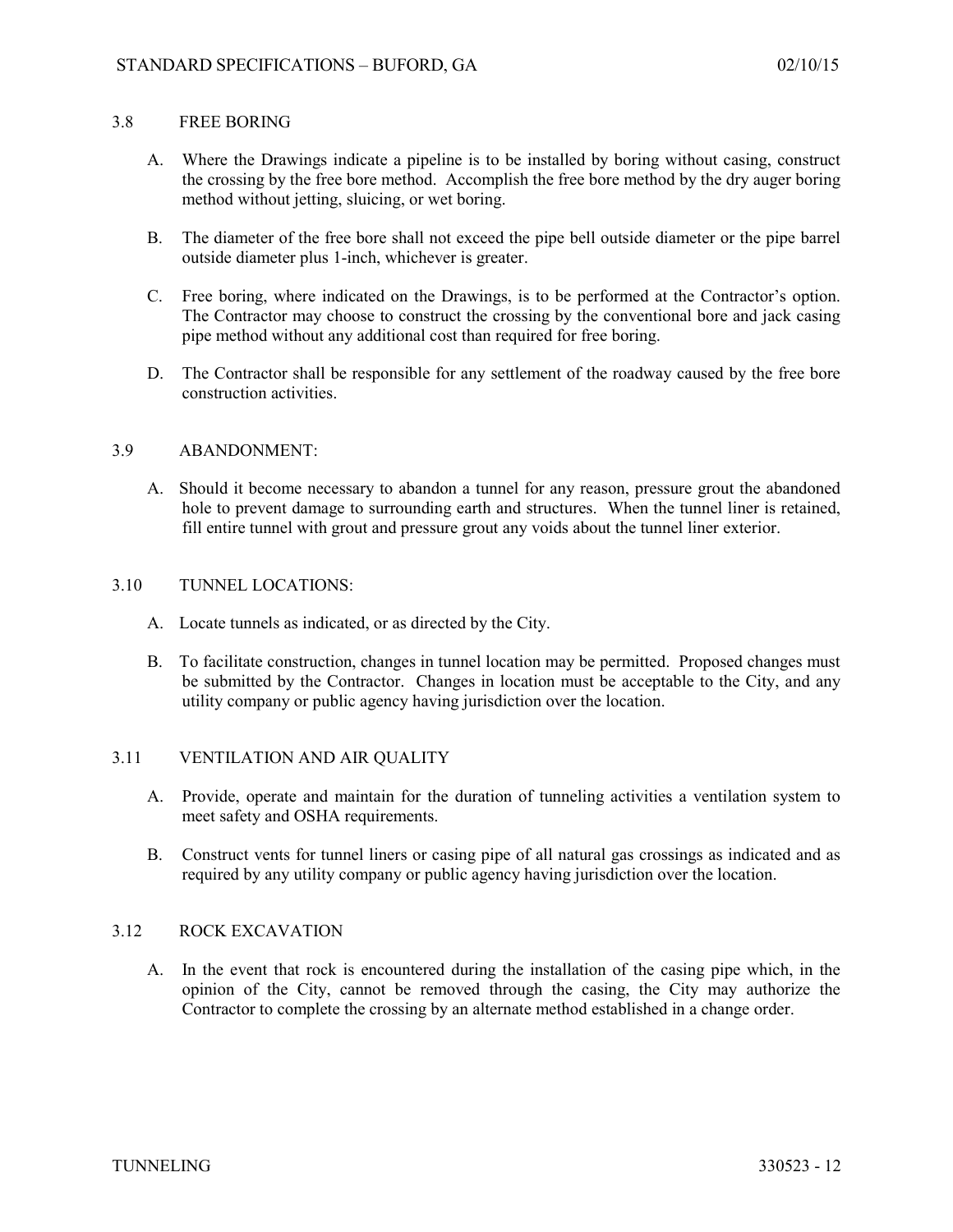## 3.13 INSTALLATION OF PIPE

- A. After construction of the tunnel liner or casing pipe is complete, and has been accepted by the City, install the carrier pipeline in accordance with the Drawings and Specifications.
- B. Check the alignment and grade of the tunnel liner or casing pipe and prepare a plan to set the pipe at proper alignment, grade and elevation, without any sags or high spots.
- C. Hold the carrier pipe in the casing pipe by one of the following methods:
	- 1. The carrier pipe shall be held in the casing pipe by the use of hardwood blocks spaced radially around the pipe and secured together so that they remain firmly in place. The spacing of such blocks longitudinally in the casing pipe shall not be greater than 10 feet.
	- 2. The pipe shall be supported within the casing by use of casing spacers sized to limit radial movement to a maximum of 1-inch. Provide a minimum of one casing spacer per nominal length of pipe. Attach casing spacers to the pipe at maximum 18 to 20 foot intervals.

## 3.14 END SEALS

A. Seal ends of tunnel liner or casing pipe to prevent debris and moisture from entering the annular space between the carrier pipe and tunnel liner. For casing pipe tunnel liner, provide end seal consisting of flexible synthetic rubber boot conforming to ASTM C-923 or Link Seal penetration seal with insulating plastic plate, galvanized bolts and nuts, and EPDM rubber element manufactured by Thunderline Corporation, or approved equal.

## END OF SECTION 330523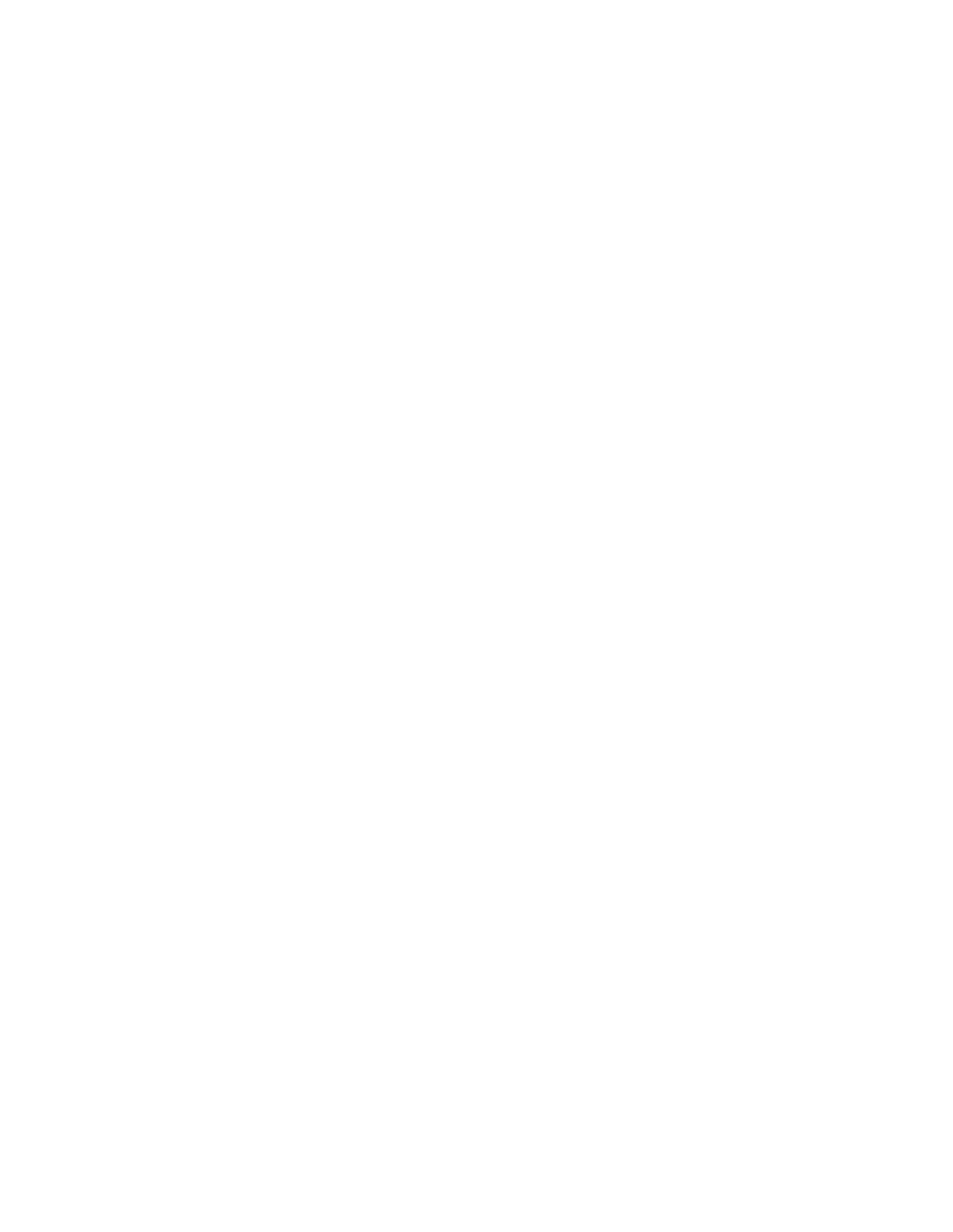## **SECTION 330525 – DIRECTIONAL DRILLING**

## PART 1 - GENERAL

## 1.1 RELATED DOCUMENTS:

A. City Code, including Development Regulations, Standard Drawings, Zoning Ordinance, Subdivision Regulations, Sewer Use Ordinance, Building Codes for Industrial Pretreatment Program, apply to this Section. *Minimum Standards for Public Water Systems*, latest edition, published by the Georgia Environmental Protection Division also apply to this Section.

#### 1.2 DESCRIPTION OF WORK:

- A. The directional drilling method of installation shall be used at the locations shown on the drawings and at locations where the Contractor elects to utilize directional drilling out of convenience.
- B. Directional drilling operations include, but are not limited to, all earthwork associated with the installation of pipe, protection of all underground utilities and appurtenances and restoration of any damaged improvements.
- C. Related Work Specified Elsewhere:
	- 1. Section 311000 "Route Clearing" for topsoil stripping and stockpiling.
	- 2. Section 312000 "Trenching and Backfilling" for excavation of pits or trenches for directional drilling operations.
	- 3. Section 331100 "Water System" for installation of water mains, fittings, and appurtenances.
	- 4. Section 333000 "Sanitary Sewer System" for installation of gravity sewers, force mains, fittings, and appurtenances.

#### 1.3 JOB CONDITIONS:

- A. Verify existing site grades to be substantially consistent with grades shown on the Drawings before commencing work. Report any significant conflict in grades, which would alter work as specified in specifications and shown on drawings to the Engineer before proceeding.
- B. Subsurface conditions presented, (if any), are not intended, as representations or warrants of continuity and it is expressly understood that the Contractor is solely responsible for any subsurface conditions that may arise.
- C. Weather Limitations: Conduct all operations during weather conditions appropriate to the work being performed.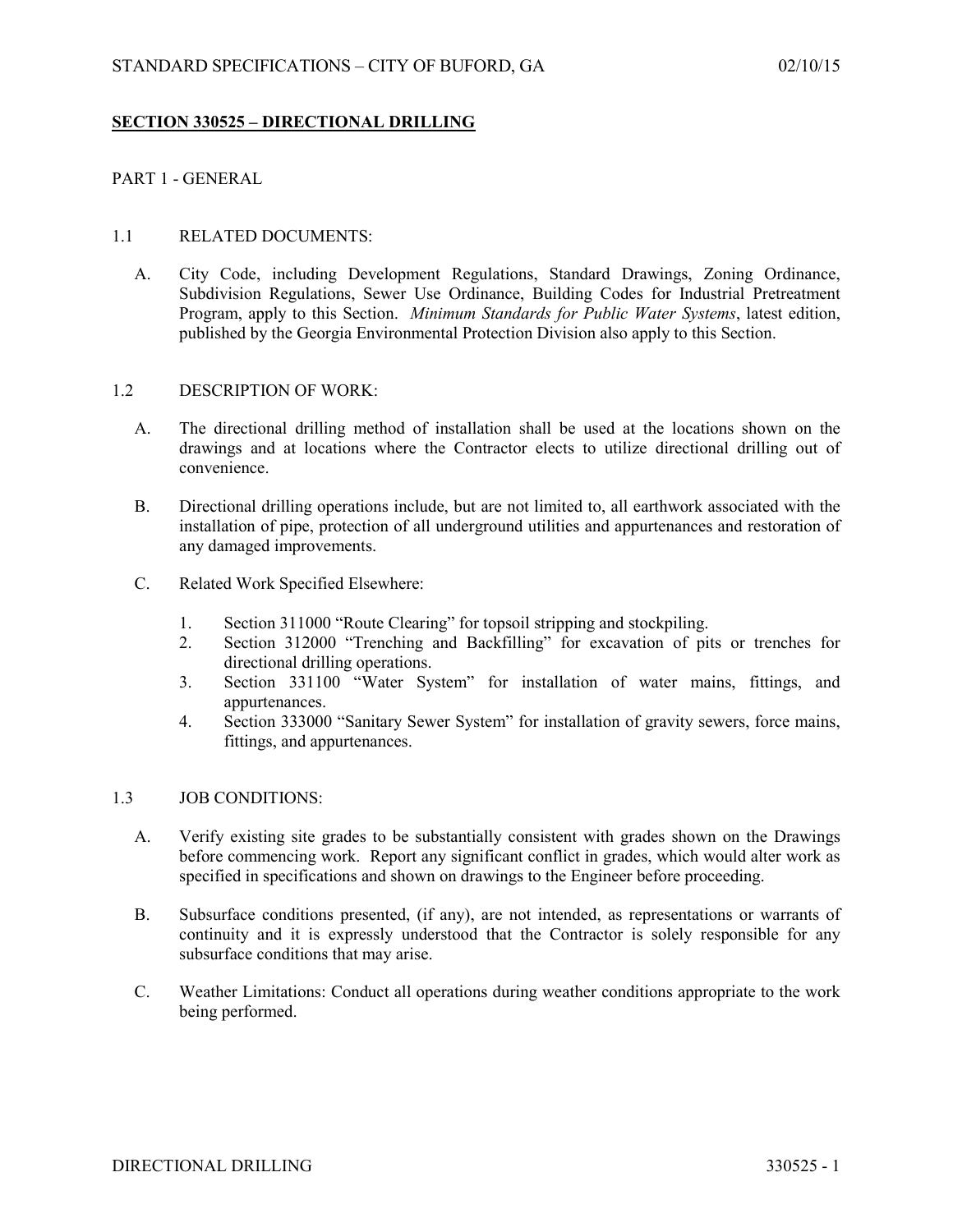## 1.4 QUALITY ASSURANCE:

A. Directional Drilling is considered to be a specialty contractor work. The Contractor shall provide evidence of its ability to perform the Work by documentation of successful completion of drills similar to that shown on the Drawings. Utilize drilling machines of sufficient capacity as needed to perform the specified drilling.

## PART 2 - PRODUCTS

- 2.1 Materials:
	- A. Provide all materials, products, and accessories required for complete properly functioning system.
- 2.2 Directional Drilling Piping System:
	- A. Drilling Alignment: As per Drawings and as per pipe manufacturer's recommended bend radius.
	- B. Drilling Tolerances: The Contractor shall supply to the City a plan and profile of the proposed directional drilling prior to commencing this operation if it differs from the Drawings. The Contractor must receive approval from the City on the new proposal prior to commencing work. In no case shall the Contractor's proposal or final alignment be at a higher elevation than shown on the Drawings.

## PART 3 - EXECUTION

## 3.1 GENERAL:

- A. Interpreting subsurface investigation reports and data, investigating the project site and determining the site soil conditions is the sole responsibility of the Contractor. Any subsurface investigation by the Contractor must be approved by the authority having jurisdiction over the site.
- B. The Drawings are generally schematic, and it is required that the Contractor extend and/or modify construction details, as approved by the City, when field conditions necessitate such changes to achieve a safe and properly functioning system.
- C. Conduct operations in such a manner as to assure a system free of leakage and protection of pipe during installation.
- D. Unless otherwise instructed, install pipe by accepted industry standards for drilling and installation of pipe.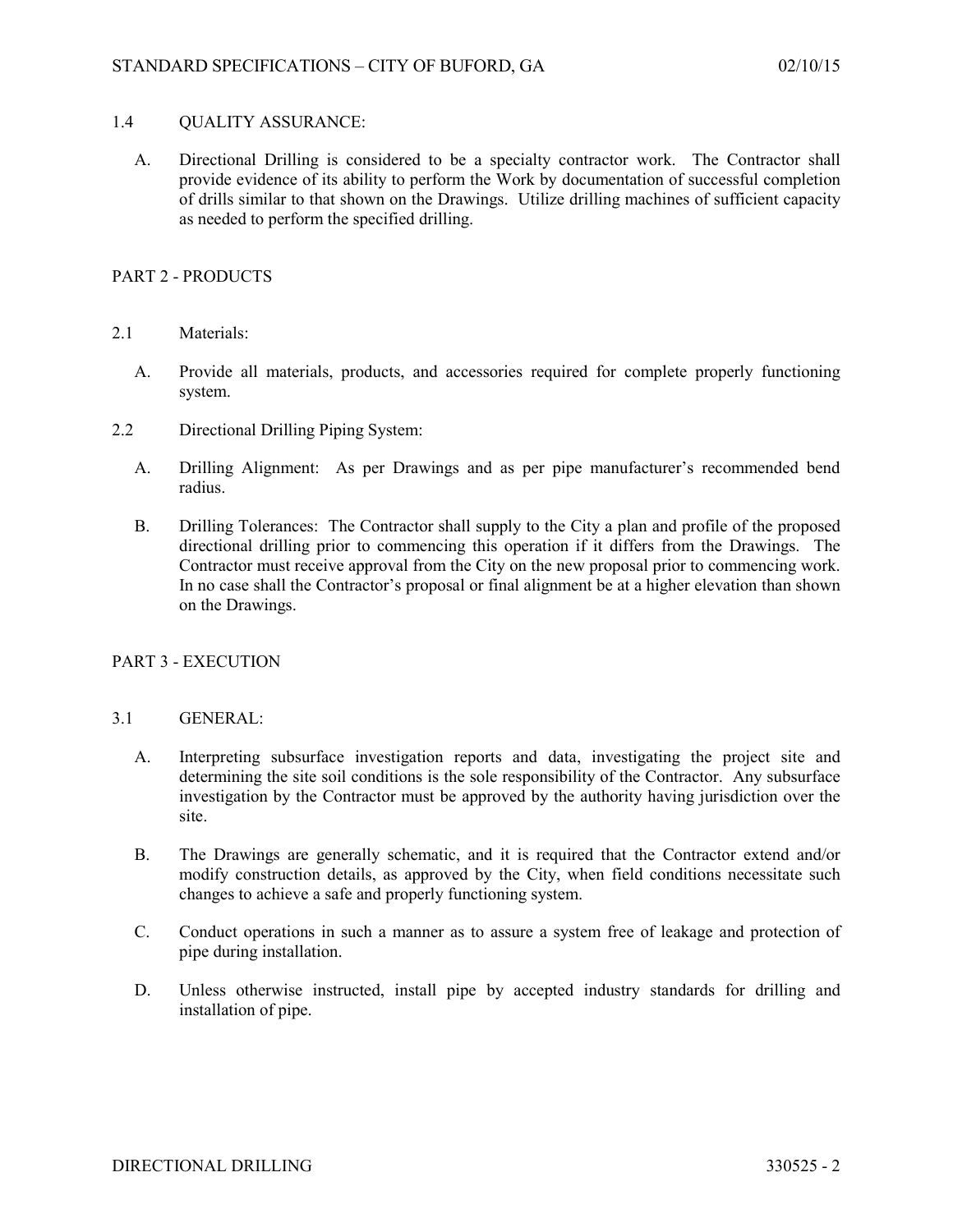### 3.2 PIPE HANDLING:

- A. Pipe shall be stored on clean, level ground to prevent undue scratching or gouging of the pipe and pipe coating. If the pipe must be stacked for storage, such stacking should be done in accordance with the pipe manufacturer's recommendations. The handling of the pipe should be done in such a manner that it is not damaged by dragging over sharp objects or cut by chokers or lifting equipment.
- B. Where directional drilling is required under railroads, highways, streets, or other facilities, construction shall be done in the manner that will not interfere with the operation of the facility, and shall not weaken the roadbed or structure. No roadway pavement, subgrade, roadbed, paved shoulder, or unpaved median shall be disturbed or excavated as part of the pipe placing operation for any reason without written authorization by the City. In the above areas, any broken or damaged boring rod/stem, boring head (including transmitter/transponder locating heads and cutter heads), couplings (including backreaming, swivel or connector couplings), or any other material that cannot be retrieved as part of the pullback operation shall become the property of the property owner and shall be abandoned in place unless otherwise authorized in writing by the City.
- C. Once the directional boring is begun, the operation shall be carried on without interruption, insofar as practical.

### 3.3 METHOD OF DRILLING:

- A. Employ a horizontal directional drill machine of sufficient size to complete the untrenched crossing. Drill pilot hole through the soil at the proper entrance angle and follow the drill profile to the exit location.
- B. In unconsolidated soil formations, pump a drilling fluid or slurry of at least 10% high grade Bentonite, or approved equal, to consolidate excavated materials, to seal the walls of the hole and to furnish lubrication for subsequent materials and equipment. Continuously monitor and adjust the pressure of the drilling fluid to ensure that ground surface disruption and fluid migration and spillage are prevented.
- C. Contain and/or remove excess drilling spoils from both ends of the directional drill and any surface "break-outs" with the use of a vacuum truck and holding tanks or other acceptable means. Utilize relief holes and other measures to obtain controlled "break-outs".
- D. Any voids that develop and are deemed by the City to be detrimental to the Work or adjacent facilities or environment are to be pressure grouted with an acceptable mix.
- E. Enlarge the pilot hole to a suitable size for the pipe to be installed by pulling a reamer back through the hole. For larger diameter pipes, prereaming the hole by pulling successively larger reamers through the hole may be required.
- F. After reaming the hole to a sufficient size, attach the length of line pipe to be installed to the reamer. Utilize a swivel attached to the reamer to prevent excessive rotation of the line pipe. During pullback, rotate drill pipe while circulating drilling fluid, as needed. Place line pipe on rollers above the ground or lift pipe with side booms. Inspect pipe coating for holidays using a holiday detector. Repair and re-inspect holidays until none are present.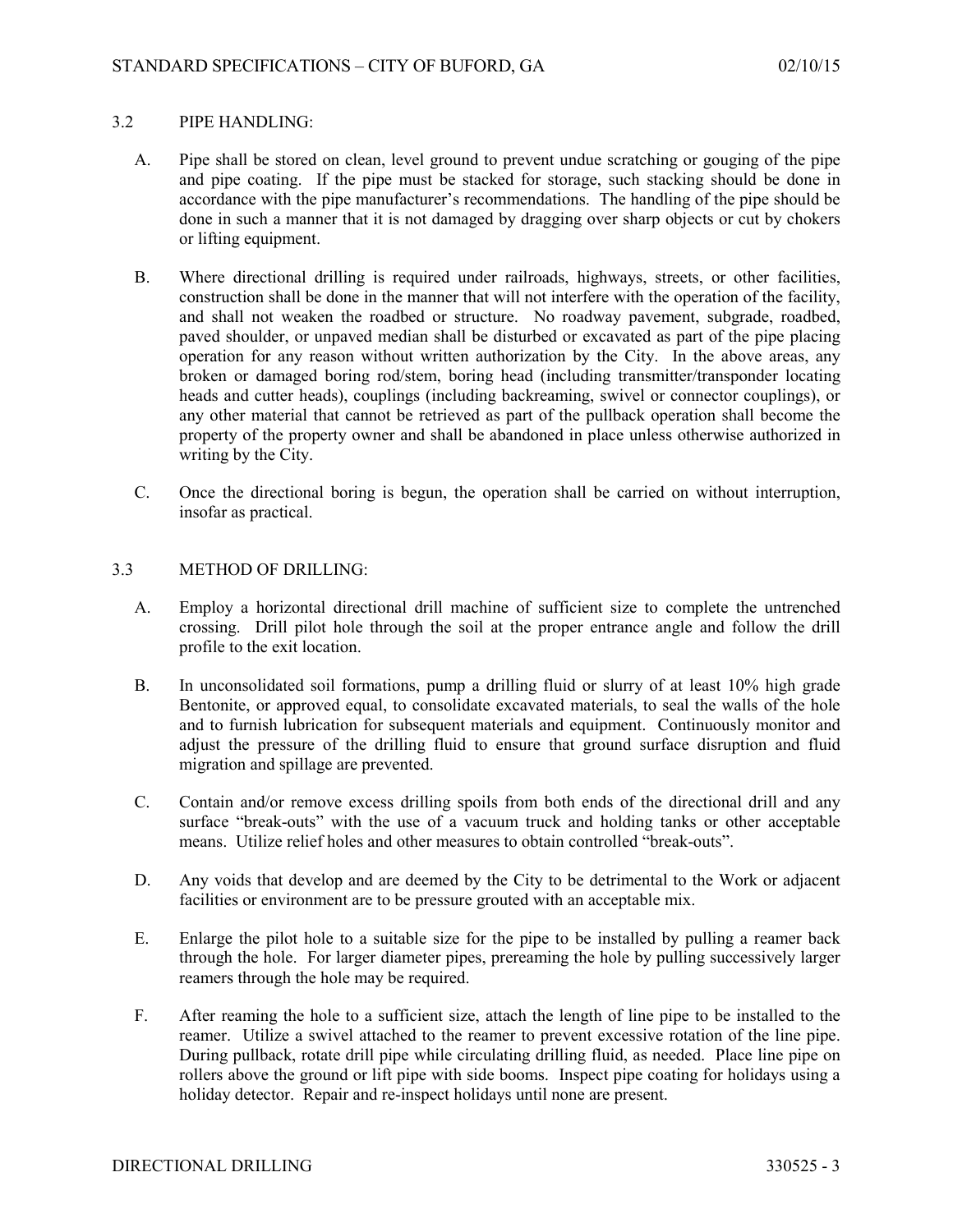- G. If the drill rod and line pipe becomes stuck in the hole, forcing the pipe through the hole by pushing on the exposed end of the pipe will not be permitted. All forces required to pullback the pipe must be generated by the drilling machine.
- H. After pipe pullback is complete, check pipe coating on first ten-foot section of pipe for holidays in the presence of the City. If a holiday is detected, the directional drill will not be accepted.
- I. After completion of successful pipe installation, backfill excavation and clean up staging areas as soon as possible.
- J. Provide accurate Record Drawings of each directional drill installation. Provide plan and profile showing location and elevation at 50-foot intervals for the length of the directional drill installation. Record data for the profile during the drilling with capable locating equipment.

END SECTION 330525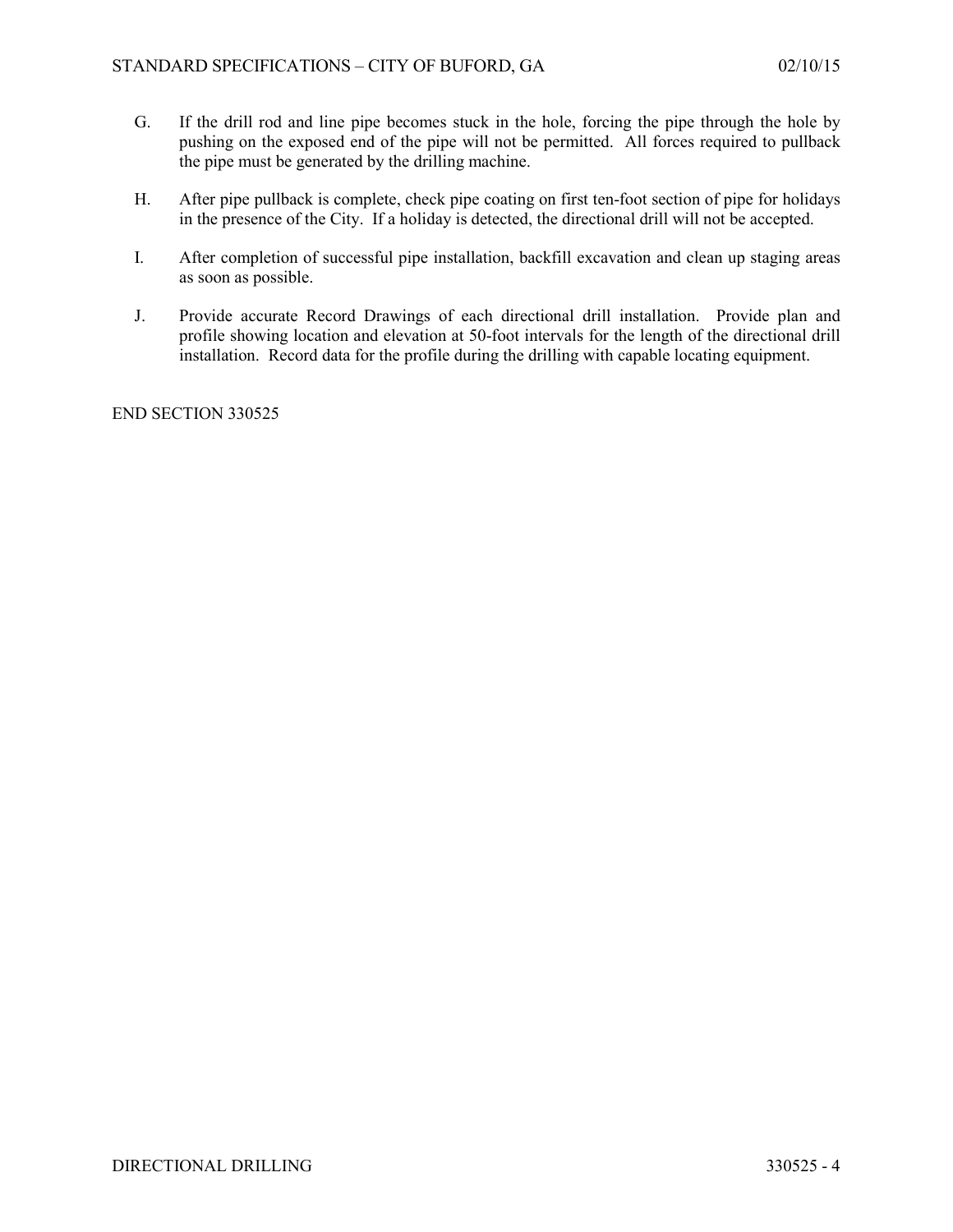# **SECTION 331100 – WATER SYSTEM**

## PART 1 - GENERAL

### 1.1 RELATED DOCUMENTS

A. City Code, including Development Regulations, Standard Drawings, Zoning Ordinance, Subdivision Regulations, Sewer Use Ordinance, Building Codes for Industrial Pretreatment Program, apply to this Section. *Minimum Standards for Public Water Systems*, latest edition, published by the Georgia Environmental Protection Division also apply to this Section.

#### 1.2 SUMMARY

- A. This Section includes the following:
	- 1. Foundation preparation.
	- 2. Furnishing and laying water pipe.
	- 3. Furnishing and installing water line appurtenances.
	- 4. Furnishing and laying services and accessories.
	- 5. Cleaning and sterilizing constructed work.
	- 6. Testing constructed work.
- B. Related Sections include the following:
	- 1. Section 311000 "Route Clearing" for topsoil stripping and stockpiling.
	- 2. Section 312000 "Trenching and Backfilling" for excavation and backfilling trenches for utility installation.
	- 3. Section 330523 "Tunneling" for utility line construction.
	- 4. Section 330525 "Directional Drilling" for utility line construction.
- C. Utility furnished products include water meters that will be furnished to the site, ready for installation.

### 1.3 DEFINITIONS

- A. DIP: Ductile iron pipe.
- B. PVC: Polyvinyl chloride plastic.
- C. HDPE: High –Density Polyethylene.

### 1.4 SUBMITTALS

A. Product Data: For each type of product indicated.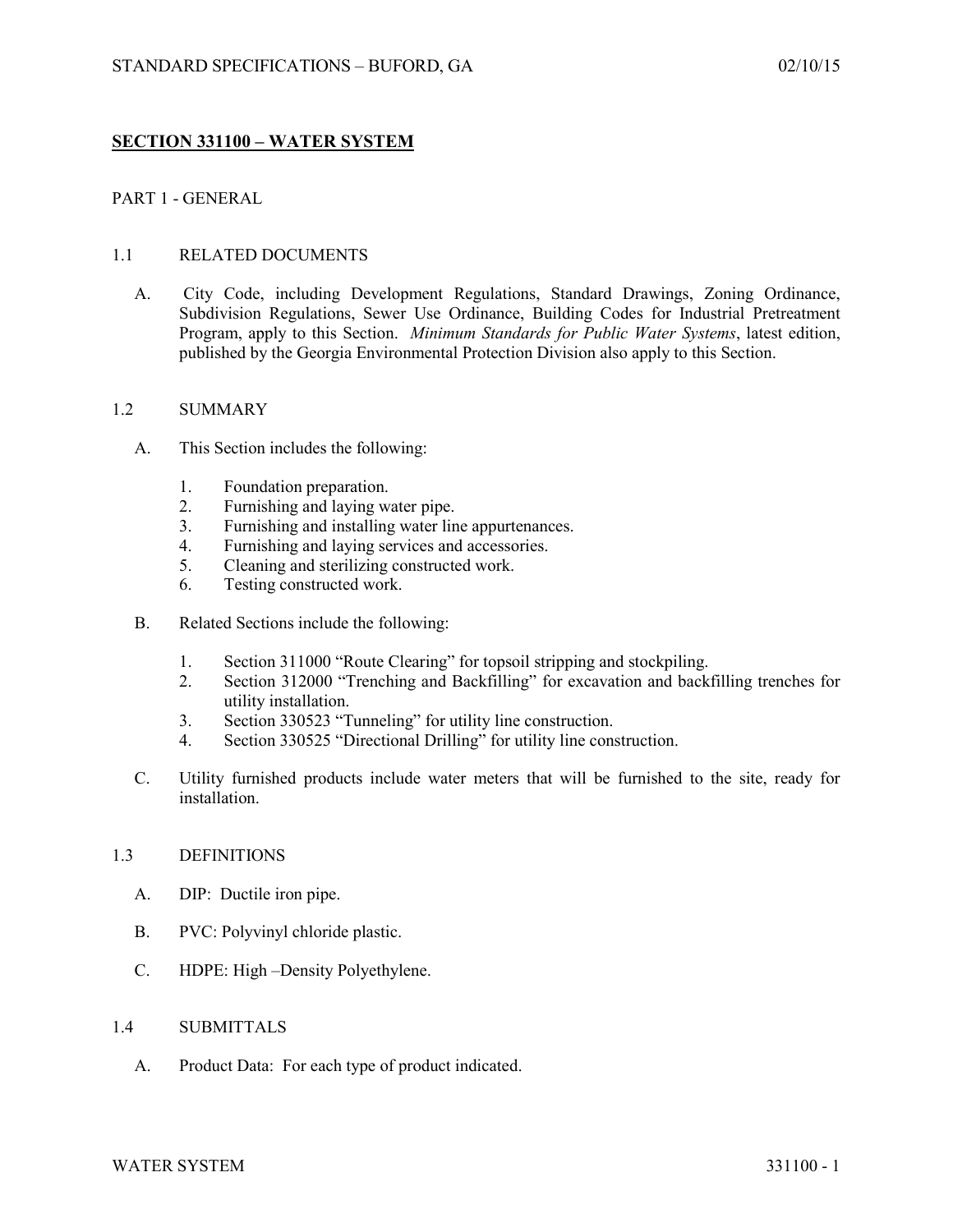- 1. When requested by the City, provide producer's or manufacturer's specifications and installation instructions (where appropriate) for the following products, including laboratory test reports, notarized certifications, or other data as may be required to show compliance with these Specifications, including specified standards:
	- a. Pipe, tubing, fittings and joints.
	- b. Valves.
	- c. Service Accessories.
	- d. Fire hydrants.
	- e. Granular material for pipe bedding.
- B. Operation and Maintenance Data: Prior to final acceptance of a Project by the City and after equipment installation is complete, submit four (4) copies of manufacturer's operation and maintenance literature, warranties, and other information as required by the City for all altitude valves, pressure regulators, and backflow preventers.

## 1.5 QUALITY ASSURANCE

- A. Manufacturer:
	- 1. Furnish manufactured items, fittings, valves, and service components, from manufacturers having regularly produced such items as specified herein which have proven satisfactory in actual service, over at least a two (2) year period, as determined by the City.
- B. Piping materials shall bear label, stamp, or other markings of specified testing agency.
- C. NFPA Compliance: Comply with NFPA 24 for materials, installations, tests, flushing, and valve and hydrant supervision for fire-service-main piping for fire suppression.
- D. NSF Compliance:
	- 1. Comply with NSF 61 for materials for water-service piping and specialties for domestic water.
- E. Imperfections:
	- 1. Irregardless of tolerances permitted by industry standards specified herein, the City may reject pipe or appurtenances at the manufacturing plant or project site, which have cracks, chips, blisters, lack of smooth interior or exterior surface, evidence of structural weakness, porosity, joint defect, significant variation from theoretical shape, or other imperfection which might, in the opinion of the City, contribute to a reduced functional capability, accelerated deterioration, or reduced structural strength.
- F. Repairs:
	- 1. Do not install used, patched, or repaired pipe or appurtenances.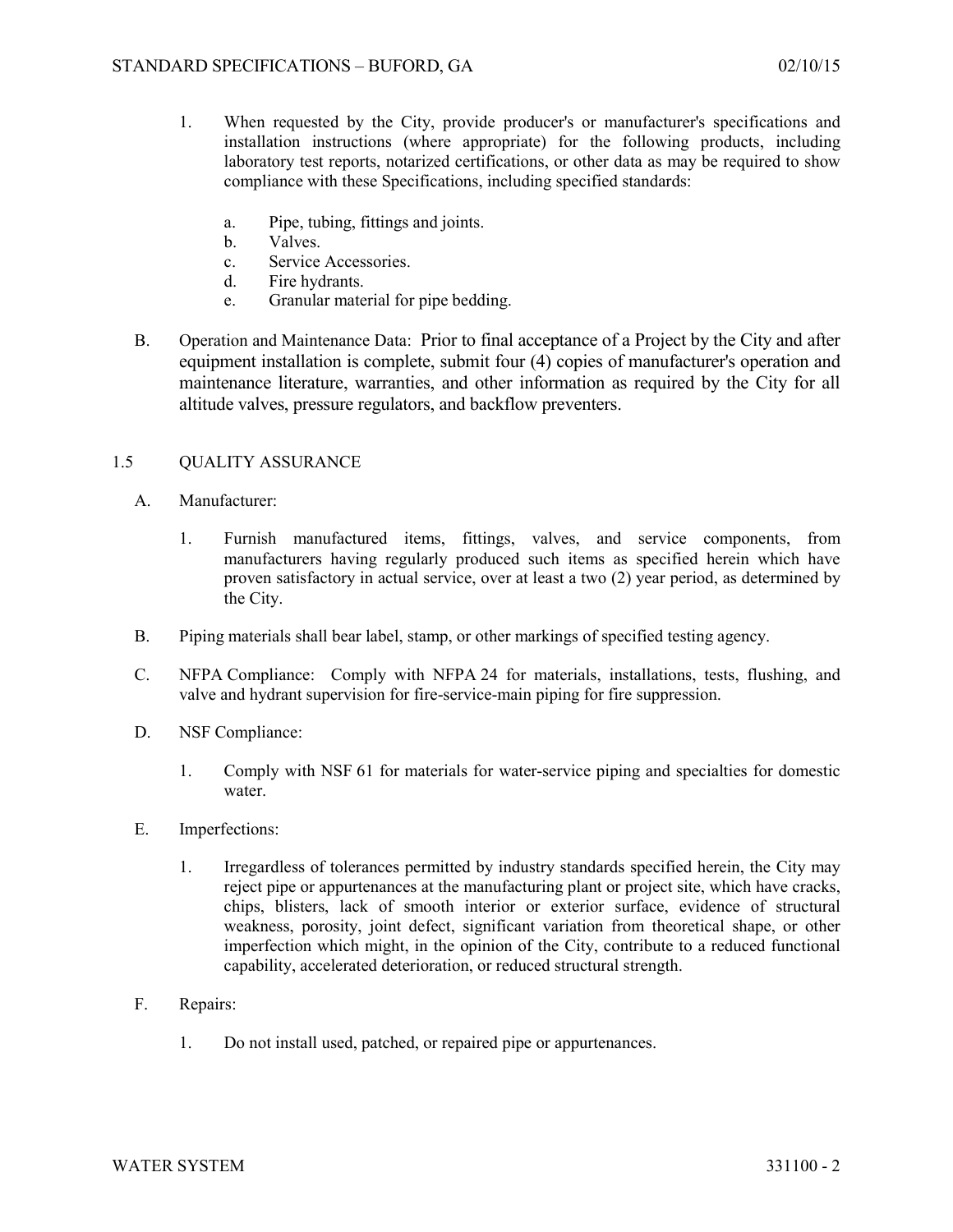## 1.6 DELIVERY, STORAGE, AND HANDLING

- A. Preparation for Transport: Prepare valves, including yard hydrants, according to the following:
	- 1. Ensure that valves are dry and internally protected against rust and corrosion.
	- 2. Protect valves against damage to threaded ends and flange faces.
	- 3. Set valves in best position for handling. Set valves closed to prevent rattling.
- B. During Storage: Use precautions for valves, including yard hydrants, according to the following:
	- 1. Do not remove end protectors unless necessary for inspection; then reinstall for storage.
	- 2. Protect from weather. Store indoors and maintain temperature higher than ambient dewpoint temperature. Support off the ground or pavement in watertight enclosures when outdoor storage is necessary.
- C. Handling: Use sling to handle valves and fire hydrants if size requires handling by crane or lift. Rig valves to avoid damage to exposed parts. Do not use handwheels or stems as lifting or rigging points.
- D. Deliver piping with factory-applied end caps. Maintain end caps through shipping, storage, and handling to prevent pipe-end damage and to prevent entrance of dirt, debris, and moisture.
- E. Protect stored piping from moisture and dirt. Elevate above grade. Do not exceed structural capacity of floor when storing inside.
- F. Protect flanges, fittings, and specialties from moisture and dirt.
- G. Store plastic piping protected from direct sunlight. Support to prevent sagging and bending.

## 1.7 PROJECT CONDITIONS

- A. Interruption of Existing Water-Distribution Service: Do not interrupt service to facilities occupied by City or others unless permitted under the following conditions and then only after arranging to provide temporary water-distribution service according to requirements indicated:
	- 1. Notify City no fewer than seventy-two (72) hours in advance of proposed interruption of service.
	- 2. Do not proceed with interruption of water-distribution service without City's written permission.
- B. Licensing:
	- 1. All work specified in this section, except for water system service line installation, is to be performed by a contractor with a valid Utility Contractor's license issued by the State of Georgia. Water service line installation may be performed by either a contractor with a valid Georgia Utility Contractor's license or by an individual having a valid Master Plumber's license issued by the State of Georgia.
- C. Traffic Control: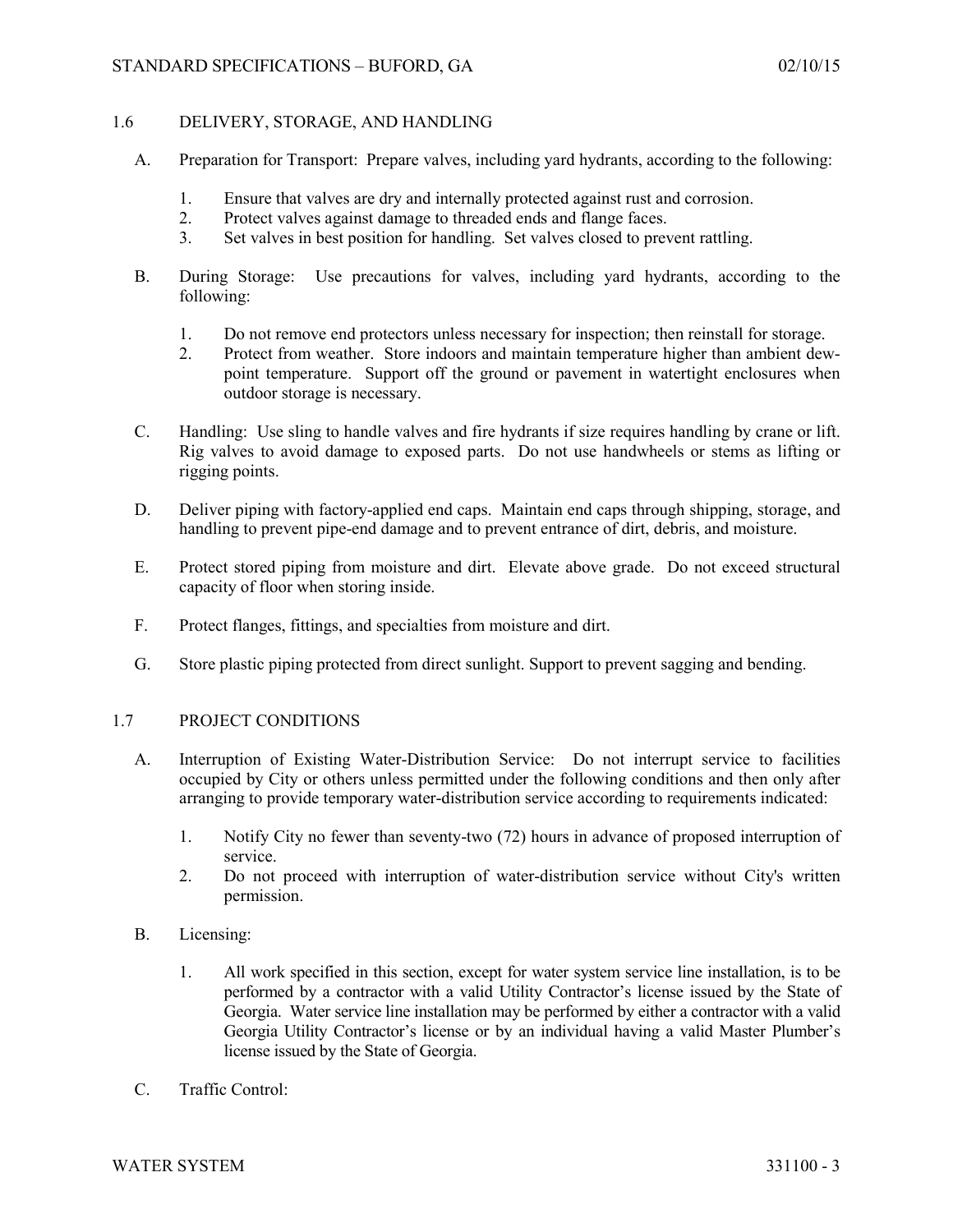- 1. Schedule and conduct Work in a manner which will minimize inconvenience to vehicular and pedestrian traffic. Provide flagmen, barricades, warning signs, warning lights, and other warning means as appropriate. When flaggers are utilized, individuals must meet the requirements of Georgia Department of Transportation. Maintain traffic on all roads and streets which must be crossed by water lines and making two separate cuts so that at least one traffic lane is open at all times. All traffic controls during construction must conform to Part VI of the Manual on Uniform Traffic Control Devices, latest edition.
- D. Connection to Existing Pipework:
	- 1. Where it is required that connection be made to existing pipework, expose existing piping and determine the exact fittings and/or other appurtenances necessary to make the connection. Connections to existing pipework indicated on drawings (if any) are shown only for the purpose of illustrating the general type of connection desired, and no assurance exists that such illustration can be followed precisely.
- E. Weather Limitations:
	- 1. Conduct all operations during weather conditions appropriate to the work being performed.

## PART 2 - PRODUCTS

## 2.1 MATERIALS

A. Provide all materials, products and accessories required for complete, properly functioning system. Use only those pipe, fitting, valve and accessory materials that meet National Sanitation Foundation Standard 61 (NSF 61) requirements. When requested, furnish evidence of NSF 61 compliance.

## 2.2 DUCTILE-IRON PIPE AND FITTINGS (DIPW-1)

- A. Mechanical-Joint, Ductile-Iron Pipe: AWWA C151, with mechanical-joint bell and plain spigot end unless grooved or flanged ends are indicated.
	- 1. Pressure Class: Min. 350 Pressure Class.
	- 2. Mechanical-Joint, Ductile-Iron Fittings: AWWA C110/AWWA C111, ductile- or grayiron standard pattern or AWWA C153, ductile-iron compact pattern.
	- 3. Glands, Gaskets, and Bolts: AWWA C111, ductile- or gray-iron glands, rubber gaskets, and corrosion resistant alloy steel bolts. Gaskets shall not be made of natural rubber or any other material which will support microbial growth. Lubricants which support microbial growth shall not be used. The use of vegetable shortening to lubricate joints is prohibited.
	- 4. Provide mechanical joints for direct burial piping or concealed piping within structures, or, at Contractor opinion, for direct burial piping outside structures.
- B. Push-on-Joint, Ductile-Iron Pipe: AWWA C151/AWWA C111, with push-on-joint bell and plain spigot end unless grooved or flanged ends are indicated.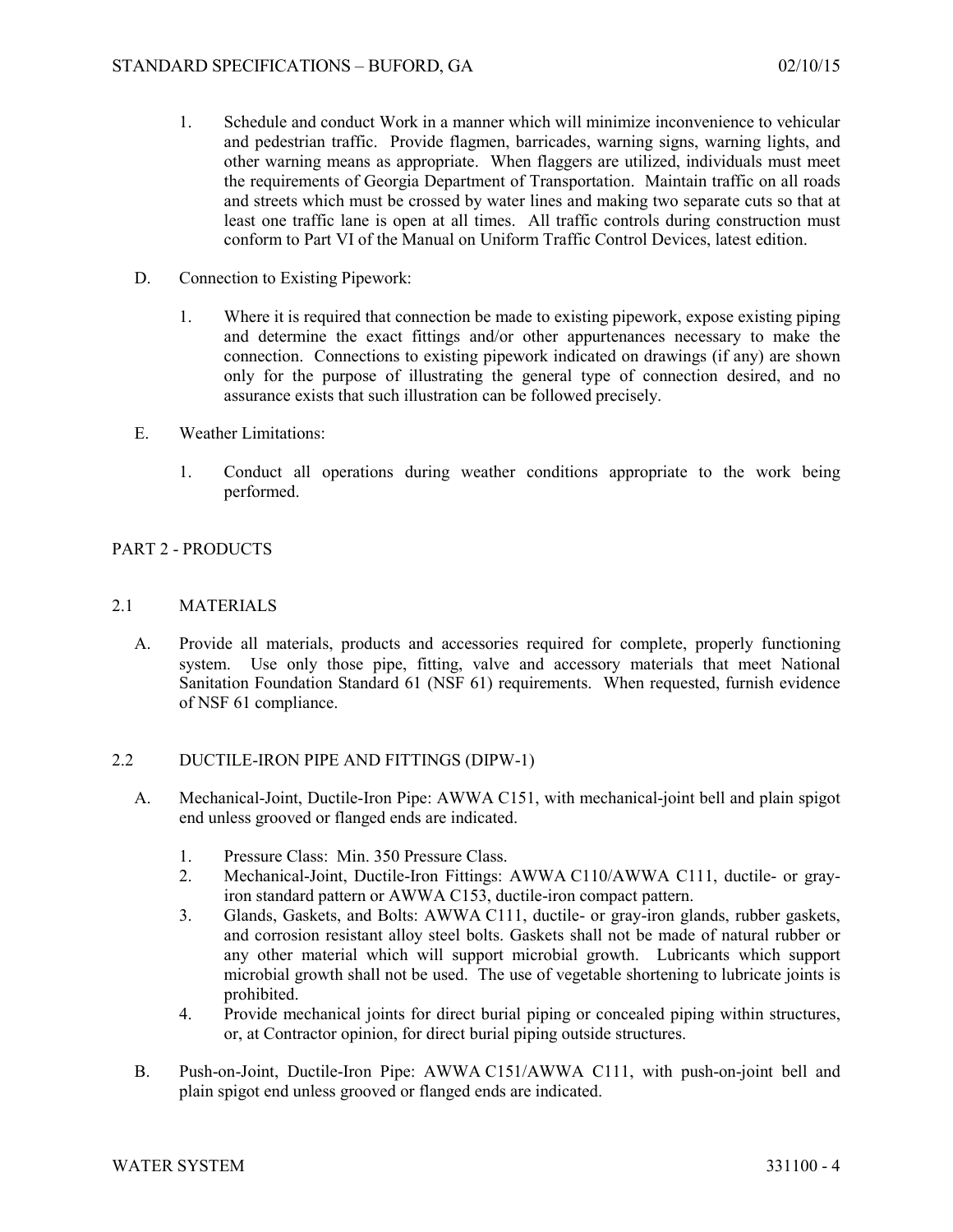- 1. Pressure Class: Min. 350 Pressure Class.
- 2. Push-on-Joint, Ductile-Iron Fittings: AWWA C110, ductile- or gray-iron standard pattern or AWWA C153, ductile-iron compact pattern.
- 3. Gaskets: AWWA C111, rubber.
- 4. Provide push-on joints for direct burial piping outside structures.
- C. Restrained Joint (RJ): AWWA C110/AWWA C111Factory fabricated joint restraint system to resist pressurized pipe thrust forces.
	- 1. Push-on Type Joint: Use boltless system of rubber gasket embedded with equally spaced stainless steel segments to grip the pipe, with allowance for joint deflection, and rated for minimum 250 psi working pressure.
	- 2. Mechanical Joint: Use assembly of ductile iron retainer gland and corrosion resistant alloy steel bolts and nuts having a minimum 250 psi working pressure rating and permitting joint deflection and with a minimum safety factor of 2:1.
	- 3. Provide restrained joints for piping installed in tunnel liner, where indicated on the Drawings and, at Contractor option, for direct burial piping thrust restraint in lieu of concrete and metal tie rods and bands.
- D. Flanged Joint (FJ): ANSI/AWWA C115/A21.15 ductile iron flanged joint complying with ANSI B16.1 for class 125 pound drilling, unless class 250 pound drilling is indicated on drawings or is required for connecting valves.
	- 1. Use corrosion resistant alloy steel bolts and nuts, and rubber gaskets complying with Appendix A to ANSI/AWWA C115/A21.15.
	- 2. Provide flanged joints for normally visible piping, unless noted otherwise.
- E. Grooved Joint (GJ): Where indicated on the drawings provide bolted coupling utilizing grooved and shouldered pipe ends complying with AWWA C606, and suitable for not less than 150 psig working pressure while permitting angular and restrained longitudinal flexibility of connecting pipe.
	- 1. Use corrosion resistant steel alloy bolts and nuts, molded or extruded elastomeric gasket material recommended by manufacturer for actual service application required.
	- 2. Use malleable or ductile iron housing with fusion bonded epoxy outside coating.
	- 3. Grooved-End, Ductile-Iron Fittings: ASTM A 47/A 47M, malleable-iron castings or ASTM A 536, ductile-iron castings with dimensions that match pipe.

# 2.3 DUCTILE- IRON PIPE AND FITTINGS (DIPW-2)

A. Pipe (Ball Joint): Ductile iron pipe conforming with ANSI/AWWA C151/A21.51, suitable for minimum 250 psig water working pressure and with wall thickness not less than tabulated below:

| Nominal Pipe | Min. AWWA C151                 |  |  |
|--------------|--------------------------------|--|--|
| Dia.-Inches  | <b>Special Thickness Class</b> |  |  |
|              |                                |  |  |
| 4, 6         | 54                             |  |  |
| 8, 10        | 55                             |  |  |
| 12, 14       | 56                             |  |  |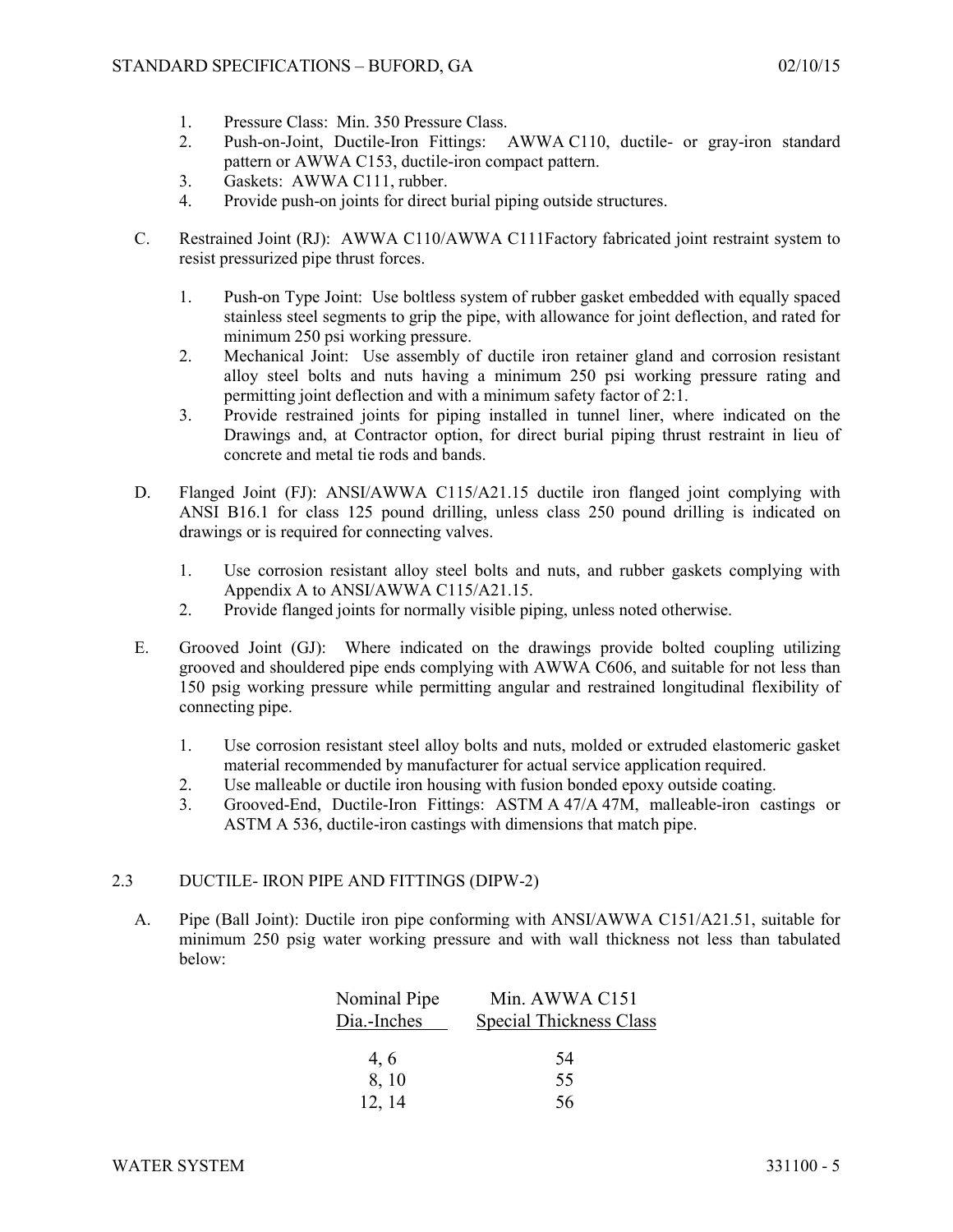| Nominal Pipe | Min. AWWA C151                 |  |
|--------------|--------------------------------|--|
| Dia.-Inches  | <b>Special Thickness Class</b> |  |
| 16           | 57                             |  |
| 18           | 58                             |  |

- 1. Provide non-floating pipe with additional wall thickness, which with accessories and cement lining results in at least ten (10) percent negative buoyancy when pipe is under water and full of air.
- B. Pipe Lining: Provide cement mortar pipe lining complying with ANSI/AWWA C104/A21.4 and standard asphaltic coating over lining and pipe exterior. Do not use any material which imparts taste or odor to potable water, or which is toxic to humans.
- C. Joints: Boltless, flexible type joints permitting deflections up to fifteen (15) degrees without damage to pipe or joint. Construct joints of high strength, corrosion resistant, alloyed cast steel or ductile iron with flexible gasket which safely permits high end-pull forces required for handling and installing pipe. Utilize joint design which under actual service conditions is free of measurable leakage of water into or out of piping installation.

## 2.4 COPPER TUBE AND FITTINGS (CUTW-1)

- A. Hard Copper Tube: ASTM B 88, Type L, water tube, annealed temper, working pressure up to 200 PSIG at 200°F water temperature. Use for all other installations.
	- 1. Copper, Solder-Joint Fittings: ASME B16.18, cast-copper-alloy or ASME B16.22, wrought-copper, solder-joint pressure type, working pressure up to 160 PSIG at 100°F water temperature or cast bronze pressure fittings. Furnish only wrought-copper fittings if indicated.
- B. Soft Copper Tube: ASTM B 88, Type K, water tube, annealed temper, working pressure up to 200 PSIG at 200°F water temperature. Use for underground direct burial installations.
	- 1. Copper, Solder-Joint Fittings: ASME B16.18, cast-copper-alloy or ASME B16.22, wrought-copper, solder-joint pressure type, working pressure up to 160 PSIG at 100°F water temperature or flare type cast bronze pressure fittings complying with ASME B16.26. Furnish only wrought-copper fittings if indicated.

#### 2.5 POLYVINYL CHLORIDE PIPE AND FITTINGS (PVCPW-1):

- A. General: PVCPW-1 can only be used for pipe sizes under nominal six (6) inch diameter.
- B. PVC, Class 200 (SDR 21) Pipe: Non-toxic, polyvinyl chloride compound meeting ASTM D 1784, Class 12454-A or B material specification, and further meeting requirements of the National Sanitation Foundation.
	- 1. Furnish pipe with each section continuously and permanently marked with the following identifying data: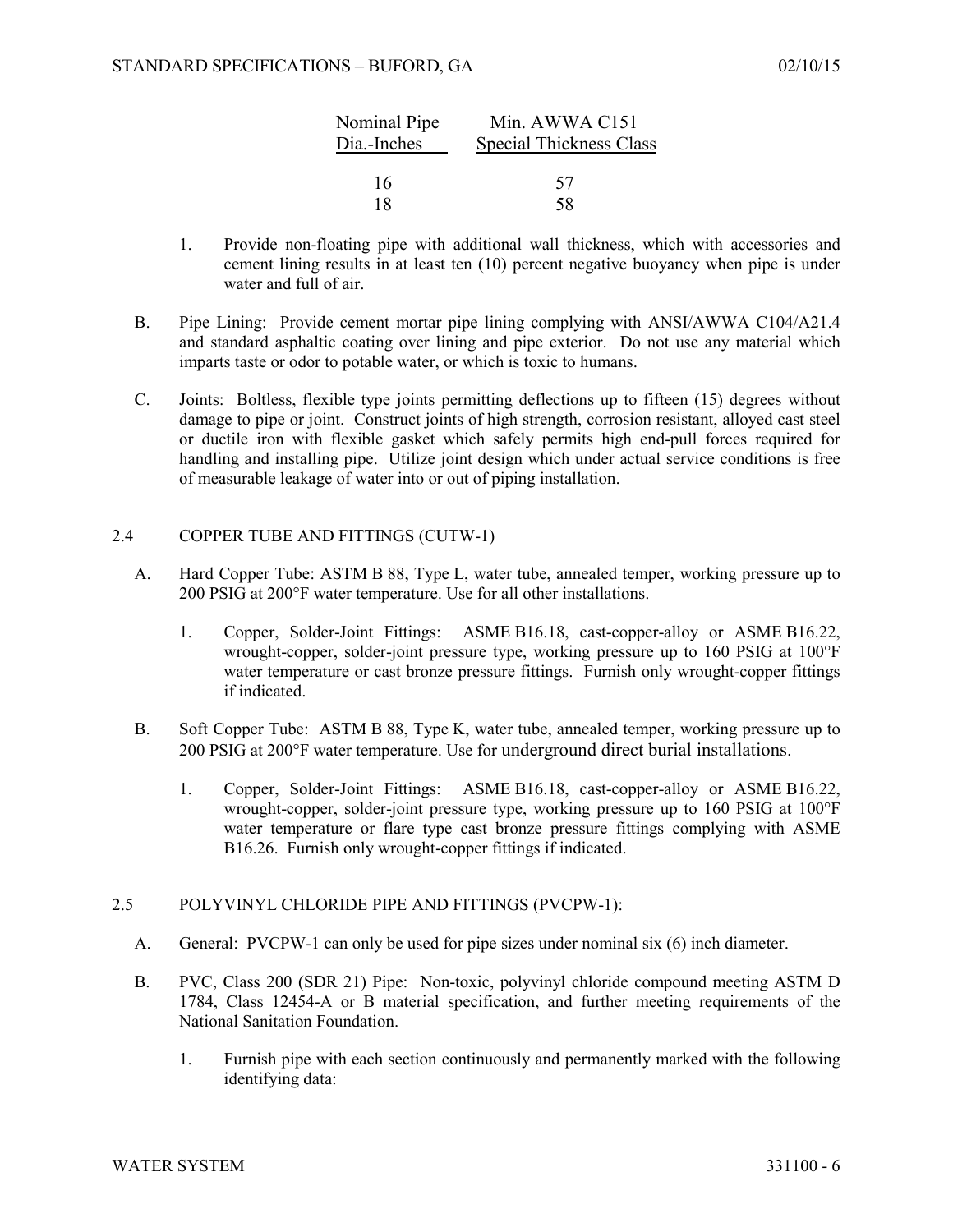- a. Nominal size and outside diameter.
- b. Material code designation.
- c. Dimension ratio number (SDR or DR).
- d. Pressure class.
- e. ASTM or AWWA specification designation.
- f. Manufacturer's name or trademark and production record code.
- g. National Sanitation Foundation Seal (NSF) verifying suitability of pipe material for potable-water service.
- 2. Fittings (PVC): Manufactured from same material compound as pipe, and in such configuration as necessary to achieve long term water pressure rating not less than the connecting pipe or not less than 160 PSI at 73 F with a safety factor of 2.5:l.
- 3. Fittings (Gray or D.I. Fittings): Gray or ductile iron fittings complying with ANSI A21.10 or A21.11 for minimum 250 PSIG pressure rating. At contractor's option, ductile iron compact fittings complying with ANSI A21.53 for minimum 350 PSIG pressure rating may be used. Provide cement mortar interior lining complying with ANSI A21.4, and manufacturer's standard bituminous coating over lining and fitting exterior. Do not use any lining or coating which imparts taste or odor to potable water, or which is toxic to humans.
- 4. Joints (PVC Pipe): Unless otherwise shown or required, use flexible elastomeric seals conforming to ASTM D 3139 and ASTM F 477. Provide compatible gaskets or adapters as required when joining to different type pipe material.
- 5. Joints (Gray or D.I. Fittings): Comply with ANSI A21.11 and unless otherwise shown or required, use at contractor's option push-on type joint or mechanical joint utilizing corrosion resistant alloy bolts. Provide gaskets or adapters compatible with connecting pipe as required.

## 2.6 POLYVINYL CHLORIDE PIPE AND FITTINGS (PVCPW-2):

- A. General: PVC Piping System Type 2 is to be used for open cut installation of plastic piping which is six (6) to twelve (12) inches in diameter.
- B. PVC, Class 305 (SDR 14) Pipe: Non-toxic, polyvinyl chloride compound meeting ASTM D 1784, and conforming to the requirements of AWWA C900, with ductile iron outside diameter.
	- 1. Fittings: Gray or ductile iron fittings complying with AWWA C110/AWWA C111, and minimum 250 PSIG pressure rating; or, at Contractor's opinion, compact fittings complying with AWWA C153 with minimum 350 PSIG pressure rating. Provide cement mortar interior lining complying with ANSI A21.4, and manufacturer's standard bituminous coating over lining and fitting exterior. Do not use any lining or coating which imparts taste or odor to potable water, or which is toxic to humans.
	- 2. Joints: Comply with ANSI A21.11, and unless otherwise shown or required, use at contractor option push-on type joint or mechanical joint utilizing corrosion resistant alloy bolts.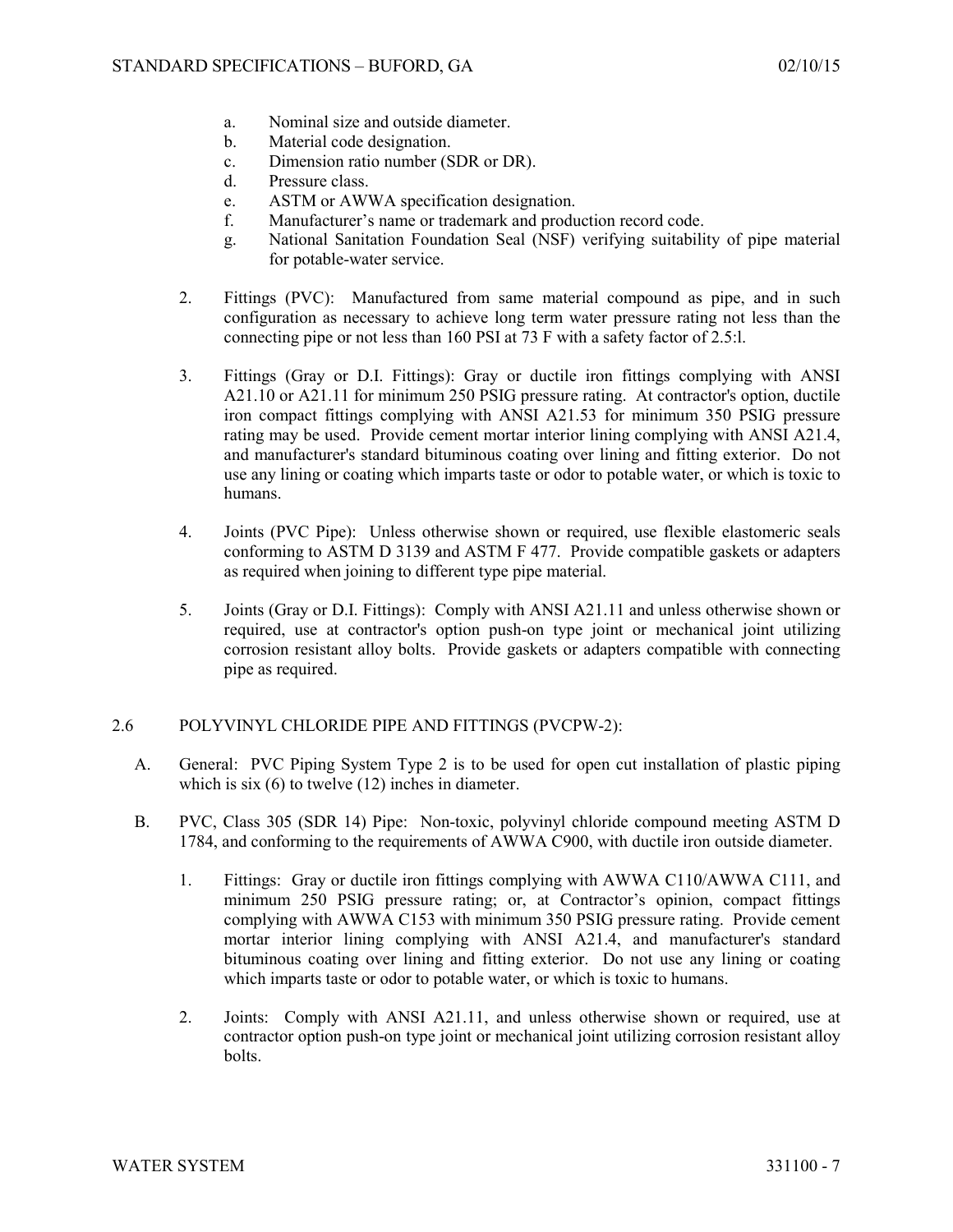## 2.7 HIGH-DENSITY POLYETHYLENE PIPE AND FITTINGS (HDPE-1)

- A. General: HDPE Piping System Type 1 is to be used for Horizontal Directional Drilling installation of plastic piping which is four (4) to eighteen (18) inches in diameter.
- B. Furnish pipe with each section continuously and permanently marked with the following identifying data:
	- 1. Nominal size and outside diameter.
	- 2. Material code designation.
	- 3. Dimension ratio number (SDR or DR).
	- 4. Pressure class.
	- 5. ASTM or AWWA specification designation.
	- 6. Manufacturer's name or trademark and production record code.
	- 7. Blue color stripes or print lines to designate potable water.
- C. High Density Polyethylene Piping System Type DR-9 and conforming to the requirements of AWWA C906 and ASTM F714.
	- 1. Molded Fittings: Molded Fittings shall be manufactured and tested in accordance with ASTM D3261, and tested in accordance with AWWA C-906.
	- 2. Fabricated Fittings: Fabricated fittings shall be made by heat fusion joining specially machined shapes cut from pipe, polyethylene sheet stock or molded fittings, and tested in accordance with AWWA C-906.
	- 3. Joints: Joints between plain end pipes and fittings shall be made by butt fusion.
	- 4. Unless otherwise shown or required, use thermal butt fusion per ASTM D2657 for plain end pipe and fittings and thermal saddle fusion for saddle branch fittings. Conduct thermal fusion by operators trained and qualified in the recommended procedures of the pipe and fusion equipment supplier.
	- 5. DIPW to HDPE Transitions: Polyethylene assembly consisting of stainless steel, chamfered edge, back-up flange complying with ANSI B16.1 for class 125 pound drilling and a polyethylene pipe flange by stub end. Thermal fuse stub-end to plain pipe. Use stainless steel bolts and nuts and red rubber gaskets.

#### 2.8 GATE VALVES

- A. AWWA, Ductile Iron (GVW-2) Gate Valves
	- 1. Nonrising-Stem, Resilient-Seated Gate Valves:
		- a. Description: Ductile-iron body and bonnet; with bronze or ductile-iron gate, resilient seats, bronze stem, and stem nut.
			- 1) Standard: AWWA C509.
			- 2) Minimum Pressure Rating: 250 psig.
			- 3) Interior Coating: Complying with AWWA C550.
			- 4) Operations: Counterclockwise opening, manual operator.
			- 5) Direct Burial Locations: Mechanical joint ends, o-ring seals, and square operating nut. Where depth of valve is too great for operation by standard wrench, provide suitable, permanently installed valve stem extension and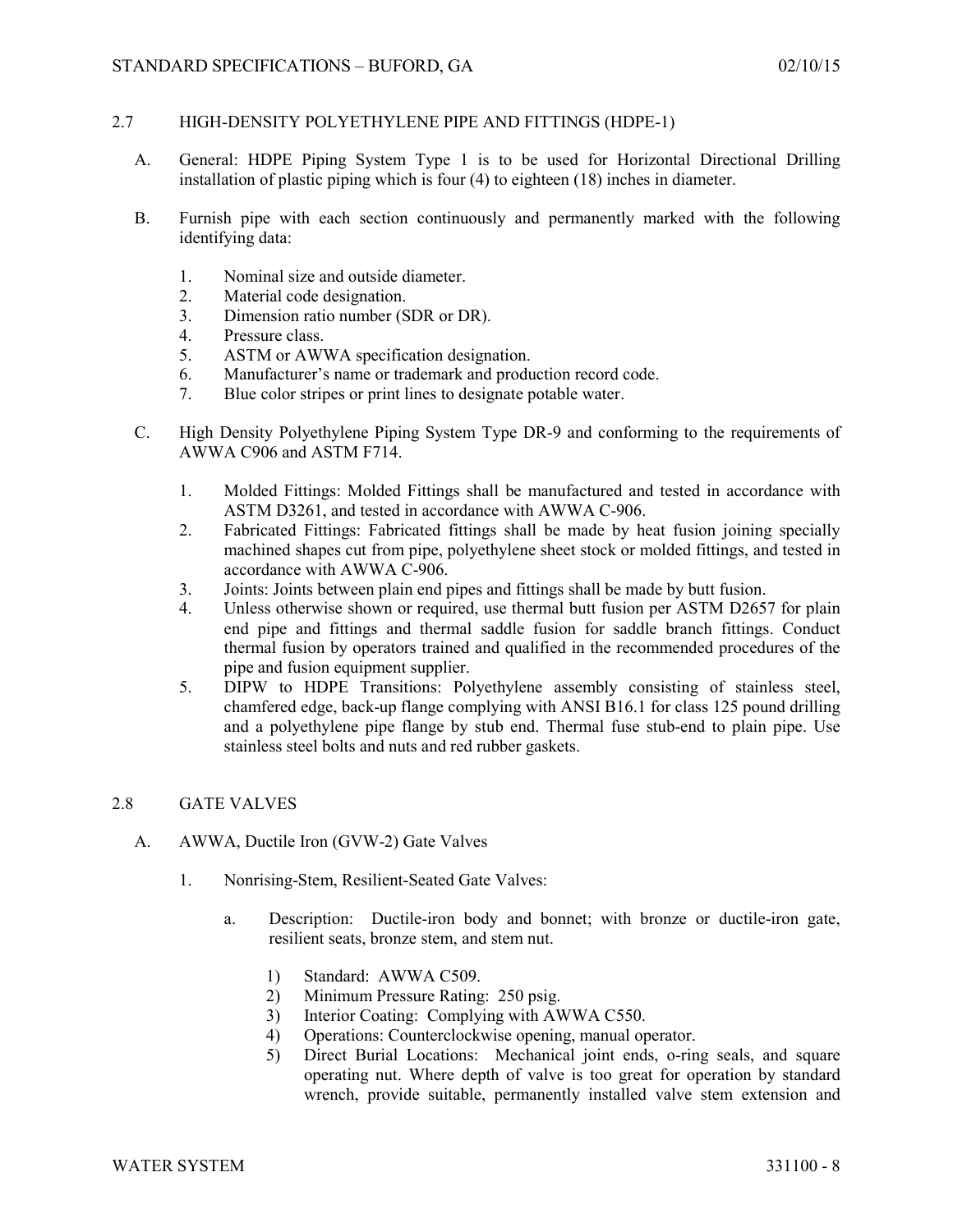guide. For each valve, furnish two-piece, cast iron roadway valve box, 5-1/4 inch min. shaft, cast iron top ring, drop type lid with "Stay Put" features, and extensions necessary to adjust to finish grade.

- 6) All Except Direct Burial Locations: Flanged ends, o-ring seals, position indicators and operating handwheel.
- b. Valves under three (3) inch size are not defined by AWWA C509 or C515 but, when required, shall be manufactured to those standards.
- c. Use Type 2 gate valves on all installations from two (2) to twelve (12) inches in size,
- B. Bronze (GVW-4) Gate Valves
	- 1. Rising Stem, Gate Valves:
		- a. Description: Bronze body; with solid disc, and threaded ends.
			- 1) Standard: MSS SP-80.
			- 2) Minimum Pressure Rating: 200 psig.
			- 3) Operations: Counterclockwise opening, handwheel operator.
		- b. Use Type 4 gate valves on exposed piping smaller than two (2) inch diameter.

#### 2.9 BUTTERFLY VALVES

- A. AWWA, Iron (BFV-2) Butterfly Valves
	- 1. Description: Cast iron body; mechanical joint connections, rubber seated.
		- a. Standard: AWWA C504.
		- b. Minimum Pressure Rating: 150 psig.
		- c. Actuation: Totally enclosed, oil bath lubricated, gear type reduction, counterclockwise open.

### 2.10 CHECK VALVES

- A. AWWA Check Valves:
	- 1. Available Manufacturers: Subject to compliance with requirements, manufacturers offering products that may be incorporated into the Work include, but are not limited to, the following:
		- a. McWane, Inc.; Clow Valve Co. Div. (Oskaloosa).
		- b. McWane, Inc.; M & H Valve Company Div.
		- c. Mueller Co.; Water Products Div.
	- 2. Description: Iron body, bronze mounted, rubber faced disc, full opening check valves with flanged ends and stainless steel hinge pins.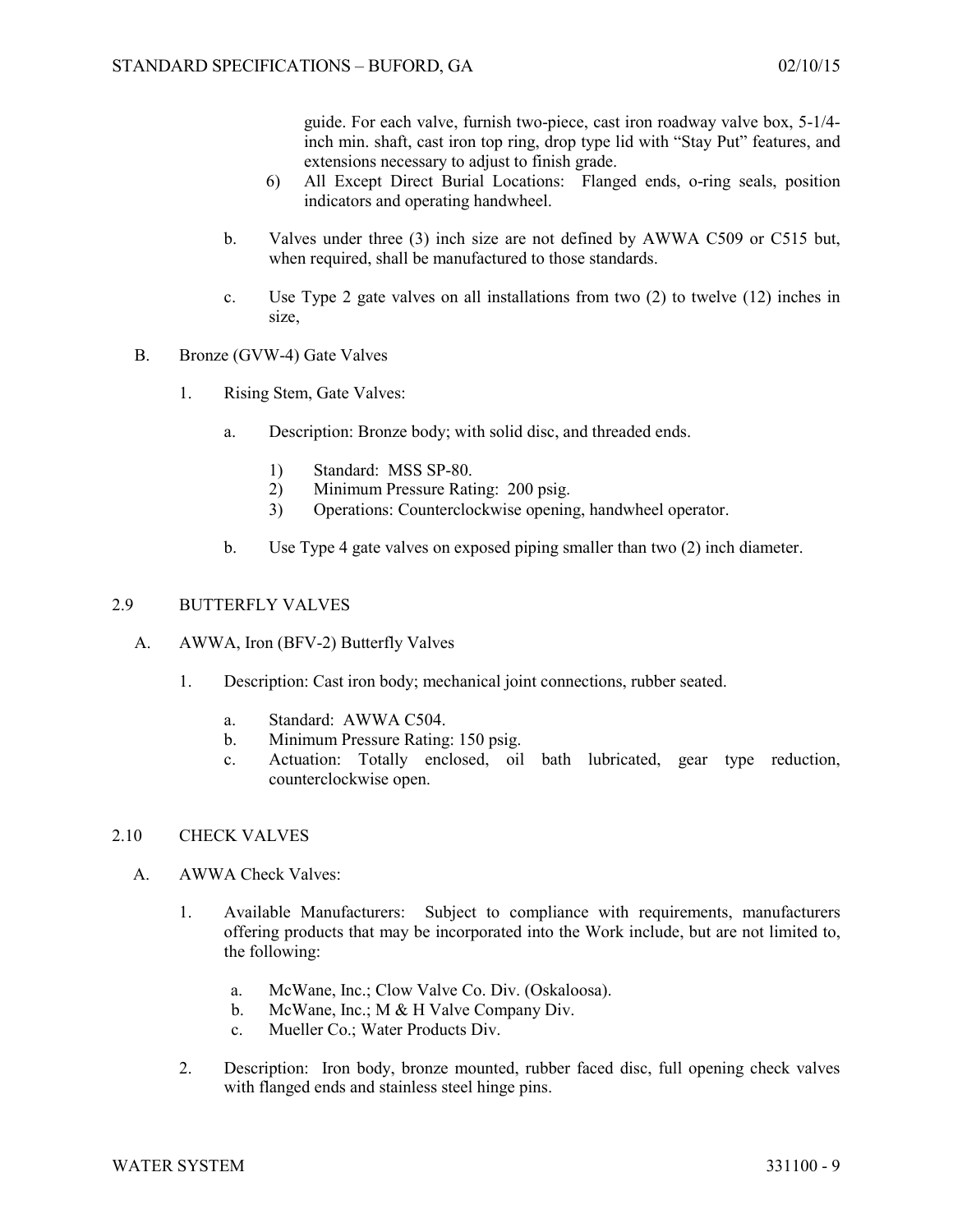- a. Standard: AWWA C508.
- b. Interior Coating: Complying with AWWA C550.
- c. Pressure Rating: 175 psig.

## 2.11 DOUBLE DETECTOR CHECK VALVES (DCVW)

- A. Double Detector Check Valves:
	- 1. Description: Iron body, full opening detector check valve with flanged or grooved joint ends and by-pass meter complying with AWWA C510.
		- a. Standards: UL 312 and FMG approved.
		- b. Pressure Rating: 175 psig.
	- 2. In addition to detector check valves, furnish gate valve on each side of check valves and on either side of meter.

## 2.12 GATE VALVE ACCESSORIES AND SPECIALTIES

- A. Tapping-Sleeve Assemblies (TSVW):
	- 1. Available Manufacturers: Subject to compliance with requirements, manufacturers offering products that may be incorporated into the Work include, but are not limited to, the following:
		- a. McWane, Inc.; Clow Valve Co. Div. (Oskaloosa).
		- b. Ford Meter Box Company, Inc.
		- c. JCM Industries, Inc.
		- d. Romac Industries, Inc.
	- 2. Description: Sleeve and valve compatible with drilling machine.
		- a. Standard: MSS SP-60.
		- b. Tapping Sleeve: Mechanical joint split sleeve and gate valve assembly suitable for working pressures up to 200 psig. Cast- or ductile-iron, two-piece bolted sleeve with recessed flanged outlet for new branch connection.
		- c. Tapping Sleeve at Contractor's opinion, or due to existing pipe material: Stainless steel tapping sleeve and gate valve assembly complying with AWWA C223 and suitable for working pressures up to 150 psig and testing pressures up to 225 psig. Fabricate sleeve unit, including shell, lugs, nuts, bolts, flange and test plug, from 18-8 stainless steel. Provide sleeve lining gasket and flange gasket of styrene butadiene rubber suitable for potable water service
		- d. Valve: Furnish gate valve and valve box complying with preceding Gate Valve Type 2 (GVW-2) specifications except provide one raised face flange mating tapping-sleeve flange.
- B. Valve Boxes: Comply with AWWA M44 for cast-iron valve boxes. Include top section, adjustable extension of length required for depth of burial of valve, plug with lettering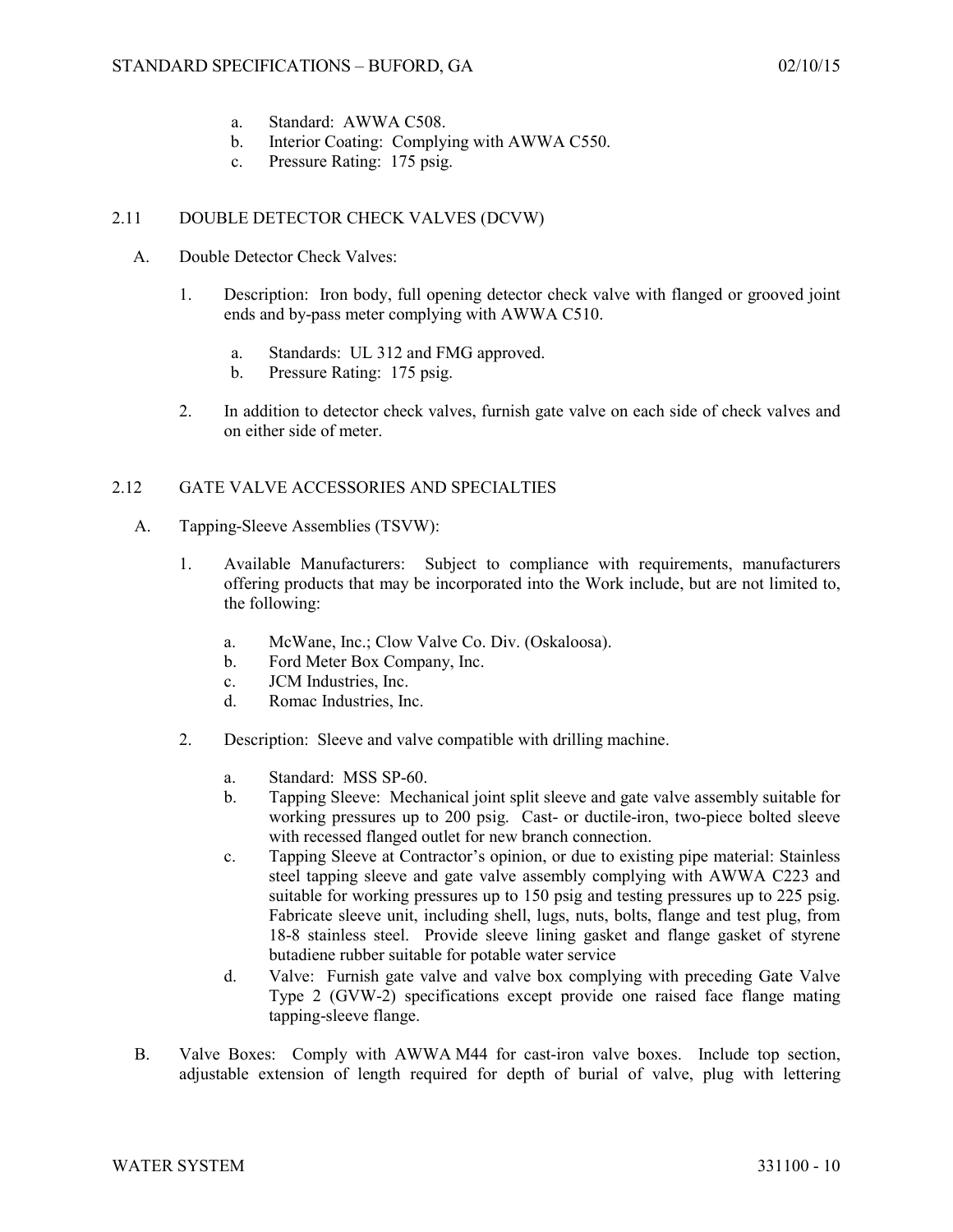"WATER," and bottom section with base that fits over valve and with a barrel approximately 5 inches in diameter.

### 2.13 PRESSURE REGULATORS

- A. Pressure Regulators Type 1 (PR1):
	- 1. Description: All bronze, screwed ends, pressure reducing valve assembly with integral strainer and monel or stainless steel seat, suitable for reducing inlet pressures of up to 300 psig to adjustable reduced pressures between 25 psig and 75 psig.
- B. Pressure Regulators Type 2 (PR2):
	- 1. Description: Cast iron body, bronze trimmed, screwed ends, pressure reducing valve assembly of the hydraulic pilot-controlled diaphragm type with resilient disc. Include removable basket type strainer recommended by valve manufacturer. Furnish assembly suitable for reducing inlet pressures up to 300 psig to adjustable reduced pressures between 20 psig and 300 psig.

### 2.14 FLEXIBLE COUPLING (FCW)

- A. Flexible Couplings:
	- 1. Description: Bolted couplings, utilizing plain pipe ends, while permitting angular flexibility without longitudinal restraint of connecting pipe. Fabricate body of welded rolled high strength steel of cylindrical shape with malleable or ductile iron flanges, coupling gaskets of molded synthetic rubber and bolts of corrosion resistant steel alloy.
		- a. Standard: AWWA C219.
		- b. Interior Coating: Complying with AWWA C550.
		- c. Pressure Rating: 150 psig.

#### 2.15 CORPORATION STOP AND CURB STOP

- A. Manufacturers:
	- 1. Available Manufacturers: Subject to compliance with requirements, manufacturers offering products that may be incorporated into the Work include the following:
		- a. Mueller Company, Division of Walter Industries, Inc.
		- b. Ford Meter Box Company, Inc. (The); Pipe Products Div.
- B. Service-Saddle Assemblies: Comply with AWWA C800. Provide assemblies suitable for 200 psig cold water working pressure. Include dual strap saddles and valve compatible with tapping machine.
	- 1. Service Saddles For Ferrous Pipe: Extra heavy, hot dipped galvanized malleable iron bodies with galvanized or cadmium plated double straps and nuts, retained neoprene gasket, and threads mating those of the corporation stop used.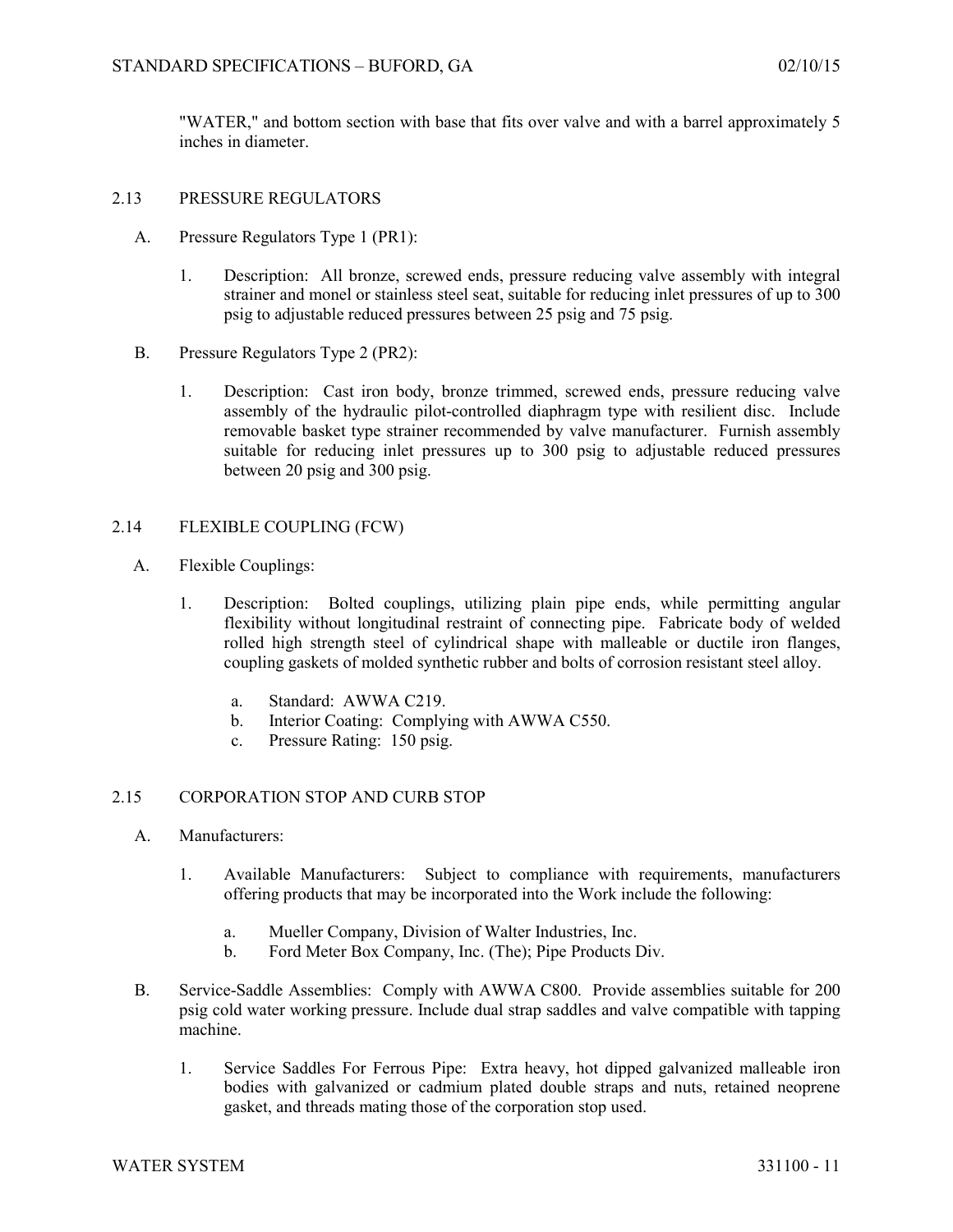- 2. Service Saddles For Non-Ferrous Pipe: Heavy cast bronze or waterworks brass body and straps, bronze, brass or stainless steel screws or nuts and bolts, retained O-rings seal, and threads mating those of the corporation stop used.
- C. Corporation Stops: Cast brass or bronze with end threads conforming with AWWA C800, and consisting of precision tapered, and individually lapped, key and body surfaces. Shop test each stop for leakproof shutoff at specified working pressure.
- D. Curb Stops: Brass or bronze body with resilient plug, permanently non-grease lubricated, and with end connections appropriate to connecting tubing or pipe conforming with AWWA C800. Use stops rated not less than 175 psig working pressure at 180ºF.

## 2.16 WATER METER BOXES

A. Description: High-density, reinforced plastic body with one piece cast iron lid, with lettering "WATER METER" in cover; and with slotted, open-bottom base section of length to fit over service piping, unless otherwise approved by the City. Provide box of size and height appropriate to installation of meter and accessories required.

## 2.17 FIRE HYDRANTS

- A. Manufacturers:
	- 1. For standardization of fire hydrants on the City system, furnish one of the following units:
		- a. Mueller Company, Centurion Fire Hydrant.
		- b. McWane, Inc.; M & H Traffic Model Style 129 Fire Hydrant.
		- c. American-Darling Mark 73-2 Fire Hydrant.
- B. Dry-Barrel Fire Hydrants:
	- 1. Description: Freestanding, traffic model ("breakable"), compression type, dry barrel 3 way fire hydrant, with one NPS 4-1/2 and two NPS 2-1/2 outlets, shut-off valve 5-1/4 inch main valve, drain valve, and NPS 6 mechanical-joint inlet. Include interior coating according to AWWA C550. Furnish cast-iron body, with harnessing lugs for optional reaction bracing, and with 6 inch size inlet connection compatible with connecting pipe. Provide positive shut-off main valve whose minimum orifice diameter is at least 4- 1/4 inches.
		- a. Standard: AWWA C502.
		- b. Pressure Rating: minimum 150 psig.
		- c. Outlet Thread: NFPA 1963 external hose thread for use by local fire department. Include cast-iron caps with steel chains.
		- d. Operating and Cap Nuts: Pentagon, 1-1/2 inches point to flat.
		- e. Direction of Opening: Open hydrant valve by turning operating nut to left or counterclockwise.
		- f. Exterior Finish: Shop paint above grade portion with silver enamel. Apply one field finish coat of bright silver enamel to hydrant barrel.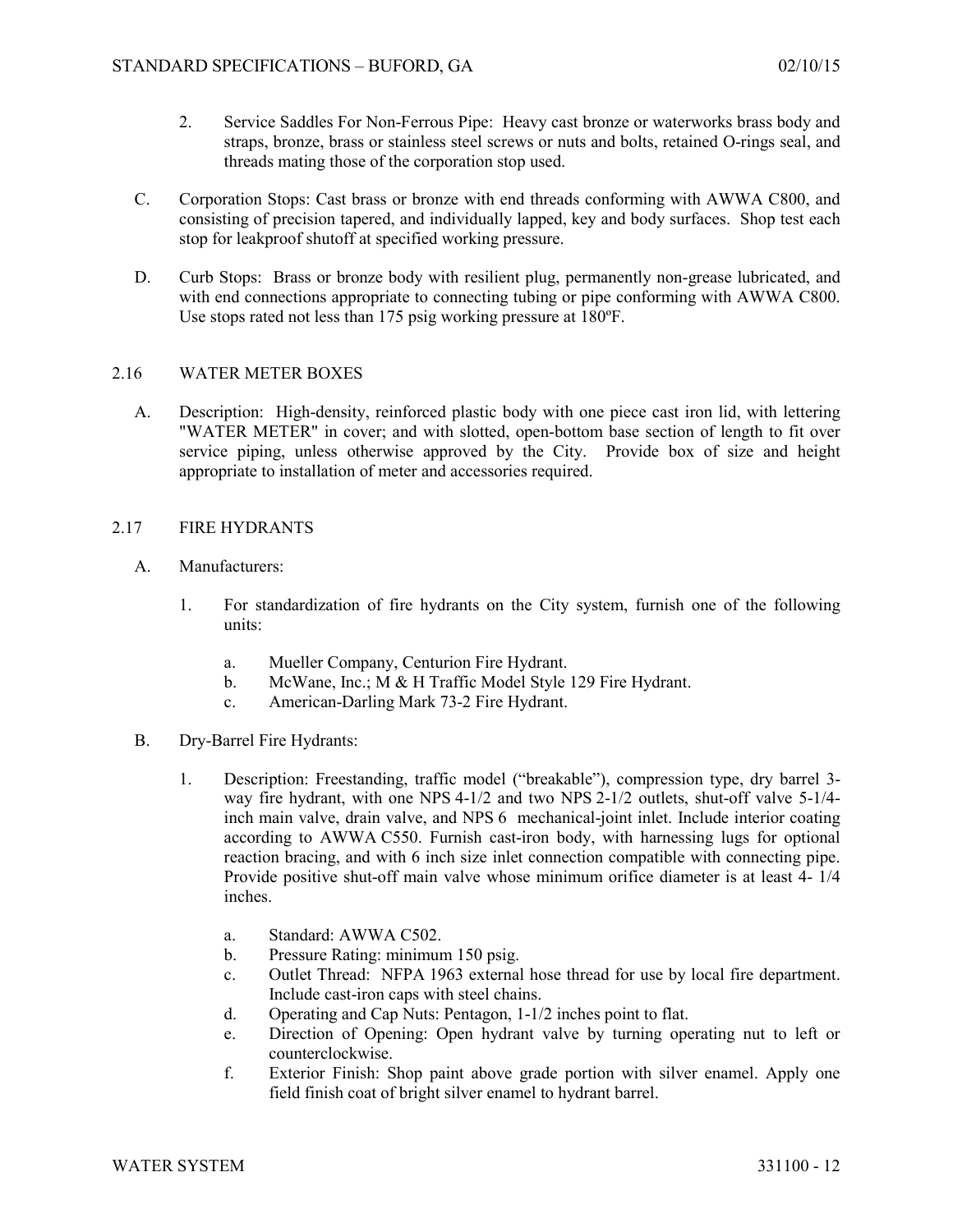- g. Installation: Select depth of bury appropriate to actual hydrant installation (forty two (42) inches minimum unless otherwise indicated).
- h. Additional: Furnish one (1) operating wrench for each ten (10) hydrants furnished, or fraction thereof.

### 2.18 WATER METER

- A. Water Meters up to 2-inch size are provided by the City upon payment of appropriate fees, deposits, and charges.
- B. Water Meters greater than 2-inch:
	- 1. Available Manufacturers: Subject to compliance with requirements, manufacturers offering products that may be incorporated into the Work include the following:
		- a. Neptune Technology Group, Inc.; Utility Management Systems
		- b. Sensus USA, Inc.; Water Products Div.
		- c. Muller Systems; Division of Muller Water Products, Inc. (Hersey Meters).
		- d. Recordall; Badger Meter, Inc.
- C. Water meters greater than 2-inch size shall not be supplied by the City, but compliant to the manufacturers listed above.
- D. Bypass piping configuration and metering shall be provided for 2-inch and greater water meter configurations compliant with the standards and details of the Gwinnett County Department of Water Resources.

## 2.19 BACKFLOW PREVENTERS

A. Backflow Preventers (BFP): Reduced pressure type suitable for 150 psig working pressure and complying with ASSE 1013 and AWWA C511 specifications. Use flanged cast iron body with bronze trim. Furnish complete unit including preventer, strainer, and test cocks.

## 2.20 ACCESSORIES:

- A. Pipe Detection Tape:
	- 1. Metal core enclosed 3 inch wide protective plastic jacket which can be readily detected by electronic pipe locator instruments in general use. Provide blue color jacket with block letters reading "Buried Water Line Below".
- B. Pipe Tracer Wire:
	- 1. No. 12 AWG solid soft drawn copper having not less than 98 percent conductivity with NEC type THHN, THWN or XHHW insulation jacket. For splices, use direct bury kit DBY/DBR as manufactured by 3M or approved equal.
- C. Coarse Granular Material For Pipe Bedding: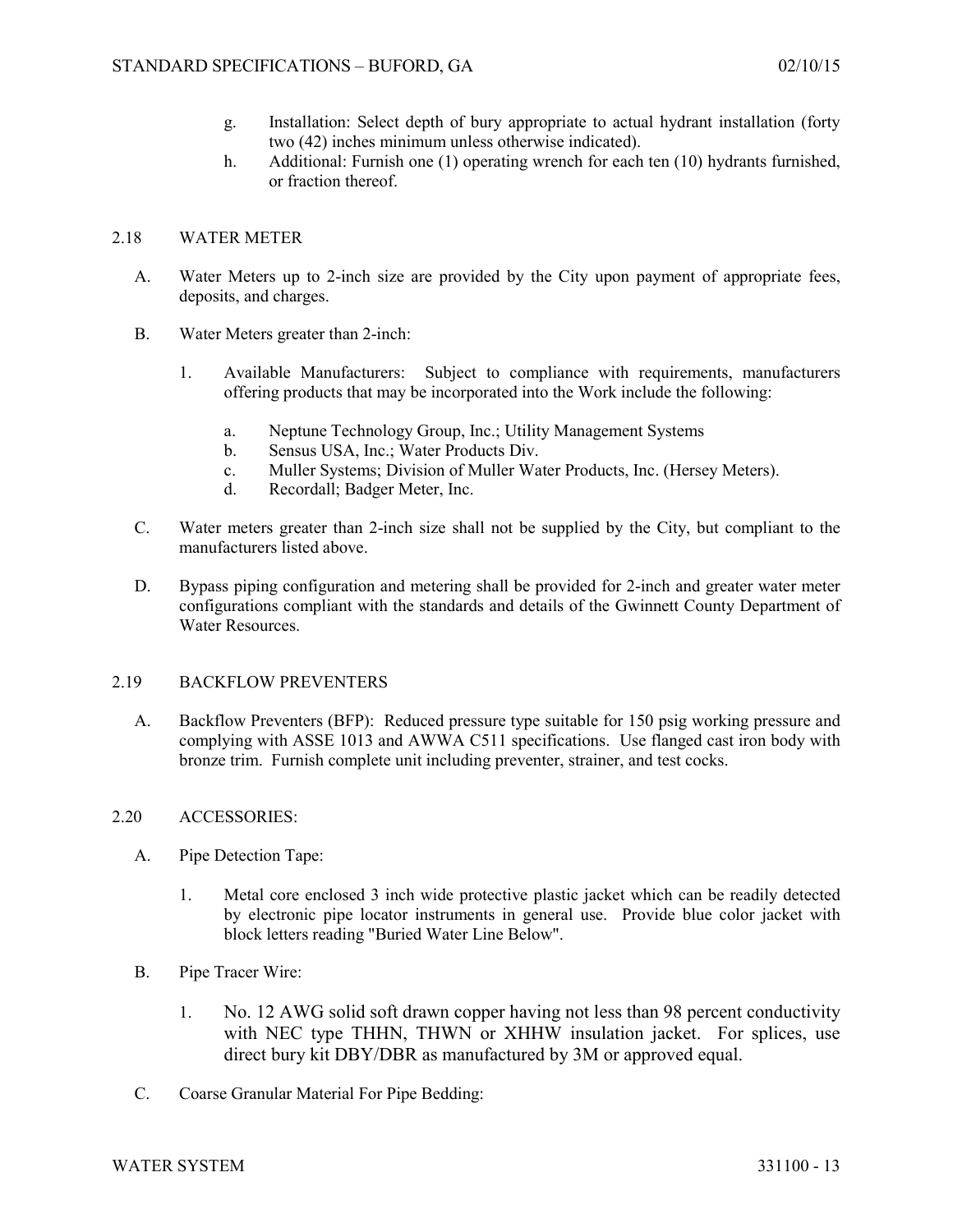- 1. Crushed stone, crushed gravel, natural gravel, crushed shell, or similar material complying with ASTM C33, and having No. 67 gradation (3/4 inch to No. 4 sieve) or No. 57 (1 inch to No. 4 sieve) gradation.
- D. Valve Markers:
	- 1. Concrete post measuring 5 inch square by 4 foot long with edges on top 18 inches chamfered 1/2 inch and 2 inch "V" cast on one face. Concrete is to conform to ASTM C94 having a minimum compressive strength of 3,000 psi at twenty-eight (28) days.

## 2.21 ANCHORAGE/SUPPORT MATERIALS:

- A. Non-direct Burial Locations:
	- 1. Piping Anchorage/Support: Factory fabricated hangers and supports conforming to Manufacturers Standardization Society (MSS) SP-58.
	- 2. Metal Tie Rods, Bands and Accessories: 18-8 stainless steel or other acceptable corrosion resistant components which when combined as a system resist applied thrust at test and working pressures, with suitable allowance for water hammer.
- B. Direct Burial Locations:
	- 1. Concrete: Concrete conforming to ASTM C94 having a minimum compressive strength of 2,000 psi at twenty-eight (28) days.
	- 2. Metal Tie Rods, Bands and Accessories: 18-8 stainless steel or other acceptable corrosion resistant components which when combined as a system resist applied thrust at test and working pressures, with suitable allowance for water hammer.

# 2.22 CONCRETE BLOCKING – THRUST RESTRAINT ON EXISTING COMPONENTS

- A. General: Anchorage detailed on Drawings, if any, represents minimum anchorage to be installed. Field conditions may require additional anchorage, and it is the Contractor's responsibility to recognize such additional requirements and to provide appropriate additional anchorage.
- B. Provide concrete blocking on existing bends, tees, valves, and other existing components where thrust may develop, except where other exclusive means of thrust restraint are specifically shown on the Drawings.
- C. Concrete shall have a compressive strength of not less than 2,000 psi, at twenty-eight (28) days. Provide mix with not less than 5.5 bags of cement per cubic yard and a slump between 3 and 5 inches. For job mixed concrete, submit the concrete mix design for approval by the City. Mix and transport ready mix concrete in accordance with ASTM C 94. Use reinforcing steel conforming to the requirements of ASTM A 615, Grade 60.
- D. Provide all pipe, fittings, valves and accessories to be in contact with concrete with polyethylene encasement. Keep joints and hydrant drain openings clear and accessible.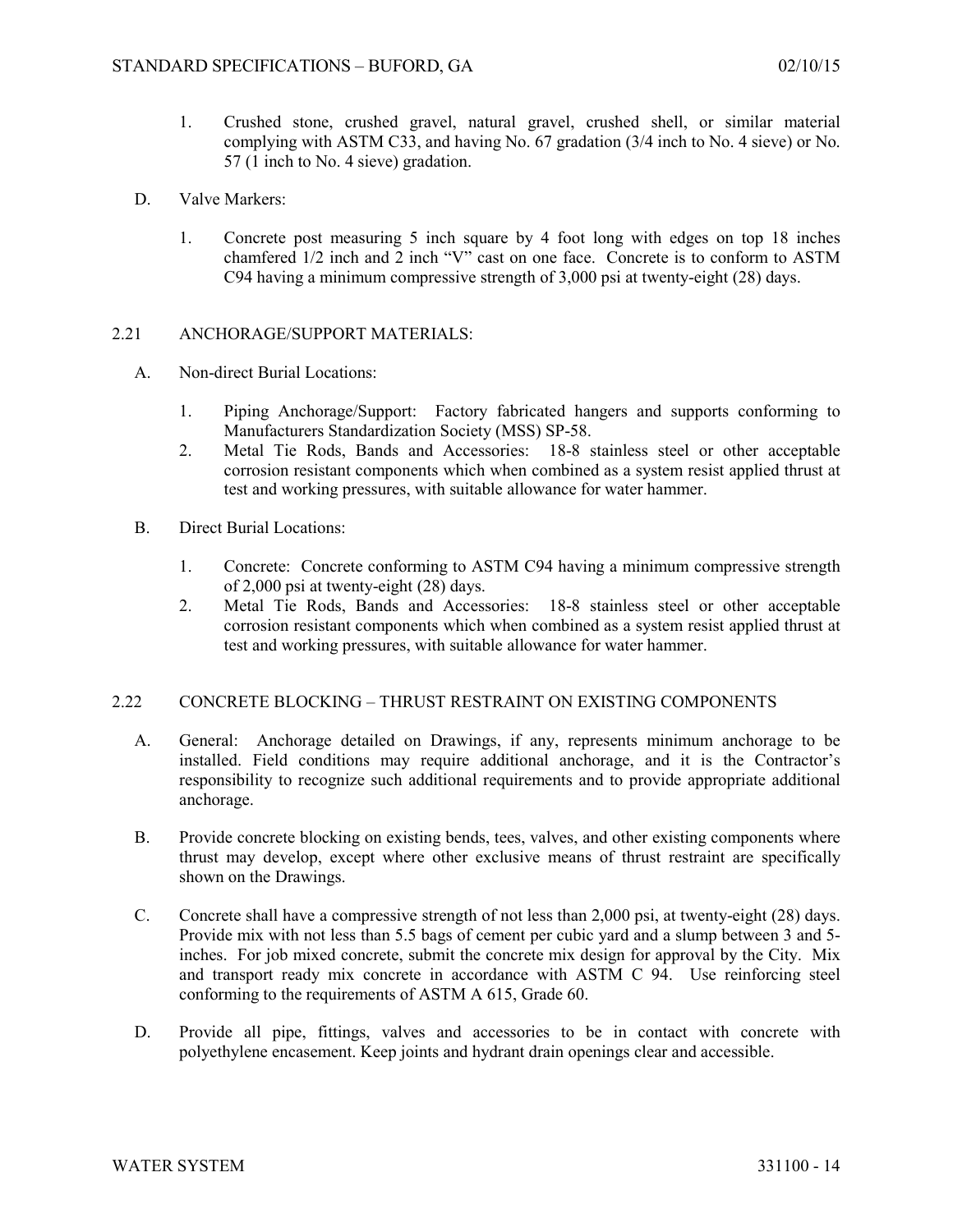## PART 3 - EXECUTION

## 3.1 GENERAL

- A. Drawings are generally schematic, and it is required that the contractor extend and/or modify construction details, as approved by the City, when field conditions necessitate such changes to achieve a safe and properly functioning system.
- B. Construct and, if necessary, reconstruct water system work as necessary to obtain system free of breaks or excessive leakage.
- C. Unless otherwise indicated, lay and join pipe in trenches and on foundations complying with methods proposed by the pipe manufacturer in writing and approved by the City. Methods will not be approved which are likely to result in lower quality of installation than that afforded by requirements contained in the following articles.
- D. Install PVC pipe in accordance with AWWA C605.
- E. Install ductile iron pipe in accordance with AWWA C600.
- F. Install HDPE pipe in accordance with ASTM D3261, ASTM F1962, and ASTM F2164.

## 3.2 PIPE FOUNDATION AND LAYING

- A. Clean interior of pipe and all joints before laying. When pipe laying activity is not in actual progress, tightly cover open ends of pipe. Avoid permitting dirt, mud, or other material from entering pipe at any time.
- B. Avoid damage or shock in handling pipe and accessories. Inspect each length of pipe and reject any defective piece. Carefully protect pipe in place from damage or displacement until backfilling operations are complete.
- C. Cut pipe in a manner to avoid damage to pipe or lining, leaving a smooth end at right angles to pipe axis. Smooth and bevel edges of cut pipe for push-on, gasket type joints.
- D. Lay pipe at depth dictated by field conditions, but with distance from top of pipe to finished grade not less than forty-two (42) inches unless otherwise shown or specified.
- E. Bed pipe on coarse granular material in flat bottom trench with entire pipe barrel bearing uniformly on coarse granular material, except for an approximately eighteen (l8) inch gap at pipe balance point for sling removal. Hand excavate and backfill as required to provide uniform and continuous bearing and support for the pipe. Do not support pipe on hubs or end bells. Consolidate coarse granular material under and around pipe up to pipe centerline by tamping.
- F. Join pipe with bells facing direction in which laying operation is progressing. Lay pipe upgrade wherever line grade exceeds ten  $(10)$  percent.
- G. Control geometric position of pipe to ensure that pipe and fittings accurately conform with grade and alignment requirements. Lay pipe in a straight line or with uniform sweeping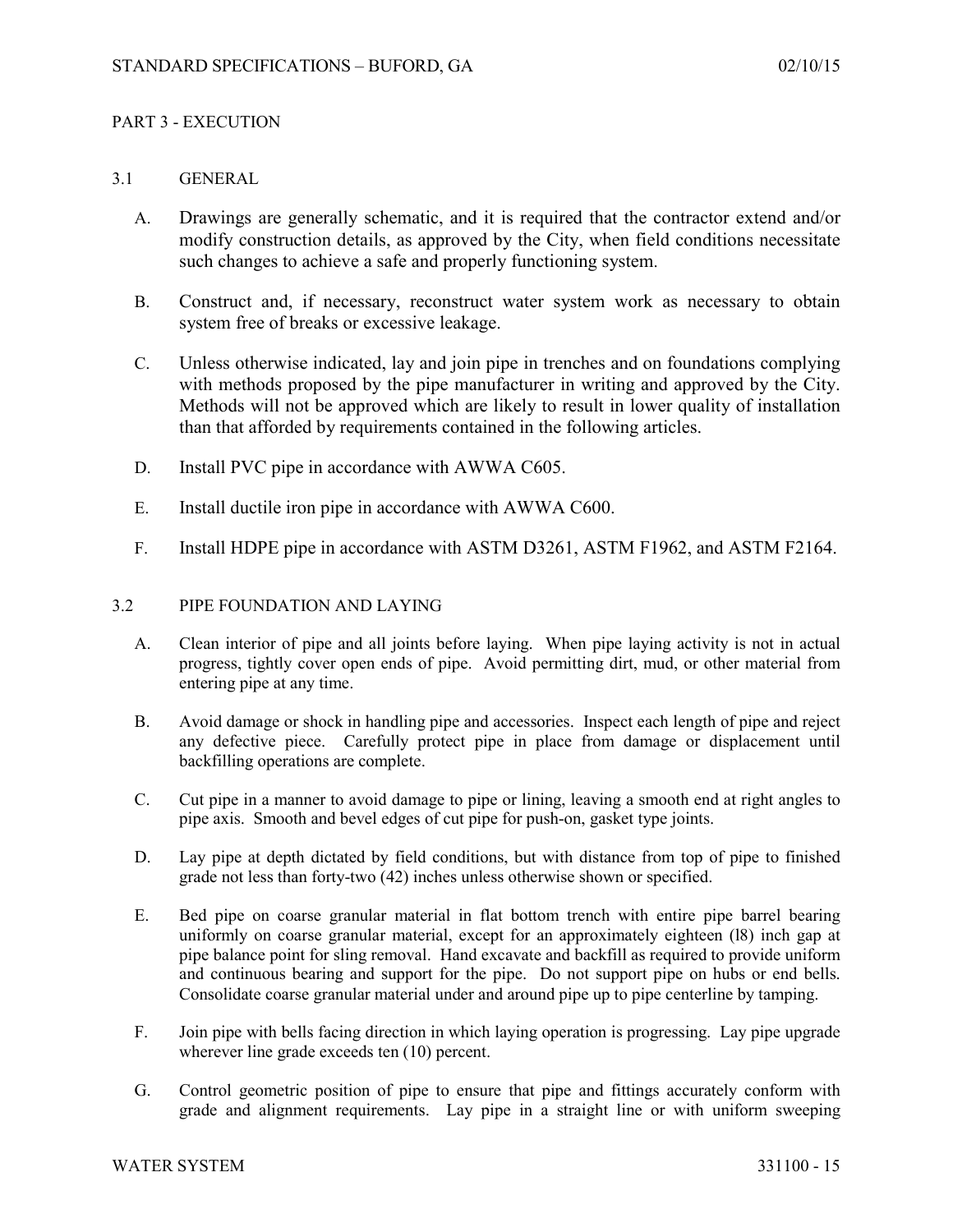horizontal and vertical curves for proper alignment. Do not exceed manufacturer's recommended maximum joint deflection.

- H. Prevent water from accumulating or running in trench during pipe laying operations or before the trench has been backfilled.
- I. Adjust pipe depth or alignment to accommodate valve, hydrant or fitting setting, and as necessary to meet tie-in requirements or to avoid obstructions.

## 3.3 SERVICE TUBING INSTALLATION

- A. For water system service connections, an individual water service connection assembly shall be supplied from the public water supply system to serve each individual dwelling unit or structure needing water service on private property, unless otherwise approved by the City. All service connections shall be made in accordance with the requirements stated in this specification.
- B. At roads, paved drives, retaining walls, and other paved areas, install service tubing by pushing, pulling, or augering techniques. Do not cut any paved surface without written authorization of the City.
- C. At all other locations, install service tubing by trenching and backfilling, unless otherwise noted.
- D. Lay tubing at depth dictated by field conditions, but with not less than 18 inches cover.
- E. Bed tubing on firm soil. Remove any rocks, masonry, or any other objectionable material which could damage tubing.
- F. Lay tubing in compliance with manufacturer's recommendations.
- G. Restore ground surface to original condition. Replace or repair any damaged improvements.

#### 3.4 PIPE CONNECTIONS

- A. Make all pipe connections with standard factory fabricated fittings except where special connection details (if any) are shown on drawings.
- B. Remove scale, slag, dirt, and debris from inside and outside of pipes, tubes, and fittings before assembly.

### 3.5 INSTALLATION OF WATER PIPE IN TUNNEL LINER

- A. Tunnel Liner, 4 Inches and Smaller:
	- 1. Insert water tubing into tunnel liner using methods which prevent damage to tubing.
- B. Tunnel Liner, 6 Inches to 42 Inches: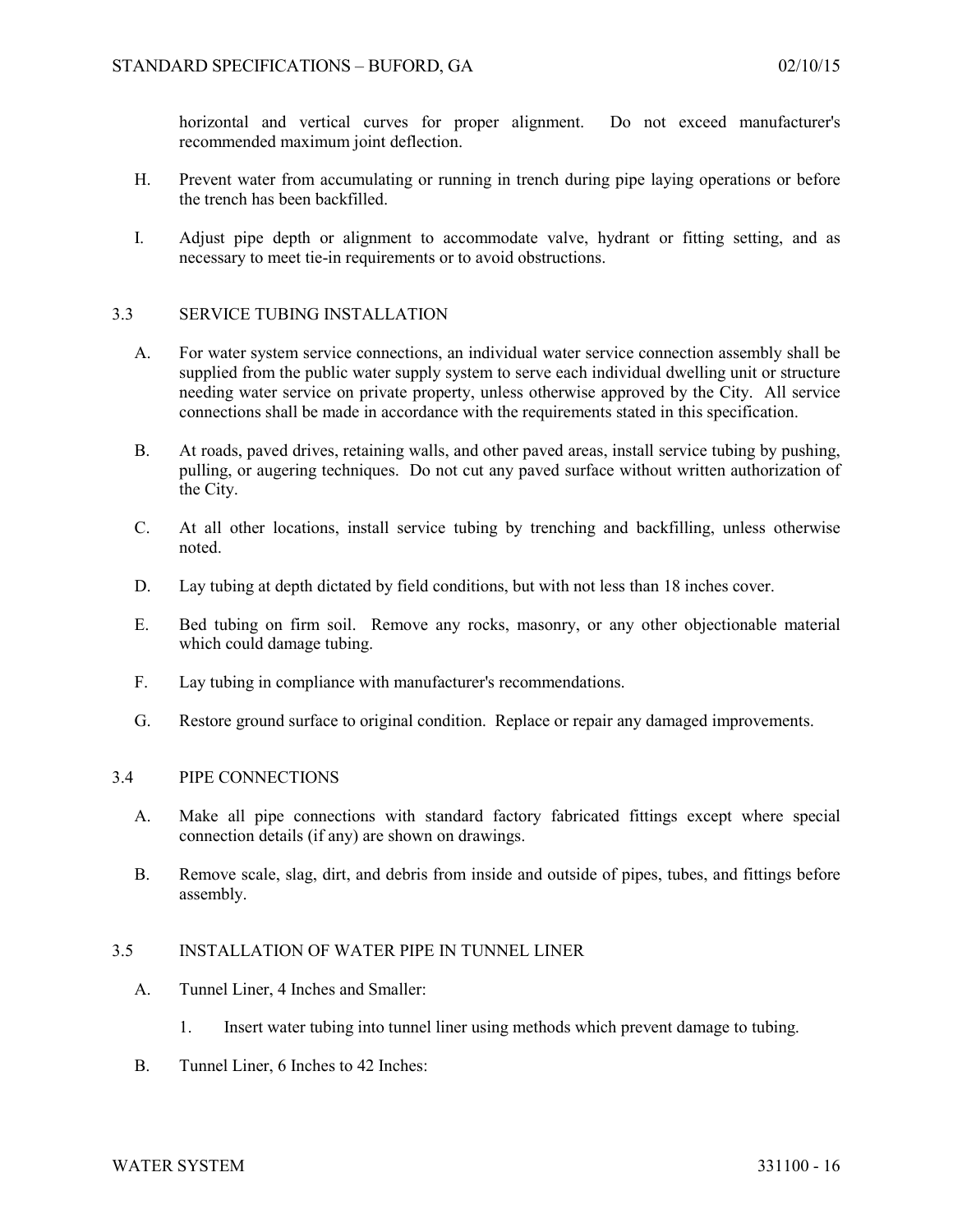- 1. Insert water pipe concentrically into tunnel liner by securing hardwood blocks radially or PVC coated steel spacer around water pipe at no more than ten (10) foot longitudinal intervals. Use stainless steel banding or hardware for securing wood blocks or plastic spacers in place.
- 2. Use water main pipe in tunnel liner with push-on joints or, at the contractor's option, use mechanical joint type provided contractor coordinates actual tunnel liner size to provide at least one (1) inch clearance all around pipe joint gland outside diameter.
- 3. Restrain pipe and fittings at each end of tunnel liner in accordance with the Paragraph "Anchorage" in this specification section.
- C. Tunnel Liner, 48 Inches and Larger:
	- 1. Use the following procedure for installing water pipe in tunnel liner when adequate working room is available; otherwise follow same procedures as specified for tunnel liner, 6 inches to 42 inches.
	- 2. Insert water pipe into tunnel liner after having grouted bottom of tunnel to exact grade required to support pipe in proper position.
	- 3. Permanently secure water pipe in position by blocking each pipe length at top and sides with brick and mortar, followed by bedding water pipe to a depth equal to one-fourth the pipe outside diameter, with concrete.
	- 4. Plug ends of tunnel with twelve (12) inch thickness of masonry, leaving weep holes at lower end of tunnel,

# 3.6 VALVES, FITTINGS, AND HYDRANTS

- A. Provide valves, fire hydrants, fittings and other appurtenances as indicated on the drawings, specified herein, and as requested by the City. Comply with applicable provisions of AWWA C600.
- B. Set fire hydrants plumb and with ground line index within one tenth (0.1) foot of actual final ground level. When fire hydrants are adjacent to streets, set pumper connection perpendicular to curb or edge of pavement.
- C. Set valves and valve boxes plumb, with valve box cover level with surface. Set lower section of valve box concentric with valve operating stem. Avoid contact at lower end of valve box with valve body or pipe.
- D. When valves are installed in areas not subject to vehicular traffic, provide 18 inch square by 4 inch thick concrete pad around top of valve box and a 5 inch square by 4 foot long concrete valve marker. Install valve marker with 18 inches exposed above finished grade and letter "V" facing valve.

# 3.7 ANCHORAGE INSTALLATION

A. Anchorage, General: Anchorage detailed on drawings, if any, represents minimum anchorage to be installed. Field conditions may require additional anchorage, and it is the contractor's responsibility to recognize such additional requirements and to provide appropriate additional anchorage.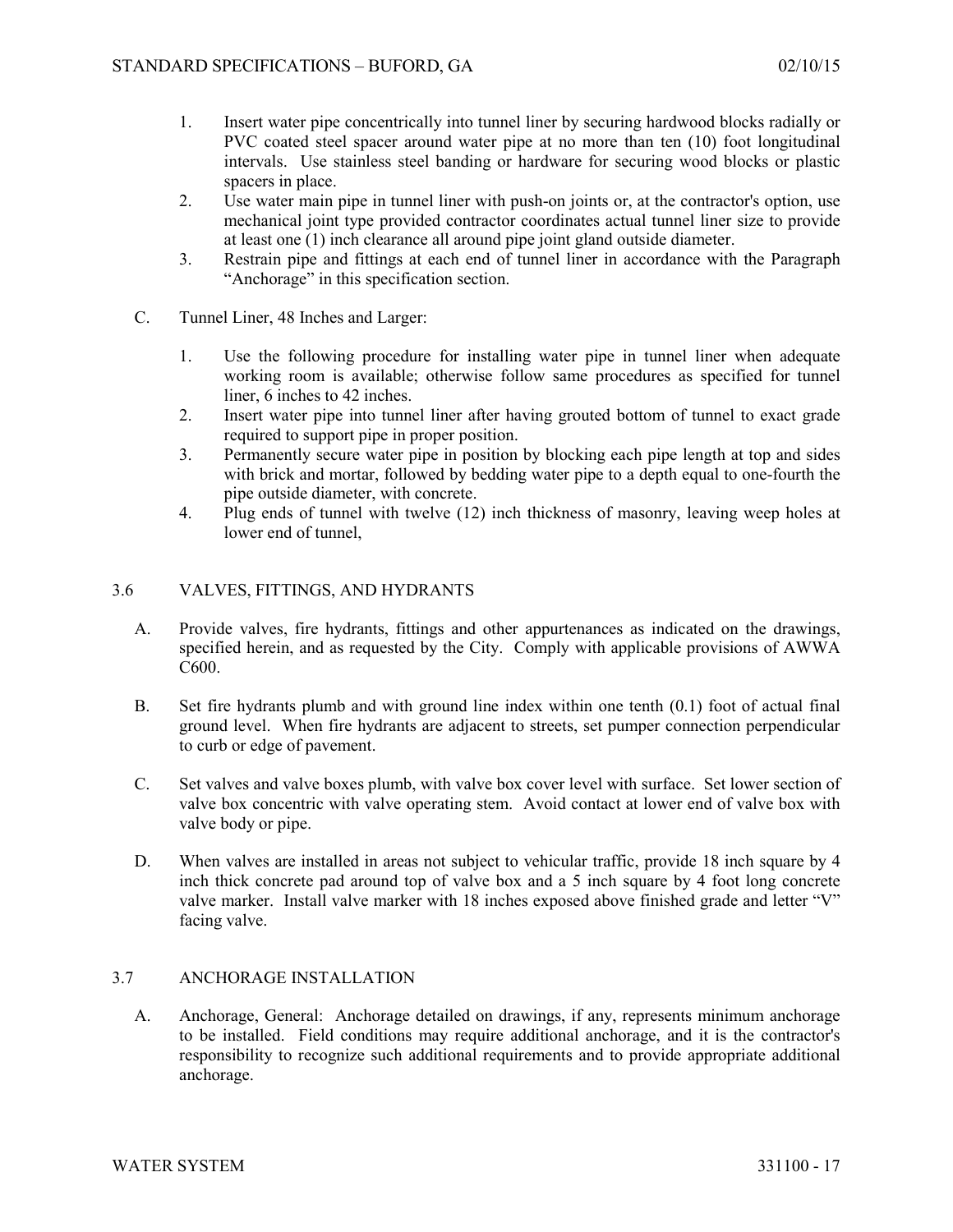- B. Install anchorages for tees, plugs and caps, bends, crosses, valves, and hydrant branches.
- C. Apply full coat of asphalt or other acceptable corrosion-resistant material to surfaces of installed ferrous anchorage devices.
- D. Non-Direct Burial Locations:
	- 1. Place hangers, anchors and other supports as required to prevent excessive sagging or undue strain on joints or equipment. Use factory fabricated hangers only, sized amply for imposed loads.
	- 2. Provide effective anchorage for all pressure piping as necessary to resist thrust caused by unbalanced pressure, giving due allowance for test pressures and water hammer.
	- 3. Install hangers and support in accordance with MSS SP-69 and SP-89.
- E. Direct Burial Locations:
	- 1. Anchor all bends, valves, tees, fire hydrants, reducers and other points of unbalanced pressure as necessary to resist thrust at test and working pressures, with suitable allowance for water-hammer. Also anchor piping system installed on steep slopes where gravitational force might otherwise cause piping displacement. Accomplish piping system anchorage by use of concrete reaction bracing, metal tie rods and bands, and/or restrained joint systems. When using concrete reaction bracing, pour concrete against firm earth and allow it to cure for at least five days before placing main under pressure. Position concrete blocks of sufficient size to counteract the magnitude and direction of the resultant thrust force.
	- 2. Accomplish fire hydrant assembly anchorage by use of metal tie rods and bands and/or restrained joint systems. Keep joints and hydrant drain openings clear and accessible. Provide special support blocks at plastic pipes according to manufacturer's recommendation. When using bands and tie rods in conjunction with reaction bracing, provide a separate band for each tie rod. Use corrosion resistant materials throughout. When using restrained joint systems, utilize methods and place these special joints at appropriate fittings and pipe joints in accordance with manufacturer's recommendation.

#### 3.8 SPECIAL CONSTRUCTION

- A. Where constructing on piers, supporting pipe on bridges, or for other special work, use safe and generally accepted construction methods to accomplish the required work.
- B. When installing water mains across creeks, streams or other drainage channels with flowing water, make installation using directional drilling techniques.

#### 3.9 PIPE DETECTION COMPONENTS

- A. Install pipe detection tape in trench, approximately two (2) feet above pipe. Provide pipe detection tape for all non-ferrous water mains unless otherwise directed by the City.
- B. Install pipe tracer wire on all non-metallic pipe systems. Tape tracer wire to the top center of the pipe at intervals which prevent wire displacement during backfilling operations. Stub tracer wire up six (6) inches above finished grade at all valves and fire hydrants. Completed tracer wire is to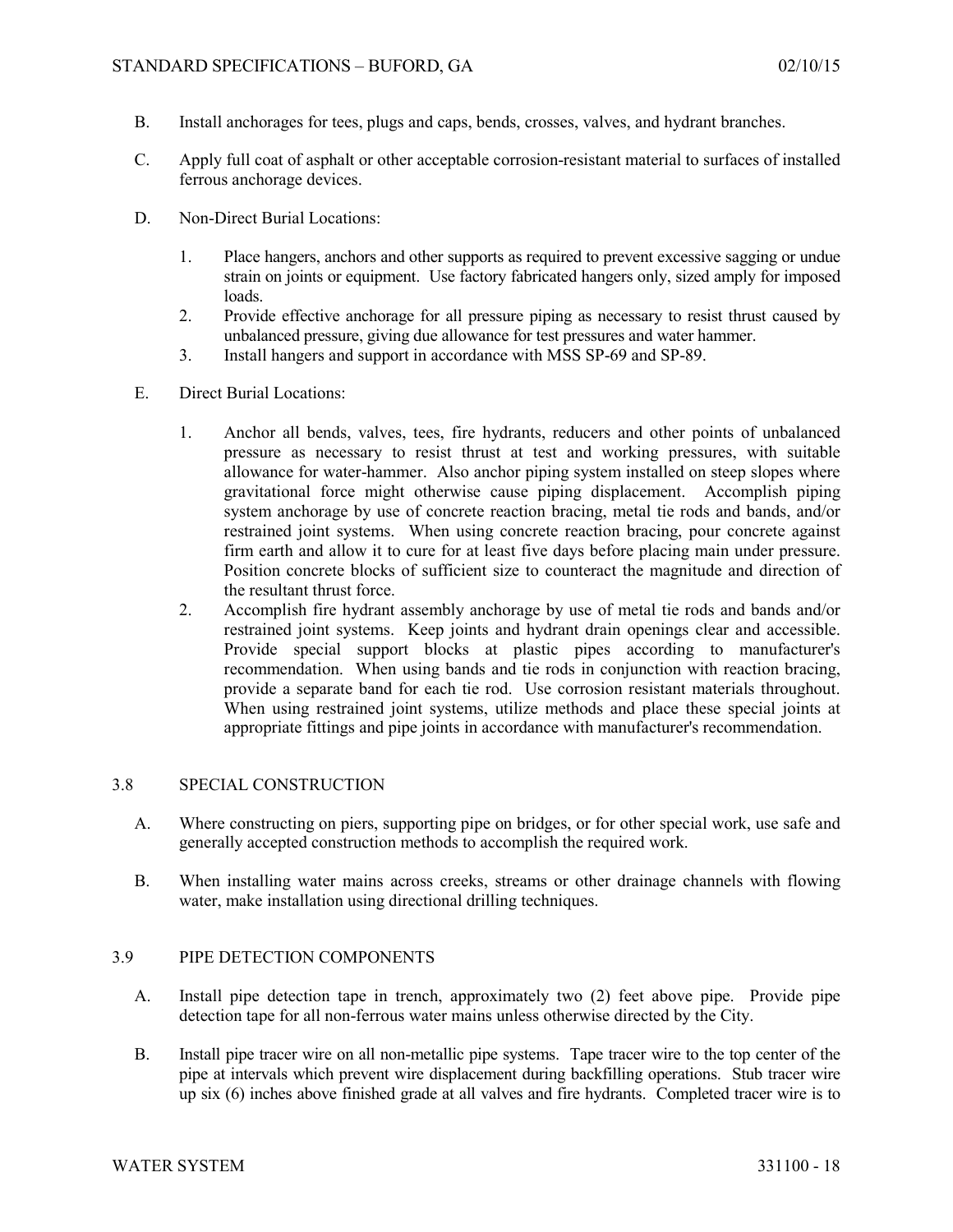be electrically continuous between stub-ups. For splices, use direct bury kits. After backfilling is complete, test electrically continuity of each tracer wire segment and provide test results to City.

### 3.10 LINE CLEANING:

- A. Avoid permitting dirt, rubbish, construction materials, etc. to enter lines and appurtenances during construction. Use whatever means are necessary to obtain a clean and internally smooth system prior to final acceptance.
- B. Limit use of flushing water to rates and quantities which will not interfere with service to water customers.

### 3.11 FIELD QUALITY CONTROL

- A. General Leakage Requirements:
	- 1. Make entire water line system as near watertight as practicable. Eliminate all detectable leakage regardless of test results hereinafter required.

#### B. Testing:

- 1. Furnish and use appropriate test equipment and methods. Include gage, meter, pump and connections.
- 2. Bleed all air from system prior to testing, providing any necessary corporation stops and piping installations.
- 3. Pressure test all elements of the piping system. Where piping is buried or otherwise concealed, maintain the pressure test for not less than six hours. Visible piping may be tested for a lesser time period, if approved by the Engineer. Conduct pressure testing at 200 psig unless a lower pressure is recommended by a manufacturer of an element of the system. When a manufacturer does recommend a lower test pressure, furnish the Engineer with a detailed written explanation before commencing test work. In no event may the lower test pressure be less than 110 percent of the nominal working pressure of the pipe comprising the system. Measure pressure for testing referred to the elevational datum of the lowest pipe of the line section being tested.
- 4. Where possible, use methods and perform construction work in such sequence as necessary to accomplish pressure testing as work progresses. Do not pressure test more than a one mile length of pipe at one time. Provide temporary piping and accessories if required to isolate test sections.
- 5. Makeup water required to maintain test pressure in gallons per hour per l,000 feet of pipe under test, over the test period may not exceed the quantities shown in the following table:

| Pipe Size<br>Inches | Quantity<br>Gal. per Hour | Inches | Pipe Size Quantity<br>Gal. per Hour |
|---------------------|---------------------------|--------|-------------------------------------|
| 2                   | 0.16                      | 16     | 1.26                                |
| $\mathbf{R}$        | 0.24                      | 18     | 1.42                                |
|                     | 0.32                      | 20     | 158                                 |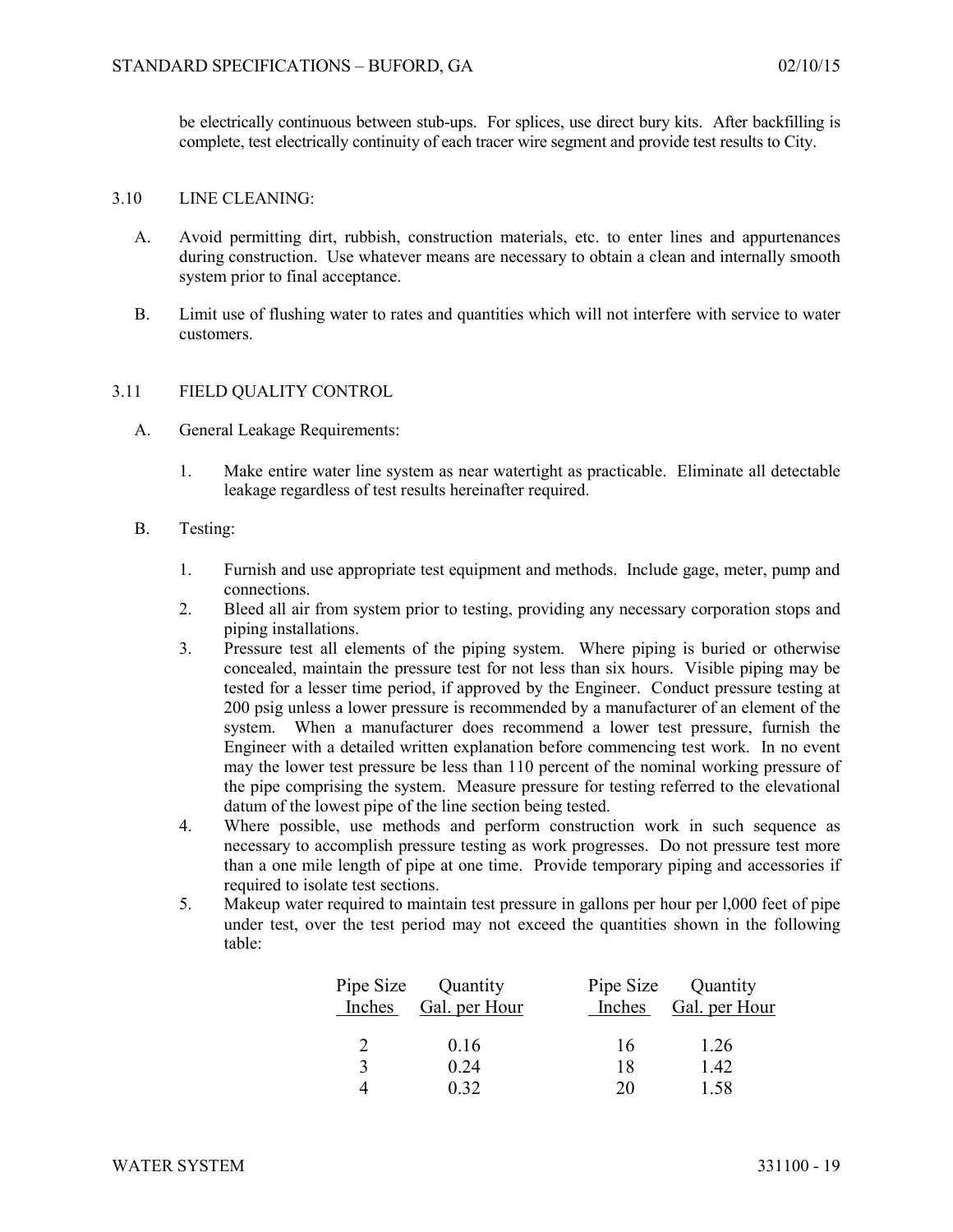| Quantity      |
|---------------|
| Gal. per Hour |
|               |
|               |
|               |
|               |
|               |
|               |
|               |

Repair all breaks, detectable leaks or other defects and retest as many times as necessary to obtain passing test.

### 3.12 DISINFECTING:

- A. Chlorinate all potable water lines on completion of construction, after flushing and prior to placing in service. Use precaution to prevent backflow to supply system. Comply with AWWA C651, including Section 9 procedures on final connections to existing mains. At Contractor's option, accomplish chlorination by either the tablet method, continuous feed method or the slug method.
- B. Fill lines with potable water containing sufficient chlorine to show a chlorine dose of at best 25 mg/l for the tablet method, a 10 mg/l minimum residual at the end of 24 hours retention period for the continuous feed method, or a 50 mg/l minimum residual at the end of 3 hours of exposure for the slug method.
- C. Provide and operate all equipment and provide all materials necessary for disinfecting water mains. Draw off at taps and hydrants along the line until a DPD test or approved chlorine test kit shows a strong indication of residual chlorine.
- D. Retain chlorinated water in the system for a period of twenty-four (24) hours for either tablet method or continuous feed method. Test for specified residual. If residual is as specified or greater, flush the system with potable water, otherwise repeat entire procedure until satisfactory results are obtained. If the slug method of disinfection is used, dispose of heavily chlorinated water in a manner acceptable to Federal, state and local environmental regulatory agencies.
- E. Demonstrate lines to be free of contamination by drawing samples therefrom on two successive days in the presence of the City. Deliver samples to a qualified laboratory for examination. On receipt of satisfactory test report from the foregoing laboratory, and with the approval of the City, the lines so tested are to be considered free of contamination and placed in service. In the event contamination persists, resterilize as necessary until receipt of satisfactory test report. All costs of disinfecting and bacteriological tests are to be paid by the Contractor.

END OF SECTION 331100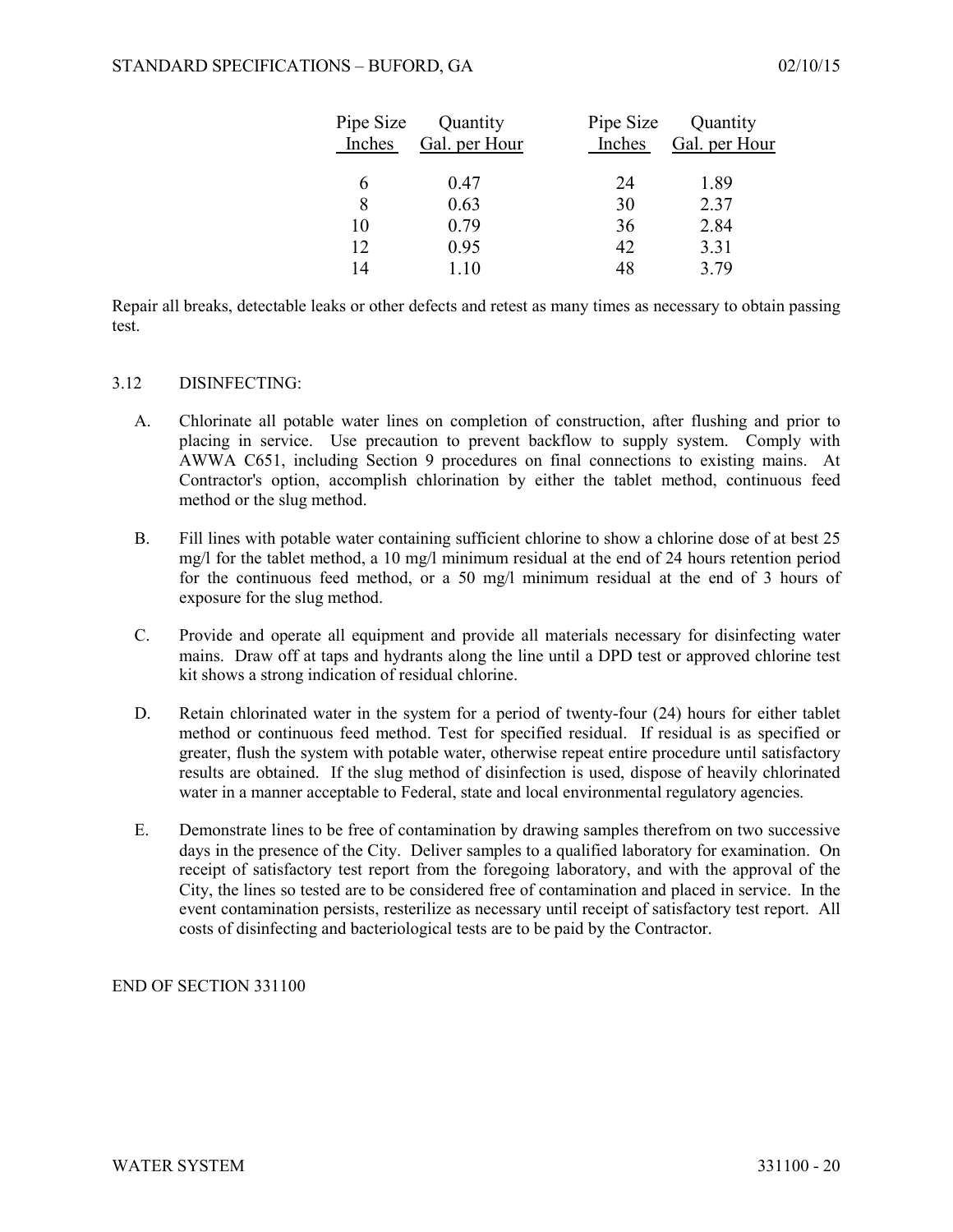## **SECTION 333000 - SANITARY SEWER SYSTEM**

## PART 1 - GENERAL

#### 1.1 RELATED DOCUMENTS

A. City Code, including Development Regulations, Standard Drawings, Zoning Ordinance, Subdivision Regulations, Sewer Use Ordinance, Building Codes and Industrial Pretreatment Program, apply to this Section.

#### 1.2 SUMMARY

- A. This Section includes gravity-flow, nonpressure and pressurized force-main sanitary sewers, and appurtenances with the following components:
	- 1. Foundation preparation.
	- 2. Furnishing and laying gravity sewer pipe.
	- 3. Furnishing and laying force-main pipe.
	- 4. Furnishing and/or constructing sewer structures and appurtenances.<br>5. Cleaning and/or televising constructed work.
	- 5. Cleaning and/or televising constructed work.
	- 6. Testing constructed work.
- B. Related sections include the following:
	- 1. Section 311000 "Route Clearing" for topsoil stripping and stockpiling.
	- 2. Section 312000 "Trenching and Backfilling" for excavation and backfilling trenches for utility installation.
	- 3. Section 330523 "Tunneling" for utility line construction.
	- 4. Section 330525 "Directional Drilling" for utility line construction.

### 1.3 DEFINITIONS

- A. EPDM: Ethylene-propylene-diene-monomer rubber.
- B. PVC: Polyvinyl chloride plastic.
- C. PVCFM: Polyvinyl chloride plastic force main pipe.
- D. DIP: Ductile iron pipe.
- E. DIPFM: Ductile iron pipe force main.
- F. HDPE: High density polyethylene pipe.
- G. PE: Polyethylene plastic.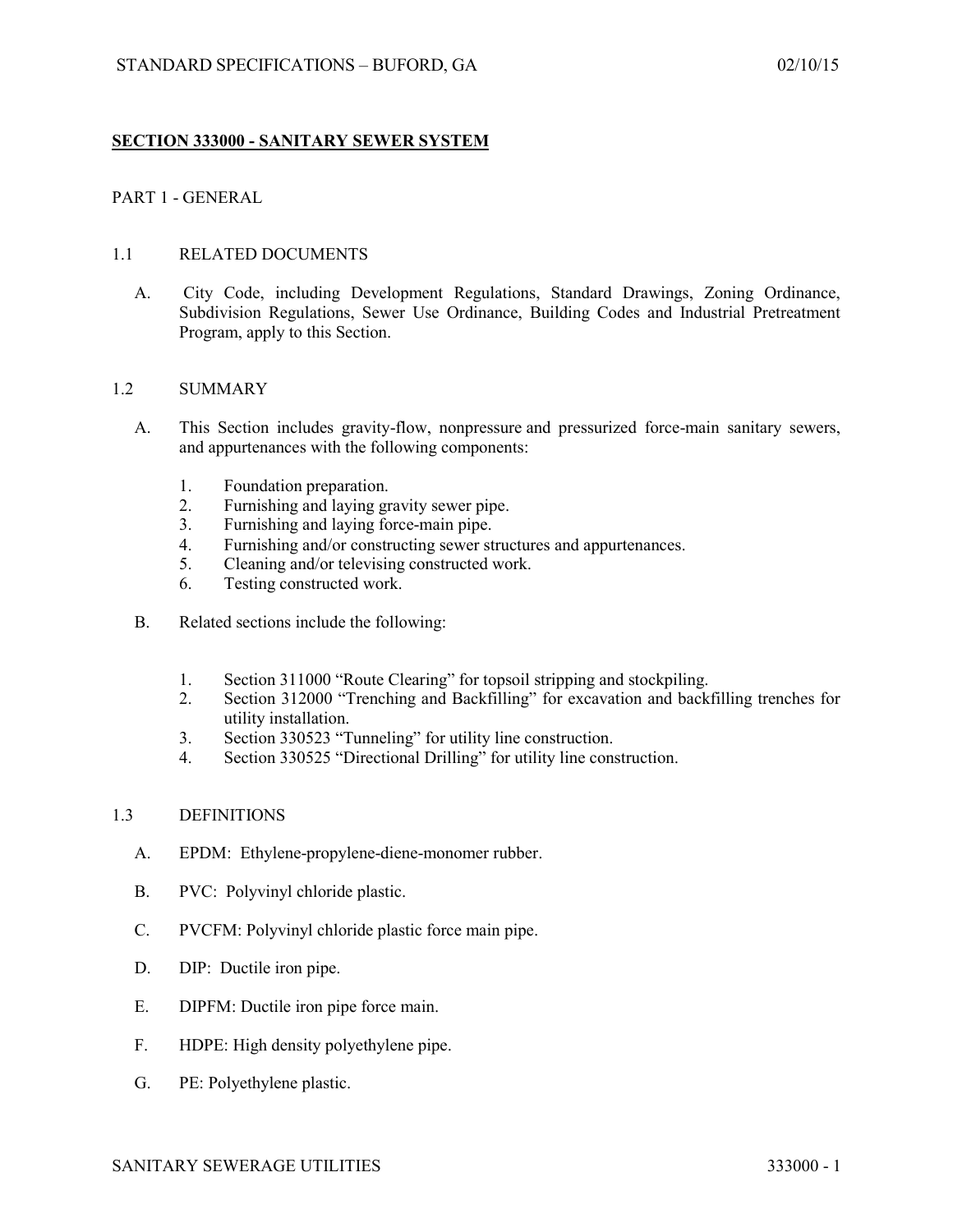# 1.4 SUBMITTALS

- A. Where temporary bypasses by gravity or pumped flow are needed, submit an emergency plan detailing procedures to be followed in the event of pump failures, sewer overflows, service backups, and sewage spillage. Maintain a copy of emergency plan on site for duration of project.
- B. Manufacturer's Data: For information only, submit producer's or manufacturer's technical data and installation instructions (where appropriate) for the following products, including laboratory test reports, notarized certifications, or other data as may be required to show compliance with these Specifications, including specified standards:
	- 1. Pipe, fittings and joints.
	- 2. Valves.
	- 3. Manholes and appurtenances.
	- 4. Granular material for pipe bedding.
	- 5. Expansion joints and deflection fittings.
- C. Shop Drawings: For manholes. Include plans, elevations, sections, details, and frames and covers.
- D. Product Certificates: For pipe and fittings, from manufacturer.
- E. Field quality-control test reports.
- 1.5 DELIVERY, STORAGE, AND HANDLING
	- A. Protect pipe, pipe fittings, and seals from dirt and damage.
	- B. Do not store plastic manholes, pipe, and fittings in direct sunlight. Support pipes from sagging and bending.
	- C. Handle manholes according to manufacturer's written rigging instructions.

# 1.6 PROJECT CONDITIONS

- A. Licensing: All work specified in this section, except for sewer system service line installation and sewer line cleaning and televising, is to be performed by a contractor with a valid Utility Contractor's license issued by the State of Georgia. Sewer service line installation may be performed by either a contractor with a valid Georgia Utility Contractor's license or by an individual having a valid Master Plumber's license issued by the State of Georgia.
- B. Connection to Existing Pipework and Manholes: Where it is required that connection be made to existing pipework and manholes, expose existing piping and structures and determine the exact fittings and/or other appurtenances necessary to make the connections. Connections to existing pipework indicated on Drawings (if any) are shown only for the purpose of illustrating the general type of connection desired, and no assurance exists that such illustration can be followed precisely.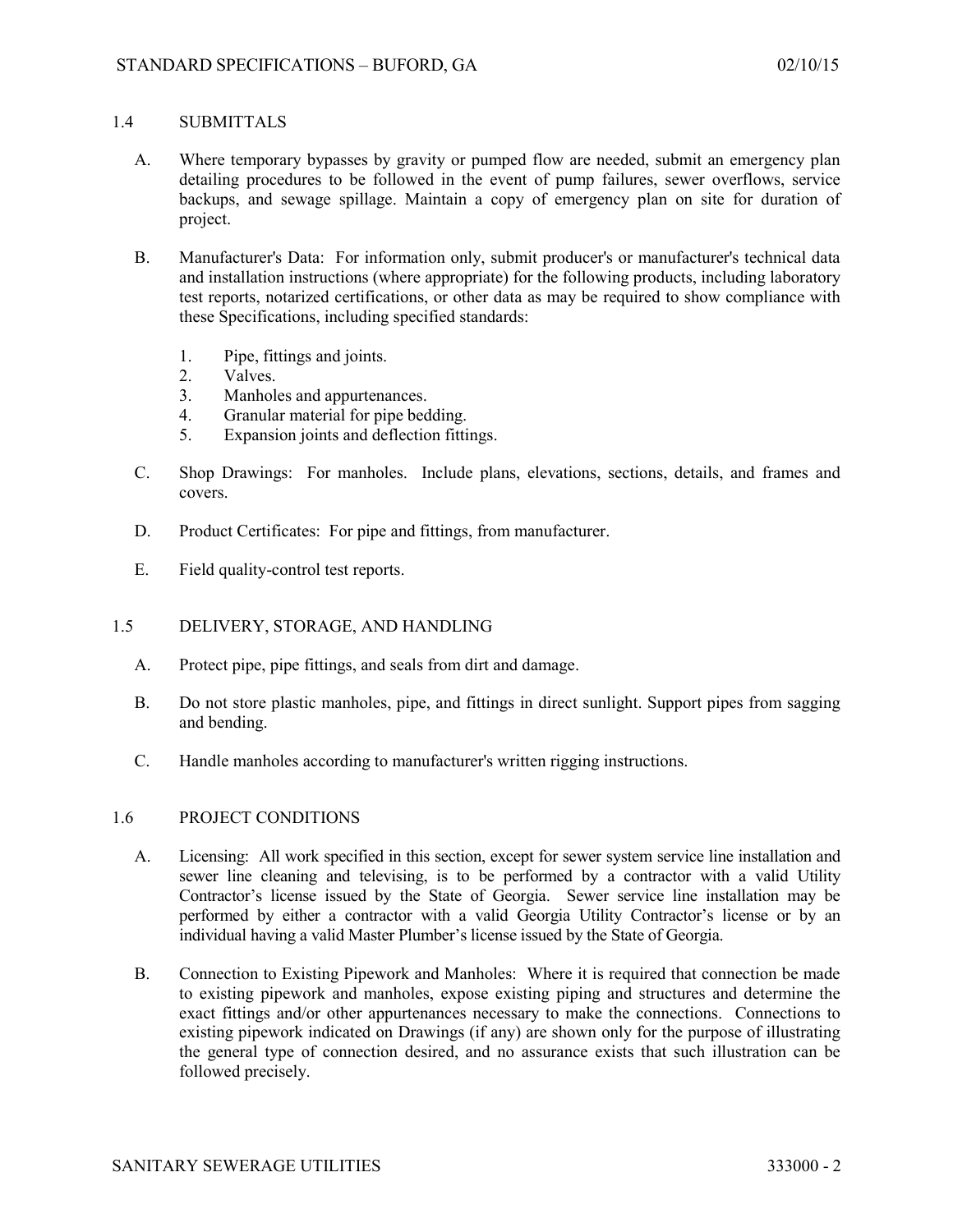- C. Traffic Control: Schedule and conduct Work in a manner which will minimize inconvenience to vehicular and pedestrian traffic. Provide flaggers, barricades, warning signs, warning lights and other warning means as appropriate. When flaggers are utilized, individuals must meet requirements of Georgia Department of Transportation. Maintain traffic on all roads and streets which must be crossed by trenching by making two separate cuts so that at least one traffic land is open at all times. All traffic controls during construction must conform to Part 6 of the *Manual on Uniform Traffic Control Devices*
- D. Weather Limitations: Conduct all operations during weather conditions appropriate to the work being performed.
- E. Interruption of Existing Sanitary Sewerage Service: Do not interrupt service to facilities occupied by Owner or others unless permitted under the following conditions and then only after arranging to provide temporary service according to requirements indicated:
	- 1. Notify City no fewer than seventy-two (72) hours in advance of proposed interruption of service.
	- 2. Do not proceed with interruption of service without City's written permission.
- F. Stringing of Pipe: Stringing of pipe along the route and in the rights-of-way shall be limited to pipe that will be installed within the next three workdays. Stockpiling of pipe in the rights-ofway is not permitted.

## 1.7 QUALITY ASSURANCE

- A. Imperfections: Irregardless of tolerances permitted by industry standards specified herein, the City may reject pipe or appurtenances at the manufacturing plant or project site, which have cracks, chips, blisters, lack of smooth interior or exterior surface, evidence of structural weakness, porosity, joint defect, significant variation from theoretical shape, or other imperfection which might, in the opinion of the City, contribute to a reduced functional capability, accelerated deterioration, or reduced structural strength.
- B. Repairs: Do not install used, patched, or repaired pipe or appurtenances.

# PART 2 - PRODUCTS

## 2.1 MANUFACTURERS

- A. In other Part 2 articles where titles below introduce lists, the following requirements apply to product selection:
	- 1. Available Manufacturers: Subject to compliance with requirements, manufacturers offering products that may be incorporated into the Work include specified manufacturers or approved equal.

# 2.2 DUCTILE-IRON, GRAVITY SEWER PIPE AND FITTINGS (DIPS)

A. Push-on-Joint Piping:

## SANITARY SEWERAGE UTILITIES 333000 - 3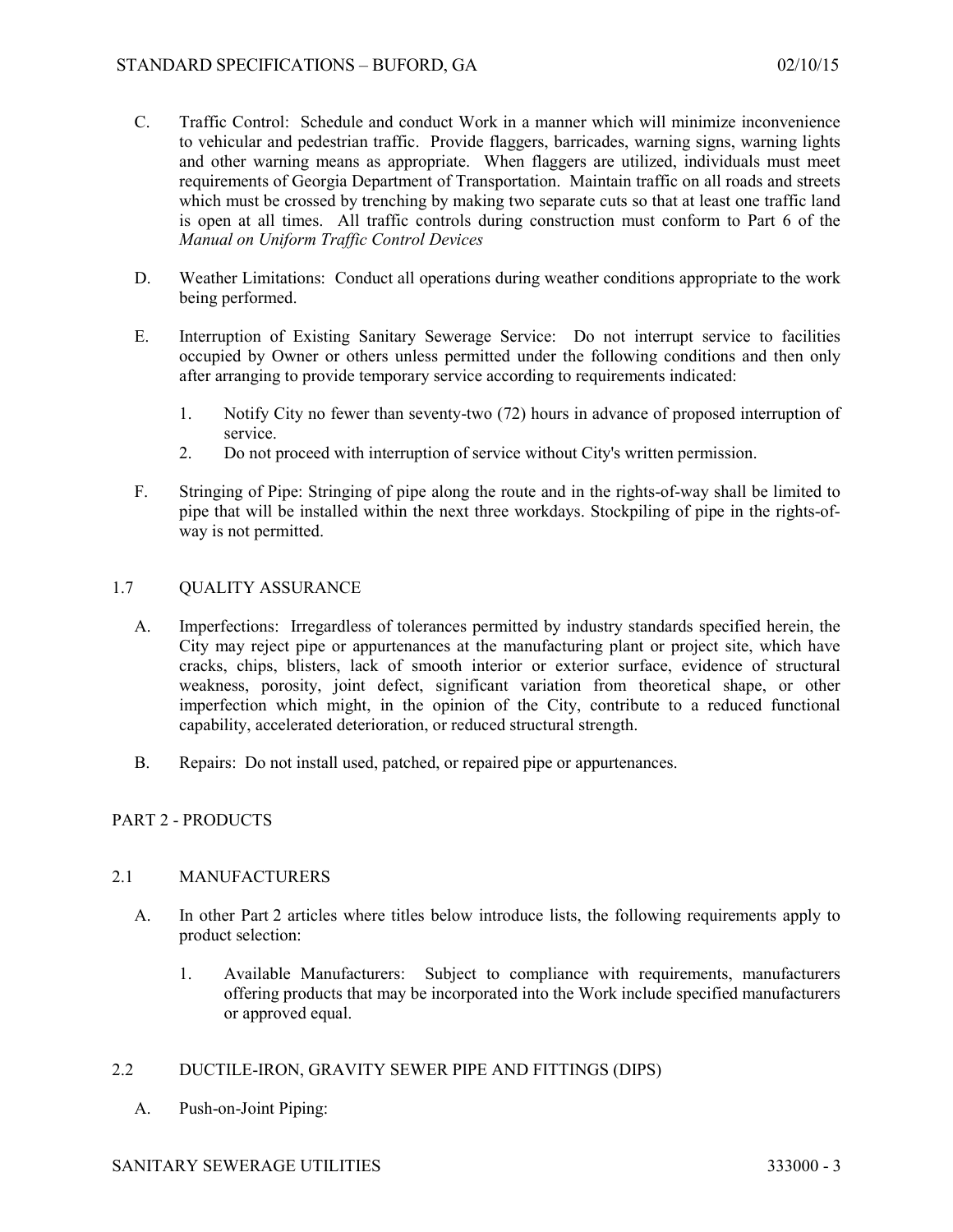- 1. Pipe: ASTM A 746, for push-on joints.
- 2. Standard Fittings: AWWA C110, ductile or gray iron, for push-on joints.
- 3. Compact Fittings: AWWA C153, ductile iron, for push-on joints.
- 4. Gaskets: AWWA C111, rubber.
- 5. Coatings: Cement mortar lining per AWWA C104 with standard asphaltic coating over lining and pipe exterior.

## 2.3 DUCTILE-IRON, PRESSURE PIPE AND FITTINGS (DIPFM)

- A. Push-on-Joint Piping:
	- 1. Pipe: AWWA C151, for push-on joints.
	- 2. Standard Fittings: AWWA C110, ductile or gray iron, for push-on joints.
	- 3. Compact Fittings: AWWA C153, for push-on joints.
	- 4. Gaskets: AWWA C111, rubber, of shape matching pipe and fittings.
- B. Mechanical-Joint Piping:
	- 1. Pipe: AWWA C151, with bolt holes in bell.
	- 2. Standard Fittings: AWWA C110, ductile or gray iron, with bolt holes in bell.
	- 3. Compact Fittings: AWWA C153, with bolt holes in bells.
	- 4. Glands: Cast or ductile iron; with bolt holes and high-strength, cast-iron or high-strength, low-alloy steel bolts and nuts.
	- 5. Gaskets: AWWA C111, rubber, of shape matching pipe, fittings, and glands.

# 2.4 PVC, GRAVITY SEWER PIPE AND FITTINGS (PVC)

- A. General: PVC Gravity Sewer Pipe may be used for sewer services of 4 inch and 6 inch size and sewer mains of 8 inch to 15 inch size where depth of cover above pipe is greater than 7 feet under paved surfaces, greater than 4 feet under unpaved surfaces, less than 16 feet total cover, and the installation is within residential zoned properties.
- B. Basic specification: ASTM D 3034 type PSM or ASTM D 3033 type PSP PVC bell and spigot sewer pipe with ratio of barrel outside diameter to wall thickness (SDR) no greater than 26.0, with pipe material meeting ASTM D 1784 12454 B or C and pipe stiffness at 5 percent deflection per ASTM D 2412, no less than 46.0 psi.
- C. Couplings and adaptors: Provide standard couplings and adaptors specifically designed to connect the PVC pipe to manholes or to other pipe materials. Manhole adaptors must provide a positive bond between the piping system and the mortar or concrete of the manhole structure. Protect all couplings and adaptors by fully encasing in concrete.
- D. Joints: ASTM D 3212 elastomeric gasket system comprised of material suitable for use with domestic sewage and conforming to ASTM F 477.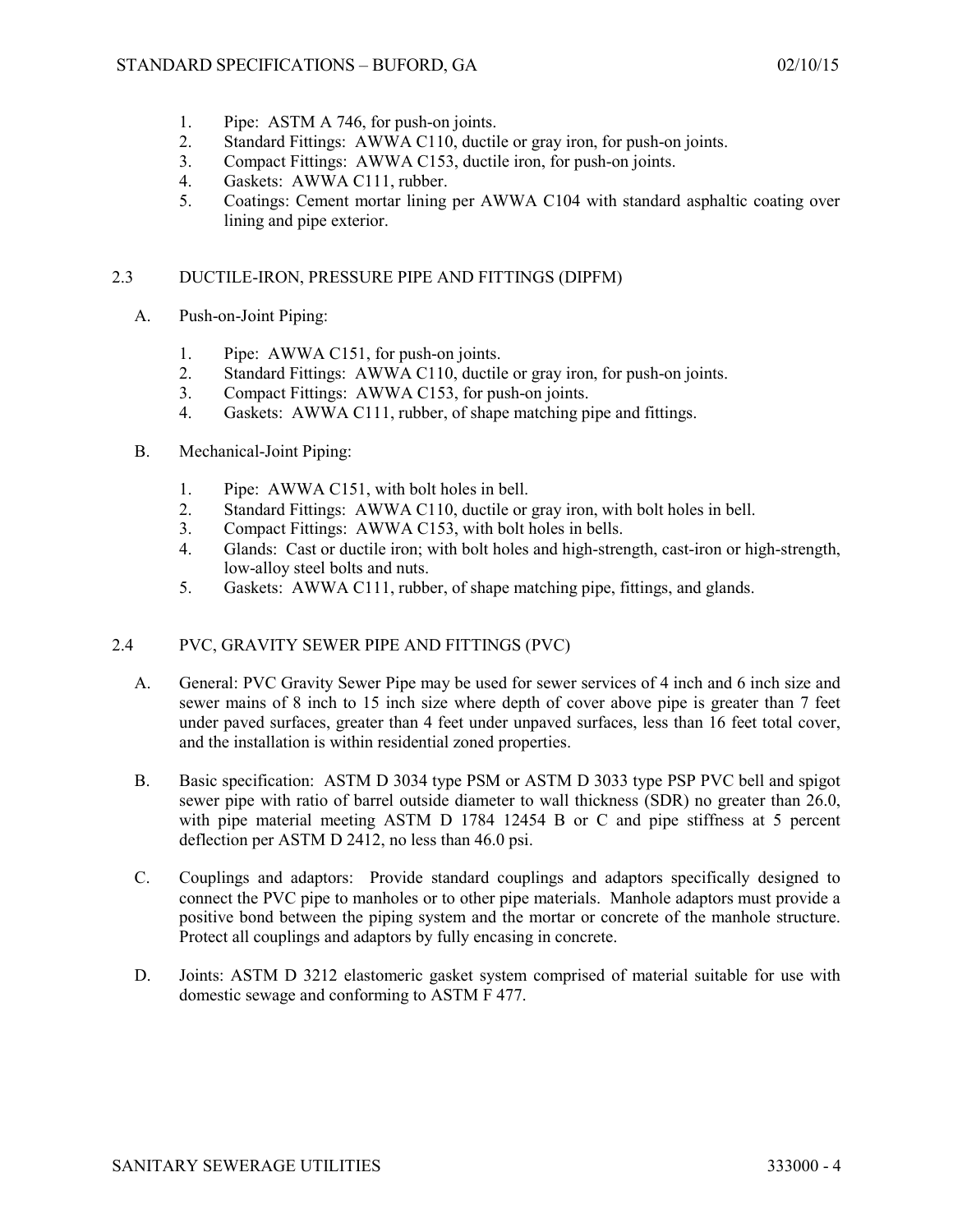## 2.5 PVC PRESSURE PIPE AND FITTINGS, FORCE MAIN (PVCFM)

- A. PVC Pressure Pipe (For Open Trench Installations): AWWA C900, Class 235, for gasketed joints and using ASTM F 477, elastomeric seals.
	- 1. Fittings NPS 4: PVC pressure fittings complying with AWWA C907, for gasketed joints and using ASTM F 477, elastomeric seals.
	- 2. Fittings NPS 6 and Larger: Ductile-Iron Fittings: AWWA C110, ductile- or gray-iron standard pattern or AWWA C153, ductile-iron compact pattern and using AWWA C111, rubber gaskets.

## 2.6 HDPE GRAVITY SEWER PIPE AND FITTINGS

- A. General: HDPE Gravity Sewer Pipe is to be used for horizontal directional drilling or pipe bursting and inserting applications only after obtaining City approval.
- B. Pipe: Manufactured from a pipe resin which meets ASTM D 3350 with a minimum cell classification of 445574C. Manufacture pipe to the dimensions of ASTM F 714, ductile iron pipe size with SDR no greater than 17.
- C. Furnish pipe with each section continuously and permanently marked with the following identifying data:
	- 1. Normal size and outside diameter.
	- 2. Material code designation.
	- 3. Dimension ratio number (SDR or DR).
	- 4. Pressure class.
	- 5. ASTM or AWWA specification designation.
	- 6. Manufacturer's name or trademark and production record code.
- D. Fittings: Made from HDPE pipe resin meeting ASTM D 3350 with a minimum cell classification of 445574C.
	- 1. Molded butt fusion fittings shall have a manufacturing standard of ASTM D 3261. Fabricated fittings must have the same pressure rating as the pipe; a DR less than the pipe shall be used. Fabricated fittings are to be manufactured using a Data Logger to record temperature, fusion pressure, and a graphic representation of the fusion cycle shall be part of the Quality Control records.
	- 2. Electrofusion Fittings shall meet the manufacturing standard of ASTM F 1055. Fittings shall have the same pressure rating as the pipe or higher unless otherwise specified on the plans.
- E. Installation: See Section 330525 "Directional Drilling" for untrenched (horizontal directional drill) pipe installation methods for HDPE pipe.

## 2.7 HDPE PRESSURE PIPE AND FITTINGS, FORCE MAINS (HDPE-1)

A. General: HDPE Piping System is to be used for Horizontal Directional Drilling installation of plastic piping which is 4 inch to 16 inch in diameter.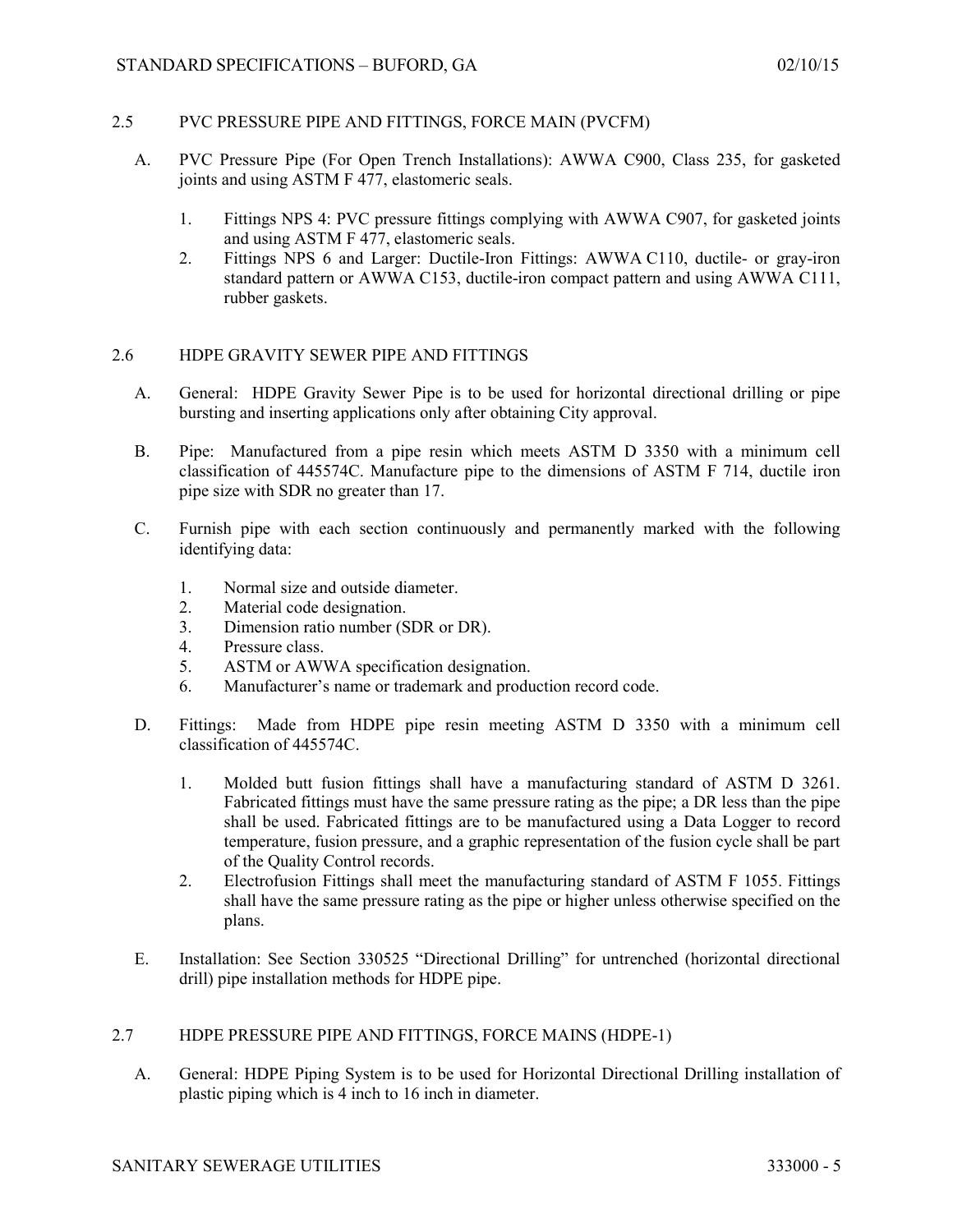- B. High Density Polyethylene Piping System Type DR-9, ductile iron pipe size (DIPS) and conforming to the requirements of AWWA C906 and ASTM F714.
- C. Furnish pipe with each section continuously and permanently marked with the following identifying data:
	- 1. Normal size and outside diameter.
	- 2. Material code designation.
	- 3. Dimension ratio number (SDR or DR).
	- 4. Pressure class.
	- 5. ASTM or AWWA specification designation.
	- 6. Manufacturer's name or trademark and production record code.
- D. Molded Fittings: HDPE molded fittings shall be manufactured and tested in accordance with ASTM D3261, and tested in accordance with AWWA C-906.
- E. Fabricated Fittings: Fabricated fittings shall be made by heat fusion joining specially machined shapes cut from pipe, polyethylene sheet stock or molded fittings, and tested in accordance with AWWA C-906.
- F. Joints: Joints between plain end pipes and fittings shall be made by butt fusion.
	- 1. Unless otherwise shown or required, use thermal butt fusion per ASTM D3261 for plain end pipe and fittings and thermal saddle fusion for saddle branch fittings. Conduct thermal fusion by operators trained and qualified in the recommended procedures of the pipe and fusion equipment supplier.
- G. DIFM or PVCFM to HDPE Transitions: Assembly consisting of HDPE mechanical joint adapter kit and ductile iron mechanical joint reducer to match HDPE and DIFM or PVCFM pipe sizes. Provide HDPE adapter kit with one (1) butt-fused and one (1) mechanical joint end, rated for 200 PSIG working pressure, with metal insert, metal gland, gasket, bolts and nuts by single manufacturer.
- H. Installation: See Section 330525 "Directional Drilling" for untrenched (horizontal directional drill) pipe installation methods for HDPE pipe.

## 2.8 NONPRESSURE-TYPE TRANSITION COUPLINGS

- A. Comply with ASTM C 1173, elastomeric, sleeve-type, reducing or transition coupling, for joining underground nonpressure piping. Include ends of same sizes as piping to be joined and corrosion-resistant-metal tension band and tightening mechanism on each end.
- B. Sleeve Materials:
	- 1. For Plastic Pipes: ASTM F 477, elastomeric seal or ASTM D 5926, PVC.
	- 2. For Dissimilar Pipes: ASTM D 5926, PVC or other material compatible with pipe materials being joined.
- C. Nonpressure-Type, Rigid Couplings: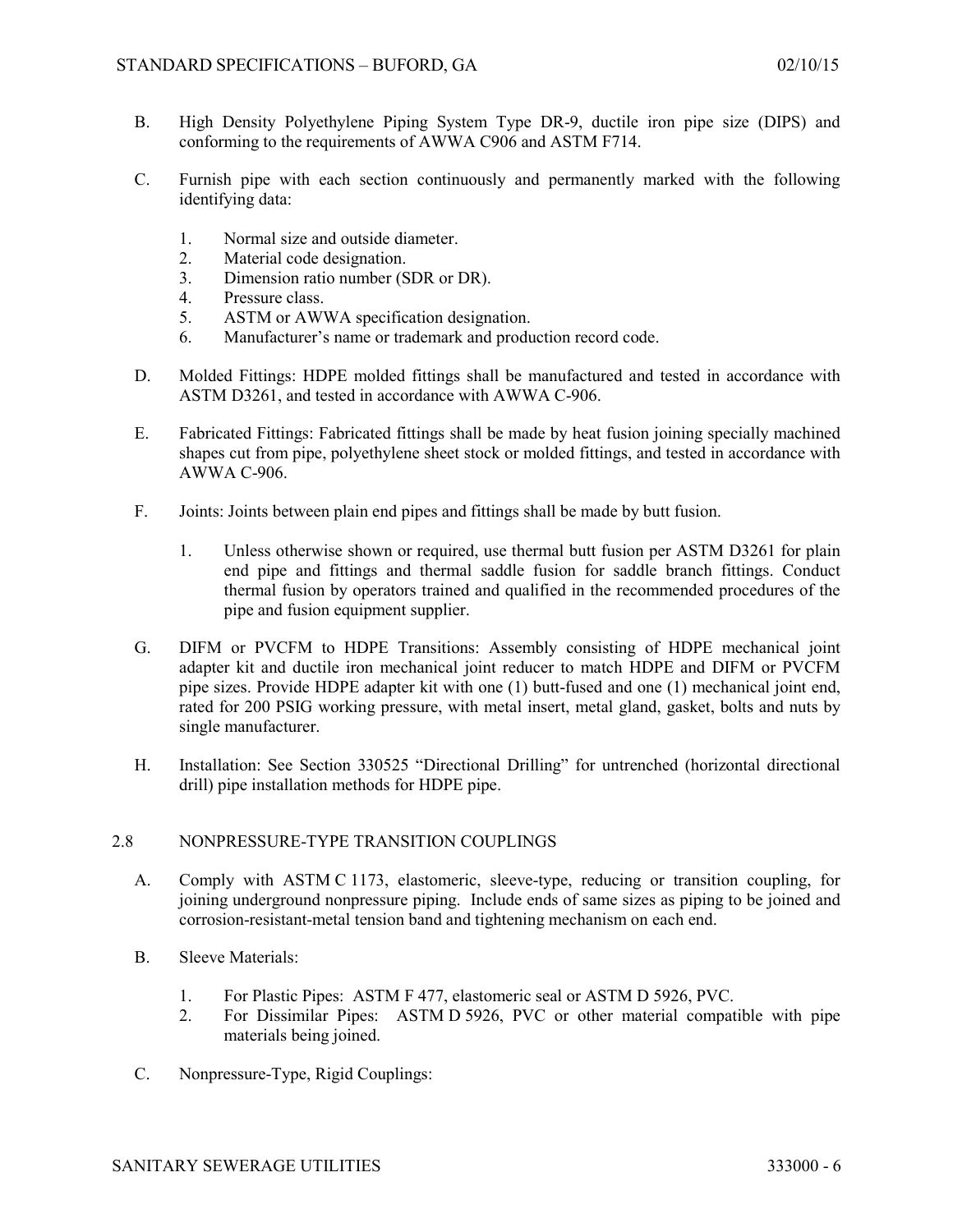- 1. Manufacturers: Subject to compliance with requirements, available manufacturers offering products that may be incorporated into the Work include the following:
	- a. Fernco, Inc.
	- b. Or approved equal.
- 2. Description: ASTM C 1461, sleeve-type, reducing- or transition-type mechanical coupling, molded from ASTM C 1440, TPE material; with corrosion-resistant-metal tension band and tightening mechanism on each end.
- D. Unshielded, Flexible Couplings:
	- 1. Manufacturers: Subject to compliance with requirements, available manufacturers offering products that may be incorporated into the Work include the following:
		- a. Fernco, Inc.
		- b. Or approved equal.
	- 2. Description: Elastomeric sleeve with stainless-steel tension band and tightening mechanism on each end.
- E. Ring Type, Flexible Couplings:
	- 1. Manufacturers: Subject to compliance with requirements, available manufacturers offering products that may be incorporated into the Work include the following:
		- a. Fernco, Inc.
		- b. Or approved equal.
	- 2. Description: Elastomeric compression seal with dimensions to fit inside bell of larger pipe and for spigot of smaller pipe to fit inside ring.

## 2.9 PRESSURE-TYPE PIPE COUPLINGS

- A. Tubular-Sleeve Couplings: AWWA C219, with center sleeve, gaskets, end rings, and bolt fasteners.
	- 1. Manufacturers: Subject to compliance with requirements, available manufacturers offering products that may be incorporated into the Work include the following:
		- a. Cascade Waterworks Mfg.
		- b. Ford Meter Box Company, Inc.
		- c. JCM Industries.
		- d. Romac Industries, Inc.
		- e. Smith-Blair, Inc.
		- f. Dresser, Inc.
		- g. Or approved equal.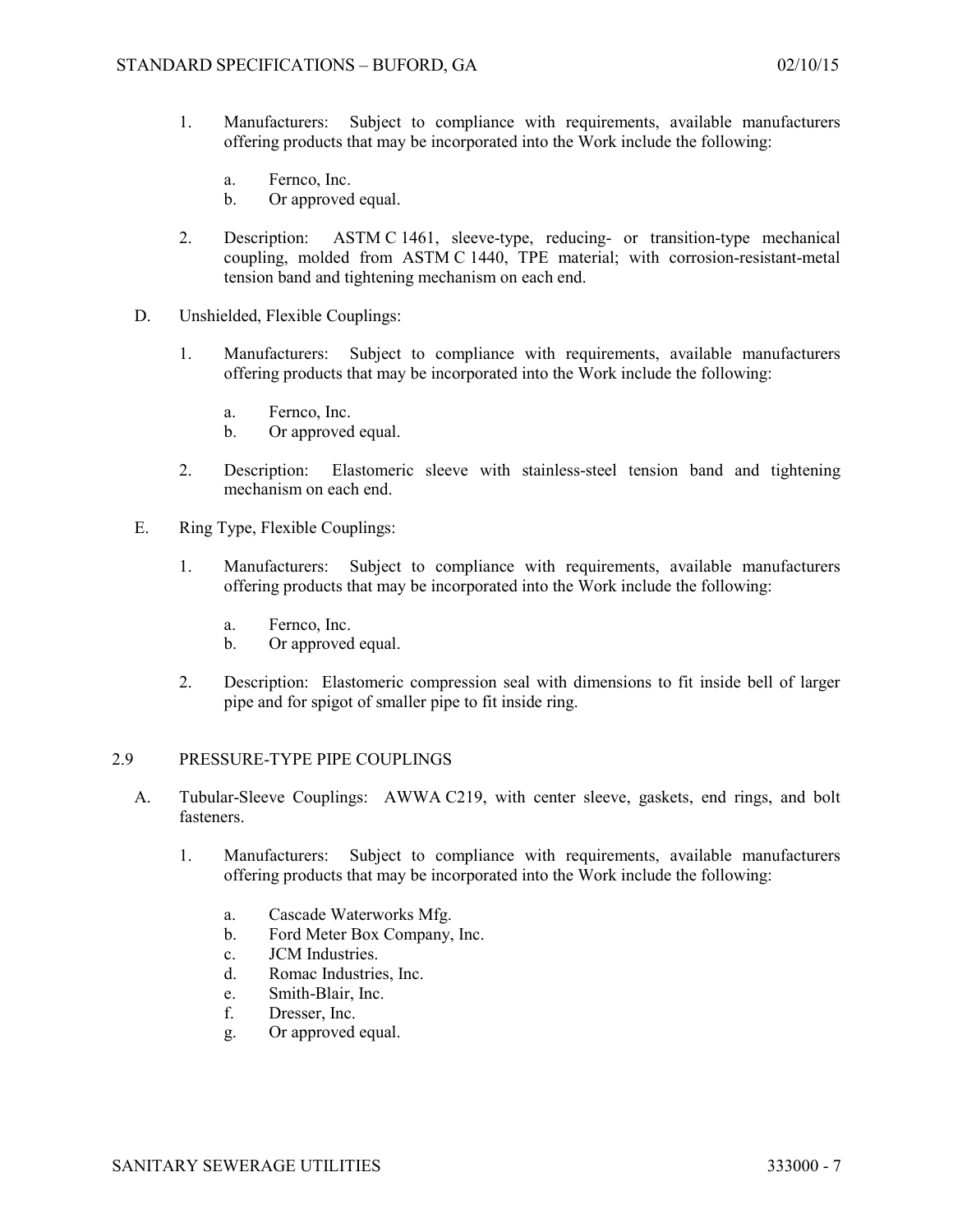- 2. Reducing or transition, metal, bolted, sleeve-type, reducing or transition coupling, for joining underground pressure piping. Include 150-PSIG minimum pressure rating and ends of same sizes as piping to be joined.
	- a. Center-Sleeve Material: Stainless Steel.
	- b. Gasket Material: Natural or synthetic rubber.
	- c. Metal Component Finish: Corrosion-resistant coating or material.
- B. Split-Sleeve Couplings: With split sleeve with sealing pad and closure plates, O-ring gaskets, and bolt fasteners.

## 2.10 WALL PENETRATION PIPE SLEEVE

- A. Wall-Penetration Pipe Sleeve Seals (PSS): Modular, mechanical type with interlocking rubber links shaped to continuously fill annular space between pipe and sleeve or opening and provide a water tight seal. Provide insulating glass reinforced pressure plates and stainless steel bolts and nuts. Subject to compliance with requirements, manufacturers offering products which may be incorporated in the work include the following:
	- a. The Metroflex Company.
	- b. Linkseal/Thunderline Corporation.
	- c. Or approved equal.

# 2.11 EXPANSION JOINTS AND DEFLECTION FITTINGS

- A. Ductile-Iron, Flexible Expansion Joints:
	- 1. Manufacturers: Subject to compliance with requirements, available manufacturers offering products that may be incorporated into the Work include the following:
		- a. EBAA Iron, Inc.
		- b. Romac Industries, Inc.
		- c. Star Pipe Products.
		- d. Or approved equal.
	- 2. Description: Compound fitting with combination of flanged and mechanical-joint ends complying with AWWA C110 or AWWA C153. Include two gasketed ball-joint sections and one or more gasketed sleeve sections, rated for 250-psig (1725-kPa) minimum working pressure and for offset and expansion indicated.

## 2.12 CLEANOUTS

- A. Cast Iron Cleanouts:
	- 1. Manufacturers: Subject to compliance with requirements, available manufacturers offering products that may be incorporated into the Work include the following:
		- a. The General Engineering Company, Geneco Products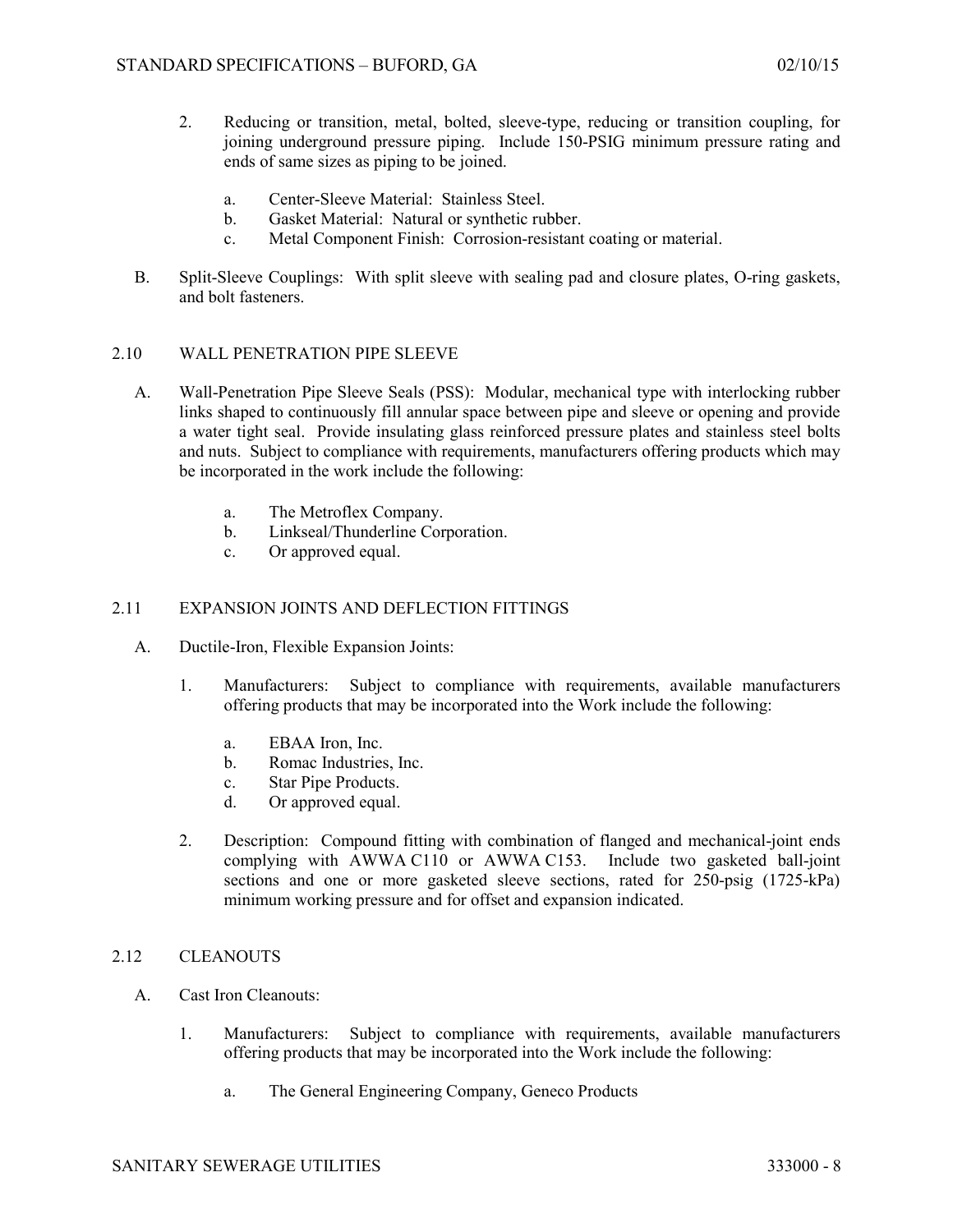- b. Josam Company.
- c. MIFAB Manufacturing Inc.
- d. Smith, Jay R. Mfg. Co.
- e. Wade Div.; Tyler Pipe.
- f. Watts Industries, Inc.
- g. Zurn Specification Drainage Operation; Zurn Plumbing Products Group.
- 2. Description: ASME A112.36.2M, round, gray-iron housing with clamping device and round, secured, scoriated, gray-iron cover. Include gray-iron ferrule with inside calk or spigot connection and countersunk, tapered-thread, brass closure plug.
- B. PVC Cleanouts:
	- 1. Manufacturers: Subject to compliance with requirements, available manufacturers offering products that may be incorporated into the Work include the following:
		- a. Canplas Inc.
		- b. IPS Corporation.
		- c. NDS Inc.
		- d. Plastic Oddities, Inc.
		- e. Sioux Chief Manufacturing Company, Inc.
		- f. Zurn Light Commercial Specialty Plumbing Products; Zurn Plumbing Products Group.
	- 2. Description: PVC body with PVC threaded plug. Include PVC sewer pipe fitting and riser to cleanout of same material as sewer piping.

## 2.13 MANHOLES

- A. Standard Precast Concrete Manholes:
	- 1. Description: ASTM C 478, precast, reinforced concrete, of depth indicated, with provision for sealant joints.
	- 2. Diameter: 48 inches minimum unless otherwise indicated.
	- 3. Ballast: Increase thickness of precast concrete sections or add concrete to base section, as required to prevent flotation.
	- 4. Base Section: 6-inch minimum thickness for floor slab and 4-inch minimum thickness for walls and base riser section; with separate base slab or base section with integral floor.
	- 5. Riser Sections: 4-inch minimum thickness, of length to provide depth indicated.
	- 6. Top Section:
		- a. 48-inch Diameter Manholes: Eccentric-cone type unless concentric-cone or flatslab-top type is indicated; with top of cone of size that matches grade rings.
		- b. 60-inch Diameter Manholes: Typical flat-slab-top type, typical for force main Discharge Manholes.
	- 7. Joint Sealant: ASTM C 990, bitumen or butyl rubber.
	- 8. Resilient Pipe Connectors: ASTM C 923, cast or fitted into manhole walls, for each pipe connection.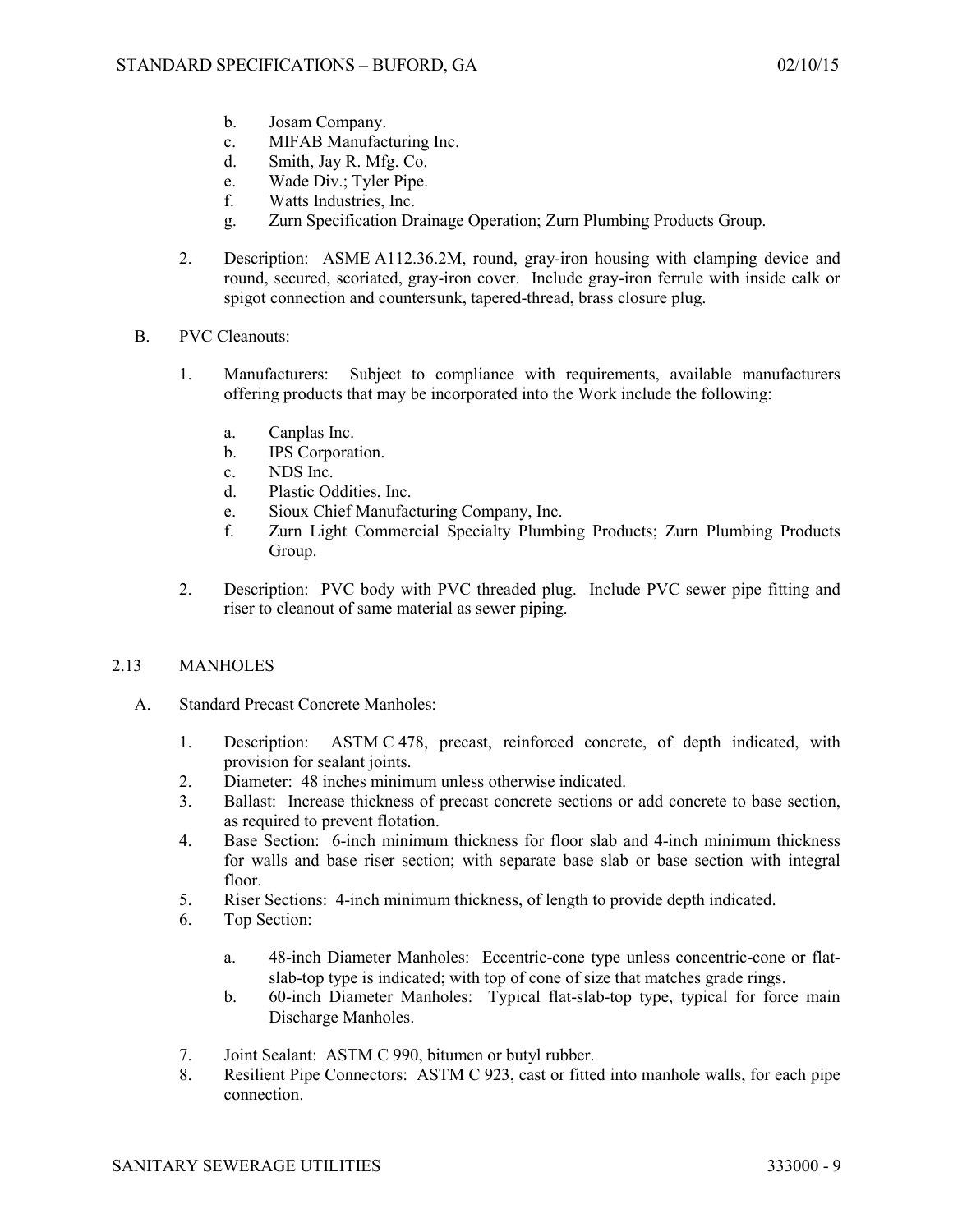- 9. Steps: Individual FRP steps, FRP ladder, or ASTM A 615/A 615M, deformed, 1/2-inch steel reinforcing rods encased in ASTM D 4101 polypropylene, wide enough to allow worker to place both feet on 1 step and designed to prevent lateral slippage off of step. Cast or anchor steps into sidewalls at 12- to 16-inch intervals. Omit steps if total depth from floor of manhole to finished grade is less than 36 inches.
- 10. Adjusting Rings: Interlocking cast iron rings, with level or sloped edge in thickness and diameter matching manhole frame and cover, and with height as required to adjust manhole frame and cover to indicated elevation and slope. Infra-Riser, rubber composite adjustment ring by EJ Group Inc. or approved equal is acceptable with City approval. Include sealant recommended by ring manufacturer.
- 11. Grade Rings: Reinforced-concrete rings, 6- to 9-inch total thickness, with diameter matching manhole frame and cover, and with height as required to adjust manhole frame and cover to indicated elevation and slope.
- 12. Protective Coating: Plant or field-applied, SSPC-Paint 16, coal-tar, epoxy-polyamide paint ten (10) mil minimum thickness applied to exterior and/or interior surfaces when indicated.
- B. Special Design Precast Concrete Manholes:
	- 1. Description: ASTM C 913; designed according to ASTM C 890 for A-16 (AASHTO HS20-44), heavy-traffic, structural loading; of depth, shape, and dimensions indicated, with provision for sealant joints.
	- 2. Diameter: 48 inches minimum unless otherwise indicated.
	- 3. Ballast: Increase thickness of one or more precast concrete sections or add concrete to manhole as required to prevent flotation.
	- 4. Joint Sealant: ASTM C 990, bitumen or butyl rubber.
	- 5. Resilient Pipe Connectors: ASTM C 923, cast or fitted into manhole walls, for each pipe connection.
	- 6. Steps: Individual FRP steps, FRP ladder, or ASTM A 615/A 615M, deformed, 1/2-inch steel reinforcing rods encased in ASTM D 4101 polypropylene, wide enough to allow worker to place both feet on 1 step and designed to prevent lateral slippage off of step. Cast or anchor steps into sidewalls at 12- to 16-inch intervals. Omit steps if total depth from floor of manhole to finished grade is less than 36 inches.
	- 7. Adjusting Rings: Interlocking cast iron rings, with level or sloped edge in thickness and diameter matching manhole frame and cover, and with height as required to adjust manhole frame and cover to indicated elevation and slope. Infra-Riser, rubber composite adjustment ring by EJ Group Inc. or approved equal is acceptable with City approval. Include sealant recommended by ring manufacturer.
	- 8. Grade Rings: Reinforced-concrete rings, 6- to 9-inch total thickness, with diameter matching manhole frame and cover, and with height as required to adjust manhole frame and cover to indicated elevation and slope.
	- 9. Protective Coating: Plant or field-applied, SSPC-Paint 16, coal-tar, epoxy-polyamide paint ten (10) mil minimum thickness applied to exterior and/or interior surfaces when indicated.
- C. Standard Manhole Frames and Covers:
	- 1. Manufacturers: Subject to compliance with requirements, available manufacturers offering products that may be incorporated into the Work include the following:
		- a. EJ Group, Inc.; Product No. 41326311 and No. 00133894 respectively.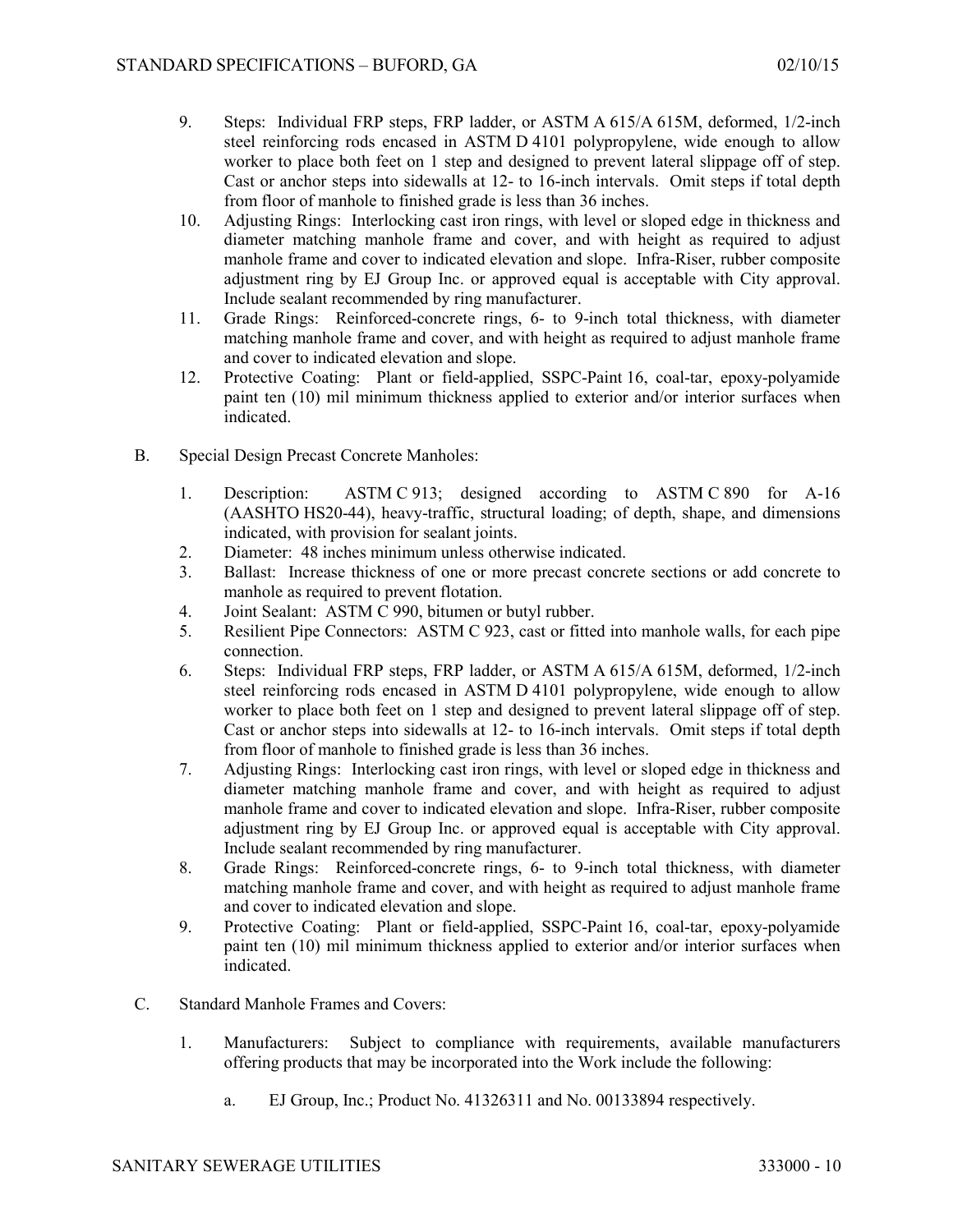- b. Or approved equal.
- 2. Description: ASSHTO M306, Ferrous; 24-inch ID by 6-inch riser, with 4-inchminimum-width flange and 23 ¾-inch diameter cover. Comply with City of Buford Standard Drawing, Sheet No. 1004.
	- a. Attachment: Attach manhole frame to manhole by adhesive capsule anchor with four (4) stainless steel 7/8" diameter bolts.
	- b. Lettering: Include indented top design with  $1\frac{1}{4}$  sharp face gothic lettering cast into cover, using wording to "CITY OF BUFORD."
	- c. Material: ASTM A 48/A 48M, Class 35 gray iron unless otherwise indicated.
- D. Bolt Down Manhole Frame and Covers:
	- 1. Manufacturers: Subject to compliance with requirements, available manufacturers offering products that may be incorporated into the Work include the following:
		- a. EJ Group, Inc.; Product No. 42328176.<br>b. Or approved equal.
		- Or approved equal.
	- 2. Description: ASSHTO M306, Ferrous; 24-inch ID by 5-inch riser, with 3-inchminimum-width flange and 23  $\frac{3}{4}$ -inch diameter cover. Comply with City of Buford Standard Drawing, Sheet No. 1005.
		- a. Bolts: Four (4) 5/8" x 2" stainless steel hex with four (4) stainless steel washers and 1/8" thick flat neoprene gasket.
		- b. Attachment: Attach manhole frame to manhole by adhesive capsule anchor with four (4) stainless steel 7/8" diameter bolts.
		- c. Lettering: Include indented top design with ½" sharp face gothic lettering cast into cover, using wording to "BUFORD SEWER."
		- d. Material: ASTM A 48/A 48M, Class 35 gray iron unless otherwise indicated.
		- e. Protective Coating: Foundry-applied, coat of asphaltic paint.
- E. Drop Connections:
	- 1. Outside Drop Connection: Cast-in-place concrete minimum 2,000 psi, piping of similar materials of sewer line with brick and mortar weir.
	- 2. Inside Drop Connection: Reliner Inside Drop Bowl with stainless steel straps and fasteners; SDR 26 PVC Pipe of same size as influent sewer line.

## 2.14 CONCRETE

- A. General: Cast-in-place concrete complying with ACI 318, ACI 350/350R, and the following:
	- 1. Cement: ASTM C 150, Type II.
	- 2. Fine Aggregate: ASTM C 33, sand.
	- 3. Coarse Aggregate: ASTM C 33, crushed gravel.
	- 4. Water: Potable.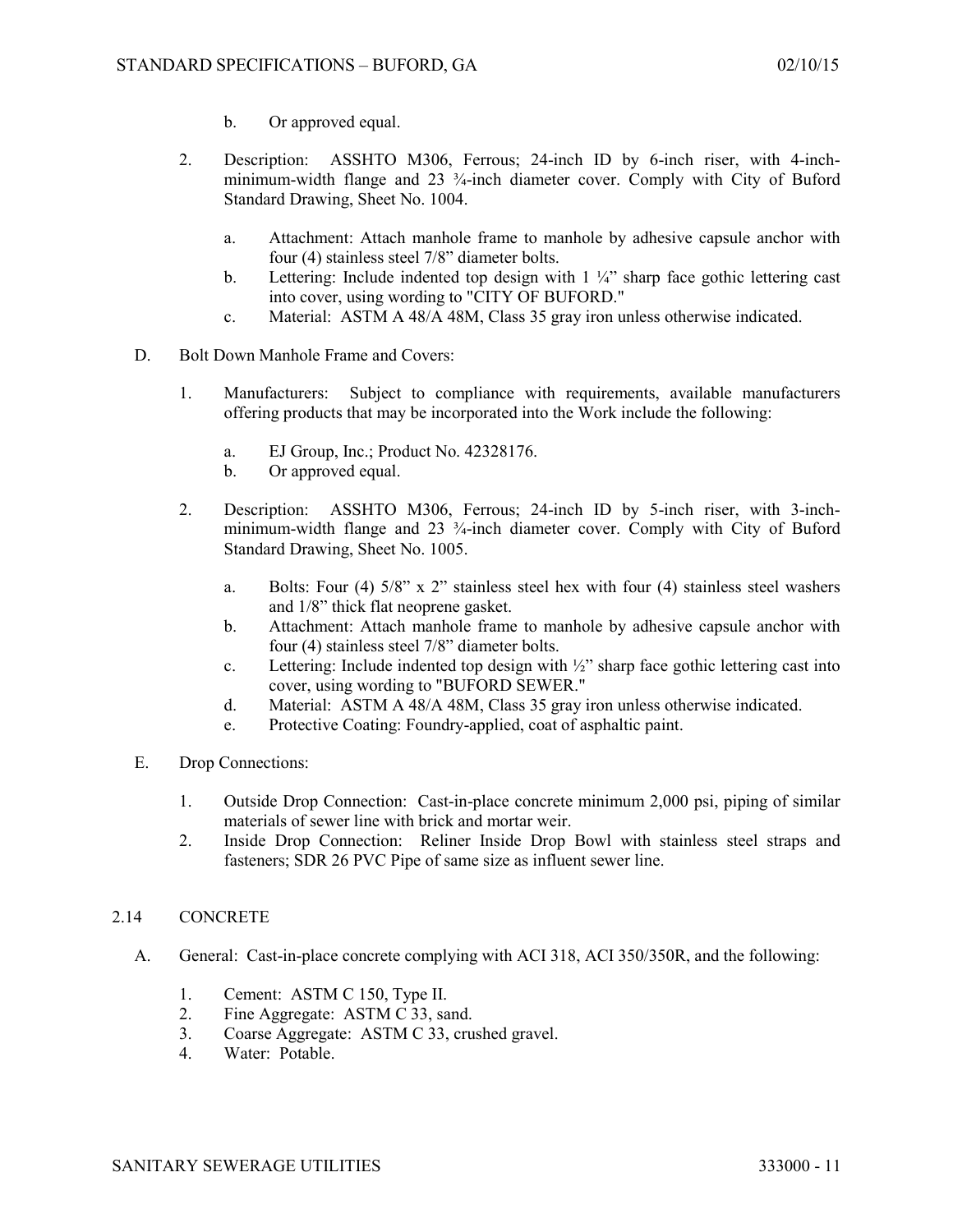- B. Portland Cement Design Mix: 3,000 psi minimum, with 0.45 maximum water/cementitious materials ratio.
	- 1. Reinforcing Fabric: ASTM A 185/A 185M, steel, welded wire fabric, plain.
	- 2. Reinforcing Bars: ASTM A 615/A 615M, Grade 60 deformed steel.
- C. Manhole Channels and Benches: Factory or field formed from concrete. Portland cement design mix, 3,000 psi minimum, with 0.45 maximum water/cementitious materials ratio. Include channels and benches in manholes.
	- 1. Channels: Concrete invert, formed to same width as connected piping, with height of vertical sides to three-fourths  $(\frac{3}{4})$  of pipe diameter. Form curved channels with smooth, uniform radius and slope.
		- a. Invert Slope: One tenth (0.1) foot minimum drop through manhole.
	- 2. Benches: Concrete, sloped to drain into channel.
		- a. Slope: 4 percent.
- D. Force Main Discharge Manhole:
	- 1. Field form concrete within the base of manhole to support incoming force main discharge piping, fittings, and outgoing gravity sewer piping without inhibiting sewage flows or resulting in leakage from the manhole.
	- 2. A concrete channel shall be formed to the same width as the connecting gravity sewer pipe, sloping upward from the pipe invert to the force main discharge piping to result in positive drainage to the gravity sewer.
	- 3. Concrete fill shall be formed to promote positive drainage to the gravity sewer channel from any location within the discharge manhole.
	- 4. See Drawing for further discharge manhole details.
- E. Ballast and Pipe Supports: Portland cement design mix, 3,000 psi minimum, with 0.58 maximum water/cementitious materials ratio.
	- 1. Reinforcing Fabric: ASTM A 185/A 185M, steel, welded wire fabric, plain.
	- 2. Reinforcing Bars: ASTM A 615/A 615M, Grade 60 deformed steel.

## 2.15 COARSE GRANULAR MATERIAL FOR PIPE BEDDING:

A. Crushed stone, crushed gravel, natural gravel, or crushed shell meeting ASTM D 448, and having No. 67 gradation  $\frac{3}{4}$  inch to No. 4 sieve).

## 2.16 FINE GRANULAR MATERIAL FOR PIPE BEDDING:

A. Uniformly graded natural or manufactured sand composed of hard, durable particles with 100 percent passing a No. 4 sieve, not more than 25 percent passing a No. 100 sieve, and containing no more than 25 percent total of silt and clay.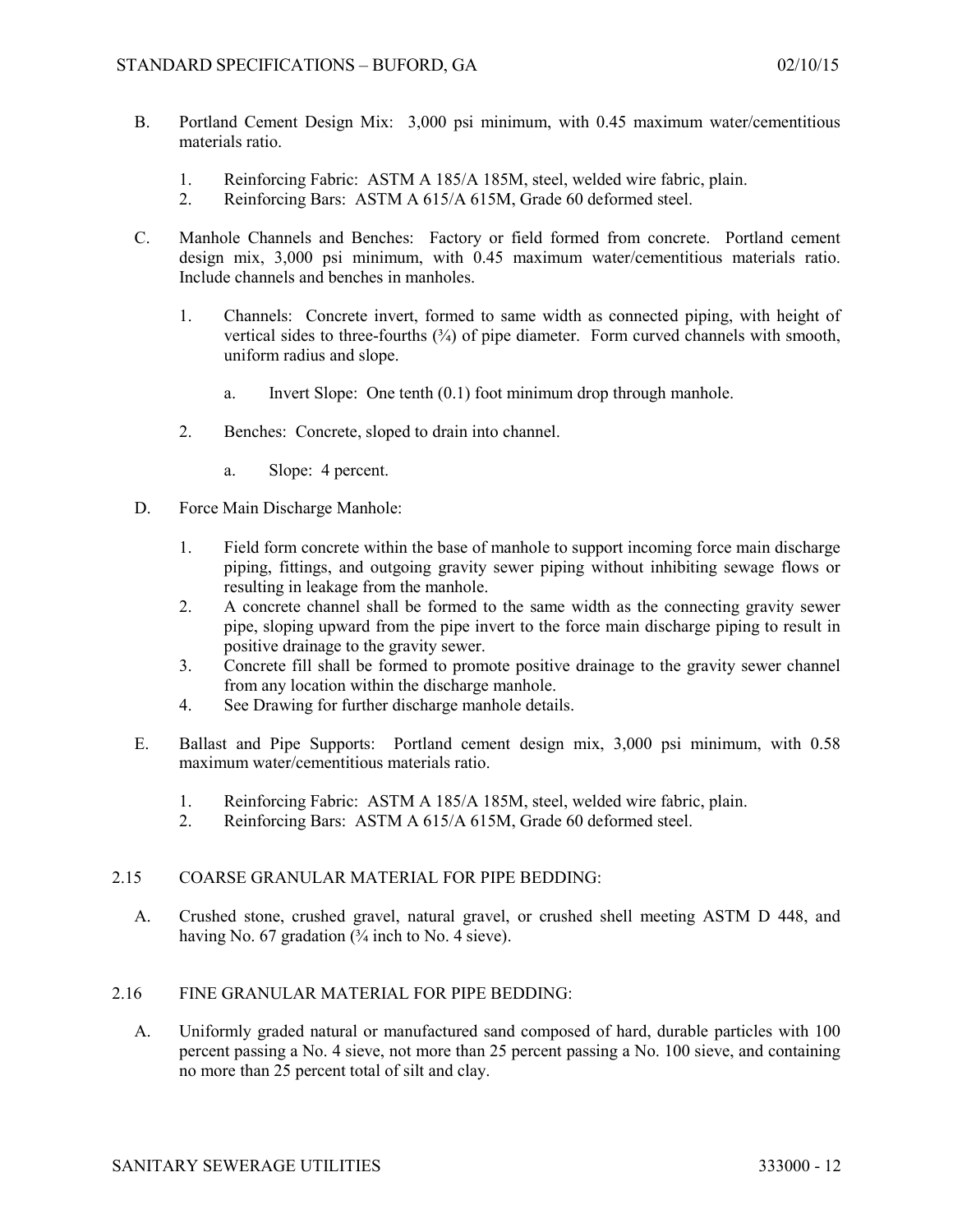### 2.17 PUMP STATIONS

A. Pump stations, when acceptable to the City, are to conform to the requirements of the *Sanitary Sewer Standards for Pump Stations and Forcemains*, latest edition, by the Gwinnett County Department of Water Resources.

## 2.18 SEWER LINE CLOSED CIRCUIT TELEVISING (CCTV) EQUIPMENT

- A. Use television inspection equipment having an accurate footage counter that displays on a remote monitor the exact distance of the camera from the centerline of the starting manhole. Furnish a remotely operated pan and tilt type camera with optical focus power control from the viewing station. Provide a rotating camera and lighthead configuration with 240 degrees of pan and tilt angle measuring centerline to centerline and 70 degree lens viewing angle.
- B. Utilize a color camera providing a minimum of 460 lines of horizontal resolution and 400 lines of vertical resolution. Provide the image pick-up device containing in excess of 379,000 picture elements (pixels). Do not exceed one percent geometrical distortion of the image.
- C. Have a tractor drive available to transport the video camera for inspecting dead end sewers and other situations where manhole access at both ends of sewer may not be available.
- D. Furnish lighting on video camera suitable to allow proper illumination and a clear video image of the entire periphery of the pipe.

### 2.19 PIPE DETECTION TAPE AND WIRE:

- A. Pipe Tracer Wire: No. 12 AWG solid soft drawn copper having not less than ninety-eight (98) percent conductivity with NEC type THHN, THWN or XHHW insulation jacket. For splices, use direct bury kit DBY/DBR as manufactured by 3M or approved equal.
- B. For splices, use direct burial, water and corrosion proof, silicone-filled, pipe detection wire connector kits.
- C. Warning Tape: Provide non-metallic warning tape with the words "BURIED SEWER LINE BELOW" or similar phrase printed continuously. Warning tape shall be 3-inch wide, polyethylene material, with printed lettering of black ink on yellow tape, or APWA approved color, and to meet or exceed industry standards.

## 2.20 PIPING JOINING MATERIALS

- A. Pipe-Flange Gasket Materials: AWWA C110, rubber, flat face, 1/8 inch (3.2 mm) thick or ASME B16.21, nonmetallic and asbestos free, unless otherwise indicated; full-face or ring type unless otherwise indicated.
- B. Solvent Cements for Joining PVC Piping: ASTM D 2564. Include primer according to ASTM F 656.
- C. Plastic, Pipe-Flange Gaskets, Bolts, and Nuts: Type and material recommended by piping system manufacturer unless otherwise indicated.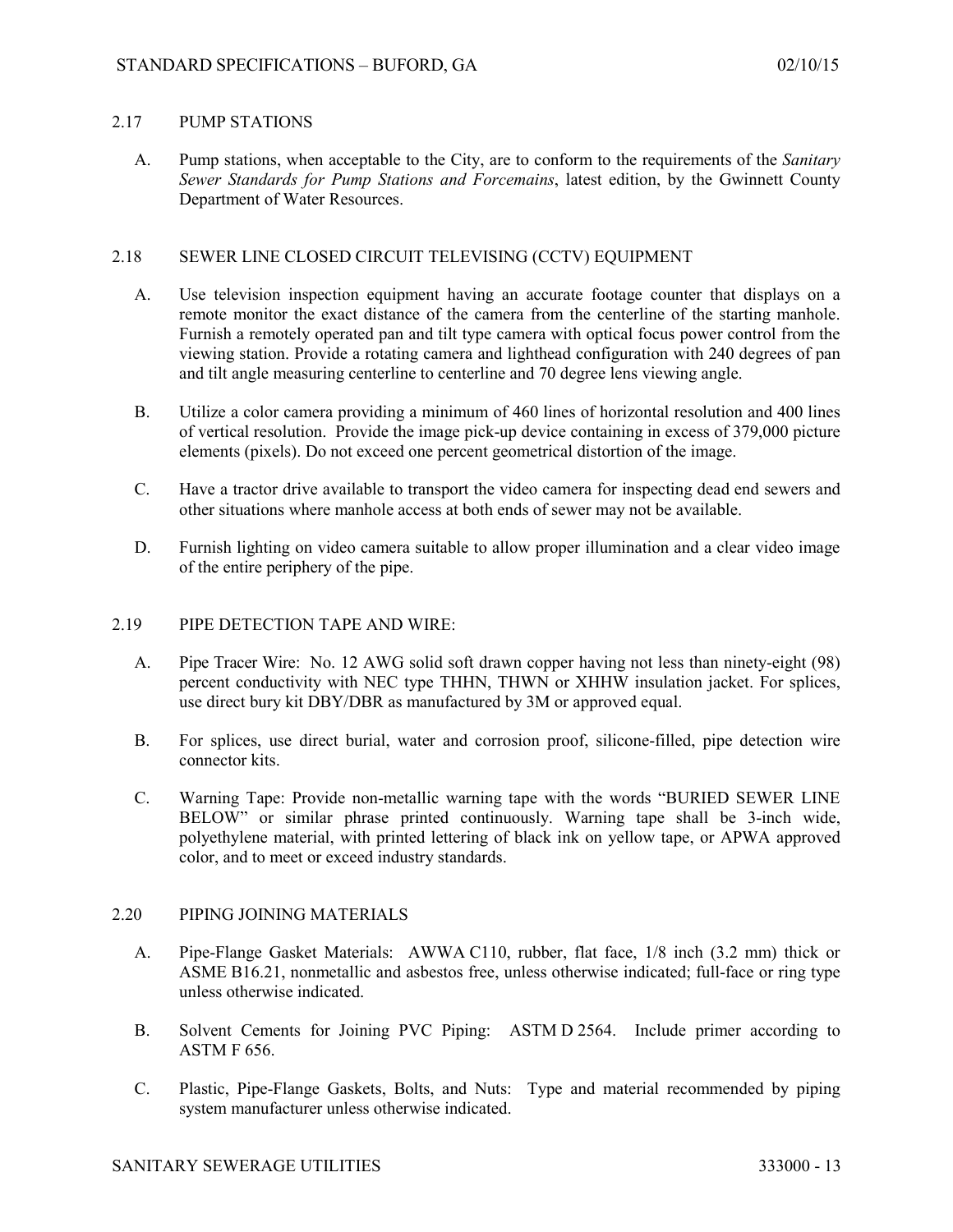## PART 3 - EXECUTION

### 3.1 EARTHWORK

A. Excavating, trenching, and backfilling are specified in Section 312000 Section "Trenching and Backfilling."

### 3.2 PIPING INSTALLATION

- A. General Locations and Arrangements: Drawing plans and details indicate general location and arrangement of underground sanitary sewer piping. Location and arrangement of piping layout take into account design considerations. Install piping as indicated, to extent practical. Where specific installation is not indicated, follow piping manufacturer's written instructions.
- B. Install piping beginning at low point, true to grades and alignment indicated with unbroken continuity of invert. Place bell ends of piping facing upstream. Install gaskets, seals, sleeves, and couplings according to manufacturer's written instructions for using lubricants, cements, and other installation requirements.
- C. Install manholes for changes in direction unless fittings are indicated. Use fittings for branch connections unless direct tap into existing sewer is indicated.
- D. Install proper size increasers, reducers, and couplings where different sizes or materials of pipes and fittings are connected. Reducing size of piping in direction of flow is prohibited unless specially approved by the City.
- E. Unless otherwise indicated, lay and join pipe in trenches and on foundations complying with methods proposed by the pipe manufacturer in writing and approved by the City. Methods will not be approved which are likely to result in lower quality of installation than that afforded by requirements contained in the following articles.
- F. Install service wyes at points indicated, herein specified or as requested by the City. If service wyes are not connected to a building service under this Work, close end of pipe with removable factory fabricated plug or stopper. Provide cleanouts in services at not more than 75-foot intervals and where pipe horizontal deflection exceeds 45 degrees.
- G. Clear interior of piping and manholes of dirt and superfluous material as work progresses. Maintain swab or drag in piping, and pull past each joint as it is completed. Place plug in end of incomplete piping at end of day and when work stops.
- H. Provide complete piping systems including pipe, fittings, adapters, valves, sleeves, jointing, gaskets, caulking, hangers, supports, blocking, inserts, and other components necessary for safe and properly functioning use.
- I. Construct and if necessary reconstruct all piping systems as necessary to obtain systems free of breaks, detectable leakage and other defects.
- J. Install piping at indicated slopes; free of sags and bends.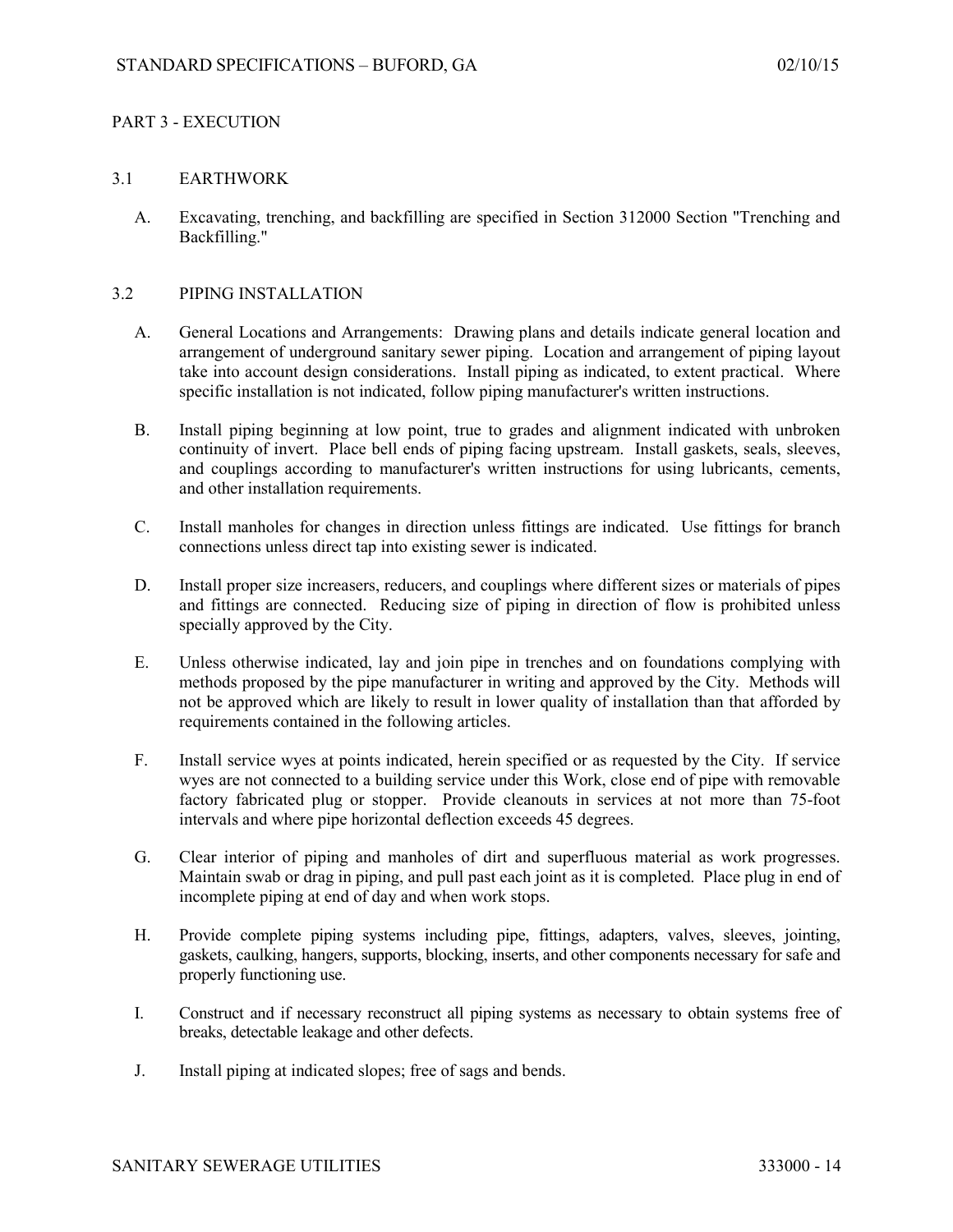- K. Cut pipe in a manner to avoid damage to pipe or lining, leaving a smooth end at right angles to pipe axis.
- L. Install gravity-flow, nonpressure, drainage piping according to the following:
	- 1. Install service piping pitched down in direction of flow, at minimum slope of two percent and with a minimum cover of 30-inches, unless otherwise indicated.
	- 2. Install piping with 36-inch minimum cover. Where cover depth less than 36-inches is indicated or unavoidable, contact City for direction.
	- 3. Install ductile-iron and special fittings according to AWWA C600 and as herein specified.
	- 4. Install PVC gravity sewer service piping according to ASTM D 2321 and ASTM F 1668.
	- 5. Install HDPE , gravity sewer piping in according to ASTM F 1962.
	- 6. Install pipe tracer wire on all non-metallic gravity-flow, nonpressure, drainage piping.
- M. Install force-main, pressure piping according to the following:
	- 1. Install piping with restrained joints at tee fittings and at horizontal and vertical changes in direction. Use corrosion-resistant rods, pipe or fitting manufacturer's proprietary restraint system, or cast-in-place-concrete supports or anchors.
	- 2. Install piping with 36-inch minimum cover.
	- 3. Install ductile-iron pressure piping according to AWWA C600 or AWWA M41.
	- 4. Install PVC pressure piping according AWWA 605 or ASTM D 2774 and ASTM F 1668.
	- 5. Install HDPE , pressure piping in according to ASTM F 1962.
	- 6. Install pipe tracer wire on all non-metallic force mains.

#### 3.3 PIPING APPLICATIONS

- A. Pipe couplings and special pipe fittings with pressure ratings at least equal to piping rating may be used in applications below, unless otherwise indicated.
	- 1. Use nonpressure-type flexible couplings where required to join gravity-flow, nonpressure sewer piping, unless otherwise indicated.
		- a. Unshielded flexible couplings for same or minor difference OD pipes.
		- b. Unshielded, increaser/reducer-pattern, flexible couplings for pipes with different OD.
		- c. Ring-type flexible couplings for piping of different sizes where annular space between smaller piping's OD and larger piping's ID permits installation.
	- 2. Use pressure-type pipe couplings for force-main joints.

# 3.4 PIPE JOINT CONSTRUCTION

- A. Make all pipe connections with standard factory fabricated fittings except where special connection details (if any) are shown on Drawings.
- B. Ream ends of pipes and tubes and remove burrs. Bevel plain ends of steel pipe.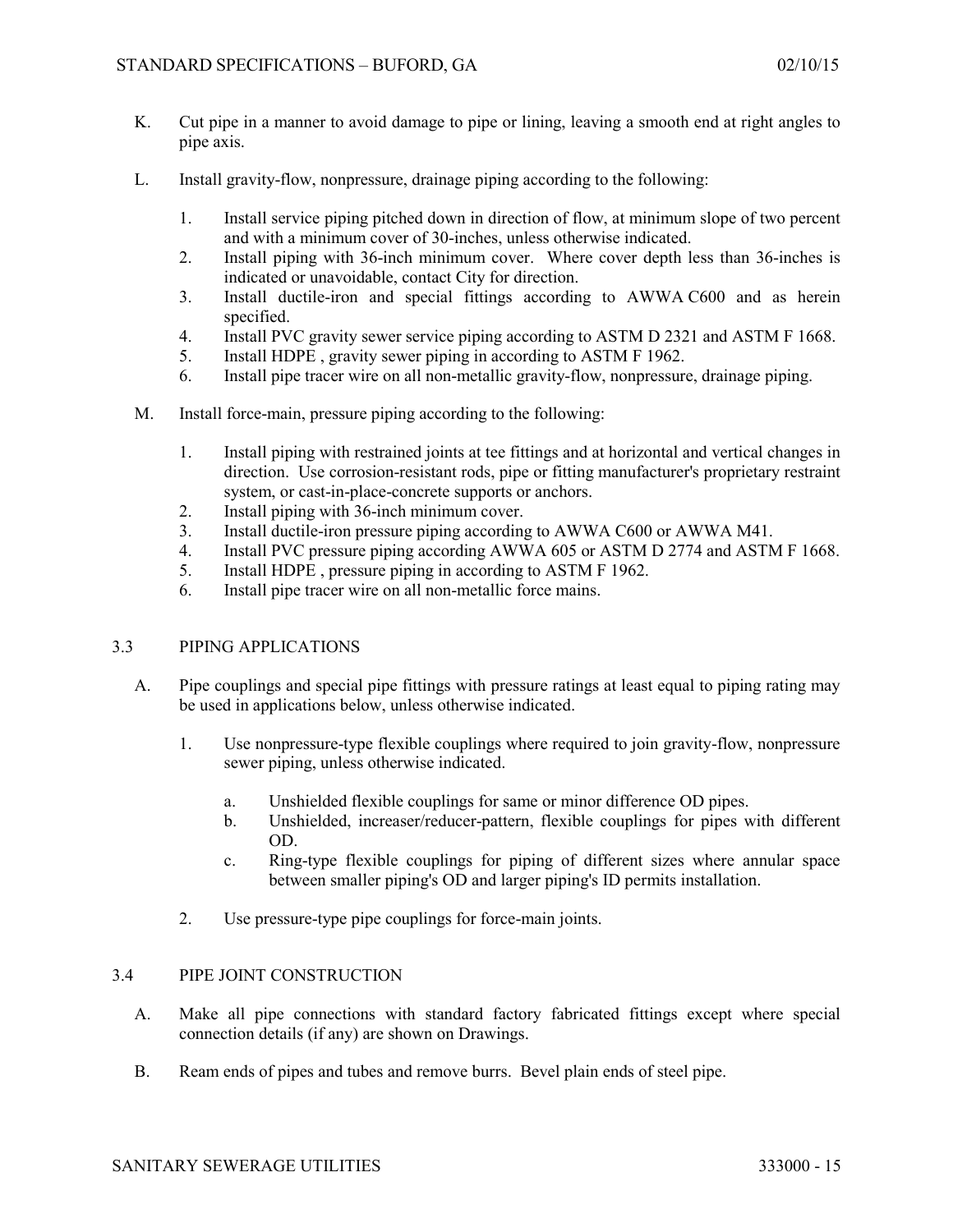- C. Remove scale, slag, dirt, and debris from inside and outside of pipes, tubes, and fittings before assembly.
- D. Dissimilar-Material Piping Joints: Make joints using adapters compatible with materials of both piping systems.
- E. Join gravity-flow, nonpressure, drainage piping according to the following:
	- 1. Join ductile-iron, gravity sewer piping according to AWWA C600 for push-on joints.
	- 2. Join ductile-iron and special fittings according to AWWA C600 or AWWA M41.
	- 3. Join PVC sewer piping according to ASTM D 2321 and ASTM D 3034 for elastomericseal joints or ASTM D 3034 for elastomeric-gasket joints.
	- 4. Join PVC gravity sewer piping according to ASTM D 2321 for elastomeric-seal joints or ASTM F 794 for gasketed joints.
	- 5. Join HDPE gravity sewer piping according to ASTM D 3261.
	- 6. Join dissimilar pipe materials with nonpressure-type, flexible couplings.
- F. Join force-main, pressure piping according to the following:
	- 1. Join ductile-iron pressure piping according to AWWA C600 or AWWA M41 for push-on joints.
	- 2. Join ductile-iron special fittings according to AWWA C600 or AWWA M41 for push-on joints.
	- 3. Join PVC pressure piping according to AWWA C605 or AWWA M23 for gasketed joints.
	- 4. Join HDPE pressure piping, for horizontal directional drilling applications, by field installed butt-fused joints per ASTM D 3261.
	- 5. Join dissimilar pipe materials with pressure-type couplings.

#### 3.5 PIPE FOUNDATION:

- A. Definition of Pipe Foundation Terms:
	- 1. Trench depth is the vertical distance from pipe invert or flow line to finished ground surface.
	- 2. Trench width is the horizontal distance between trench walls at any point from one foot above top of pipe to trench bottom.

#### 3.6 DUCTILE IRON PIPE EMBEDMENT:

- A. Ductile Iron Pipe Bedding: Use ductile iron pipe bedding embedment of the following laying condition type in compliance with ANSI/AWWA C600.
	- 1. Type 5 consists of the following construction method: Bed pipe in carefully placed compacted coarse granular material placed on a flat trench bottom. Thickness of granular bedding must be at least one-eighth the outside pipe diameter, but not less than 4 inches thick under pipe barrel, and extend at least halfway up the pipe barrel at the sides. Spade and shovel-slice embedment material to fill and support pipe haunch area. Place compacted select backfill material or coarse granular material above the coarse granular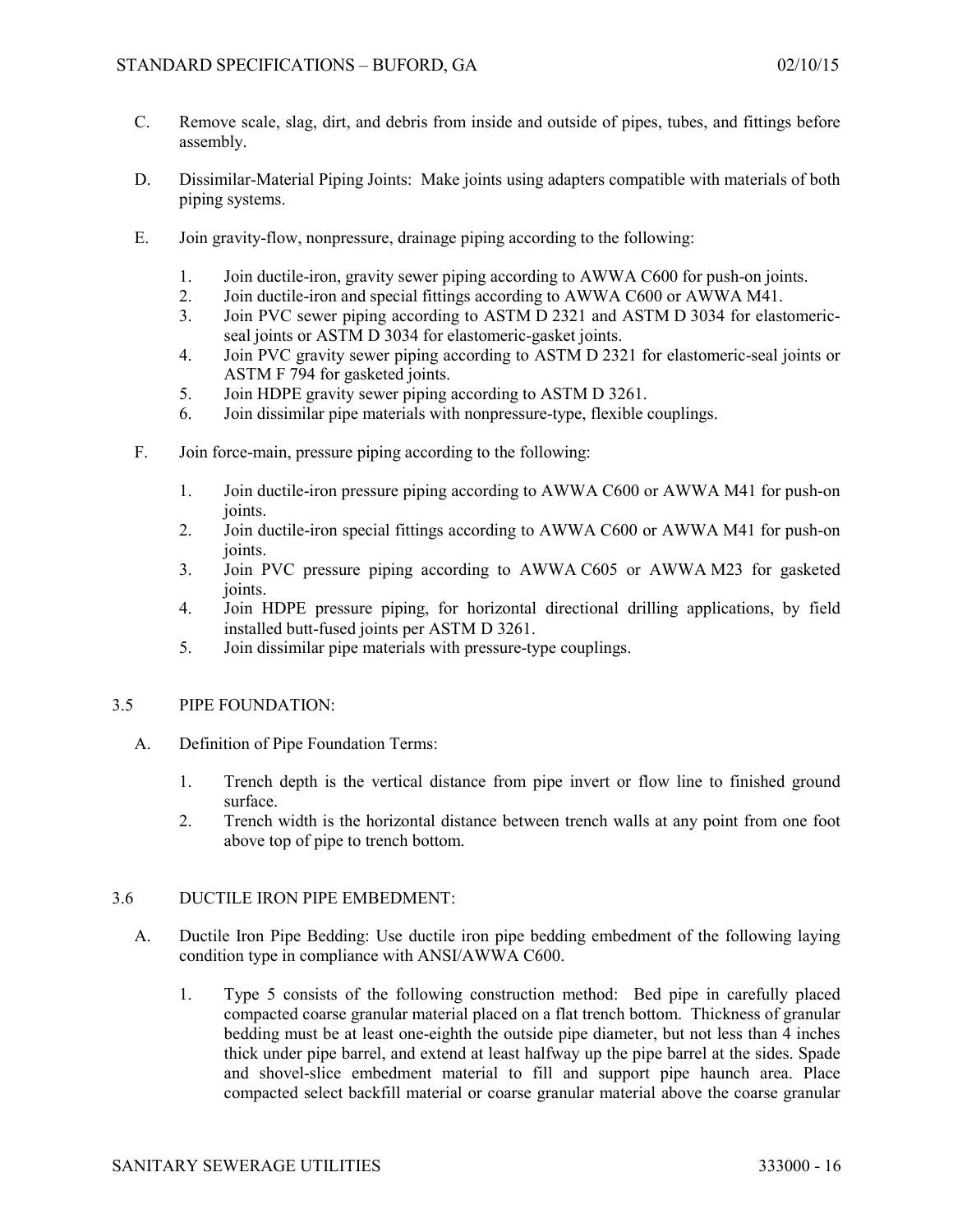material up to the top of the pipe. Select backfill material is native soil excavated from the trench that is free of foreign material, frozen earth, organic material, and large stones. Achieve compaction not less than 90% of maximum dry density per ASTM D698 (Standard Proctor) for all material.

- 2. Type 4 consists of the following construction method: Bed pipe in carefully placed compacted coarse or fine granular material placed on a flat trench bottom. Thickness of granular bedding must be at least one-eighth the outside pipe diameter, but not less than 4 inches thick under pipe barrel, and extend at least one-sixth of the outside diameter up the pipe barrel haunches at the sides. Spade and shovel-slice embedment material to fill and support pipe haunch area. Place compacted select backfill material or coarse granular material above the granular material up to the top of the pipe. Select backfill material is native soil excavated from the trench that is free of foreign material, frozen earth, organic material, and large stones. Achieve compaction not less than 80% of maximum dry density per ASTM D698 (Standard Proctor) for all material.
- 3. Type 2 consist of the following construction method: Bed pipe on a flat trench bottom with select backfill lightly consolidated to centerline of pipe. Spade and shovel-slice backfill material to fill and support pipe haunch area. Select backfill material is native soil excavated from the trench that is free of foreign material, frozen earth, organic material, and large stones.
- B. Unless otherwise indicated, lay pipe in trenches and embedments prepared as selected by the Contractor in conformance with the pressure class, laying condition type, trench depth, and pipe size tabulated below. Provide trench width sufficient to place and compact embedment material, but not less than nominal pipe diameter plus 2-feet. If trench width at top of pipe is greater than six (6) pipe diameters, compact embedment material below the pipe springline for a distance at least 2.5 pipe diameters each side of pipe for 10- inch size pipe or less and at least one (1) pipe diameter or 2- feet (whichever is greater) each side of pipe for 12- inch size pipe and larger.

|          | Maximum Trench Depth in Feet |          |          |          |          |
|----------|------------------------------|----------|----------|----------|----------|
|          | Type 5 Laying Condition      |          |          |          |          |
| Pipe     | Pressure                     | Pressure | Pressure | Pressure | Pressure |
| Size     | Class                        | Class    | Class    | Class    | Class    |
| Inches   | 150                          | 200      | 250      | 300      | 350      |
|          |                              |          |          |          |          |
| 4 thru 8 |                              |          |          |          | 51.6     |
| 10       |                              |          |          |          | 46.2     |
| 12       |                              |          |          |          | 46.0     |
| 14       |                              |          | 37.6     | 43.4     | 45.9     |
| 16       |                              |          | 35.7     | 40.5     | 46.0     |
| 18       |                              |          | 32.7     | 38.4     | 43.0     |
| 20       |                              |          | 32.0     | 36.9     | 40.7     |
| 24       |                              | 27.2     | 31.2     | 34.9     | 39.4     |
| 30       | 24.7                         | 26.9     | 29.8     | 32.4     | 36.6     |
| 36       | 24.7                         | 26.4     | 29.1     | 31.8     | 35.9     |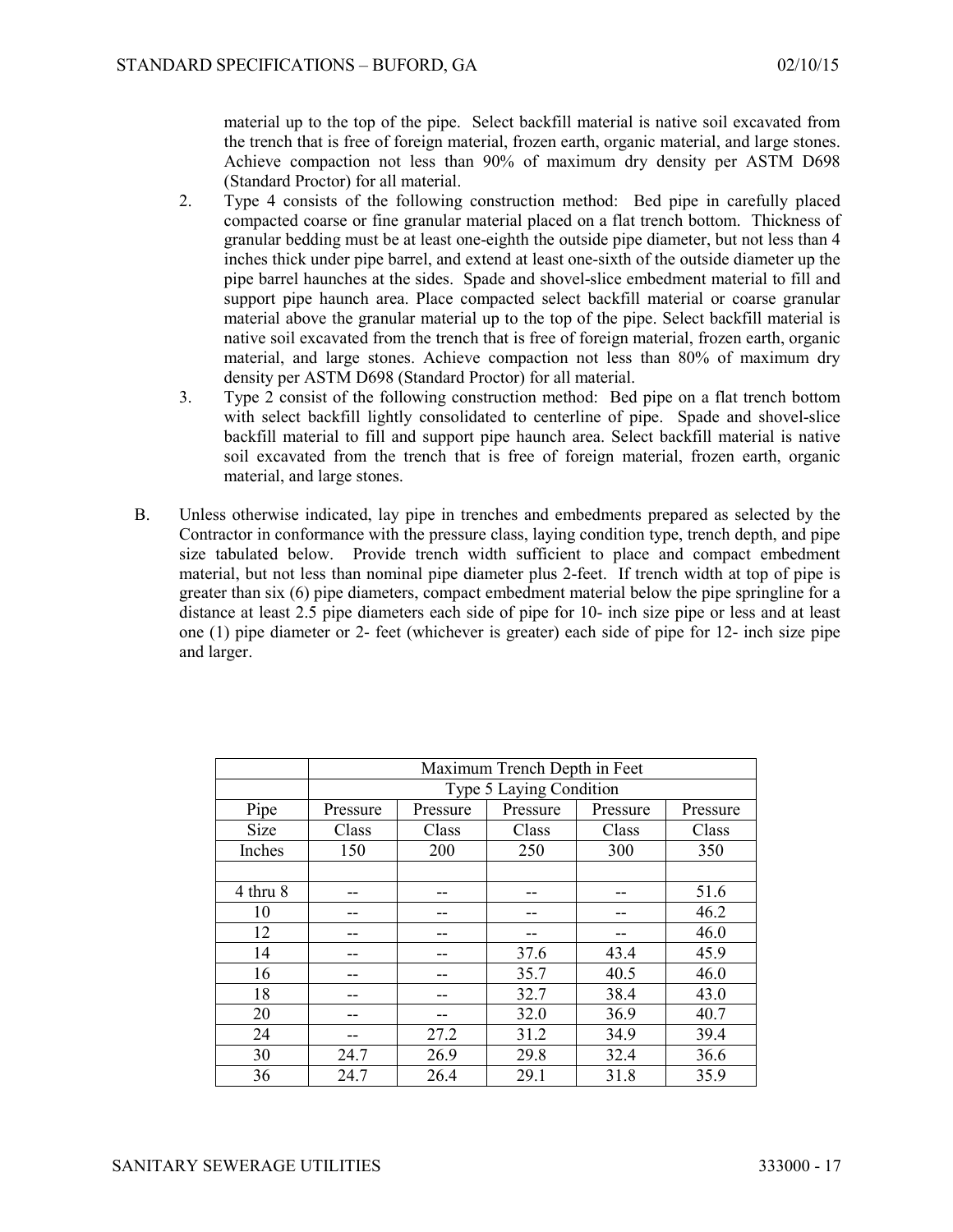|          | Maximum Trench Depth in Feet |          |          |          |          |
|----------|------------------------------|----------|----------|----------|----------|
|          | Type 4 Laying Condition      |          |          |          |          |
| Pipe     | Pressure                     | Pressure | Pressure | Pressure | Pressure |
| Size     | Class                        | Class    | Class    | Class    | Class    |
| Inches   | 150                          | 200      | 250      | 300      | 350      |
|          |                              |          |          |          |          |
| 4 thru 6 |                              |          |          |          | 48.4     |
| 8        |                              |          |          |          | 35.1     |
| 10       |                              |          |          |          | 29.5     |
| 12       |                              |          |          |          | 29.2     |
| 14       |                              |          | 25.0     | 27.7     | 29.1     |
| 16       |                              |          | 25.5     | 27.8     | 30.2     |
| 18       |                              |          | 24.5     | 28.0     | 30.1     |
| 20       |                              |          | 23.9     | 28.1     | 30.0     |
| 24       |                              | 19.6     | 23.1     | 26.5     | 30.5     |
| 30       | 17.4                         | 19.4     | 22.0     | 24.3     | 28.1     |
| 36       | 17.4                         | 19.0     | 21.4     | 23.8     | 27.5     |

|              | Maximum Trench Depth in Feet |          |          |          |          |
|--------------|------------------------------|----------|----------|----------|----------|
|              | Type 2 Laying Condition      |          |          |          |          |
| Pipe         | Pressure                     | Pressure | Pressure | Pressure | Pressure |
| <b>Size</b>  | Class                        | Class    | Class    | Class    | Class    |
| Inches       | 150                          | 200      | 250      | 300      | 350      |
|              |                              |          |          |          |          |
| $4$ thru $6$ |                              |          |          |          | 32.3     |
| 8            |                              |          |          |          | 21.4     |
| 10           |                              |          |          |          | 16.4     |
| 12           |                              |          |          |          | 16.0     |
| 14           |                              |          | 12.0     | 14.8     | 16.1     |
| 16           |                              |          | 12.2     | 14.9     | 16.8     |
| 18           |                              |          | 12.6     | 15.0     | 17.0     |
| 20           |                              |          | 12.8     | 15.1     | 17.3     |
| 24           |                              | 10.1     | 13.3     | 15.3     | 17.6     |
| 30           |                              | 11.2     | 13.7     | 15.4     | 17.8     |
| 36           |                              | 11.3     | 14.1     | 16.0     | 18.4     |

# 3.7 THERMOPLASTIC (PVC) PIPE EMBEDMENT

A. Unless otherwise indicated, lay pipe in trenches and embedments complying with ASTM D2321 and the following requirements. Bed pipe in carefully placed and compacted Class IB, II, or III flexible pipe bedding materials placed on a stable flat trench bottom and under the pipe haunches. Thickness of flexible pipe bedding must be at least one-eighth the outside pipe diameter, but not less than 4 inches thick under pipe barrel, and extend at least halfway up the pipe barrel at the sides. Spade and shovel-slice embedment material to fill and support pipe haunch area. Achieve compaction not less than 85% of maximum dry density per ASTM D698 (Standard Proctor) for all bedding and haunching material. Place initial backfill of compacted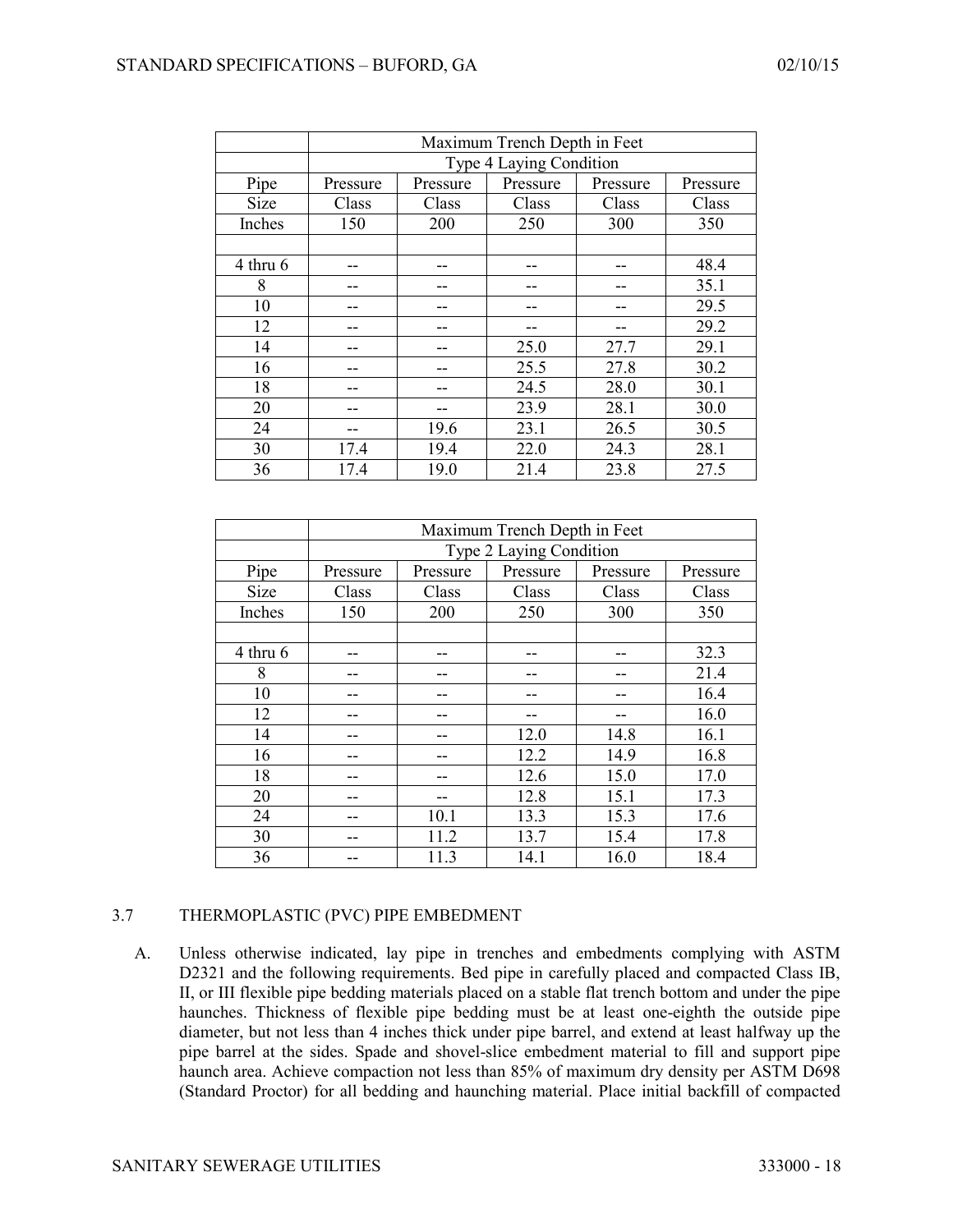Class IB, II, or III flexible pipe bedding material to a minimum depth of 6 inches over the top of pipe. Achieve compaction not less than 85% of maximum dry density per ASTM D698 (Standard Proctor) for all Class IB and II initial backfill material and not less than 90% of maximum dry density per ASTM D698 (Standard Proctor) for all Class III initial backfill material. Use only Class IA or IVA flexible pipe bedding materials where authorized by the Engineer. Do not use Class IVB or V flexible pipe bedding materials for pipe embedment under any circumstances.

B. Provide trench width sufficient to place and compact embedment material, but not less than the values tabulated below. If trench width at top of pipe is greater than six pipe diameters, compact embedment material below the pipe springline for a distance at least 2.5 pipe diameters each side of pipe for 10 inch size pipe or less and at least one pipe diameter or two feet (whichever is greater) each side of pipe for 12 inch size pipe and larger.

| Pipe      | Minimum Trench |  |
|-----------|----------------|--|
| Size, In. | Width, Ft.-In. |  |
|           |                |  |
|           | $1 - 10$       |  |
| 6         | $2 - 0$        |  |
| 8         | $2 - 2$        |  |
| 10        | $2 - 4$        |  |
| 12        | $2 - 6$        |  |
| 15        | $2 - 9$        |  |
| 18        | $3 - 0$        |  |
| 24        | $3-9$          |  |
| 30        | $4 - 4$        |  |

## 3.8 MANHOLE INSTALLATION

- A. General: Install manholes complete with appurtenances and accessories indicated. Set units plumb to exact grade on a minimum of 3- inches of compacted coarse or fine granular pipe bedding material.
- B. Install precast concrete manhole sections with sealants according to ASTM C 891. Use materials and construction techniques necessary to achieve permanent watertight joints and connections.
- C. Form continuous concrete channels and benches between inlets and outlet. Shape inverts and channels neatly for smooth hydraulic flow.
- D. Set tops of frames and covers flush with finished surface of manholes that occur in pavements. Make frames, subject to traffic, firm and stable under actual traffic conditions. Set tops not in pavements as indicated on Drawings or directed by the City.
- E. Install a drop connection in manhole for all pipes with an influent invert of 2-foot or greater elevation difference from discharge invert. Comply with City of Buford Standard Drawing, Sheet No. 1001 for installation. For influent sewer lines 12-inch and less, install at Contractor's opinion outside or inside drop connection. For influent sewer lines greater than 12-inch, install outside drop connection only.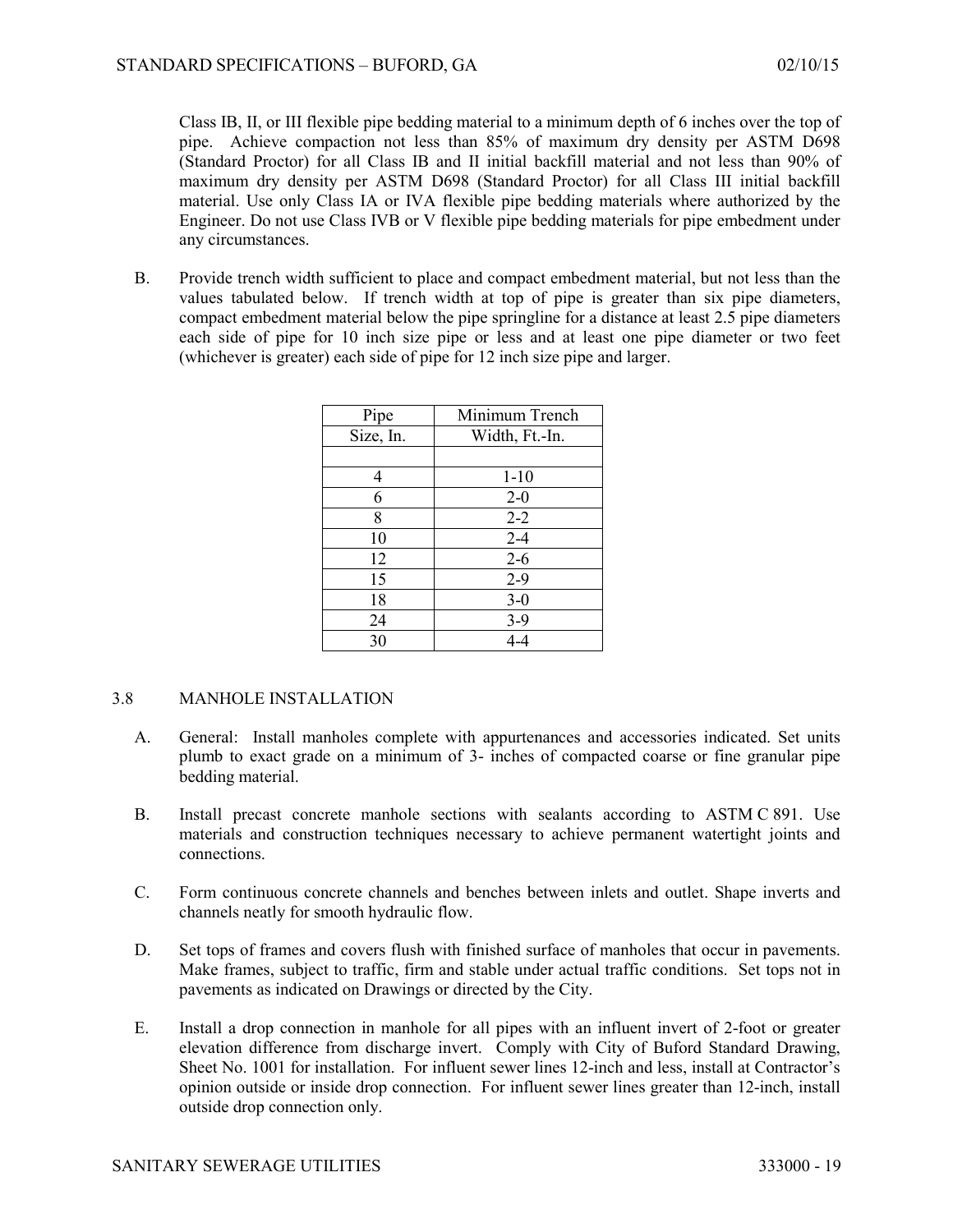## 3.9 ADJUSTMENT TO EXISTING MANHOLE

A. General: Where indicated on the Drawings or instructed by City, adjust existing manhole frame and cover to grade by adjustment ring, grade ring, or riser sections.

## 3.10 PUMP STATION INSTALLATION

A. Pump stations, when acceptable to the City, are to be installed in accordance with the requirements of the *Sanitary Sewer Standards for Pump Stations and Forcemains*, latest edition, by the Gwinnett County Department of Water Resources.

## 3.11 CONCRETE PLACEMENT

A. Place cast-in-place concrete according to ACI 318.

## 3.12 CLEANOUT INSTALLATION

- A. Install cleanouts and riser extensions from sewer pipes to cleanouts at grade. Use ductile iron pipe or PVC pipe and similar fittings in sewer service lines at branches for cleanouts and riser extensions to cleanouts. Install piping so cleanouts open in direction of flow in sewer pipe.
	- 1. Use light-duty, top-loading classification cleanouts in unpaved foot-traffic areas.
	- 2. Use medium-duty, top-loading classification cleanouts in paved foot-traffic (sidewalk) areas.
	- 3. Use heavy-duty, top-loading classification cleanouts in vehicle-traffic service areas.
	- 4. Use extra-heavy-duty, top-loading classification cleanouts in roads.
- B. Provide cleanout frames and covers set in earth in cast-in-place or precast-concrete block, 12 inch by 12-inch by 4-inch deep. Set with cleanout tops one half  $\binom{1}{2}$  inch above surrounding grade.
- C. Set cleanout frames and covers in pavement with tops flush with pavement surface.

#### 3.13 CONNECTIONS

- A. Make all pipe connections with standard fittings, manholes, structures, or special construction detail on Drawings. Locate building service lines and connect thereto with standard fittings.
- B. At manholes and other structures, neatly cut all connecting piping flush with inside surface, and provide flexible pipe joint within 18- inches of outer surface. Provide PSS pipe sleeve around opening. If necessary, use supplemental materials and techniques to obtain a watertight connection.
- C. Make connections to existing piping and underground manholes.
	- 1. Use commercially manufactured wye fittings for piping branch connections. Remove section of existing pipe; install wye fitting into existing piping with nonpressure-type coupling.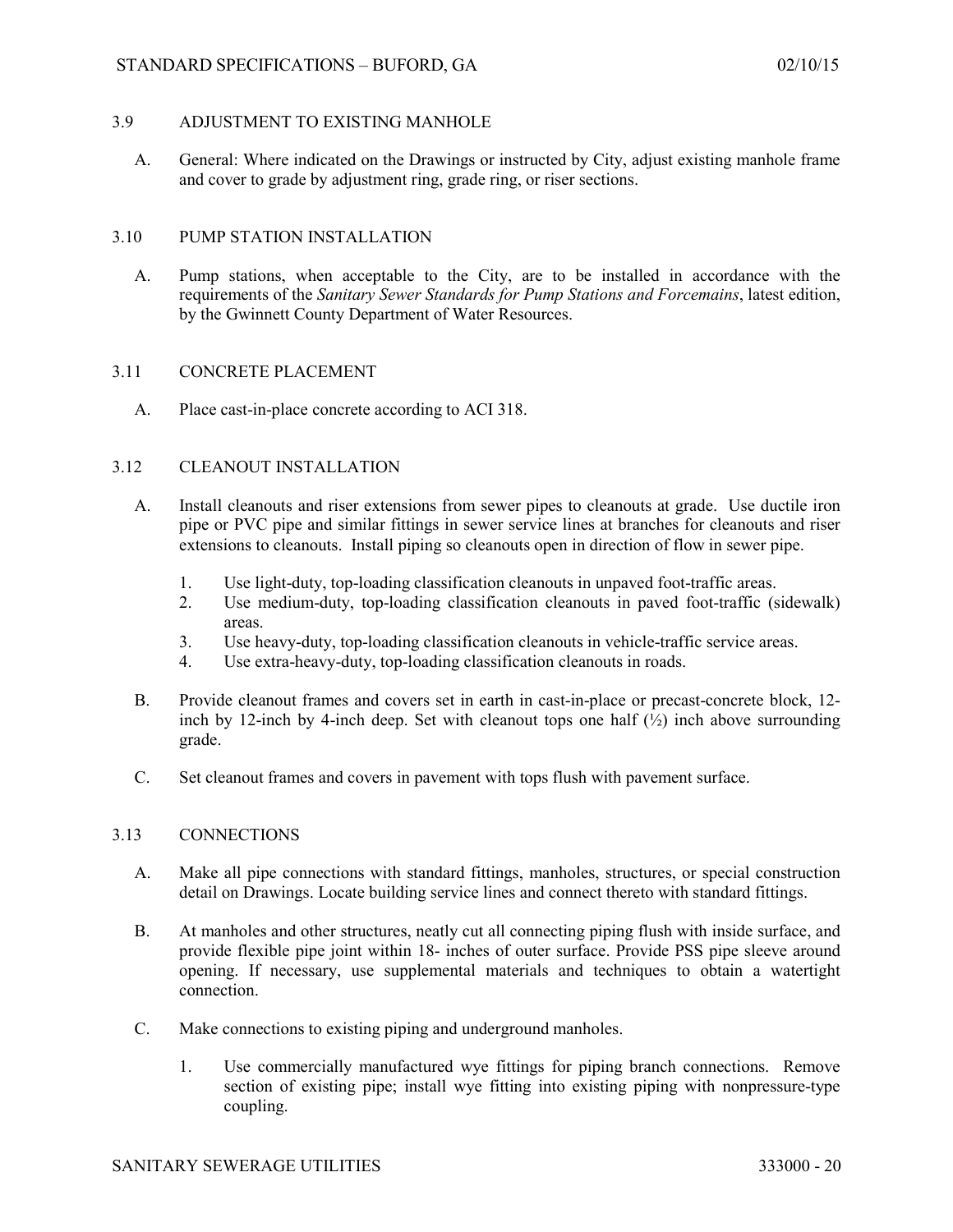- 2. Protect existing piping and manholes to prevent concrete or debris from entering while making tap connections. Remove debris or other extraneous material that may accumulate.
- 3. When field pipe connections to existing manholes are required, core necessary holes sized to install new pipe and allow watertight seal with use of non-shrink grout, rubberized boot, or other acceptable materials and/or systems. Replace any existing manhole units excessively damaged by connection operations.

## 3.14 CLOSING ABANDONED SANITARY SEWER SYSTEMS

- A. Abandoned Piping: Close open ends of abandoned underground piping indicated to remain in place. Include closures strong enough to withstand hydrostatic and earth pressures that may result after ends of abandoned piping have been closed. Use either procedure below:
	- 1. Close open ends of piping with at least 8- inch thick, concrete and/or brick masonry bulkheads.
	- 2. Close open ends of piping with threaded metal caps, plastic plugs, or other acceptable methods suitable for size and type of material being closed. Do not use wood plugs.
- B. Abandoned Manholes: Excavate around manhole as required and use either procedure below:
	- 1. Remove and salvage frame and cover.
	- 2. Abandon all sewers connecting to manhole and seal openings with at least 8-inch thick, concrete and/or brick masonry bulkheads.
	- 3. Remove top of manhole down to at least 36-inches below final grade.
	- 4. Cut minimum of two (2) openings in manhole bottom 6-inches in diameter for groundwater passage.
	- 5. Fill remaining manhole structure to grade as follows:
		- a. Manholes Under Pavement: Fill manhole with coarse granular material. Patch pavement in accordance with the appropriate pavement patch detail.
		- b. Fill manhole with stone, rubble, gravel, and compacted earth. Restore surface as required by the specifications.
- C. Backfill to grade according to Section 312000 "Trenching and Backfilling."

#### 3.15 SPECIAL CONSTRUCTION

- A. Where constructing on piers, supporting pipe on bridges, or for other special work, use safe and generally accepted construction methods to accomplish the required work.
- B. When installing force mains across creeks, streams or other drainage channels with flowing water, make installation using directional drilling techniques.

## 3.16 INSTALLING SANITARY SEWER IN TUNNEL LINER

A. Tunnel Liner, 6 Inches to 36 Inches: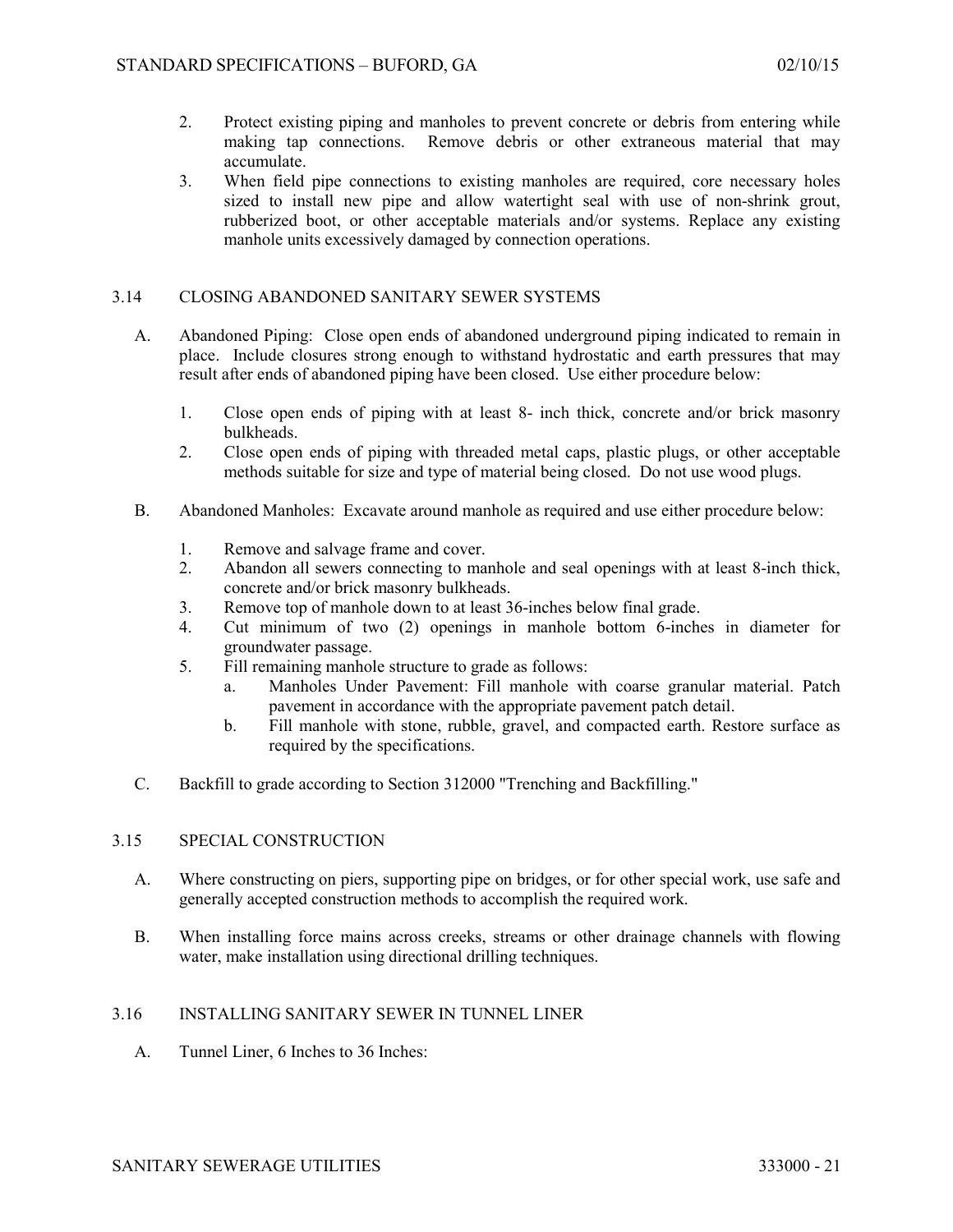- 1. Insert sewer pipe concentrically into tunnel liner by securing treated hardwood skids or casing spacers radially around sewer pipe at no more than l0 foot longitudinal intervals. Use steel banding for securing skids in place. Size skids or spacers to prevent contact between pipe bells and tunnel liner.
- B. Tunnel Liner, 42 Inches and Larger:
	- 1. Use the following procedure for installing sewer pipe in tunnel when adequate working room is available, otherwise follow same procedures as specified for tunnel liner, 6 inches to 36 inches.
	- 2. Insert sewer pipe into tunnel liner after having grouted bottom of tunnel to exact grade required to support pipe in proper position.
	- 3. Permanently secure sewer pipe in position by blocking each pipe length at top and sides with brick and mortar or casing spacers, followed by bedding sewer pipe to a depth equal to one-fourth the pipe outside diameter, with concrete.
	- 4. Plug ends of tunnel with 12 inch thickness of masonry, leaving weep holes at lower end of tunnel.

#### 3.17 ANCHORAGE

- A. General: Anchorage detailed on Drawings, if any, represents minimum anchorage to be installed for pressure piping. Field conditions may require additional anchorage, and it is the Contractor's responsibility to recognize such additional requirements and to provide appropriate additional anchorage.
- B. Direct Burial Locations:
	- 1. Anchor all bends, valves, tees, reducers and other points of unbalanced pressure as necessary to resist thrust at test and working pressures, with suitable allowance for waterhammer. Also anchor piping system installed on steep slopes where gravitational force might otherwise cause piping displacement. Accomplish piping system anchorage by use of concrete reaction bracing, metal tie rods and bands, and/or restrained joint systems of 18-8 stainless steel or other acceptable corrosion resistant components. When using concrete reaction bracing, pour concrete against firm earth and allow it to cure for at least five days before placing main under pressure. Provide concrete conforming to ASTM C94 having a minimum compressive strength of 2,000 psi (13.8 MPa) at 28 days. Position concrete blocks of sufficient size to counteract the magnitude and direction of the resultant thrust force as shown on the Drawings and in such a way that the pipe and fitting joints will be accessible for repair.
	- 2. Provide special support blocks at plastic pipes according to manufacturer's recommendation. When using bands and tie rods in conjunction with reaction bracing, provide a separate band for each tie rod. Use corrosion resistant materials throughout. When using restrained joint systems, utilize methods and place these special joints at appropriate fittings and pipe joints in accordance with manufacturer's recommendation.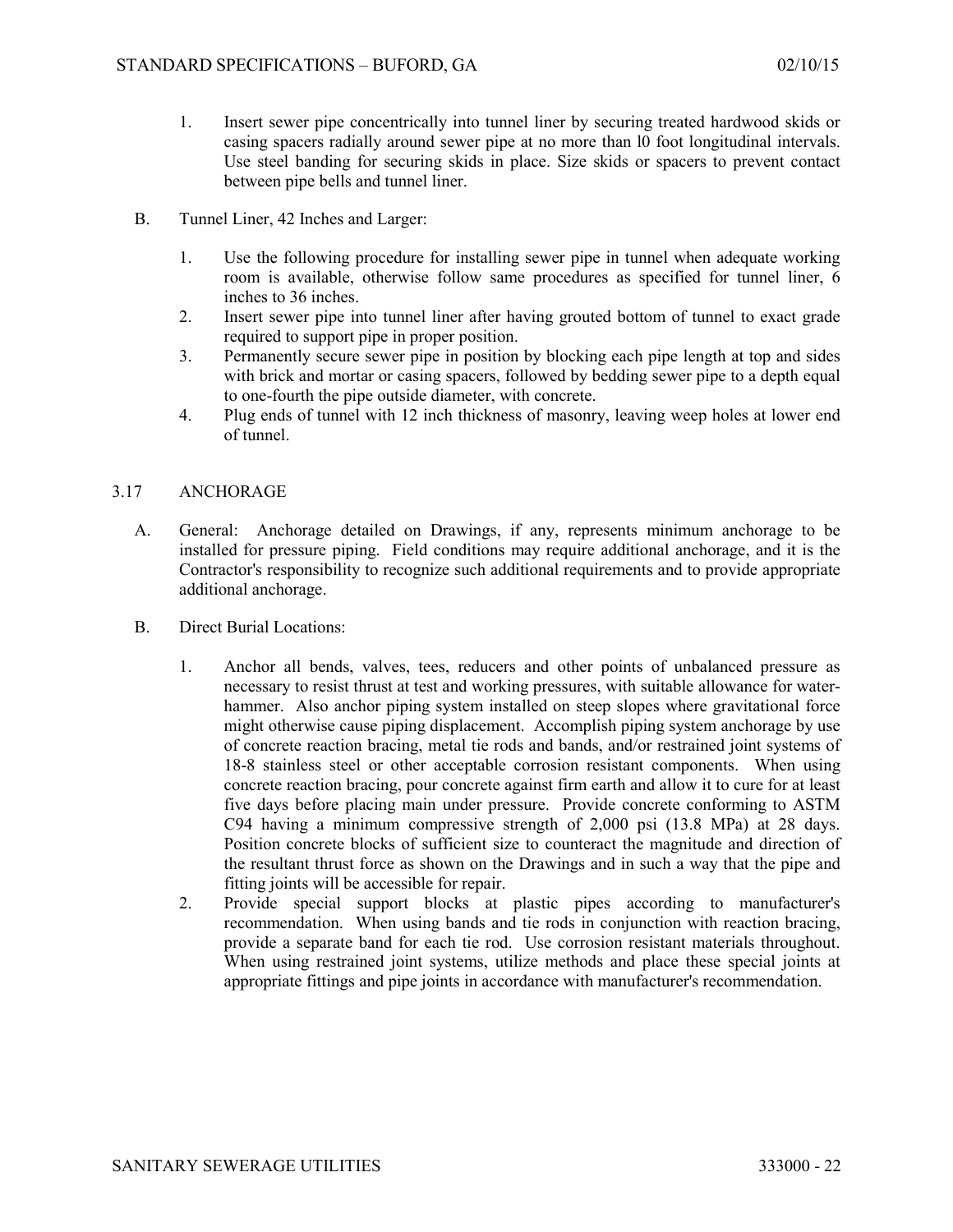#### 3.18 PAINTING

- A. Clean and prepare concrete manhole surfaces for field painting. Remove loose efflorescence, chalk, dust, grease, oils, and release agents. Paint the following concrete surfaces as recommended by paint manufacturer:
	- 1. Precast Concrete Manholes: All exposed exterior and/or interior as indicated.

## 3.19 IDENTIFICATION

- A. Materials and their installation are specified in Section 312000 "Trenching and Backfilling." Arrange for installation of green warning tapes directly over piping and at outside edges of underground manholes.
	- 1. Use warning tape over ferrous piping.
	- 2. Use pipe detection wire over nonferrous piping and over edges of underground manholes.
- B. Install continuous non-metallic warning tape in trench, approximately 12-inches below finish grade. Provide non-metallic warning tape for all pipe and tubing installed by open-cut methods.
- C. Install pipe tracer wire on all non-metallic pipe systems. Tape tracer wire to the top center of the pipe at intervals which prevent wire displacement during backfilling operations. Stub tracer wire up six (6) inches above finished grade at all manholes and force main valves with at least 24 inches of coiled wire. Completed tracer wire is to be electrically continuous between stub-ups. For splices, use direct bury kits. After backfilling is complete, test electrically continuity of each tracer wire segment and provide test results to City.

#### 3.20 SEWER LINE CLOSED CIRCUIT TELEVISING INSPECTION (CCTV)

- A. Inspection of interior of piping via closed circuit televising (CCTV) is required for acceptance prior to placing sewer line in service. Permanently correct all sags, pipe material defects, joint defects, and any other identified defects determined by CCTV inspection and repeat operations until approved by City Inspector.
- B. When flow in a sewer line is plugged, blocked, or bypassed, protect the sewer lines from damage that might result from sewer surcharging. Ensure that sewer flow control operations do not cause flooding or damage to public or private property being served by the sewers involved.
- C. Do not exceed a video inspection traverse rate of 30 feet per minute so that sewer line can later be thoroughly examined by the City while viewing video recording. The video recording will include on-screen observation identifications that label continuous footages, defects, pipe diameter, direction of flow, direction of viewing, manhole and street reference locations.
- D. Make a color video recording on CD or DVD ROM of all sewers inspected and also provide a paper report generated by the video inspection software. Ensure inspection reports and videos are compatible with Microsoft Windows software. Index inspection videos on CD or DVD ROM to allow for faster viewing by the City. Video files must be formatted in mpeg, mpegII or mpeg4. Record video in a non-proprietary video format to allow for playback on any PC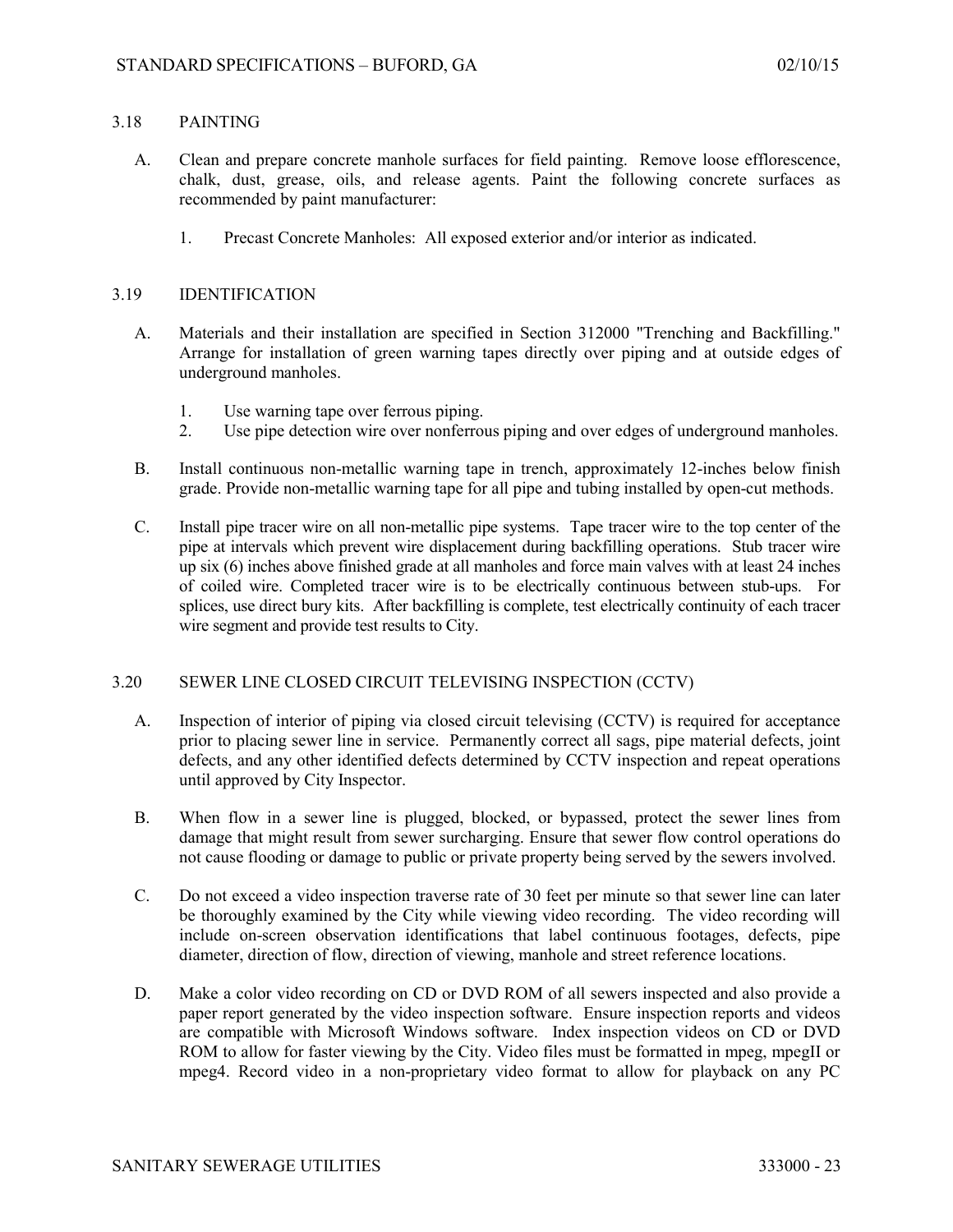computer and/or DVD player. A computer, integrated with the video inspection equipment, will be used to eliminate errors from separate processes.

- E. Describe all defects and observations with a standard table of descriptions so that there is no variation caused by operator subjectivity. Provide a printed legend of defect classifications that identifies a color-coded rating system for defect observations and their severity. Attach the legend of defect classifications to each and every written report for easy evaluation. Record and rate the severity of each defect or observation according to the legend of classification published by the Contractor.
- F. Deliver one digital copy of report and video and one paper copy of report to the City.

## 3.21 FIELD QUALITY CONTROL

- A. Inspect interior of piping to determine whether line displacement or other damage has occurred. Inspect after approximately 24 inches of backfill is in place, and again at completion of Project.
	- 1. Submit separate report for each system inspection.
	- 2. Defects requiring correction include the following:
		- a. Alignment: Less than full diameter of inside of pipe is visible between structures.
		- b. Deflection: Flexible piping with deflection that prevents passage of ball or cylinder of size not less than 95 percent of piping diameter.
		- c. Damage: Crushed, broken, cracked, or otherwise damaged piping.
		- d. Infiltration: Water leakage into piping.
		- e. Exfiltration: Water leakage from or around piping.
	- 3. Replace defective piping using new materials, and repeat inspections until defects are within allowances specified.
	- 4. Reinspect and repeat procedure until results are satisfactory.
- B. Test new piping systems, and parts of existing systems that have been altered, extended, or repaired, for leaks and defects.
	- 1. Do not enclose, cover, or put into service before inspection and approval.
	- 2. Test completed piping systems according to requirements of the City.
	- 3. Schedule tests and inspections by City with at least 24 hours' advance notice.
	- 4. Submit separate report for each test.
	- 5. Force Main: Perform hydrostatic test after thrust blocks, supports, and anchors have hardened. Test at pressure not less than  $1-1/2$  times the maximum system operating pressure, but not less than 150 psig. While maintaining test pressure, make a careful and systematic search for leaks. When rate of makeup water exceeds that which can reasonably be accounted for by observed leaks, continue the test period as necessary to locate the additional leaks. Eliminate leaks found and retest. Repeat the procedure until all detectable leaks have been eliminated and the piping system is as near watertight as practical.
		- a. Ductile-Iron Piping: Test according to AWWA C600, "Hydraulic Testing" Section.
		- b. PVC Piping: Test according to AWWA C605, "Hydraulic Testing" Section.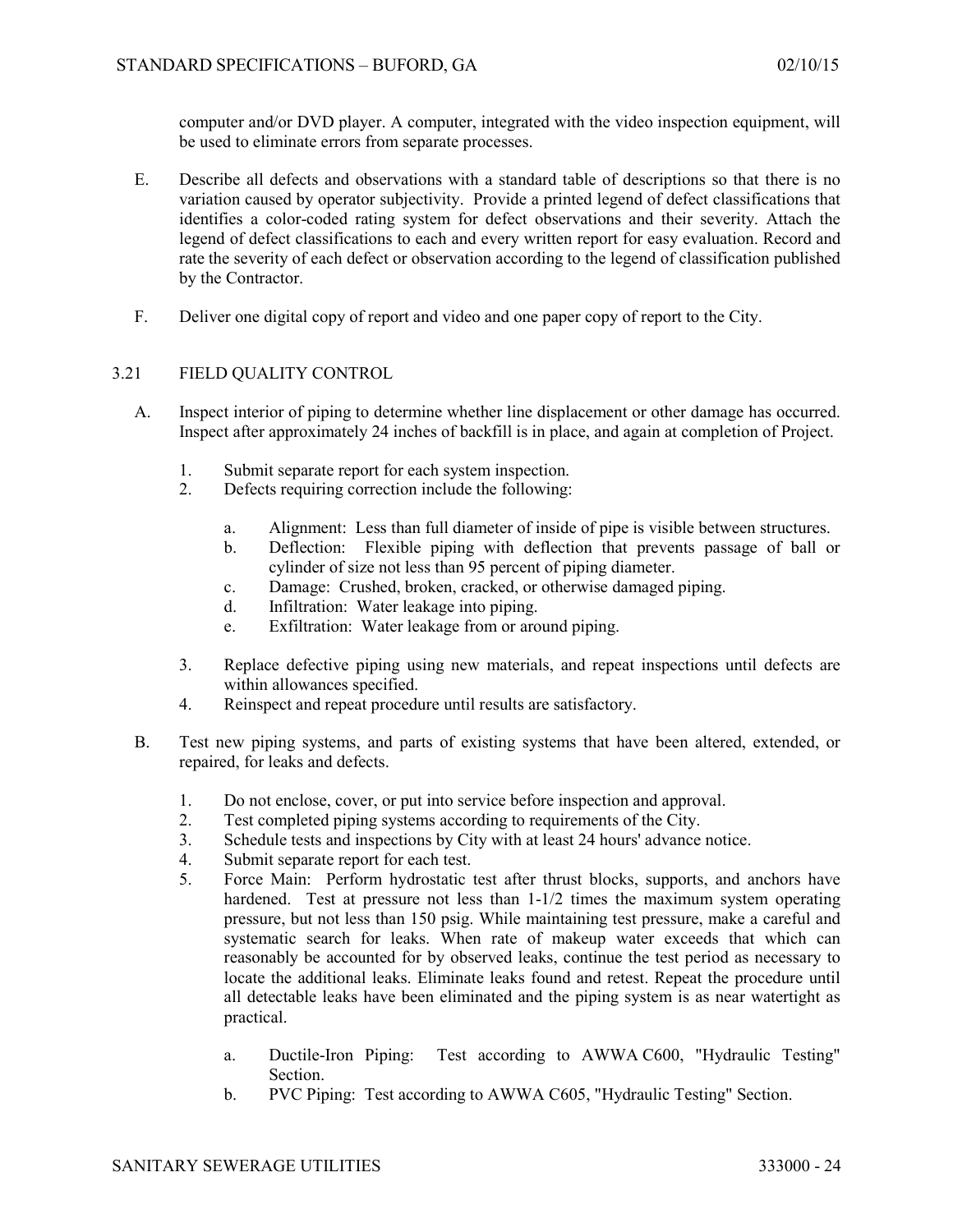- c. HDPE Piping: Test according to ASTM F 2164.
- C. Leaks and loss in test pressure constitute defects that must be repaired. Replace leaking piping using new materials, and repeat testing until leakage is within allowances specified.
- D. Air Testing:
	- 1. Nominal 4 Inch to 24 Inch Pipe: After completing backfill of a sewer line section, conduct a low pressure air test depending on pipe material in accordance with ASTM C 924, ASTM C 828, ASTM F 1417, or UNI-B-6 guidelines for installation acceptance. Perform such tests using the following general procedures:
		- a. Temporarily plug line segment between two (2) manholes using plugs having air tight fittings through which low pressure air can be introduced into the pipe segment being tested.
		- b. Introduce low pressure air into the test pipe segment until the internal air pressure reaches 4.0 psig above ground water pressure, if any.
		- c. Wait at least two (2) minutes for air temperature in the test segment to stabilize while internal air pressure remains no less than 3.5 psig above ground water pressure.
		- d. Accurately determine the elapsed time for internal pressure to drop 1.0 psig.
	- 2. The air test is acceptable if elapsed time for an internal pressure drop of 1.0 psig is no less than shown in the following tables:

|          |           | Maximum    | Minimum Time       |
|----------|-----------|------------|--------------------|
| Pipe     | Minimum   | Length for | for Longer         |
| Diameter | Time      | Minimum    | Length (sec)       |
| (inches) | (min:sec) | Time (ft)  | $L = Total Length$ |
| 4        | 3:46      | 597        | .380 L             |
| 6        | 5:40      | 398        | .854 L             |
| 8        | 7:34      | 298        | 1.520 L            |
| 10       | 9:26      | 239        | 2.374 L            |
| 12       | 11:20     | 199        | 3.218 L            |
| 15       | 14:10     | 159        | 5.342 L            |
| 18       | 17:00     | 133        | 7.692L             |
| 20       | 19:50     | 114        | 10.470L            |
| 24       | 22:40     | 99         | 13.674L            |

a. For Thermoplastic or Ductile Iron Sewer Lines:

- 3. Nominal 27 Inch and Larger Pipe: After completing backfill of a sewer line section, conduct a low pressure air test on each pipe joint in the section in accordance with ASTM C 1103 for concrete pipe sewer lines or by using methods and devices acceptable to the Engineer. Perform such tests using the following general procedures:
	- a. Properly position and completely secure test unit over pipe joint being tested.
	- b. Introduce low pressure air into the pipe joint test area until the internal air pressure reaches 3.5 psig above ground water pressure, if any.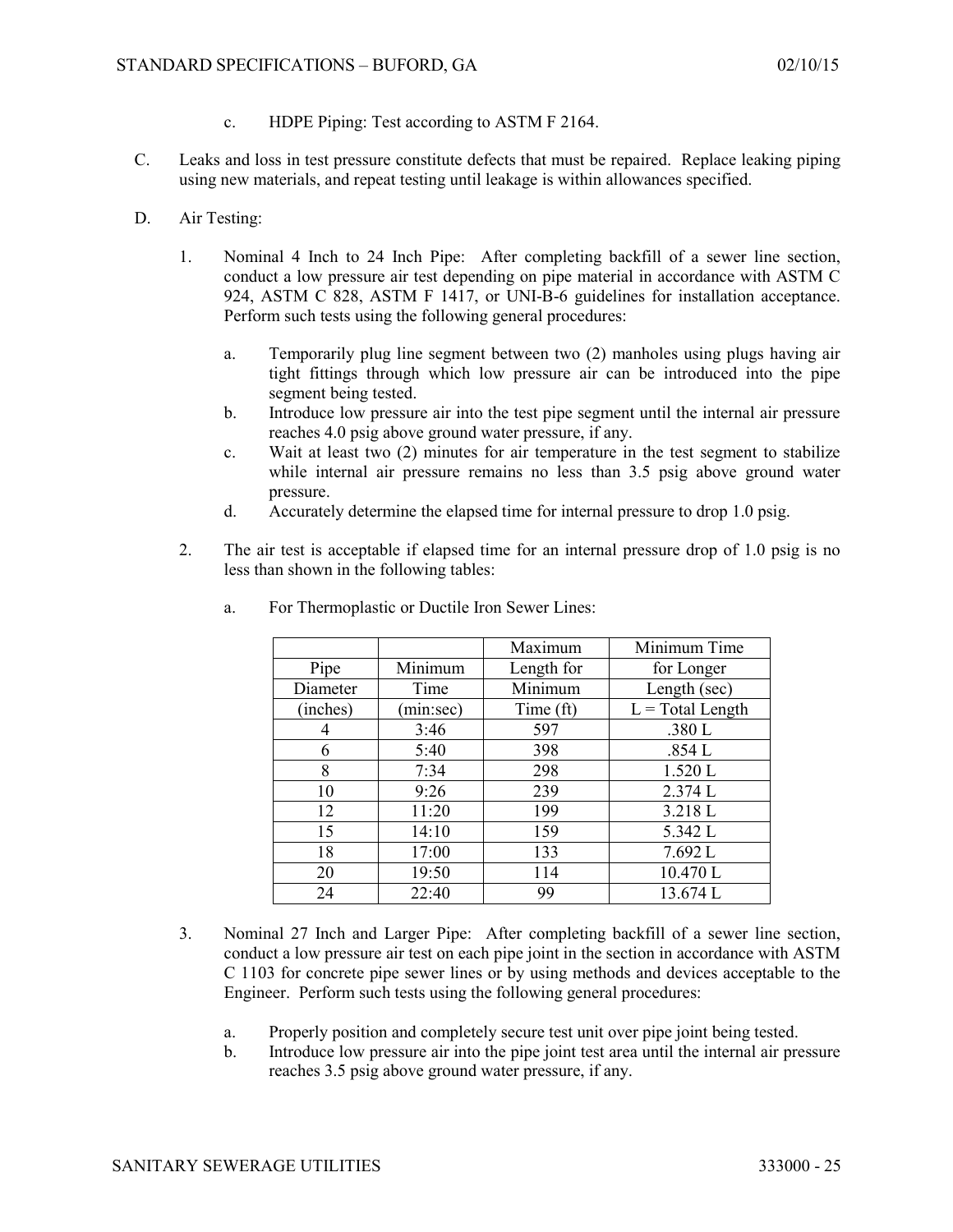- c. The joint air test is acceptable if the internal pressure drops less than 2 psi in 10 seconds.
- 4. At each manhole constructed where ground water is known to exist, install a small diameter pipe nipple through the manhole wall at the time that the sewer pipe is installed. Locate the nipple immediately above the lowest connecting sewer pipe, and grout the nipple in place concurrently with grouting the sewer pipe. Prior to placing the nipple, wrap it with a continuous length of heavy nylon chord which can be pulled out, thus permitting removal of the nipple after test work is complete. Just before commencing the air test, attach a clear plastic tube to the nipple, and hold the tube end vertically upward. After ground water has stopped rising in the plastic tube, measure the vertical distance from water level to pipe invert in feet. Average this distance observed at manholes on each end of the test segment, and divide the average distance in feet by 2.3 to obtain the ground water pressure to be used in computing required test air pressure.
- 5. Permanently correct excessive leakage determined by air testing, and repeat operations until City Inspector witnesses a successful test on each line segment or joint; then remove nipple through manhole wall without disturbing adjacent grout. Permanently caulk resulting hole watertight.
- E. Deflection Testing:
	- 1. Conduct internal deflection testing on all installed PVC gravity sewer lines 6-inch size and larger, no sooner than 30 days after completion of trench backfilling and after pipeline is completely cleaned and flushed. Deflection testing consists of pulling an approved solid pointed mandrel through the completed pipeline from manhole to manhole without using mechanical pulling devices. Mandrel testing is successful when the mandrel device can be pulled through the pipe between manholes in a continuous operation, without interruption. Repair or replace all defective pipe found during mandrel testing and conduct another deflection test to determine the extent and necessary repair of any additional deficiencies. After repairing all defects, perform successful mandrel testing no less than 30 days after completion of trench backfilling in the presence of the City.
	- 2. Use a rigid, non-adjustable mandrel with odd number of legs or runners (not less than nine legs) and a length at least 75% of the inside diameter of the pipe being tested. Furnish mandrels sized as tabulated below using base inside diameters complying with ASTM D3034 and F679: table:

| <b>5 PERCENT DEFLECTION MANDREL</b> |          |           |                |  |  |
|-------------------------------------|----------|-----------|----------------|--|--|
| (ASTM D 2412)                       |          |           |                |  |  |
| Nominal                             | Mandrel  | Tolerance | <b>Nearest</b> |  |  |
| Size, In                            | O.D., In | <u>In</u> | 1/16"          |  |  |
|                                     |          |           |                |  |  |
|                                     | 5.45     | 0.01      | $5 - 7/16$     |  |  |
| 8                                   | 7.28     | 0.01      | $7-4/16$       |  |  |
| 10                                  | 9.08     | 0.01      | $9-1/16$       |  |  |
| 12                                  | 10.79    | 0.01      | $10-13/16$     |  |  |
| 15                                  | 13.20    |           | $13 - 3/16$    |  |  |

3. Upon request by the City, certify the accuracy of the mandrel test gauges by sliding proving rings to an accuracy of 0.05 inches over the mandrel. Use proving rings complying with ASTM F679 and ASTM D3034.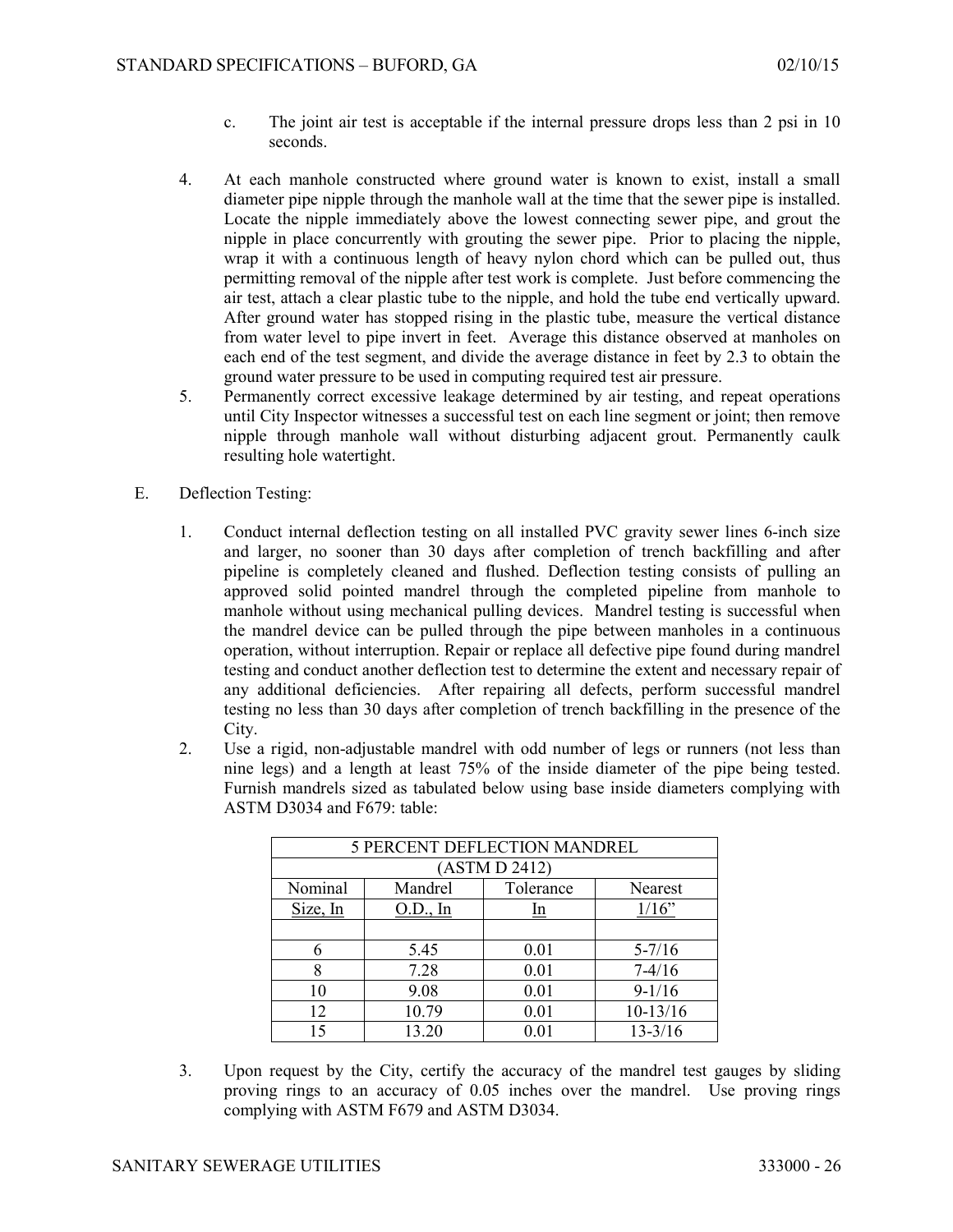- F. Manhole Testing: Perform manhole vacuum testing on gravity sewer and force main discharge manholes as follows:
	- 1. Plug all lift holes with non-shrink grout.
	- 2. Temporarily plug all pipes entering the manhole and securely brace each plug to prevent them from being pulled into the manhole.
	- 3. Place the vacuum test head at the top of the manhole in accordance with the testing equipment manufacturer's recommendations.
	- 4. Draw a vacuum of 10-inches of mercury on the manhole and close the valve on the testing equipment vacuum line and shut off the vacuum pump. Measure the time for the vacuum to drop to 9- inches of mercury.
	- 5. The manhole test passes if the time for the vacuum reading to drop from 10-inches of mercury to 9-inches of mercury meets or exceeds the values indicated in the following table:

| Depth     | Time in Seconds per Indicated Manhole Diameter |          |          |  |
|-----------|------------------------------------------------|----------|----------|--|
| (feet)    | 48" Dia.                                       | 60" Dia. | 72" Dia. |  |
| $0-8$     | 20                                             | 26       | 33       |  |
| $8 - 10$  | 25                                             | 33       | 41       |  |
| $10 - 12$ | 30                                             | 39       | 49       |  |
| $12 - 14$ | 35                                             | 46       | 57       |  |
| $14-16$   | 40                                             | 52       | 67       |  |
| $16 - 18$ | 45                                             | 59       | 73       |  |
| 18-20     | 50                                             | 65       | 81       |  |
| $20 - 22$ | 55                                             | 72       | 89       |  |

- 6. If the manhole fails test, permanently correct excessive leakage determined by manhole vacuum testing and repeat vacuum test until a successful test is achieved.
- 7. Leaks and loss in test pressure constitute defects that must be repaired.
- 8. Replace leaking piping using new materials, and repeat testing until leakage is within allowances specified.
- G. Provide temporary piping ends, blind flanges, blocking test pumps, and other work necessary to safely and effectively perform hydrostatic testing.
- H. Remove or otherwise protect all pipe connected elements which might be damaged by hydrostatic testing. Provide temporary pipe ends as necessary to avoid extending hydrostatic testing into any electrical or control panel.
- I. Prepare reports of testing activities.

## 3.22 CLEANING

- A. Clean dirt and superfluous material from interior of piping.Flush with potable water.
- B. Avoid permitting dirt, rubbish, construction materials, etc. to enter lines and appurtenances during construction. Use whatever means are necessary to obtain a clean and internally smooth system prior to final acceptance.
- C. Clean and flush existing force mains and gravity sewers to be abandoned as follows: